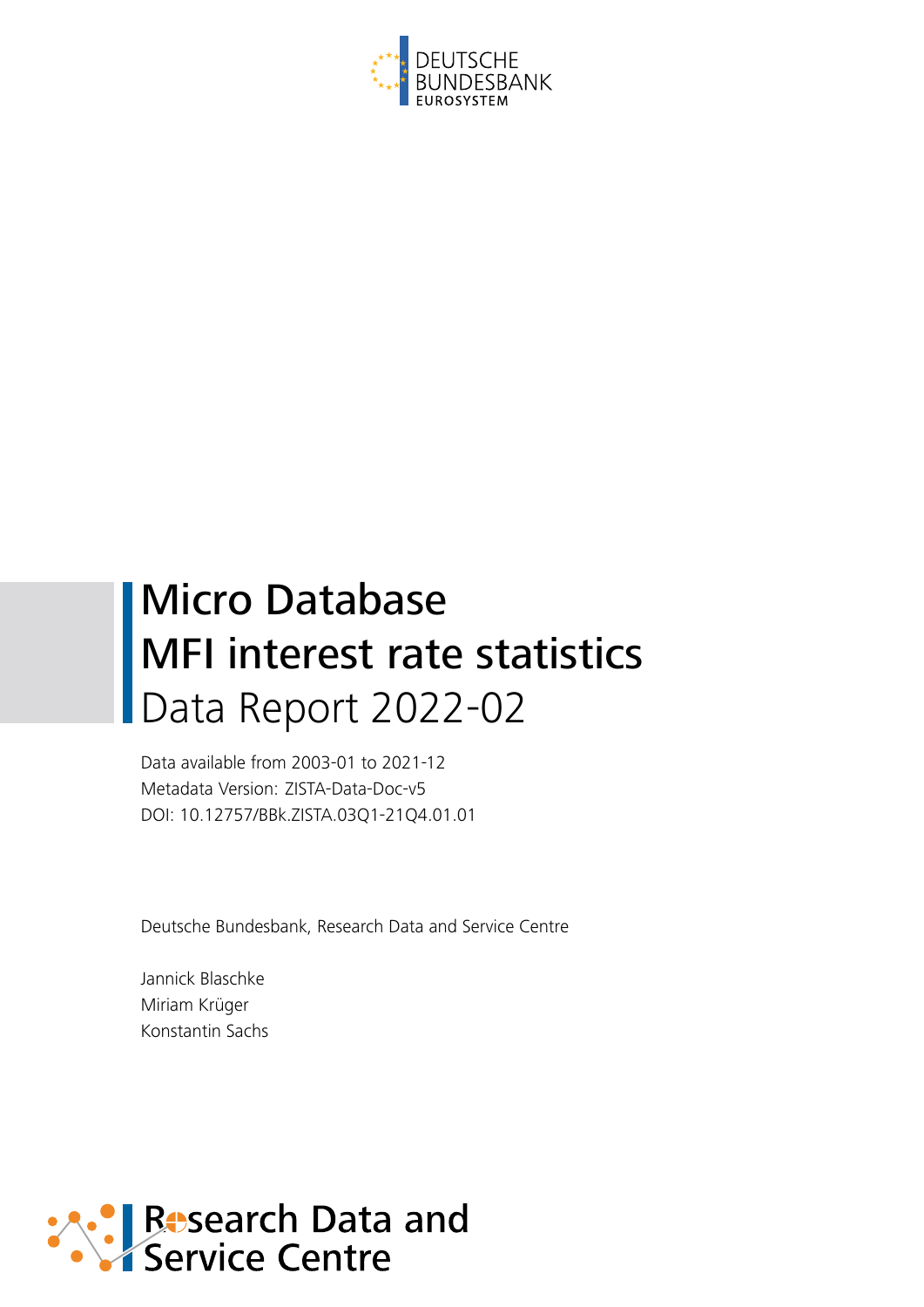$\overline{2}$ 

# Abstract

We describe the research dataset "MFI interest rate statistics" using a structured metadata schema.<sup>[1\)](#page-1-0)</sup> This document consists of three sections. In the first section, we describe the general properties of the dataset as a whole, such as its scope and coverage and the methods of data collection and data appraisal. The second section looks at the variable level, providing a variable overview table as well as variable detail tables for each variable. The last section looks at the definitions of key words, i.e. interest rate, household and others. An appendix contains relevant reporting forms.

Keywords: MFI, banks, interest rates, new business, outstanding amounts, deposits, loans, MFI interest rate statistics

Metadata Version: ZISTA-Data-Doc-v5

DOI: 10.12757/BBk.ZISTA.03Q1-21Q4.01.01

Citation: Blaschke, J., Krüger, M., and K. Sachs (2022)[2\)](#page-1-1). MFI interest rate statistics, Data Report 2022-02 – Metadata Version 5. Deutsche Bundesbank, Research Data and Service Centre.

<span id="page-1-0"></span><sup>1</sup> The metadata scheme is derived from the "Data Documentation Initiative" (DDI, [http://www.ddialliance.org\)](http://www.ddialliance.org).

<span id="page-1-1"></span><sup>2</sup> In large part this is an updated version of previous reports on the ZISTA to which Madlen Bade and Rafael Beier have contributed.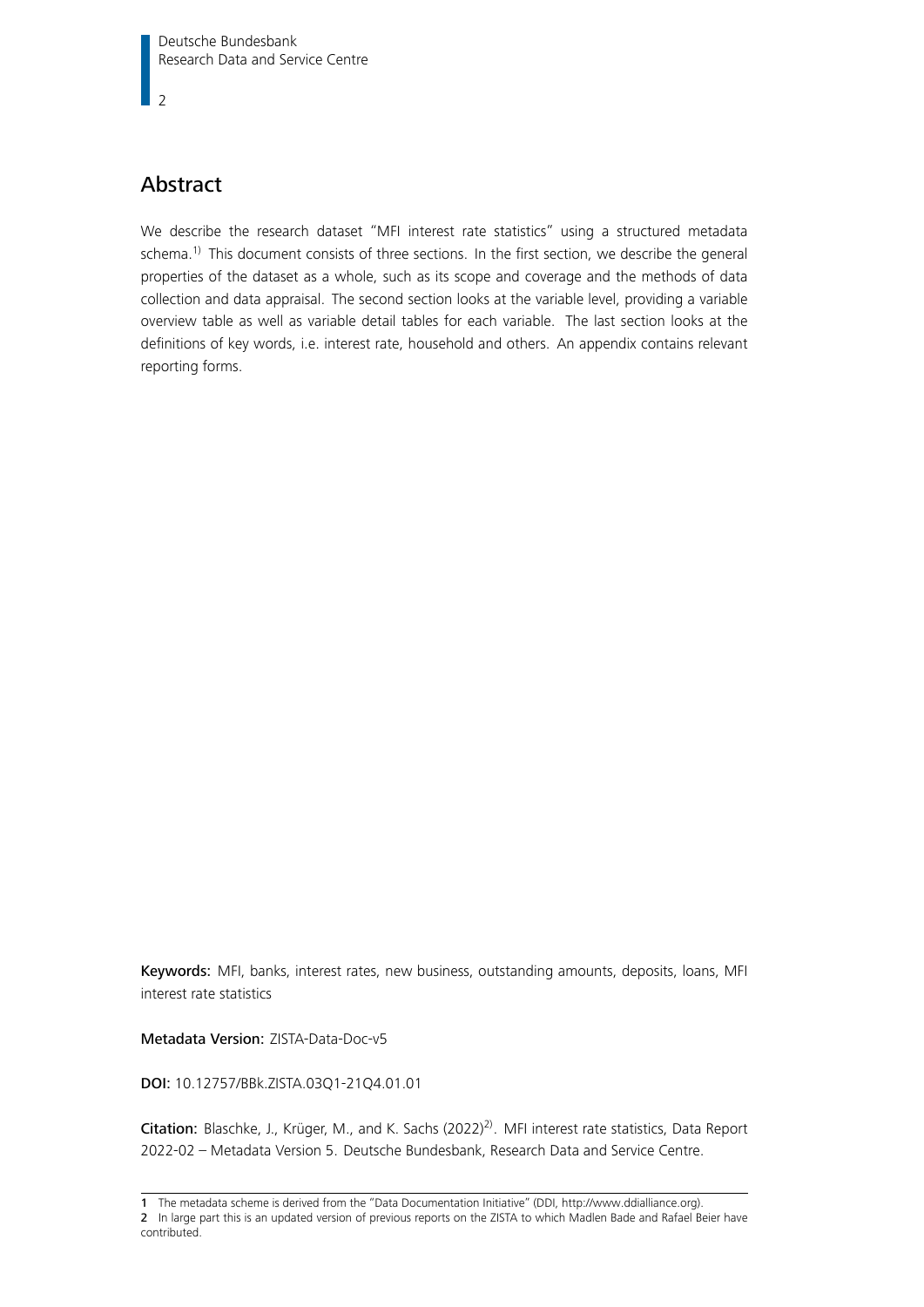# **Contents**

<span id="page-2-0"></span>

| 1 Dataset description with a subsequently subsequently service and subsequently service services and service s                                                                                                                 |    |
|--------------------------------------------------------------------------------------------------------------------------------------------------------------------------------------------------------------------------------|----|
|                                                                                                                                                                                                                                |    |
|                                                                                                                                                                                                                                |    |
|                                                                                                                                                                                                                                |    |
|                                                                                                                                                                                                                                |    |
|                                                                                                                                                                                                                                |    |
| 1.2 Dataset scope and coverage entertainment contracts and coverage entertainment contracts of the contracts of                                                                                                                |    |
| 1.3 Data collection (and all and all and all and all and all and all and all and all and all and all and all a                                                                                                                 |    |
|                                                                                                                                                                                                                                | 10 |
|                                                                                                                                                                                                                                | 14 |
| 1.6 Data accessibility (and according to the control of the control of the control of the control of the control of the control of the control of the control of the control of the control of the control of the control of t |    |
|                                                                                                                                                                                                                                |    |
|                                                                                                                                                                                                                                |    |
| 2.2 Details of variables entering to the contract of the contract of the contract of the contract of the contract of the contract of the contract of the contract of the contract of the contract of the contract of the contr |    |
|                                                                                                                                                                                                                                |    |
|                                                                                                                                                                                                                                |    |
|                                                                                                                                                                                                                                |    |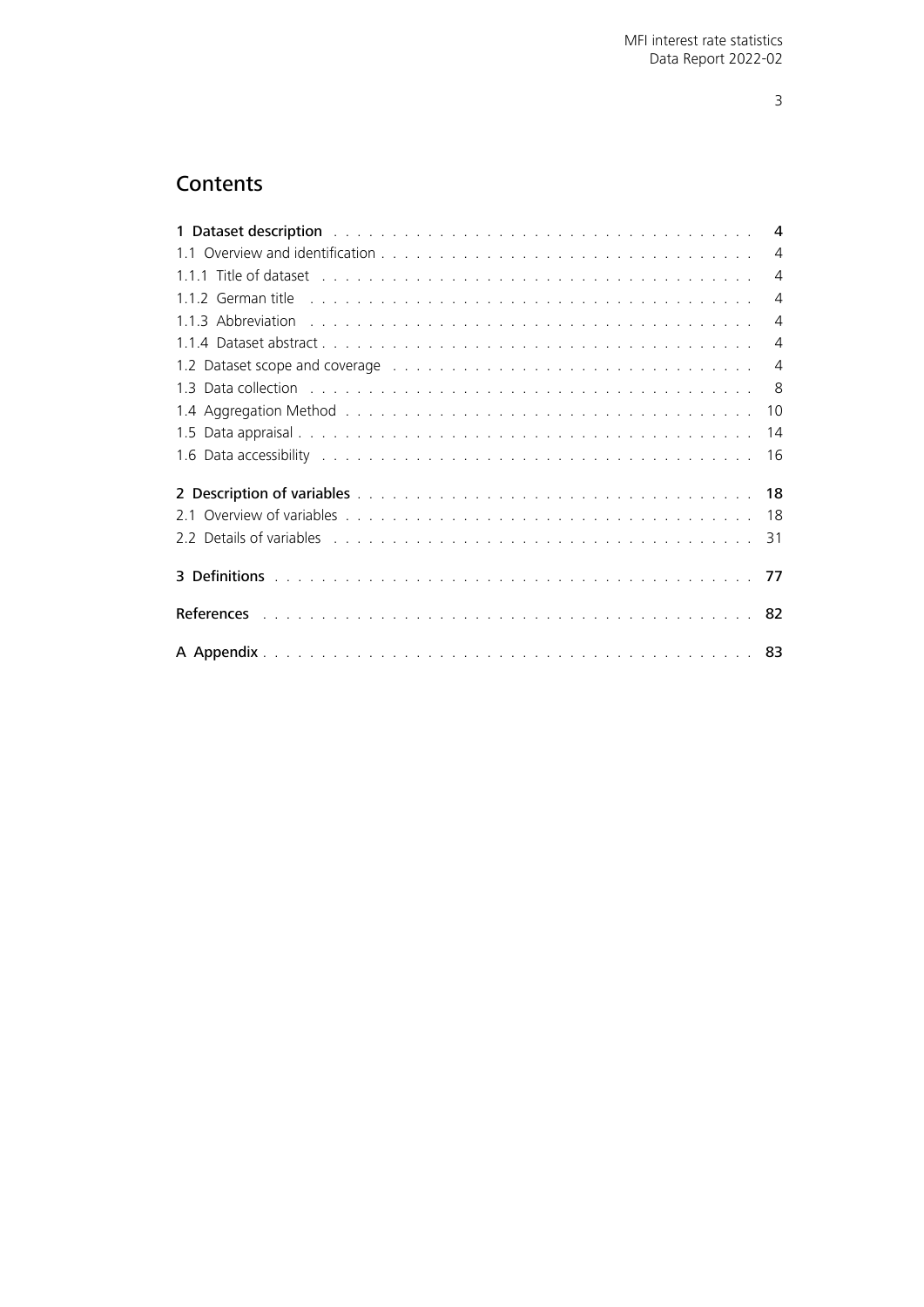## <span id="page-3-0"></span>1 Dataset description

## <span id="page-3-1"></span>1.1 Overview and identification

## 1.1.1 Title of dataset

Statistics on interest rates applied by monetary financial institutions (MFI interest rate statistics)

#### <span id="page-3-2"></span>1.1.2 German title

MFI Zinsstatistik

#### <span id="page-3-3"></span>1.1.3 Abbreviation

ZISTA

#### <span id="page-3-4"></span>1.1.4 Dataset abstract

The data are collected within the framework of the MFI interest rate statistics on a harmonised basis in the euro area since January 2003, fulfilling the requirements of Regulation ECB/2001/18, which was recast by Regulation ECB/2013/34 (amended by Regulation ECB/2014/30). These data supply essential information for the analysis of monetary developments and the monetary transmission mechanism as well as for monitoring financial stability. In addition, this survey allows to compare interest rate levels across the ESCB. The MFI interest rate statistics are based on the interest rates applied by monetary financial institutions in Germany (MFIs = banks) and the corresponding volumes of new business in the reporting month as well as of all contracts outstanding at the end of the month for euro-denominated deposits from and loans to households and non-financial corporations domiciled in the euro area.

## <span id="page-3-5"></span>1.2 Dataset scope and coverage

#### Legal framework

## 01/2003-05/2010

- Regulation ECB/2001/18
- Guideline ECB/2003/2 (valid until August 31st, 2007)
- Guideline ECB/2007/9 (valid since September 1st, 2007)
- Manual of MFI interest rate statistics 2003

#### 06/2010-11/2014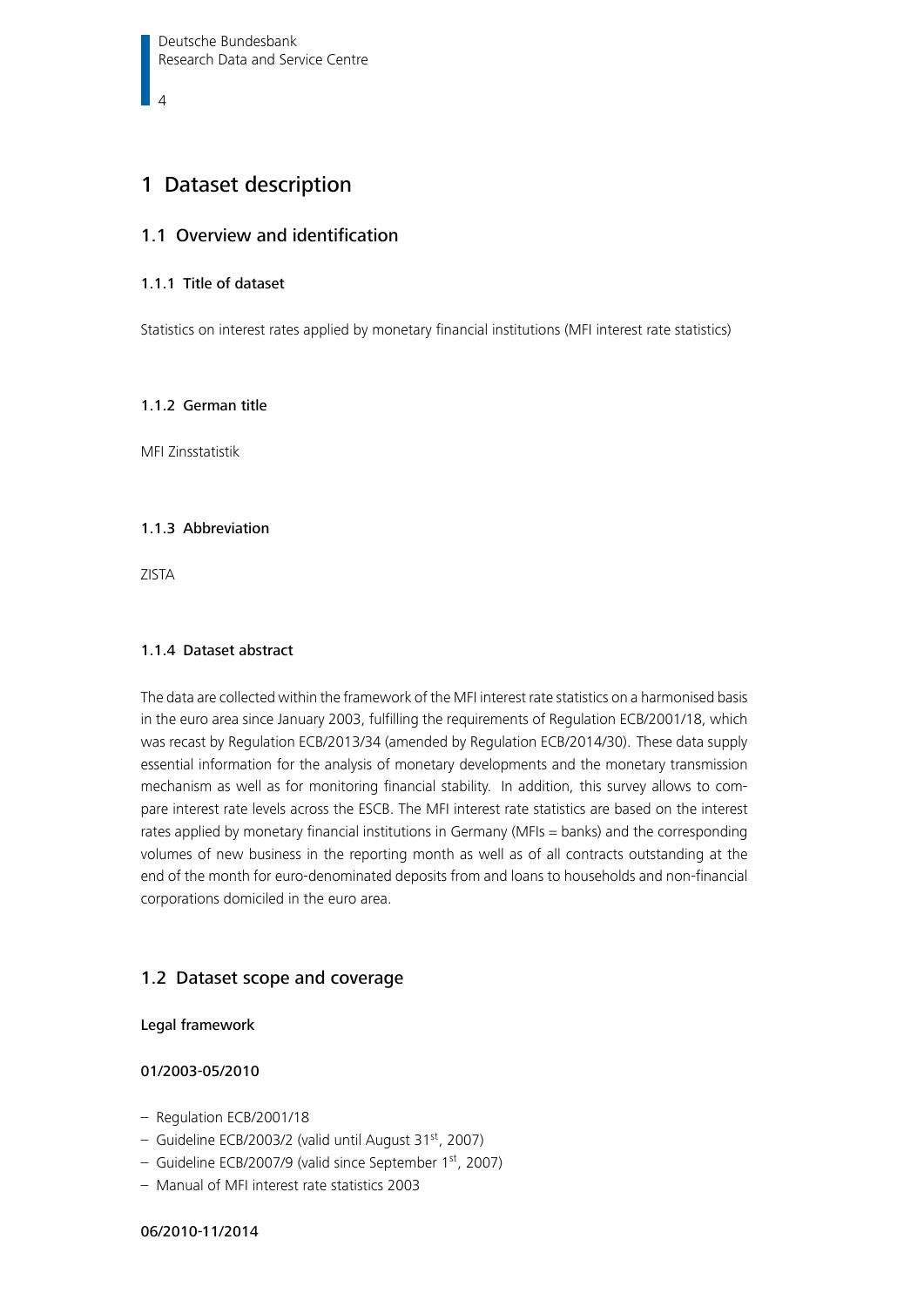5

- Regulation ECB/2009/7, amending Regulation ECB/2001/1
- Guideline ECB/2009/23, amending Guideline ECB/2007/9
- Manual of MFI interest rate statistics 2003

#### since 12/2014

- Regulation ECB/2013/34, amended by Regulation ECB/2014/30
- Guideline ECB/2014/15, amended by Guideline ECB/2016/45
- Manual of MFI interest rate statistics January / 2017

#### Unit of analysis

Each line in the dataset corresponds to a report of characteristics of monetary financial institutions.

#### Time periods

01/2003 until 06/2021

#### Geographic coverage

Germany

#### Universe

The "potential reporting population" comprise in Germany all MFIs domiciled in Germany excluding the Bundesbank and money market funds which take euro-denominated deposits from and/or grant euro-denominated loans to households and/or non-financial corporations resident in Germany. The statistical reporting population for the German contribution to the MFI interest rate statistics is composed of a sample of around 200 institutions spread across different strata. All MFIs in Germany are subdivided on the basis of a combination of categories of banks and regional criteria, with the largest institutions from each stratum being chosen. To minimize the sampling error, a representative selection of reporting agents needed to be made. In the first sample in 2003, 8.5% of the institutions in the sample covered 65% of such business. To ensure that the sample remains representative over the time, it needs to be reviewed on a regular basis and, where appropriate, additional banks must be required to report. Therefore the sample was enlarged in June 2010 to 240 banks. This ensures that around 70% of the relevant business is captured using around 12% of the potential reporting population. The principles underlying the procedure for selecting reporting agents for the MFI interest rate statistics from the potential reporting population are set forth in Regulation ECB/2001/18 and ECB/2009/7. These documents list those steps which national central banks are to take to define the parameters of the selection procedure and then to choose the reporting agents. For more information see section [1.3 Data collection.](#page-7-0)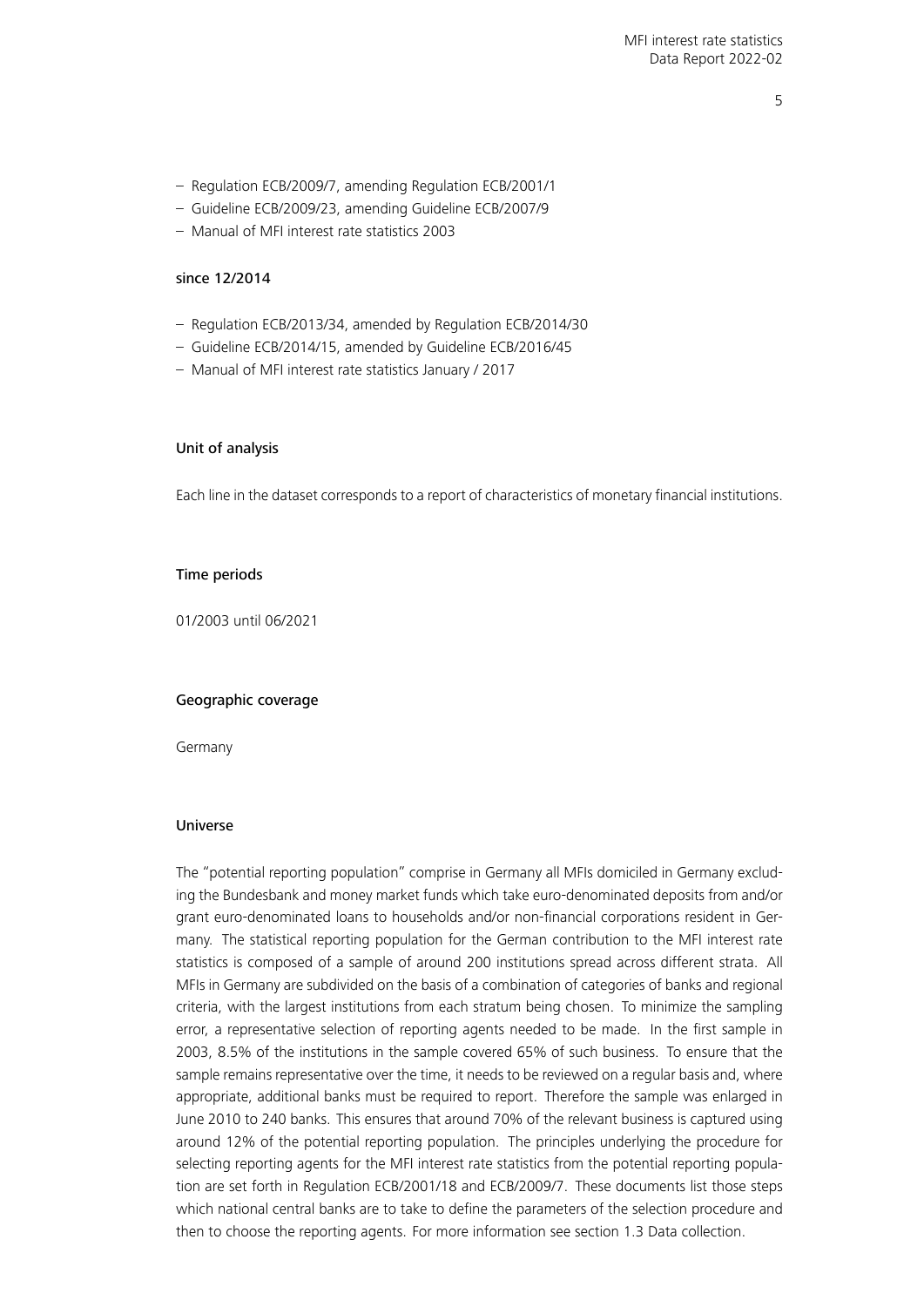The reporting agents have to report interest rates and the corresponding volumes of new business in the reporting month as well as of all contracts outstanding at the end of the month for eurodenominated deposits from and loans to households and non-financial corporations domiciled in the euro area.

For the definition of outstanding amounts, new business and the classification of economic sectors see "definitions."

For each instrument category defined in appendices 1 and 2 of Regulation ECB/2013/34, and applied in the banking business of resident credit institutions and other institutions with households and non-financial corporations resident in the participating member states, the MFI interest rate statistics shall be compiled based on all interest rates applied to all the products that fit this instrument category. This shall imply that NCBs may not define a set of national products within each instrument category on which MFI interest rate statistics shall be collected; instead, the rates on all products offered by each of the reporting agents shall be covered. Hence, if an instrument category is only offered by one institution, then this institution shall be represented in the sample. If a new product is created within an existing instrument category at national level, the institutions in the sample shall cover it with the next reporting, as all reporting agents are required to report on all their products.

The instruments are generally consistent with the classification principles set out in Regulation ECB/2013/33 of the European Central Bank concerning the consolidated balance sheet of the monetary financial institutions sector.

The instrument categories encompass:

Breakdown by original maturity, notice period or initial rate fixation:

- Deposits are broken down into overnight deposits, deposits with agreed maturity, deposits redeemable at notice and repos.
- Loans are broken down by original maturity (outstanding amounts) or initial rate fixation period (new business).
- Outstanding amounts of loans are broken down by original maturity in combination with residual maturity and next interest rate reset (new since 12/2014).

Breakdown by type of instrument:

- Loans to households are classified by purpose: for house purchases, for consumption, for other purposes.
- In the case of non-financial corporations all loans are to be reported and listed separately in the amount categories of "up to EUR 1 Mio" and "over EUR 1 Mio" until May 2010 and since June 2010 three size categories are defined: "up to EUR 0.25 Mio," a size of "over EUR 0.25 Mio" and "less than EUR 1 Mio" and a size of "over EUR 1 Mio."
- bank overdrafts and revolving loans
- extended credit card credit (new since June 2010)

The exception to the principle of covering all interest rates applied to all products are bad loans

6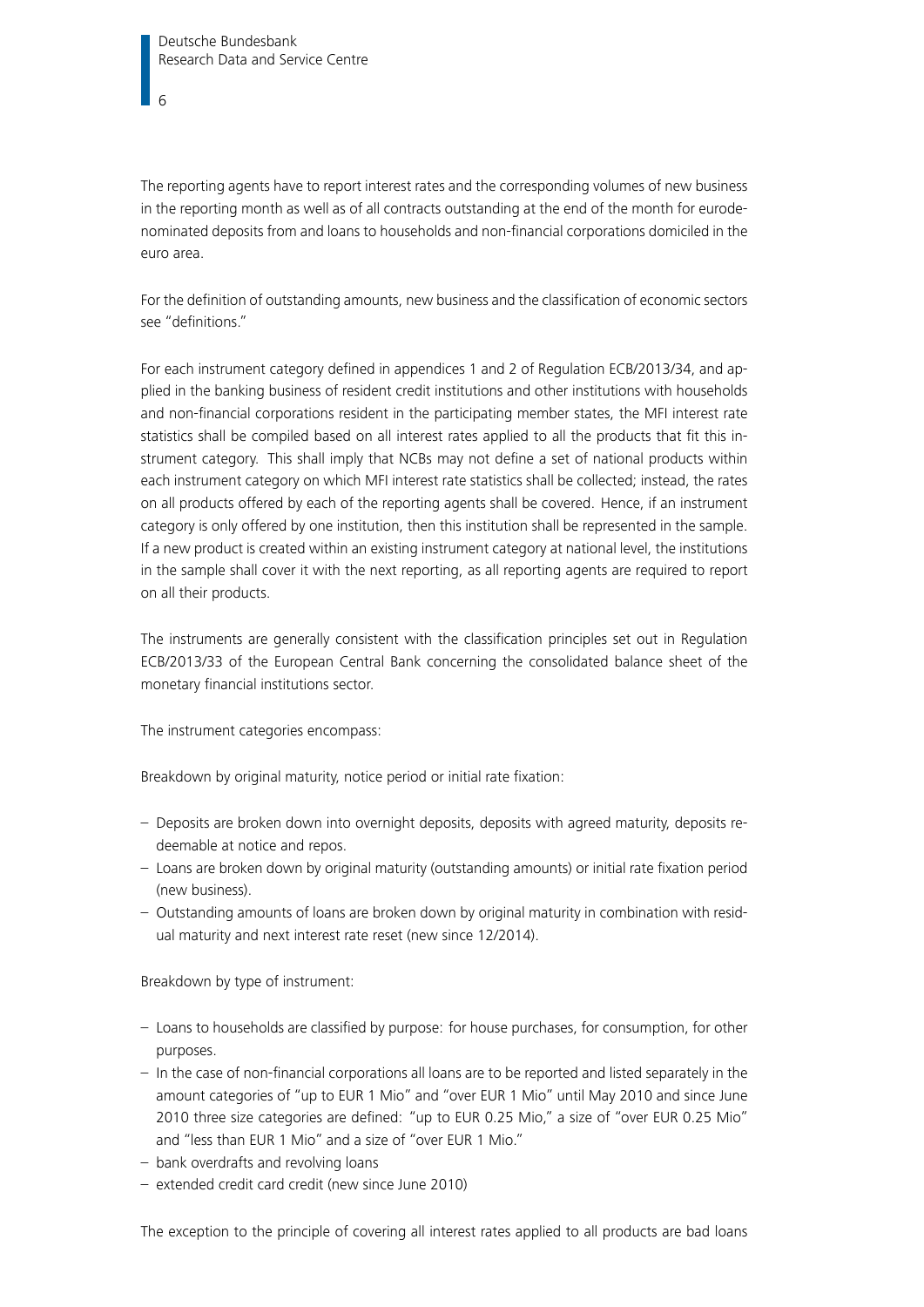and loans for debt restructuring below market conditions.

The reporting schemes ZA (outstanding amounts) and ZB (new business) give an overview about all instrument categories.<sup>[3\)](#page-6-0)</sup>

#### Historical changes

#### 01/2003

In January 2003 the Bundesbank's interest rate statistics were superseded by the MFI interest rate statistics, the German contribution to the harmonised MFI interest rate statistics in the countries within the European monetary union.

#### 02/2008

Modifying of the stratification: Enlargement and regrouping of reporting agents without changing the sample for improving the estimation (until 31.01.2008: 15 strata; since 01.02.2008: 19 strata).

#### 06/2010

When the ECB Regulation was revised in June 2010, the sampling procedure and selection of the banks that are required to report for the MFI interest rate statistics were modified. More reporting agents were added to the population, and reporting agents were regrouped to other strata:

- January 2003: 200 banks; from June 2010: 240 banks
- until 31.05.2010: 19 strata; since 01.06.2010: 17 strata

The overhaul entailed also a number of changes in the recording of new business:

- separate recording of extended credit card credit clearer definition of overdrafts
- separate recording of lending to sole proprietors separate recording of new business of fully secured loans – more detailed breakdown by amount category of loans to non-financial corporations: until 31.05.2010 = up to EUR 1 Mio. / over EUR 1 Mio.; since 01.06.2010 = up to EUR 0.25 Mio. / over EUR 0.25 and up to EUR 1 Mio. / over EUR 1 Mio.
- more detailed breakdown by initial period of interest rate fixation in case of loans to non-financial corporations

According to Guideline ECB/2014/15 the procedure of calculation and extrapolation of national weighted average interest rates and national total business volumes was enhanced. The new method is applied for all data since reference month June 2010.

<span id="page-6-0"></span><sup>3</sup> For the categories overnight deposits (ZB.Z1/V1 and ZB.Z7/V7), deposits redeemable at notice (ZB.Z5/V5 and ZB.Z6/V6), overdrafts and revolving loans (ZB.Z12/V12 and ZB.Z23/V23), credit card credit (ZB.Z32/V32 and ZB.Z36/V36) on reporting scheme ZB data on new business are collected - for practical reasons - at the end of the month in question, analogously to outstanding amounts. Accounts with overnight deposits, deposits redeemable at notice and bank overdrafts, credit card debt are generally host to numerous inpayments and outpayments each month, each of which changes the overall balance. The additional collection over the course of the month of new agreements which are no longer outstanding at the end of the month would have placed an unreasonable reporting burden on the reporting agents; in addition, the business volumes in question would have been expanded disproportionately.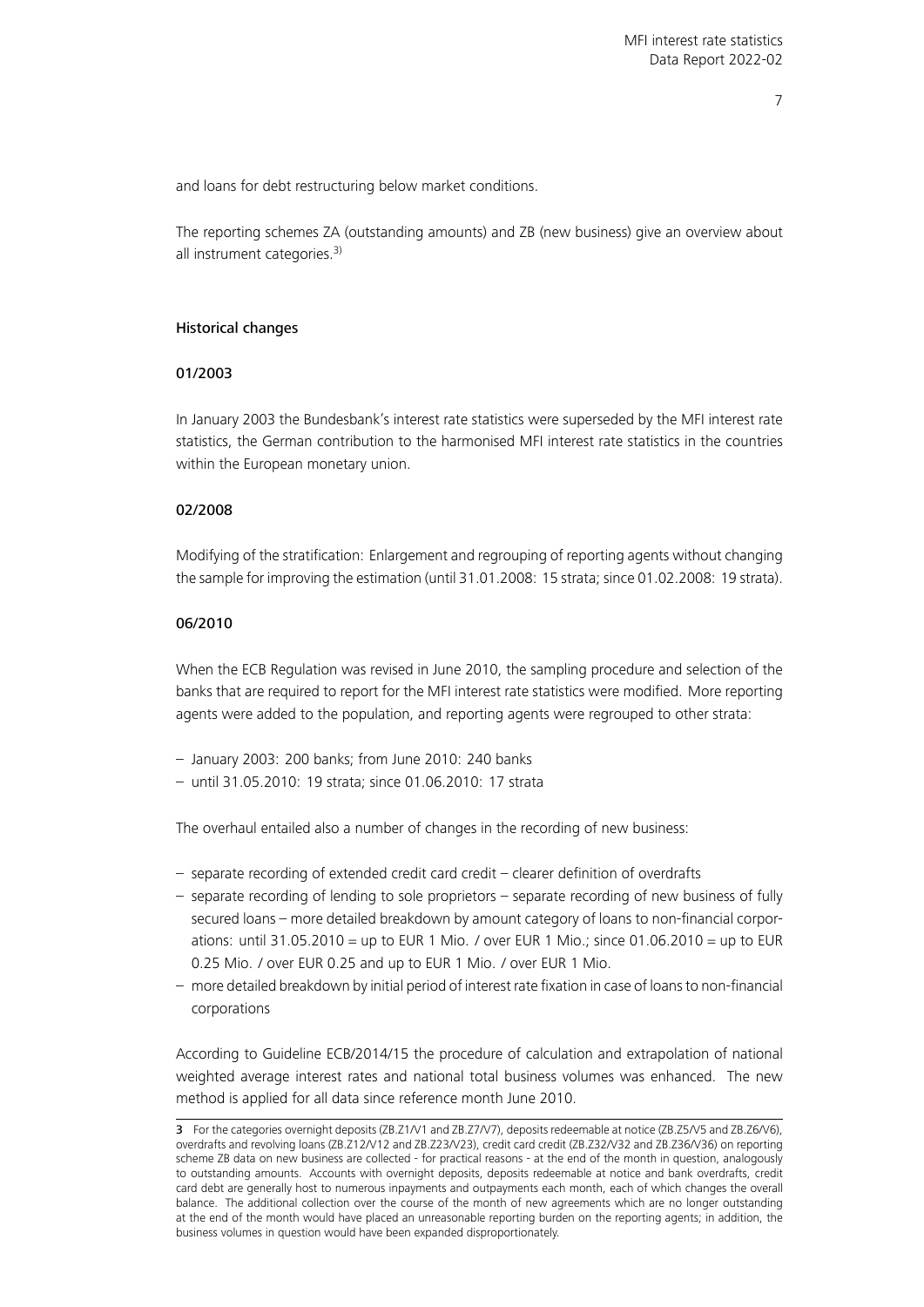8

## 12/2014

When the ECB Regulation was revised again in December 2014, a more detailed breakdown for the outstanding amounts of loans as well as for the new business of loans was implemented:

- outstanding amounts: breakdown of loans by original maturity in combination with residual maturity and next interest rate reset
- new business: separatly reporting of renegotiated loans

## <span id="page-7-0"></span>1.3 Data collection

Electronic submission via ExtraNet

#### Data collectors

Deutsche Bundesbank, Statistics Department (S), Securities and Money Market Statistics (S 5), Interest Rate and Money Market Statistics (S 51)

#### Collection frequency

Monthly

#### Stratification<sup>[4\)](#page-7-1)</sup>

In order to improve the representativity of the sample, the potential reporting population was broken down into strata that were as homogeneous as possible in terms of the MFI interest rate statistics. The variance decomposition method, also known as Huygens' theorem, was used to derive the most convenient stratification. It splits up the total variance of a sample into variance within the stratum (intra-stratum variance) and variance between strata (extra-stratum variance). The objective of stratification was for intra-stratum variance to be lower than extra-stratum variance. Besides homogeneity, it was also important to obtain strata which are most conducive to the subsequent analysis of the data. Stratification only by category of banks or only by regional aspects proved incapable of producing satisfactory results. Only a combination of banking group and region ultimately proved to be the right approach. It does not, however, allow results to be broken down by specific categories of banks or selected regions in Germany.

#### Sample size

Two decisive criteria had to be observed when defining the size of the sample: the number of reportingagentsneededtokeepaminimumwhileatthesametimeguaranteeingthatthemeasured res-

<span id="page-7-1"></span>4 See Data Report: [Beier, Rafael and Madlen Bade \(2017\), MFI interest rate statistics, Data Report 2017-06 - Metadata](https://www.bundesbank.de/resource/blob/604796/d52dbf21479d4be76e0afd0d3d50e7bb/mL/research-data-micro-data-zista-2017-data-report-data.pdf) [Version 2, Deutsche Bundesbank Research Data and Service Centre \(RDSC\).](https://www.bundesbank.de/resource/blob/604796/d52dbf21479d4be76e0afd0d3d50e7bb/mL/research-data-micro-data-zista-2017-data-report-data.pdf)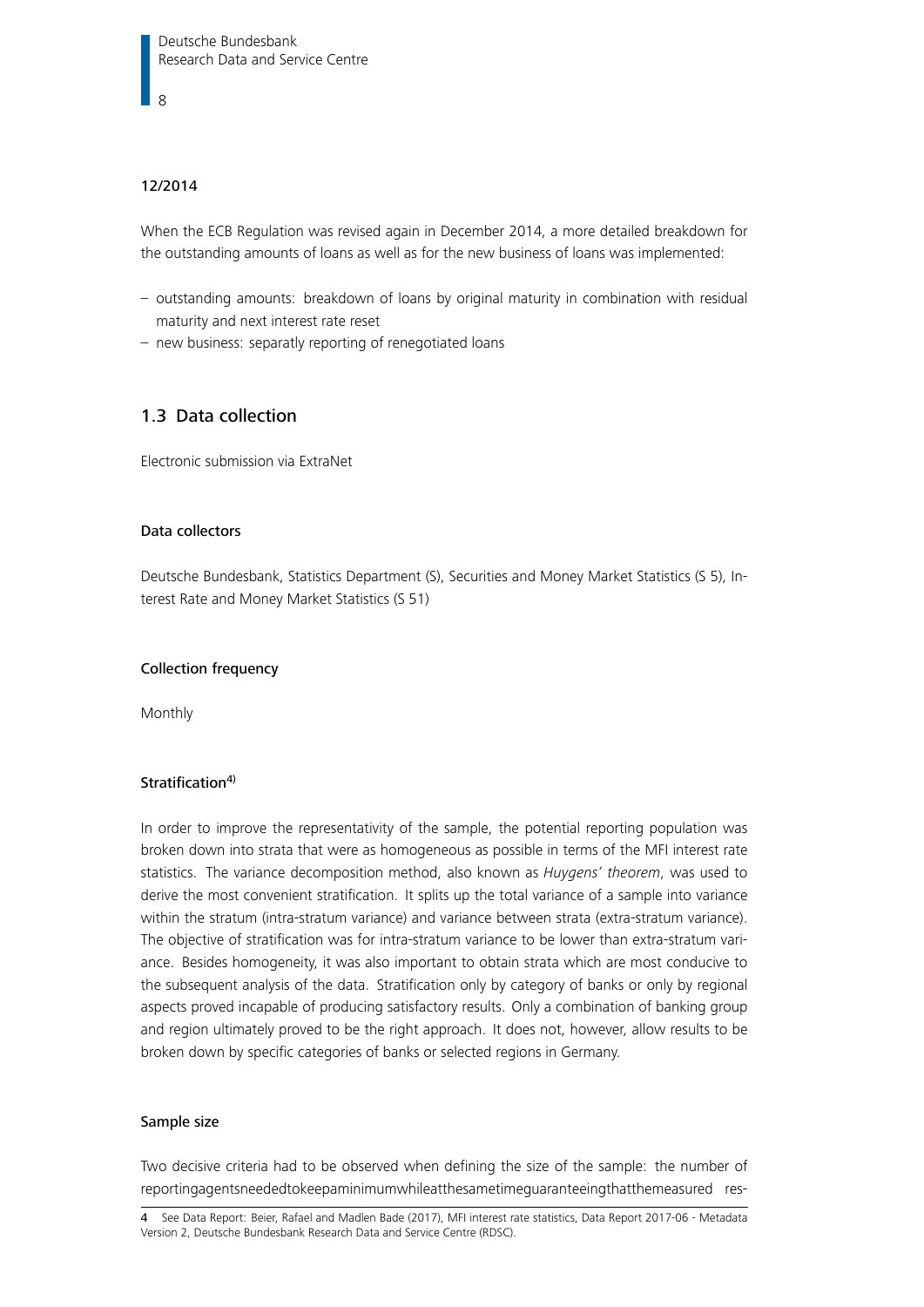ults maintained a given standard of accuracy. The average interest rates calculated from the data in the sample were permitted to deviate from the true (unknown) average only by a maximum random error. Using the variance of interest rates reports estimated from the Bundesbank's survey of lending and deposit rates, it was possible to derive, a necessary sample size of around 200 banks in 2003.

#### Selection of the sample

Regulation ECB/2001/18 lays down the method of determining how many institutions to draw from each stratum. The number of reporting agents may be proportional to the size of each stratum. The size of the sample from each stratum was chosen in proportion to the stratum's share in an aggregated volume of loans and deposits derived from the monthly balance sheet statistics. The actual reporting population was not selected at random, but because they were the largest institutions in each stratum.

#### Maintenance of the sample

To ensure that the sample remains representative over the time, it needs to be reviewed on a regular basis and, where appropriate, additional banks must be required to report. Changes in the characteristics of the reporting agents, institutions joining and leaving the potential reporting population and new developments in the financial sector can cause the representativity of the sample to diminish over time. Regular reviews are therefore necessary to ensure that the selection of reporting agents is always an accurate reflection of the potential population. The sample is refreshed on a regular basis whenever its representativity is no longer sufficiently assured. More reporting agents may be added to the population, and reporting agents may be regrouped to other strata. No reporting agent is removed from the sample. This restriction is intended to minimize the breaks resulting from changes in the reporting population, thereby ensuring the stability of the time series derived from the MFI interest rate statistics.

Therefore, when the ECB Regulation was revised in June 2010 (ECB/2009/7), the sampling procedure and selection of the banks that are required to report for the MFI interest rate statistics were modified. In 2010 the method for dividing the entire potential reporting population into certain strata was assessed. This was expressed in a modification to the definition of homogeneity within the individual strata, which states that the strata are considered homogeneous if the sum of the intra-stratum variances of the sample variables is substantially lower than the total variance in the entire actual reporting population. In the case of the German sample, having a minimum of 10 institutions in each stratum has been shown to produce a sufficiently low level of intra-stratum variance.

Furthermore, there has been a change over from the "proportional" approach to "optimal" allocation (Neyman allocation) in the method for dividing the sample into individual strata. Under the proportional approach, the number of institutions to be drawn for each stratum was determined in proportion to its relevant business volume. The advantage of optimal allocation, which has been used since June 2010, is that, given a fixed sample size, a greater number of reporting institutions are allocated to those strata which have a larger variance, thus minimising variance and allowing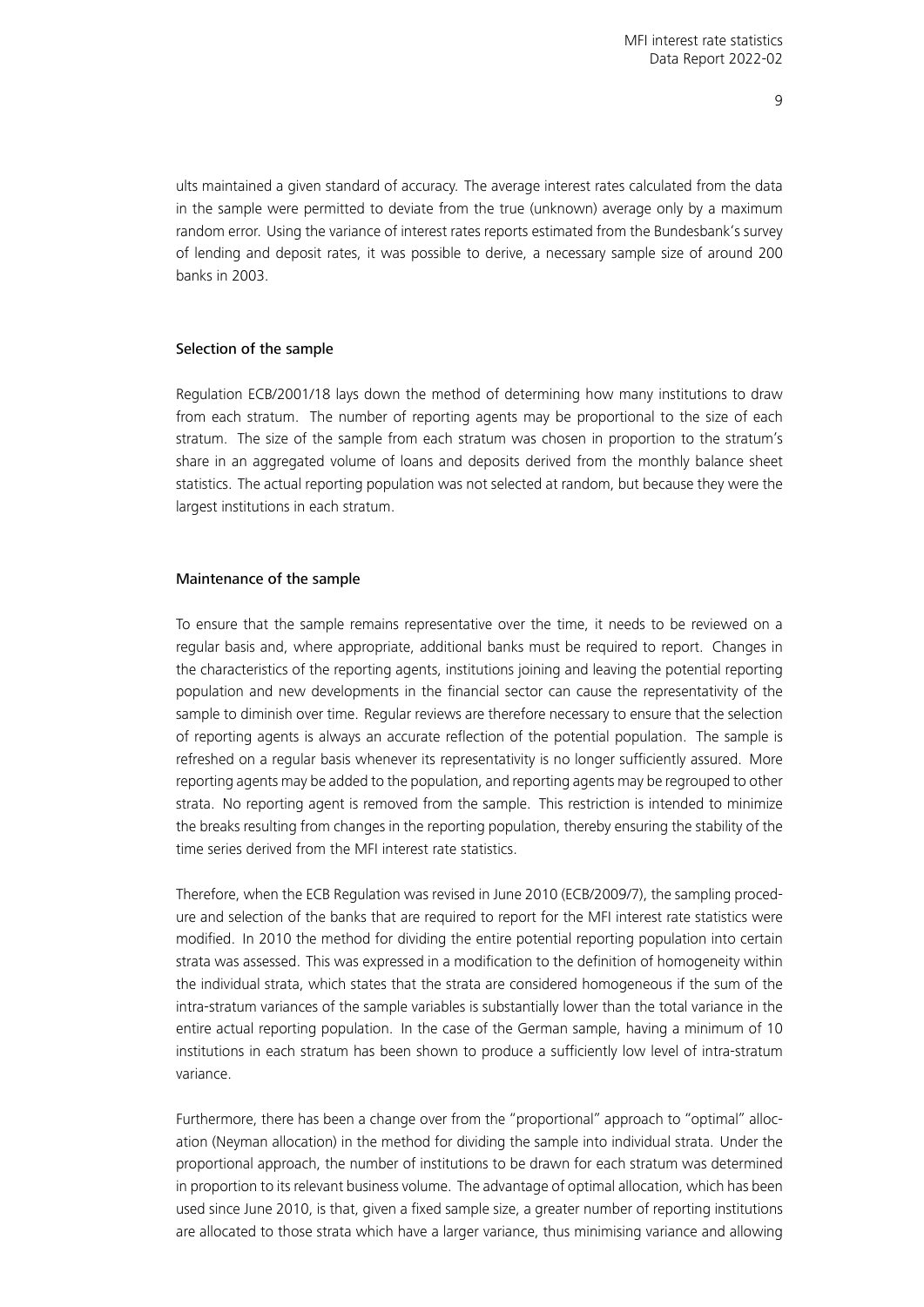Deutsche Bundesbank Research Data and Service Centre

10

the estimated value to be calculated more precisely. Based on the change in the allocation procedure, it was established that the sample of reporting agents needs to be enlarged to around 240 institutions (compared with around 200 in the original sample) in order to comply with the quality requirements which came into force by virtue of the new regulation.

#### Response rate

100%

#### Supervision

- 1. All reporting agents receive a mandatory notice from the board of Deutsche Bundesbank.
- 2. Decision of the European Central Bank on non-compliance with statistical reporting requirements (ECB/2010/10): The ECB and the NCBs shall monitor the compliance of reporting agents with the minimum standards required to meet their reporting obligations, as set out in Annex II to Regulation ECB/2013/34\*. In the event of non-compliance, the ECB and the competent NCB may decide to conduct an assessment phase and/or initiate an infringement procedure. Following an infringement procedure the ECB may impose sanctions in line with Article 7 of Regulation (EC) No 2533/98.
- 3. Annex II of Regulation ECB/2013/34 contains minimum standards that are to be applied by the actual reporting population. These standards include:
	- minimum standards for transmission
	- minimum standards for accuracy
	- minimum standards for conceptual compliance
	- minimum standards for revisions

## <span id="page-9-0"></span>1.4 Aggregation Method

#### First level of aggregation carried out by the reporting agents

For the interest rates on outstanding amounts, i.e. indicators 01 to 26 of reporting scheme ZA and indicators 01, 05, 06, 07, 12, 23, 32 and 36 of reporting scheme ZB, the reporting institutions calculate the interest rates and volumes of all outstanding lending and deposit business at the last day of the month and derive a volume-weighted average interest rate for each reporting category. The corresponding outstanding amounts are not separately reported. The volumes are taken from the monthly balance sheet statistics (except ZB12/23 until 05/2010). For each of the instrument categories on new business, i.e. indicators 02 to 04, 08 to 11, 13 to 22, 24 to 31, 33 to 35, 37 to 85 (24 to 29 until 05/2010) and 88 to 91 of reporting scheme ZB, reporting agents provide a volume-weighted average interest rate. In addition, reporting agents provide the amount of new business conducted in each instrument category during the month for each of indicator.

The annualised agreed rate (AAR) or the narrowly defined effective rate (NDER) is to be reported for positions 01 to 26 of reporting scheme ZA and for positions 01 to 29 (24 to 29 until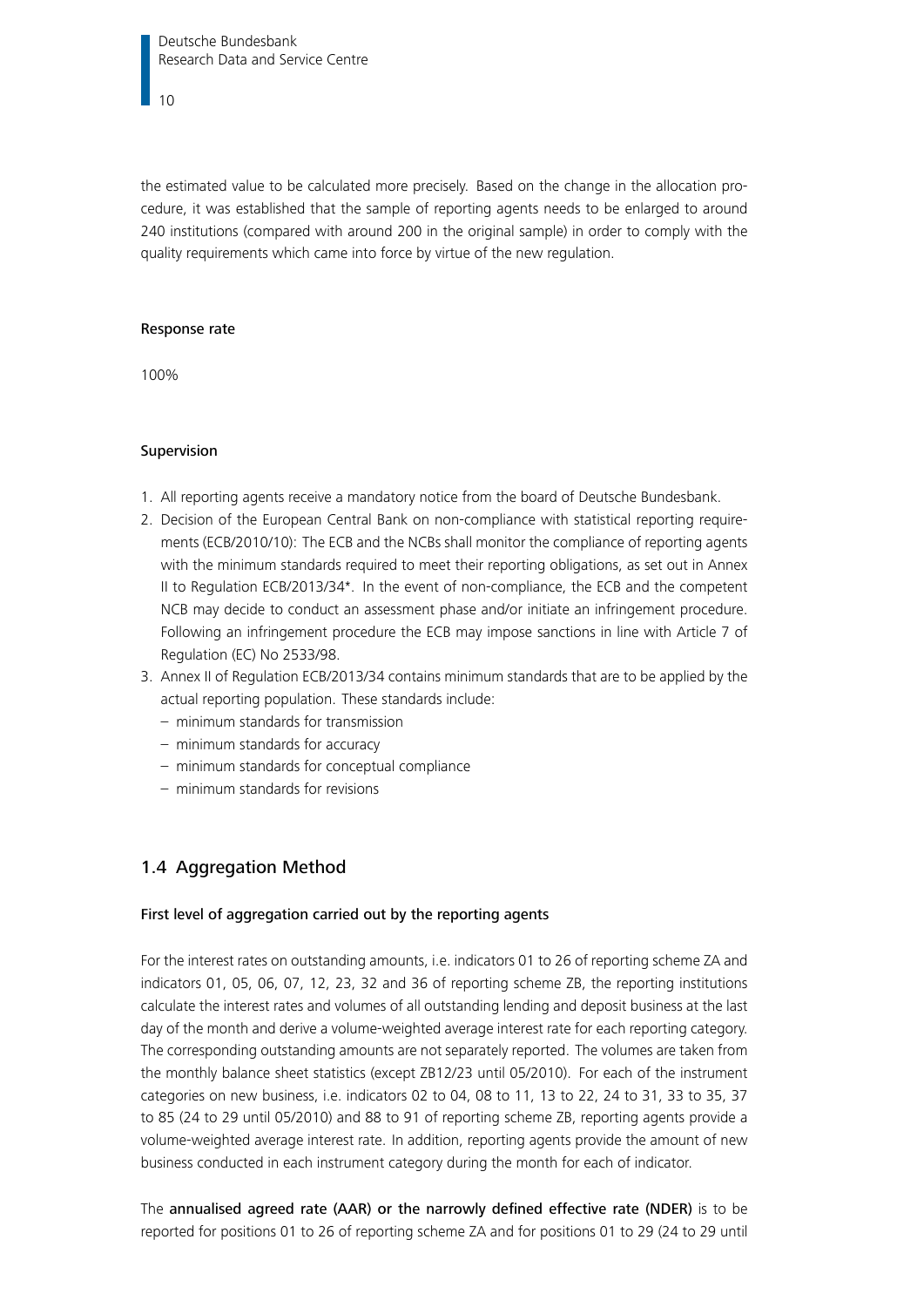05/2010) and 32 to 85 as well as 88 to 91 of reporting scheme ZB. The following formula is used to derive the annualised agreed rate:

#### Annualised agreed rate (AAR)

$$
x = \left(1 + \frac{r_{ag}}{n}\right)^n - 1
$$

where:

- $x$  annualised agreed rate (AAR)
- $r_{aa}$  the interest rate per annum that is agreed between the reporting agents and the household or non-financial corporation for a deposit or loan where the dates of the interest capitalisation of the deposit and all the payments and repayments of the loan are at regular intervals within the year
- $n$  the number of interest capitalisation periods for the deposit and (re)payment periods for the loan per year, i.e. 1 for yearly payments, 2 for semi-annual payments, 4 for quarterly payments and 12 for monthly payments

#### Narrowly defined effective rate (NDER)

$$
K = \sum_{n=1}^{N} (CF_n \cdot DF_n) = \sum_{n=1}^{N} \left( CF_n \cdot \left( \frac{1}{1+i} \right)^{\frac{D_n}{365}} \right)
$$

where:

| К |  |  |  | size of the loan |  |
|---|--|--|--|------------------|--|
|---|--|--|--|------------------|--|

- N total number of payments
- $CF_n$ \*n-th\* payment (from customer to bank)
- $DF_n$  discount factor of the \*n-th\* payment
- $i$  narrowly defined effective rate (or the annual percentage rate of charge (APRC) according to PAngV)
- $D_n$  number of days until the \*n-th\* payment

#### The second level of aggregation is carried out by the Bundesbank

#### 01/2003-05/2010

In the case of interest rates, the reported volume-weighted average interest rates are used to calculate an overall average per category as an estimation for Germany. A weight is formed here using the volume of loans or deposits which is reported by each institution or which can be calculated from the outstanding amounts from the monthly balance sheet statistics.

The volumes of outstanding amounts for the German aggregates are taken from the monthly balance sheet statistics (except ZB\_12/23).

For volumes of new business, it is necessary to use the information provided by sample members to gross up the figures to form the (unknown) total business for Germany. The Horvitz-Thompson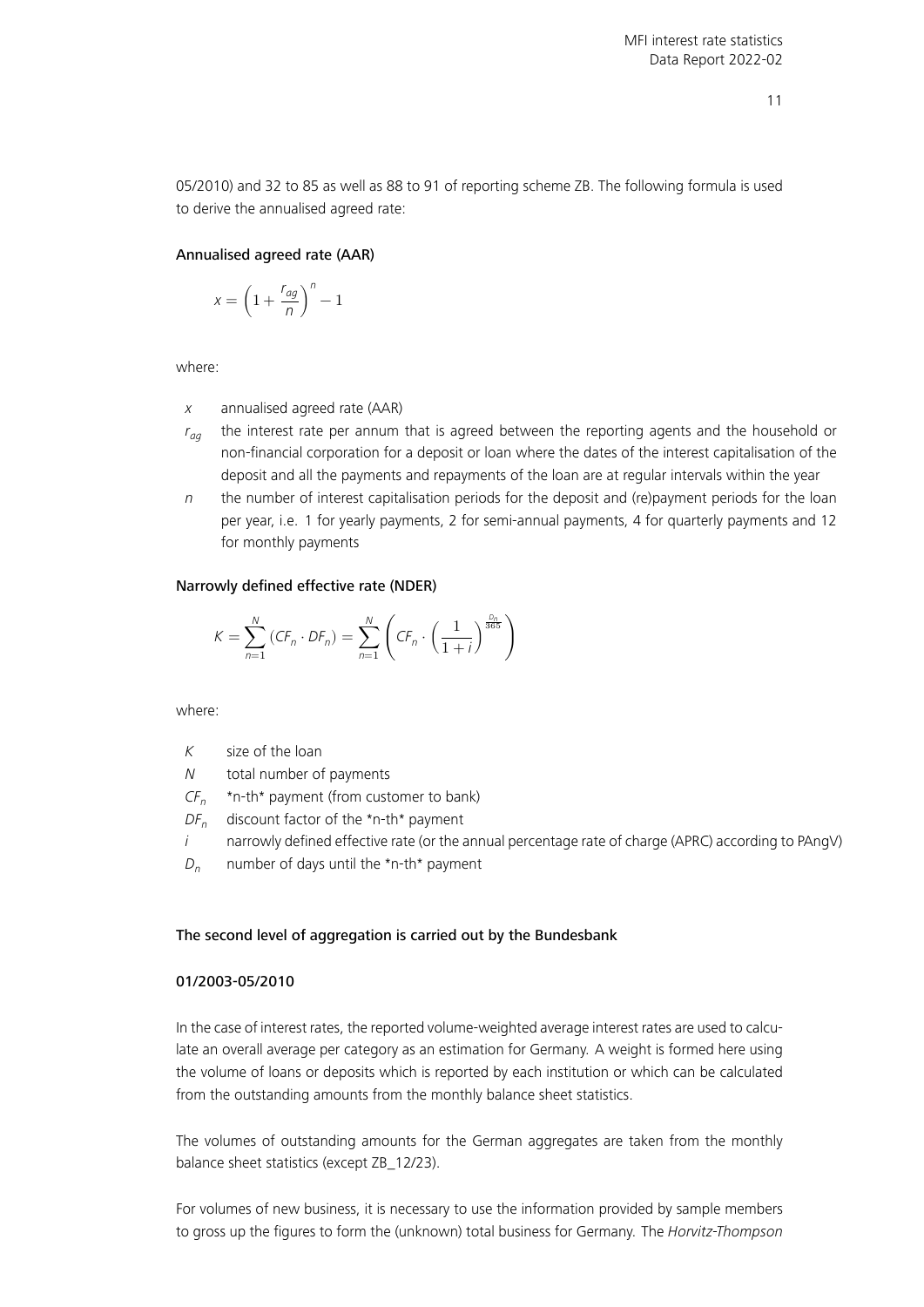Deutsche Bundesbank Research Data and Service Centre

12

estimator is used for grossing-up. In this approach, the expansion factor to be applied to a reporting agent depends on its relative weight in its stratum and in the potential reporting population. To calculate this, indicators for the entire potential reporting population are needed. The outstanding amounts from the balance sheet statistics associated with the relevant new business proved to be the best indicators for Germany. On this basis, specific expansion factors are calculated each month for every category of new business and every reporting agent. The stratification of the reporting population is taken into account. In calculating the expansion factors, therefore, it is not the ratio of a reporting agent to the potential reporting population which is the key factor, but only the reporting agent's weight within its own stratum.

#### Horvitz-Thompson estimator

$$
V = \sum_{i=1}^{n} \frac{V_i}{\pi_i}
$$

where:

- V estimated volume representing the potential reporting population
- $V_i$  Volume reported by institution *i* in the sample

n sample size

1  $\pi_i$ expansion factor for institution i

The expansion factor for a reporting agent is calculated by the following formula:

$$
\pi_i = n_H \frac{W_i}{\sum_{h \in H} W_h}
$$

where:

 $\pi_i$ inverse of the expansion factor for institution i  $n_H$  number of institutions drawn from stratum H of the potential reporting population ∑ h∈H sum for all institutions from stratum H of the potential reporting population  $W_i, W_h$ outstanding amounts from the monthly balance sheet statistics reported by institutions  $i$  and  $h$ respectively

The condition  $\frac{1}{1}$  $\frac{1}{\pi} \geq 1$  must be fulfilled for the expansion factors at all times. If there are special cases, in which  $\frac{1}{1}$  $\frac{1}{\pi}$  < 1, this MFI's expansion factor is set at unity and the expansion factors of all other institutions are recalculated based on the exclusion of that MFI.

## since 06/2010

According to Guideline ECB/2014/15 the procedure of calculation and extrapolation of national weighted average interest rates and national total business volumes was enhanced. The new method is applied for all data since reference month June 2010.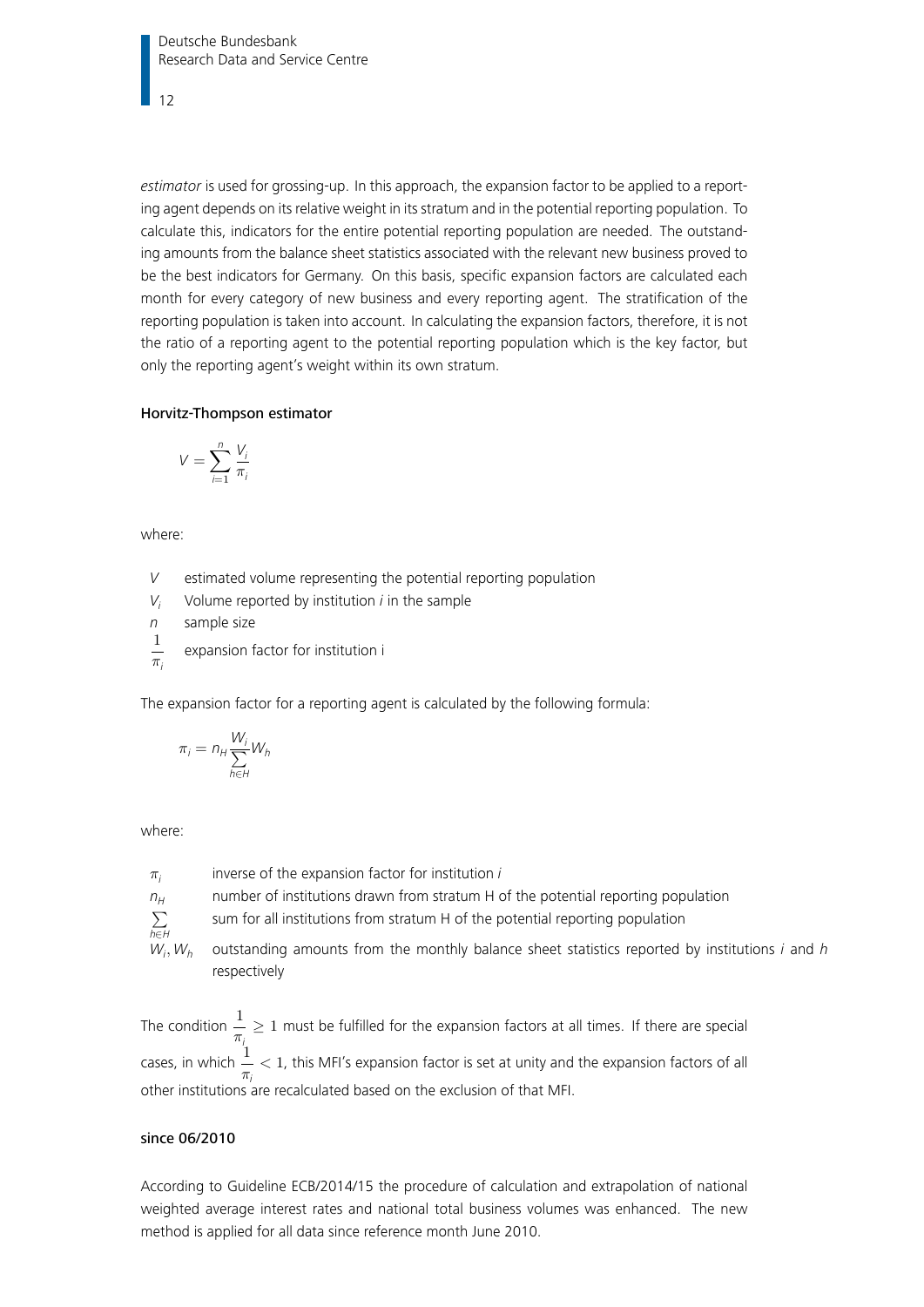The volumes of outstanding amounts (indicators ZA\_1 to 26, ZB\_01/05/06/07/12/23/32/36) for the German aggregates are taken from the monthly balance sheet statistics.

#### Grossing-up of new business volumes

Expansion factors are used for grossing up the business volumes of indicators 02 to 04, 08 to 11, 13 to 22, 30 to 31, 33 to 35, 37 to 85 and 88 to 91 of reporting scheme ZB. Grossing up is applied at stratum level.

**First step**: Calculate one expansion factor for each stratum j. The expansion factors EF<sub>j</sub> are defined as the inverse of the stratum coverage ratio by mean of the following formula:

$$
\mathit{EF}_j = \frac{\hat{\beta_j}}{\sum\limits_{i=1}^{N_{j1}} \hat{\beta_{ij}}}= \frac{\sum\limits_{i=1}^{N_{j1} + N_{j0}} \hat{\beta_{ij}}}{\sum\limits_{i=1}^{N_{j1}} \hat{\beta_{ij}}}= \frac{\sum\limits_{i=1}^{N_{j1}} \hat{\beta_{ij}} + \sum\limits_{i=N_{j1} + 1}^{N_{j0}} \hat{\beta_{ij}}}{\sum\limits_{i=1}^{N_{j1}} \hat{\beta_{ij}}}
$$

where:

- $\widehat{B}_j$ as the total volume within stratum  $j$
- $\widetilde{B}_{ii}$ as the volume within each stratum  $j$  for the institution  $i$
- $N_{i0}$ as the number of credit institutions non-sampled in the stratum  $j$

 $N_{i1}$ as the number of credit institutions sampled in the stratum  $j$ 

The Expansion factors  $\mathit{EF}_j$  in respect of new business are calculated by replacing new business volumes by the related outstanding amounts from monthly balance sheet statistics.

Second step: The grossed-up volume of stratum  $j$  is then calculated as the expansion factor for stratum  $j$  multiplied by the reported volume for stratum  $j$ .

$$
GV_j = EF_j \cdot RV_j
$$

where:

 $GV<sub>i</sub>$ as the grossed-up volume of stratum  $j$ 

- $EF_i$ as the expansion factor for each stratum  $j$
- $RV<sub>i</sub>$ as the reported volume for stratum  $j$

Third step: Aggregation of the grossed-up volumes of all strata  $j = 1, ..., J$ .

$$
GV=\sum_{j=1}^J GV_j
$$

where:

GV as the grossed-up volume of indicator

 $GV<sub>i</sub>$ as the grossed-up volume of stratum  $j$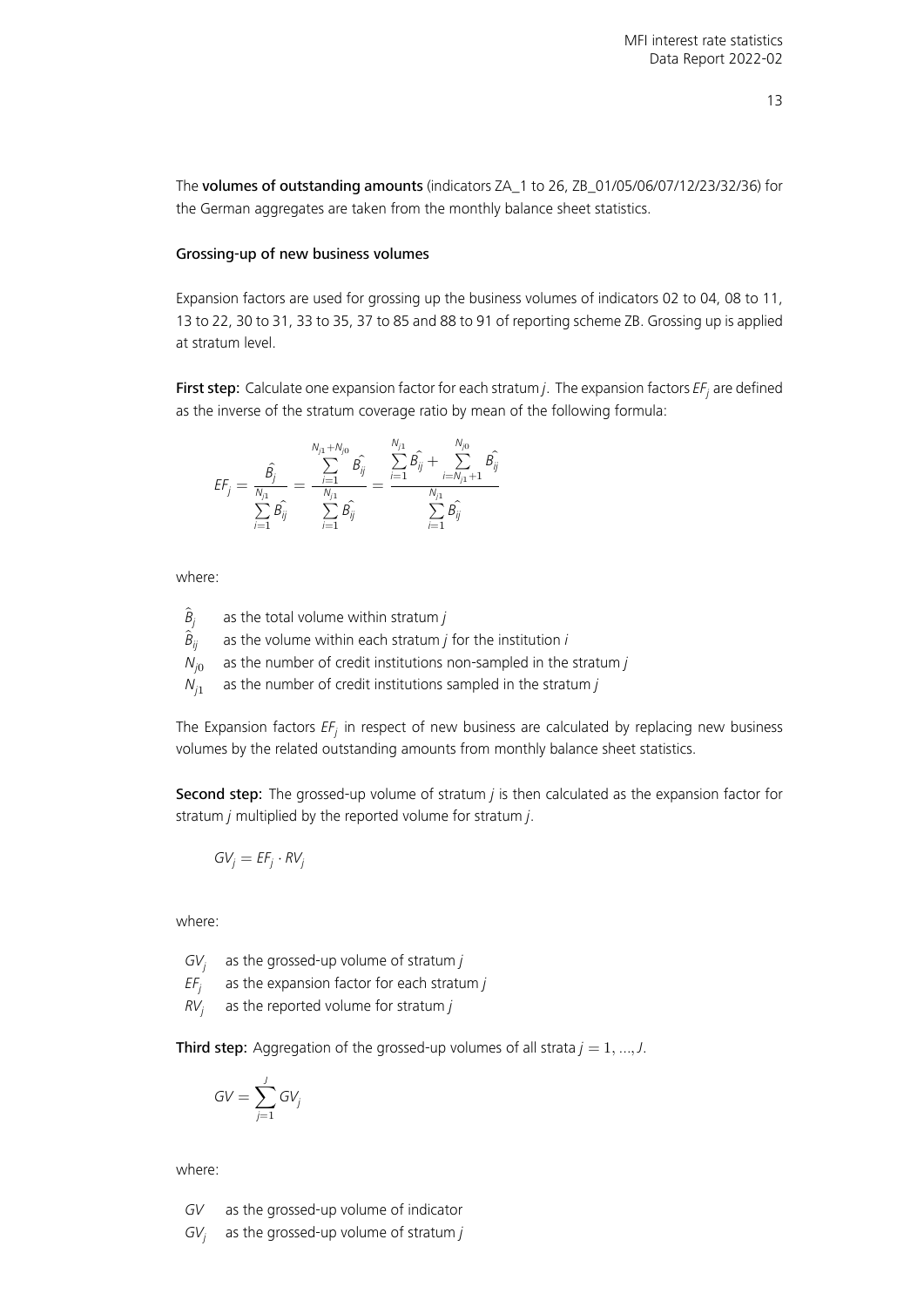14

#### Calculation of aggregated weighted average interest rates

National weighted average interest rates for each instrument category are calculated on the basis of grossed-up business volumes per stratum.

First step: Calculation of volume weighted average interest rates for each stratum *j* by weighting the rates across institutions in the same stratum with the reported amounts.

$$
I_j = \frac{\sum_{i=1}^l RV_{ij} \cdot I_{ij}}{RV_j}
$$

where:

| $I_i$           | as volume weighted average interest rates for each stratum j     |
|-----------------|------------------------------------------------------------------|
| $RV_{ii}$       | as reported volume of institution i within stratum j             |
| $I_{ii}$        | as reported interest rates of institution $i$ within stratum $j$ |
| RV <sub>i</sub> | as reported volume within stratum $j$                            |
| $i = 1, , l$    | as index of institutions $i$ within stratum $j$                  |

Second step: Aggregation of volume weighted average interest rates for each stratum j across strata  $j = 1, ..., J$  by applying the grossed-up volumes in each stratum by mean of the following formular:

$$
I_j = \frac{\sum_{j=1}^J GV_j \cdot I_j}{GV}
$$

where:

I as aggregated weighted average interest rate of indicator

GV<sub>j</sub> as the grossed-up volume of stratum j

- I j as volume weighted average interest rates for each stratum j
- GV as the grossed-up volume indicator

## <span id="page-13-0"></span>1.5 Data appraisal

## Quality checks

For the data checking process a mixture of a bottom-up and a top-down approach is used: The main focus is on the bottom-up approach to guarantee high quality of micro data before extrapolation. The top-down approach for checking aggregate developments might lead to additional questions to reporting agents.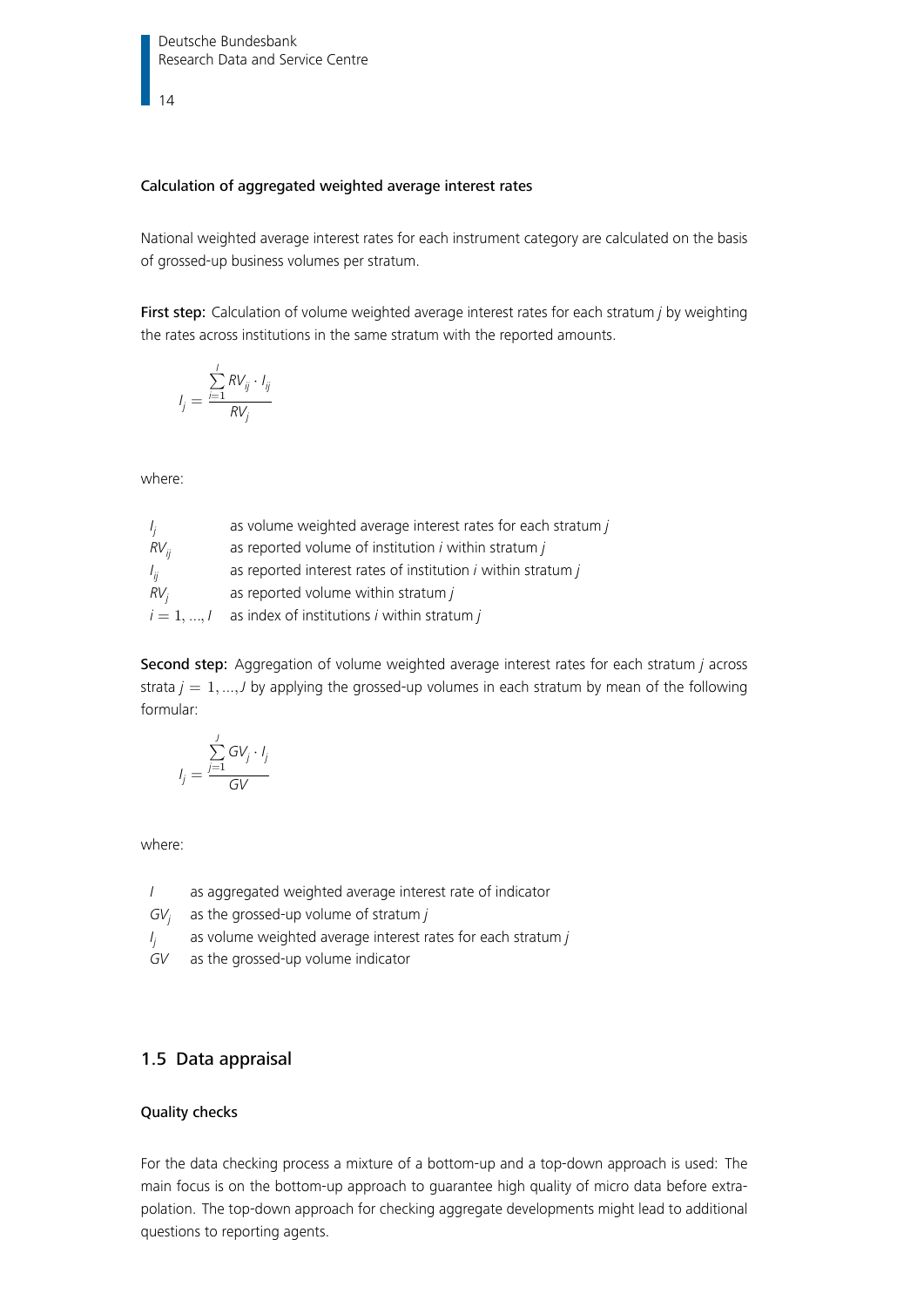## Bottom-up-checks

- 1. Blocking rules: automated format and basic consistency checks
	- basic checks which need to be fulfilled to load reports into MIR statistics quality control program; for example: if there is a new business volume reported, there has to be an interest rate reported; if there is an of-which position reported, there has to be the main item reported.
	- Formality checks: if the xml-file submitted by the reporting agent does not conform with the specifications (formality checks), the file will be rejected and a new correct data file is requested.
- 2. Plausibility checks and outlier identification: More than 500 plausibility checks are performed on each report
	- completion check: List of agents which have not yet reported.
	- comparision checks between MIR and BSI-statistics: New business volumes in MIR should be lower than the increase of corresponding outstanding amounts in BSI.
	- consistency checks for interest rates: for example: Interest rates for overdrafts are the highest ones, interest rates for consumer loans are higher than those for housing loans.
	- comparision of the reporting values (interest rates, volumes) with the transmitted data of the previous month or of the last 12 months.
	- outlier detection (based on ARIMA model).

## Top-down-checks

Based on calculated aggregates, the macro analysis is performed:

- Marshall-Edgeworth decomposition to disentangle price and volume effects in aggregate interest rate developments.
- Impact analysis: Drill down of aggregated data to determine major effects on developments in the aggregates.
- ECB plausibility checks (comparison to previous month, German impact on euro area-aggregate)

## Data editing

- 1. reporting deadline for MFIs (reporting institutions) at 9th working day
- 2. completeness check
- 3. plausibility checks and sending queries to reporting institutions (10th to 15th working day)
- 4. revisions
- 5. first aggregation, plausibility checks with BSI and data analysis, identification of outliers, internal report (16th to 18th working day)
- 6. transmission to ECB (19<sup>th</sup> working day)

#### Revisions

Due to data revisions by reporting institutions within the MFI interest rate statistics, minor deviations compared to recently provided data versions are possible.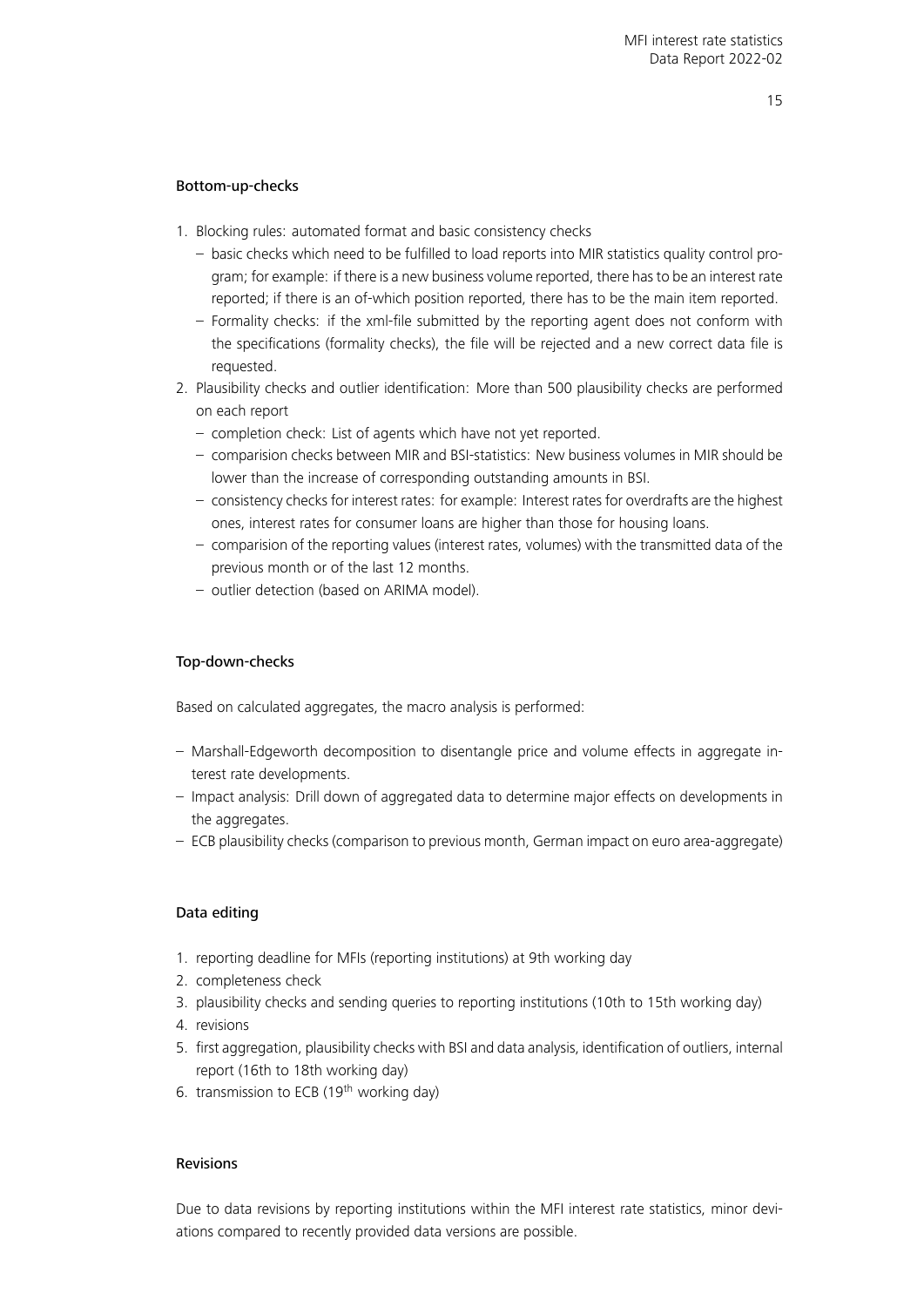16

## <span id="page-15-0"></span>1.6 Data accessibility

## Research proposal conditions

For research purposes the available microdata is divided into two separate modules:

- Module 1: Information on deposits (volumes and effective interest)
- Module 2: Information on loans (volumes and effective interest)

It should be considered carefully which module suffices for answering a research question and one should only apply for this module in the application form including the research proposal. In case multiple modules are needed in combination to answer the research question, it must be thoroughly explained in the application form why those modules are necessary for the planned analysis. A research proposal is checked for feasibility of the research project given the research data, i.e. the suitability of the data to answer the research questions raised by the proposal. The research project must be of public interest, that is without commercial goals.

## Institutional access conditions

The researcher must be affiliated with a research institution that clearly has a scientific, noncommercial agenda.

## Contact

Deutsche Bundesbank, Research Data and Service Centre (RDSC) E-mail: [fdsz-data@bundesbank.de](mailto:fdsz-data@bundesbank.de) Homepage:<https://www.bundesbank.de/rdsc>

## Deposit requirements

The researcher must sign a confidentiality agreement and a special contract between Deutsche Bundesbank and the research institution has to be set up. The RDSC must be informed about every document that is made available to the public that contains information derived from the provided data. The researcher is obliged to provide proof of proper data source citation by providing copies of the manuscripts and / or publications.

## Statistical Disclosure Control (SDC)

All results generated from MFI interest rate statistics data must comply with the RDSC's rules as outlined in Research Data and Service Centre  $(2021)^{5}$  In all modules, the entity worth protecting

<span id="page-15-1"></span><sup>5</sup> More information on the RDSC's SDC rules can be found in the Rules for visiting researchers at the RDSC, which are available at [https://www.bundesbank.de/resource/blob/826176/ffc6337a19ea27359b06f2a8abe0ca7d/mL/](https://www.bundesbank.de/resource/blob/826176/ffc6337a19ea27359b06f2a8abe0ca7d/mL/2021-02-gastforschung-data.pdf) [2021-02-gastforschung-data.pdf\)](https://www.bundesbank.de/resource/blob/826176/ffc6337a19ea27359b06f2a8abe0ca7d/mL/2021-02-gastforschung-data.pdf)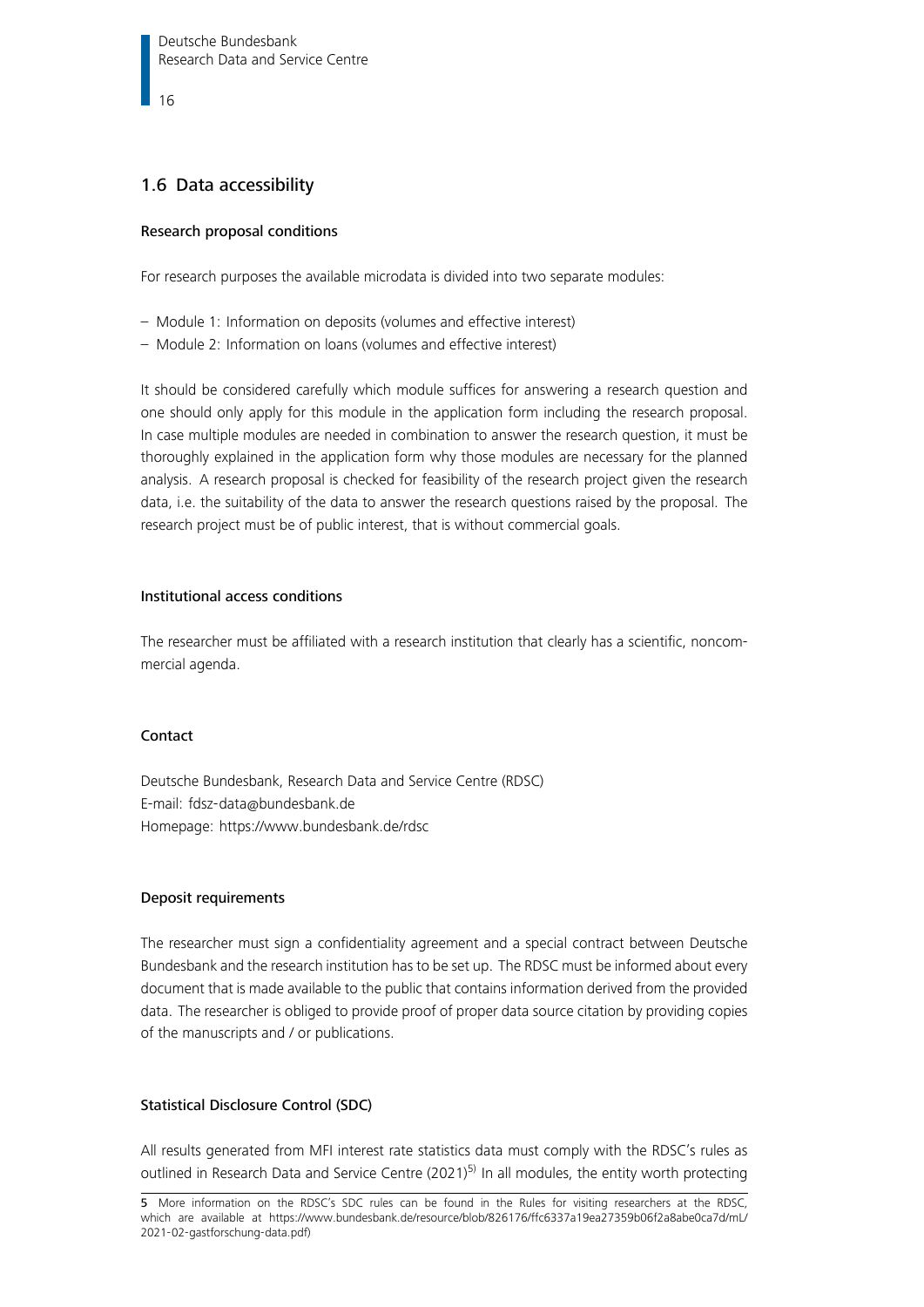is the reporting bank, which is identified via the variable "BAID\_DOM."

#### Citation requirements

For any study or other document which is made available to the public and contains information derived from the provided data, the researcher is obliged to properly cite the data source as:

<span id="page-16-0"></span>Blaschke, J., Krüger, M., and K. Sachs (2022). MFI interest rate statistics, Data Report 2022-02 – Metadata Version 5. Deutsche Bundesbank, Research Data and Service Centre.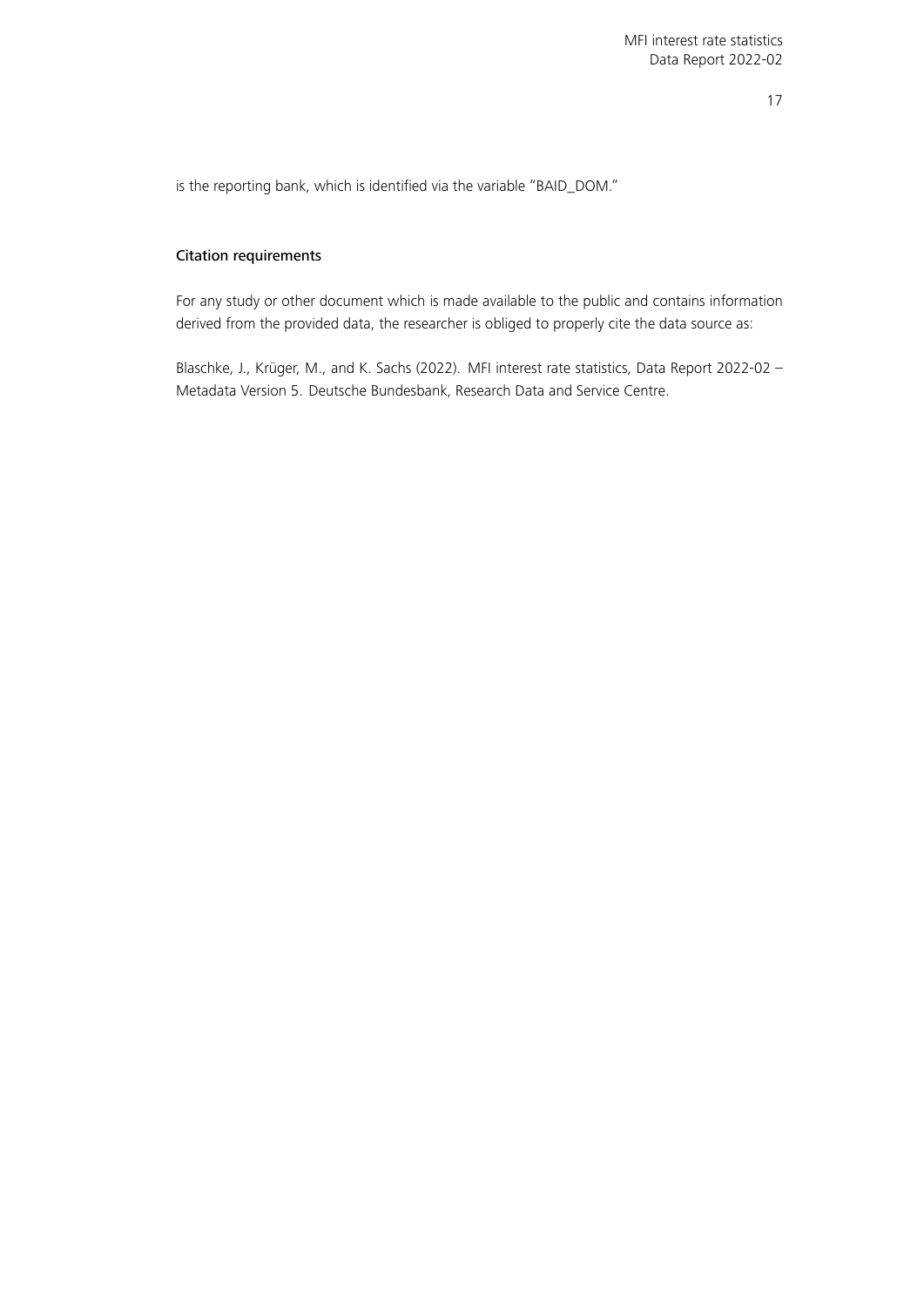# 2 Description of variables

## <span id="page-17-0"></span>2.1 Overview of variables

| Name         | Label                                                                                                                                                                                                                |
|--------------|----------------------------------------------------------------------------------------------------------------------------------------------------------------------------------------------------------------------|
| BAID_DOM     | Random-identifier for domestic MFIs                                                                                                                                                                                  |
| <b>YEAR</b>  | Four-digit calendar year                                                                                                                                                                                             |
| <b>MONTH</b> | Last month of the quarter                                                                                                                                                                                            |
| <b>DAY</b>   | Reference day                                                                                                                                                                                                        |
| <b>DATE</b>  | Reference date (Format YYYY-MM-DD)                                                                                                                                                                                   |
| $ZA_Z1$      | Interest rate for outstanding amounts of deposits from private households with                                                                                                                                       |
|              | agreed maturity up to 2 years (excluding overnight deposits)                                                                                                                                                         |
| ZA_V1        | Volume for outstanding amounts of deposits from private households with<br>agreed maturity up to 2 years (excluding overnight deposits)                                                                              |
| ZA_Z2        | Interest rate for outstanding amounts of deposits from private households with<br>agreed maturity over 2 years                                                                                                       |
| ZA_V2        | Volume for outstanding amounts of deposits from private households with                                                                                                                                              |
|              | agreed maturity over 2 years                                                                                                                                                                                         |
| ZA_Z3        | Interest rate for outstanding amounts of deposits from non-financial corpora-<br>tions with agreed maturity up to 2 years (excluding overnight deposits)                                                             |
| $ZA_V3$      | Volume for outstanding amounts of deposits from non-financial corporations<br>with agreed maturity up to 2 years (excluding overnight deposits)                                                                      |
| ZA_Z4        | Interest rate for outstanding amounts of deposits from non-financial corpora-<br>tions with agreed maturity over 2 years                                                                                             |
| ZA_V4        | Volume for outstanding amounts of deposits from non-financial corporations<br>with agreed maturity over 2 years                                                                                                      |
| ZA_Z5        | Interest rate for outstanding amounts of deposits of repurchase agreements                                                                                                                                           |
| ZA_V5        | Volume for outstanding amounts of deposits of repurchase agreements                                                                                                                                                  |
| ZA_Z6        | Interest rate for outstanding amounts of loans to private households for house                                                                                                                                       |
|              | purchase with original maturity up to 1 year (including revolving loans, overdrafts<br>and credit card credit)                                                                                                       |
| ZA_V6        | Volume for outstanding amounts of loans to private households for house pur-<br>chase with original maturity up to 1 year (including revolving loans, overdrafts<br>and credit card credit)                          |
| $ZA_ZZ$      | Interest rate for outstanding amounts of loans to private households for house<br>purchase with original maturity over 1 year and up to 5 years                                                                      |
| ZA_V7        | Volume for outstanding amounts of loans to private households for house pur-<br>chase with original maturity over 1 year and up to 5 years                                                                           |
| ZA_Z8        | Interest rate for outstanding amounts of loans to private households for house<br>purchase with original maturity over 5 years                                                                                       |
| ZA_V8        | Volume for outstanding amounts of loans to private households for house pur-<br>chase with original maturity over 5 years                                                                                            |
| ZA_Z9        | Interest rate for outstanding amounts of loans to private households for con-<br>sumption and other purposes with original maturity up to 1 year (including re-<br>volving loans, overdrafts and credit card credit) |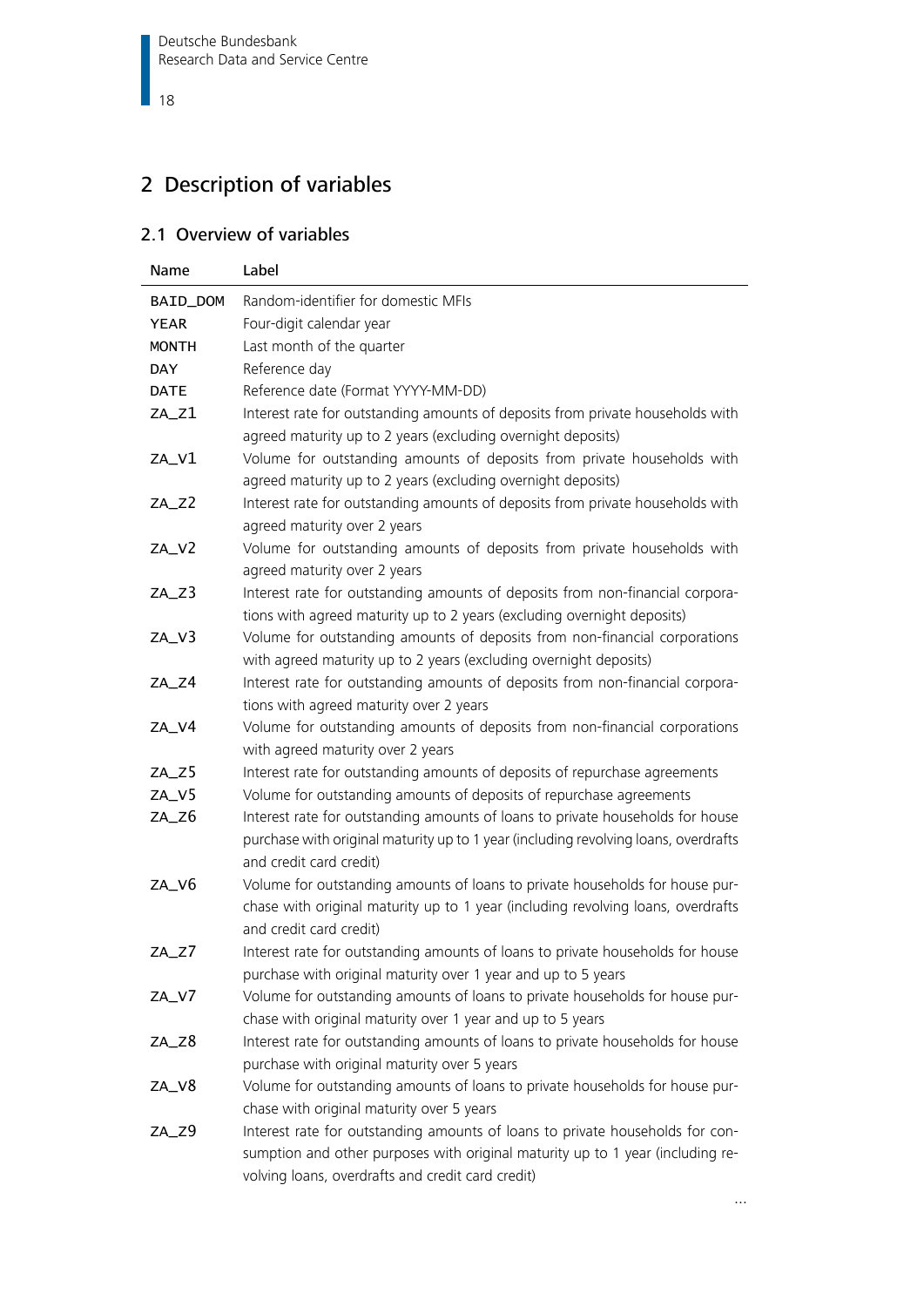| Name     | Label                                                                                                                                                                                                     |
|----------|-----------------------------------------------------------------------------------------------------------------------------------------------------------------------------------------------------------|
| ZA_V9    | Volume for outstanding amounts of loans to private households for consumption<br>and other purposes with original maturity up to 1 year (including revolving loans,<br>overdrafts and credit card credit) |
| $ZA_210$ | Interest rate for outstanding amounts of loans to private households for con-<br>sumption and other purposes with original maturity over 1 year and up to 5<br>years                                      |
| ZA_V10   | Volume for outstanding amounts of loans to private households for consumption<br>and other purposes with original maturity over 1 year and up to 5 years                                                  |
| $ZA_211$ | Interest rate for outstanding amounts of loans to private households for con-<br>sumption and other purposes with original maturity over 5 years                                                          |
| ZA_V11   | Volume for outstanding amounts of loans to private households for consumption<br>and other purposes with original maturity over 5 years                                                                   |
| $ZA_212$ | Interest rate for outstanding amounts of loans to non-financial corporations with<br>original maturity up to 1 year (including revolving loans, overdrafts and credit<br>card credit)                     |
| ZA_V12   | Volume for outstanding amounts of loans to non-financial corporations with<br>original maturity up to 1 year (including revolving loans, overdrafts and credit<br>card credit)                            |
| $ZA_213$ | Interest rate for outstanding amounts of loans to non-financial corporations with<br>original maturity over 1 year and up to 5 years                                                                      |
| $ZA_V13$ | Volume for outstanding amounts of loans to non-financial corporations with<br>original maturity over 1 year and up to 5 years                                                                             |
| $ZA_214$ | Interest rate for outstanding amounts of loans to non-financial corporations with<br>original maturity over 5 years                                                                                       |
| ZA_V14   | Volume for outstanding amounts of loans to non-financial corporations with<br>original maturity over 5 years                                                                                              |
| $ZA_215$ | Interest rate for outstanding amounts of loans to private households with ori-<br>ginal maturity over 1 year, total                                                                                       |
| ZA_V15   | Volume for outstanding amounts of loans to private households with original<br>maturity over 1 year, total                                                                                                |
| $ZA_216$ | Interest rate for outstanding amounts of loans to private households with ori-<br>ginal maturity over 1 year and residual maturity up to 1 year                                                           |
| ZA_V16   | Volume for outstanding amounts of loans to private households with original<br>maturity over 1 year and residual maturity up to 1 year                                                                    |
| $ZA_217$ | Interest rate for outstanding amounts of loans to private households with ori-<br>ginal maturity over 1 year and residual maturity over 1 year and interest rate<br>reset in the next 12 months           |
| ZA_V17   | Volume for outstanding amounts of loans to private households with original<br>maturity over 1 year and residual maturity over 1 year and interest rate reset in<br>the next 12 months                    |
| $ZA_218$ | Interest rate for outstanding amounts of loans to private households with ori-<br>ginal maturity over 2 years, total                                                                                      |
| ZA_V18   | Volume for outstanding amounts of loans to private households with original<br>maturity over 2 years, total                                                                                               |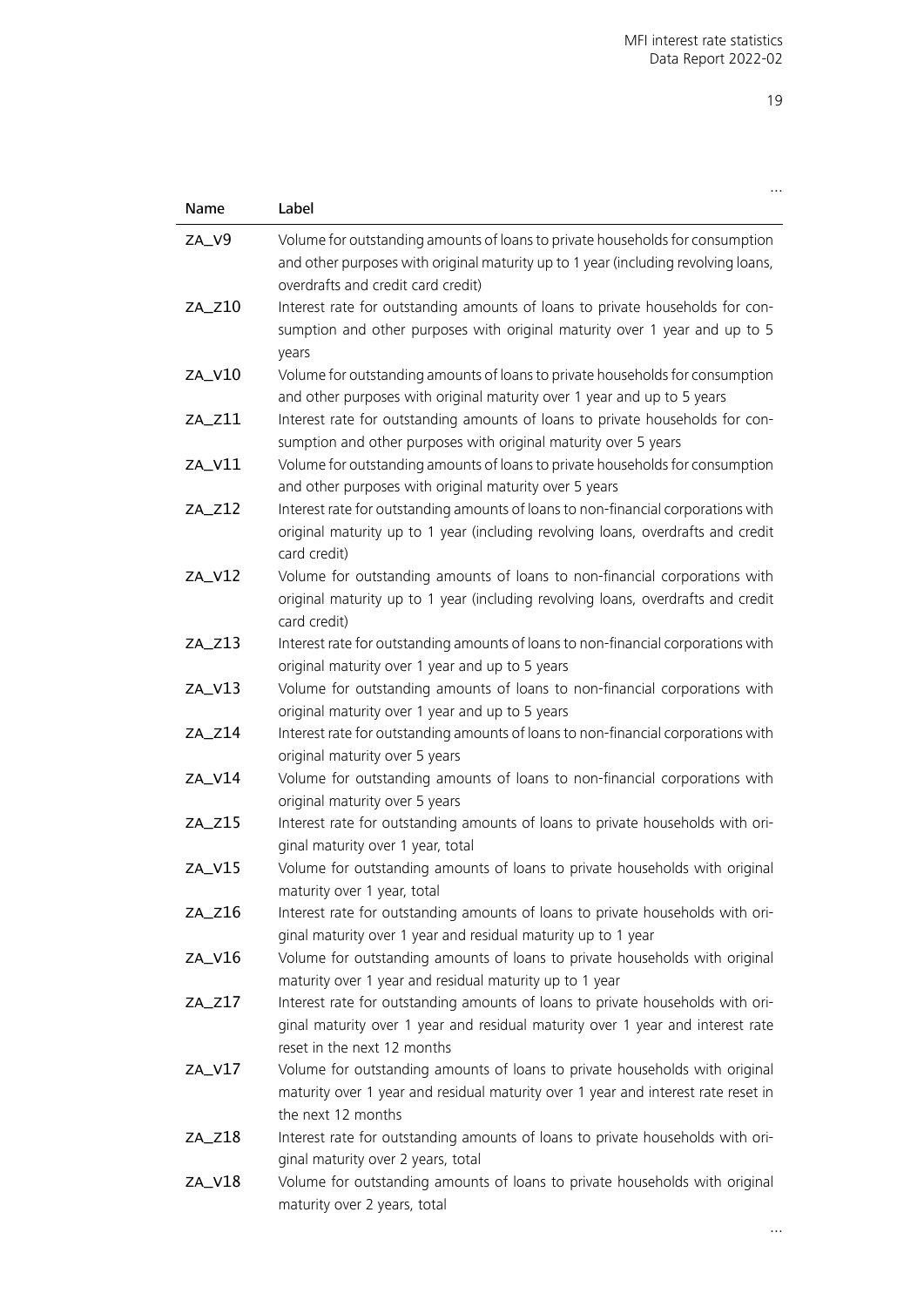$\overline{\phantom{0}}$  20

| Name      | Label                                                                                                                                                                                                   |
|-----------|---------------------------------------------------------------------------------------------------------------------------------------------------------------------------------------------------------|
| ZA_Z19    | Interest rate for outstanding amounts of loans to private households with ori-<br>ginal maturity over 2 years and residual maturity up to 2 years                                                       |
| ZA_V19    | Volume for outstanding amounts of loans to private households with original<br>maturity over 2 years and residual maturity up to 2 years                                                                |
| ZA_Z20    | Interest rate for outstanding amounts of loans to private households with ori-<br>ginal maturity over 2 years and residual maturity over 2 years and interest rate<br>reset in the next 24 months       |
| ZA_V20    | Volume for outstanding amounts of loans to private households with original<br>maturity over 2 years and residual maturity over 2 years and interest rate reset<br>in the next 24 months                |
| ZA_Z21    | Interest rate for outstanding amounts of loans to non-financial corporations with<br>original maturity over 1 year, total                                                                               |
| ZA_V21    | Volume for outstanding amounts of loans to non-financial corporations with<br>original maturity over 1 year, total                                                                                      |
| ZA_Z22    | Interest rate for outstanding amounts of loans to non-financial corporations with<br>original maturity over 1 year and residual maturity up to 1 year                                                   |
| ZA_V22    | Volume for outstanding amounts of loans to non-financial corporations with<br>original maturity over 1 year and residual maturity up to 1 year                                                          |
| $ZA_zz23$ | Interest rate for outstanding amounts of loans to non-financial corporations with<br>original maturity over 1 year and residual maturity over 1 year and interest rate<br>reset in the next 12 months   |
| ZA_V23    | Volume for outstanding amounts of loans to non-financial corporations with<br>original maturity over 1 year and residual maturity over 1 year and interest rate<br>reset in the next 12 months          |
| ZA_Z24    | Interest rate for outstanding amounts of loans to non-financial corporations with<br>original maturity over 2 years, total                                                                              |
| ZA_V24    | Volume for outstanding amounts of loans to non-financial corporations with<br>original maturity over 2 years, total                                                                                     |
| $ZA_ZZ5$  | Interest rate for outstanding amounts of loans to non-financial corporations with<br>original maturity over 2 years and residual maturity up to 2 years                                                 |
| ZA_V25    | Volume for outstanding amounts of loans to non-financial corporations with<br>original maturity over 2 years and residual maturity up to 2 years                                                        |
| ZA_Z26    | Interest rate for outstanding amounts of loans to non-financial corporations with<br>original maturity over 2 years and residual maturity over 2 years and interest rate<br>reset in the next 24 months |
| ZA_V26    | Volume for outstanding amounts of loans to non-financial corporations with<br>original maturity over 2 years and residual maturity over 2 years and interest rate<br>reset in the next 24 months        |
| ZB_Z1     | Interest rate for new business of deposits from private households, overnight                                                                                                                           |
| ZB_V1     | Volume for new business of deposits from private households, overnight                                                                                                                                  |
| $ZB_Z2$   | Interest rate for new business of deposits from private households with agreed<br>maturity up to 1 year                                                                                                 |
| $ZB_V2$   | Volume for new business of deposits from private households with agreed ma-<br>turity up to 1 year                                                                                                      |

…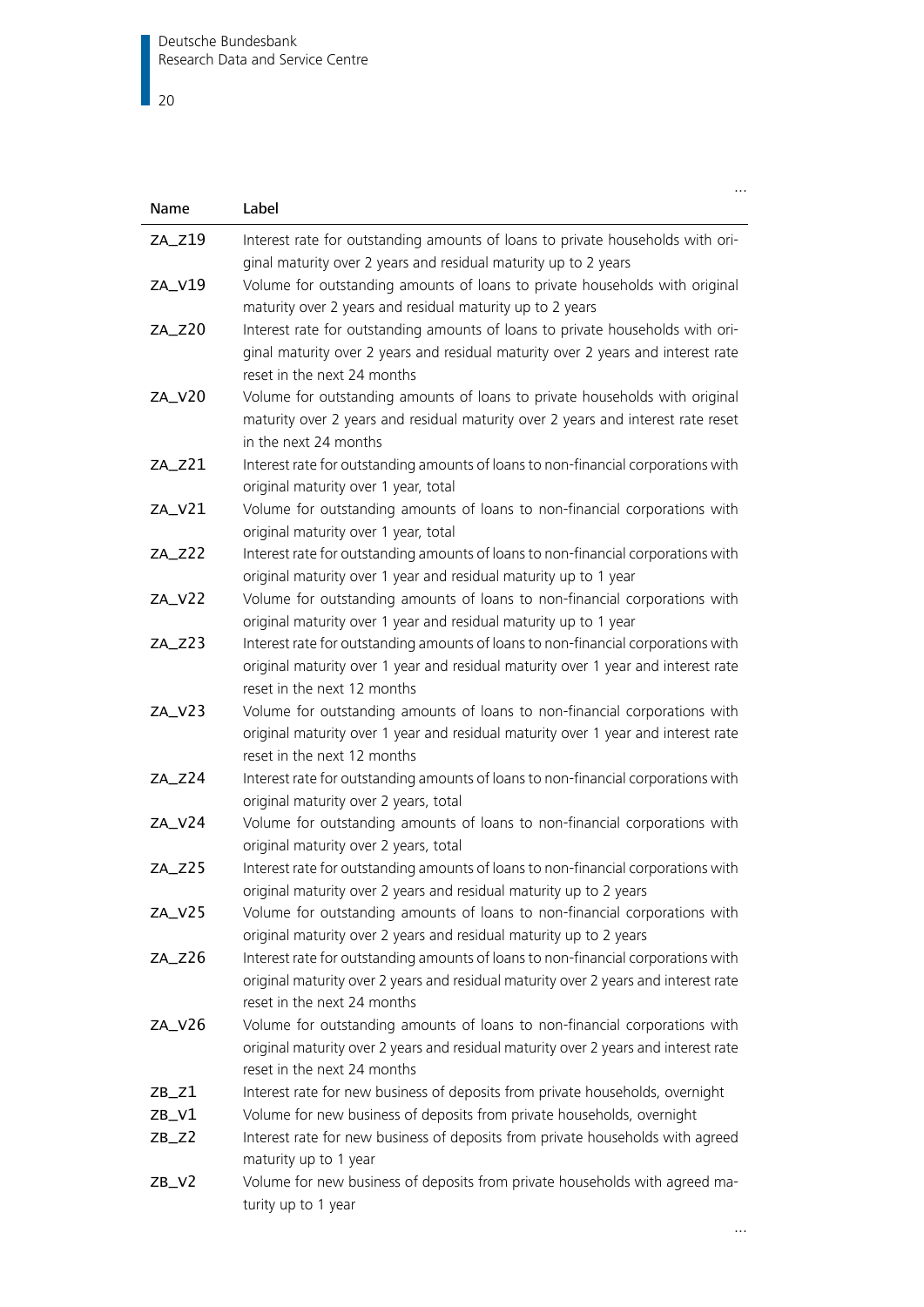| Name               | Label                                                                                                                                                             |
|--------------------|-------------------------------------------------------------------------------------------------------------------------------------------------------------------|
| $ZB_Z3$            | Interest rate for new business of deposits from private households with agreed                                                                                    |
|                    | maturity over 1 year and up to 2 years                                                                                                                            |
| ZB/V3              | Volume for new business of deposits from private households with agreed ma-                                                                                       |
|                    | turity over 1 year and up to 2 years                                                                                                                              |
| $ZB_Z4$            | Interest rate for new business of deposits from private households with agreed                                                                                    |
|                    | maturity over 2 years                                                                                                                                             |
| $ZB_V4$            | Volume for new business of deposits from private households with agreed ma-                                                                                       |
|                    | turity over 2 years                                                                                                                                               |
| $ZB_Z5$            | Interest rate for new business of deposits from private households redeemable                                                                                     |
|                    | at notice up to 3 months                                                                                                                                          |
| $ZB_V5$            | Volume for new business of deposits from private households redeemable at                                                                                         |
|                    | notice up to 3 months                                                                                                                                             |
| $ZB_Z6$            | Interest rate for new business of deposits from private households redeemable                                                                                     |
|                    | at notice over 3 months                                                                                                                                           |
| ZB/V6              | Volume for new business of deposits from private households redeemable at                                                                                         |
|                    | notice over 3 months                                                                                                                                              |
| $ZB_ZZ$            | Interest rate for new business of deposits from non-financial corporations,                                                                                       |
|                    | overnight                                                                                                                                                         |
| $ZB_V7$<br>$ZB_Z8$ | Volume for new business of deposits from non-financial corporations, overnight<br>Interest rate for new business of deposits from non-financial corporations with |
|                    | agreed maturity up to 1 year                                                                                                                                      |
| ZB/V8              | Volume for new business of deposits from non-financial corporations with                                                                                          |
|                    | agreed maturity up to 1 year                                                                                                                                      |
| $ZB_Z9$            | Interest rate for new business of deposits from non-financial corporations with                                                                                   |
|                    | agreed maturity over 1 year and up to 5 years                                                                                                                     |
| $ZB_V9$            | Volume for new business of deposits from non-financial corporations with                                                                                          |
|                    | agreed maturity over 1 year and up to 5 years                                                                                                                     |
| $ZB_$ Z10          | Interest rate for new business of deposits from non-financial corporations with                                                                                   |
|                    | agreed maturity over 5 years                                                                                                                                      |
| ZB_V10             | Volume for new business of deposits from non-financial corporations with                                                                                          |
|                    | agreed maturity over 5 years                                                                                                                                      |
| $ZB_Z11$           | Interest rate for new business of deposits of repurchase agreements                                                                                               |
| $ZB_V11$           | Volume for new business of deposits of repurchase agreements                                                                                                      |
| $ZB_Z12$           | Interest rate for new business of loans to private households, revolving loans                                                                                    |
|                    | and overdrafts                                                                                                                                                    |
| $ZB_V12$           | Volume for new business of loans to private households, revolving loans and<br>overdrafts                                                                         |
| $ZB_Z32$           | Interest rate for new business of loans to private households, extended credit                                                                                    |
|                    | card credit                                                                                                                                                       |
| $ZB_V32$           | Volume for new business of loans to private households, extended credit card                                                                                      |
|                    | credit                                                                                                                                                            |
| $ZB_Z86$           | Interest rate for new business of loans to private households: revolving loans,                                                                                   |
|                    | overdrafts and credit card credit                                                                                                                                 |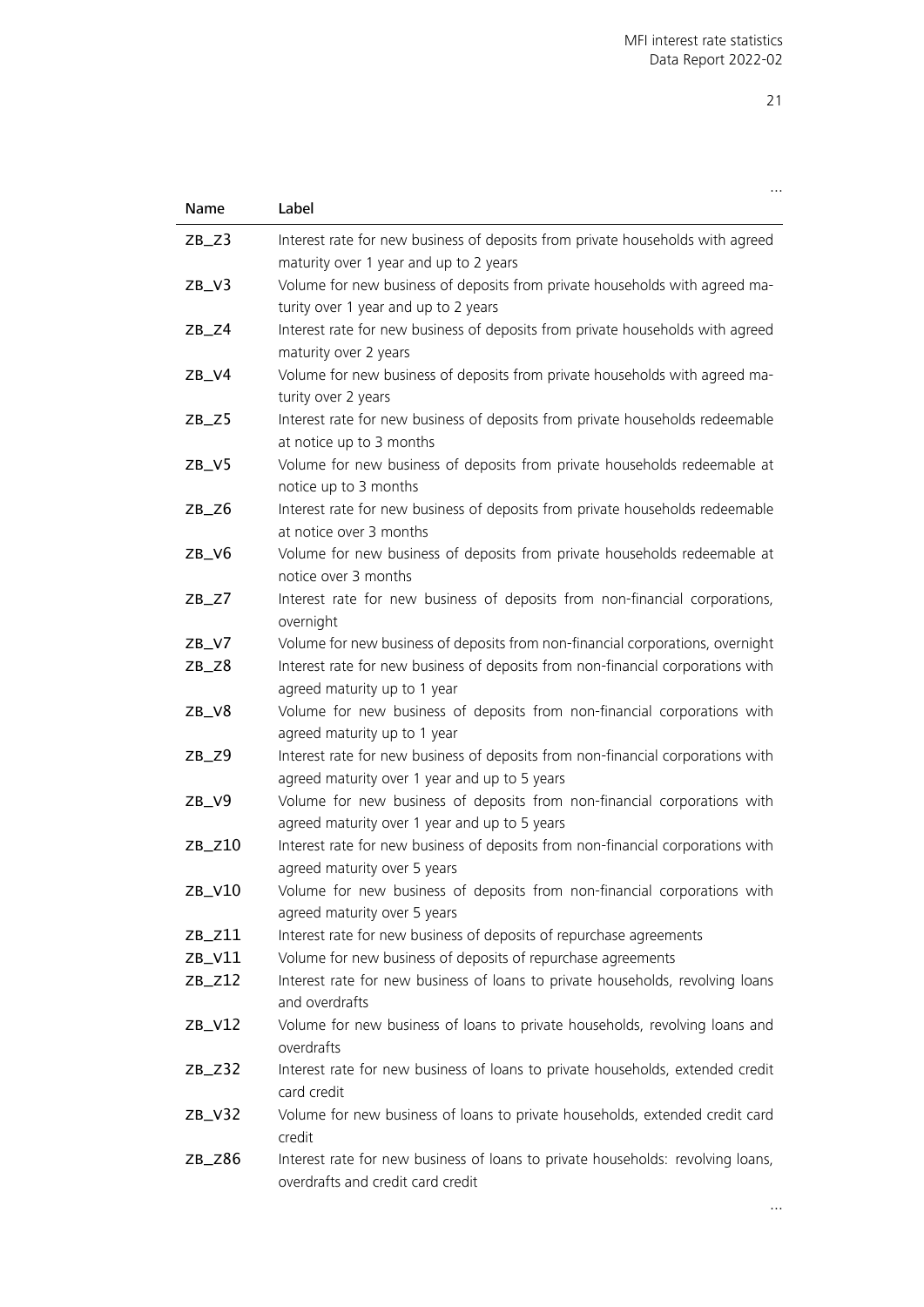## $\overline{\phantom{1}}$  22

| Name      | Label                                                                                                                                                                                                                                                           |
|-----------|-----------------------------------------------------------------------------------------------------------------------------------------------------------------------------------------------------------------------------------------------------------------|
| ZB_V86    | Volume for new business of loans to private households: revolving loans, over-                                                                                                                                                                                  |
|           | drafts and credit card credit                                                                                                                                                                                                                                   |
| $ZB_Z13$  | Interest rate for new business of loans to private households for consumption<br>with a floating rate or initial rate fixation up to 1 year (excluding revolving loans,<br>overdrafts and credit card credit)                                                   |
| $ZB_V13$  | Volume for new business of loans to private households for consumption with<br>a floating rate or initial rate fixation up to 1 year (excluding revolving loans,<br>overdrafts and credit card credit)                                                          |
| $ZB_2Z55$ | Interest rate for new business of loans to private households for consumption<br>with a floating rate or initial rate fixation up to 1 year (with collateral and/or<br>guarantees for ZB_Z13) (excluding revolving loans, overdrafts and credit card<br>credit) |
| $ZB_V55$  | Volume for new business of loans to private households for consumption with a<br>floating rate or initial rate fixation up to 1 year (with collateral and/or quarantees<br>for ZB_V13) (excluding revolving loans, overdrafts and credit card credit)           |
| $ZB_Z14$  | Interest rate for new business of loans to private households for consumption<br>with an initial rate fixation of over 1 year and up to 5 years                                                                                                                 |
| $ZB_V14$  | Volume for new business of loans to private households for consumption with<br>an initial rate fixation of over 1 year and up to 5 years                                                                                                                        |
| $ZB_Z56$  | Interest rate for new business of loans to private households for consumption<br>with an initial rate fixation of over 1 year and up to 5 years (with collateral and/or<br>quarantees for ZB_Z14)                                                               |
| $ZB_V56$  | Volume for new business of loans to private households for consumption with<br>an initial rate fixation of over 1 year and up to 5 years (with collateral and/or<br>quarantees for ZB_V14)                                                                      |
| $ZB_Z15$  | Interest rate for new business of loans to private households for consumption<br>with an initial rate fixation of over 5 years                                                                                                                                  |
| $ZB_V15$  | Volume for new business of loans to private households for consumption with<br>an initial rate fixation of over 5 years                                                                                                                                         |
| $ZB_Z57$  | Interest rate for new business of loans to private households for consumption<br>with an initial rate fixation of over 5 years (with collateral and/or guarantees for<br>$ZB_Z15$                                                                               |
| $ZB_V57$  | Volume for new business of loans to private households for consumption with an<br>initial rate fixation of over 5 years (with collateral and/or guarantees for ZB_V15)                                                                                          |
| $ZB_Z88$  | Interest rate for new business of loans to private households for consumption<br>of which: renegotiated loans (total) (excluding overdrafts, revolving loans and<br>credit card credits)                                                                        |
| $ZB_V88$  | Volume for new business of loans to private households for consumption of<br>which: renegotiated loans (total) (excluding overdrafts, revolving loans and<br>credit card credits)                                                                               |
| $ZB_2Z30$ | Interest rate for new business of loans to private households for consumption<br>(total, APRC)                                                                                                                                                                  |
| ZB_V30    | Volume for new business of loans to private households for consumption (total)                                                                                                                                                                                  |

…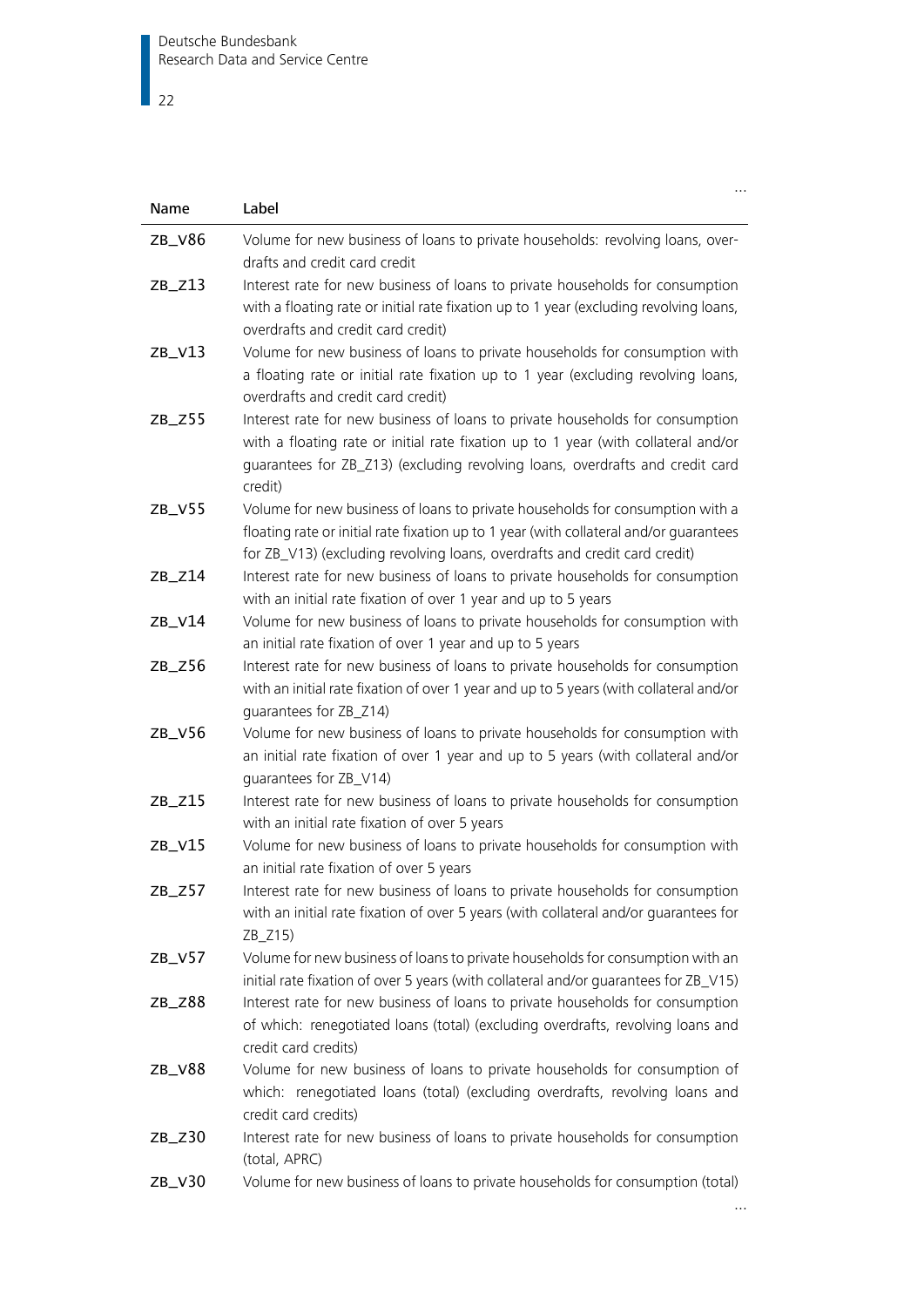| Name      | Label                                                                                                                                           |
|-----------|-------------------------------------------------------------------------------------------------------------------------------------------------|
| $ZB_Z16$  | Interest rate for new business of loans to private households for house purchase                                                                |
|           | with a floating rate or initial rate fixation up to 1 year (excluding overdrafts,                                                               |
|           | revolving loans and credit card credits)                                                                                                        |
| $ZB_V16$  | Volume for new business of loans to private households for house purchase with                                                                  |
|           | a floating rate or initial rate fixation up to 1 year (excluding overdrafts, revolving                                                          |
|           | loans and credit card credits)                                                                                                                  |
| $ZB_Z58$  | Interest rate for new business of loans to private households for house purchase                                                                |
|           | with a floating rate or initial rate fixation up to 1 year (with collateral and/or                                                              |
|           | guarantees for ZB_Z16) (excluding overdrafts, revolving loans and credit card                                                                   |
|           | credits)                                                                                                                                        |
| $ZB_V58$  | Volume for new business of loans to private households for house purchase                                                                       |
|           | with a floating rate or initial rate fixation up to 1 year (with collateral and/or                                                              |
|           | guarantees for ZB_V16) (excluding overdrafts, revolving loans and credit card<br>credits)                                                       |
| $ZB_Z17$  | Interest rate for new business of loans to private households for house purchase                                                                |
|           | with initial rate fixation of over 1 year and up to 5 years                                                                                     |
| $ZB_V17$  | Volume for new business of loans to private households for house purchase with                                                                  |
|           | initial rate fixation of over 1 year and up to 5 years                                                                                          |
| $ZB_Z59$  | Interest rate for new business of loans to private households for house purchase                                                                |
|           | with initial rate fixation of over 1 year and up to 5 years (with collateral and/or                                                             |
|           | quarantees for ZB_Z17)                                                                                                                          |
| ZB_V59    | Volume for new business of loans to private households for house purchase                                                                       |
|           | with initial rate fixation of over 1 year and up to 5 years (with collateral and/or                                                             |
|           | quarantees for ZB_V17)                                                                                                                          |
| $ZB_Z18$  | Interest rate for new business of loans to private households for house purchase                                                                |
| ZB_V18    | with initial rate fixation of over 5 years and up to 10 years<br>Volume for new business of loans to private households for house purchase with |
|           | initial rate fixation of over 5 years and up to 10 years                                                                                        |
| $ZB_$ Z60 | Interest rate for new business of loans to private households for house purchase                                                                |
|           | with initial rate fixation of over 5 years and up to 10 years (with collateral and/or                                                           |
|           | quarantees for ZB_Z18)                                                                                                                          |
| $ZB_V60$  | Volume for new business of loans to private households for house purchase                                                                       |
|           | with initial rate fixation of over 5 years and up to 10 years (with collateral and/or                                                           |
|           | guarantees for ZB_V18)                                                                                                                          |
| $ZB_Z19$  | Interest rate for new business of loans to private households for house purchase                                                                |
|           | with initial rate fixation of over 10 years                                                                                                     |
| ZB_V19    | Volume for new business of loans to private households for house purchase with                                                                  |
|           | initial rate fixation of over 10 years                                                                                                          |
| ZB_Z61    | Interest rate for new business of loans to private households for house purchase                                                                |
|           | with initial rate fixation of over 10 years (with collateral and/or guarantees for<br>ZB_Z19)                                                   |
| ZB_V61    | Volume for new business of loans to private households for house purchase                                                                       |
|           | with initial rate fixation of over 10 years (with collateral and/or guarantees for                                                              |
|           | ZB_V19)                                                                                                                                         |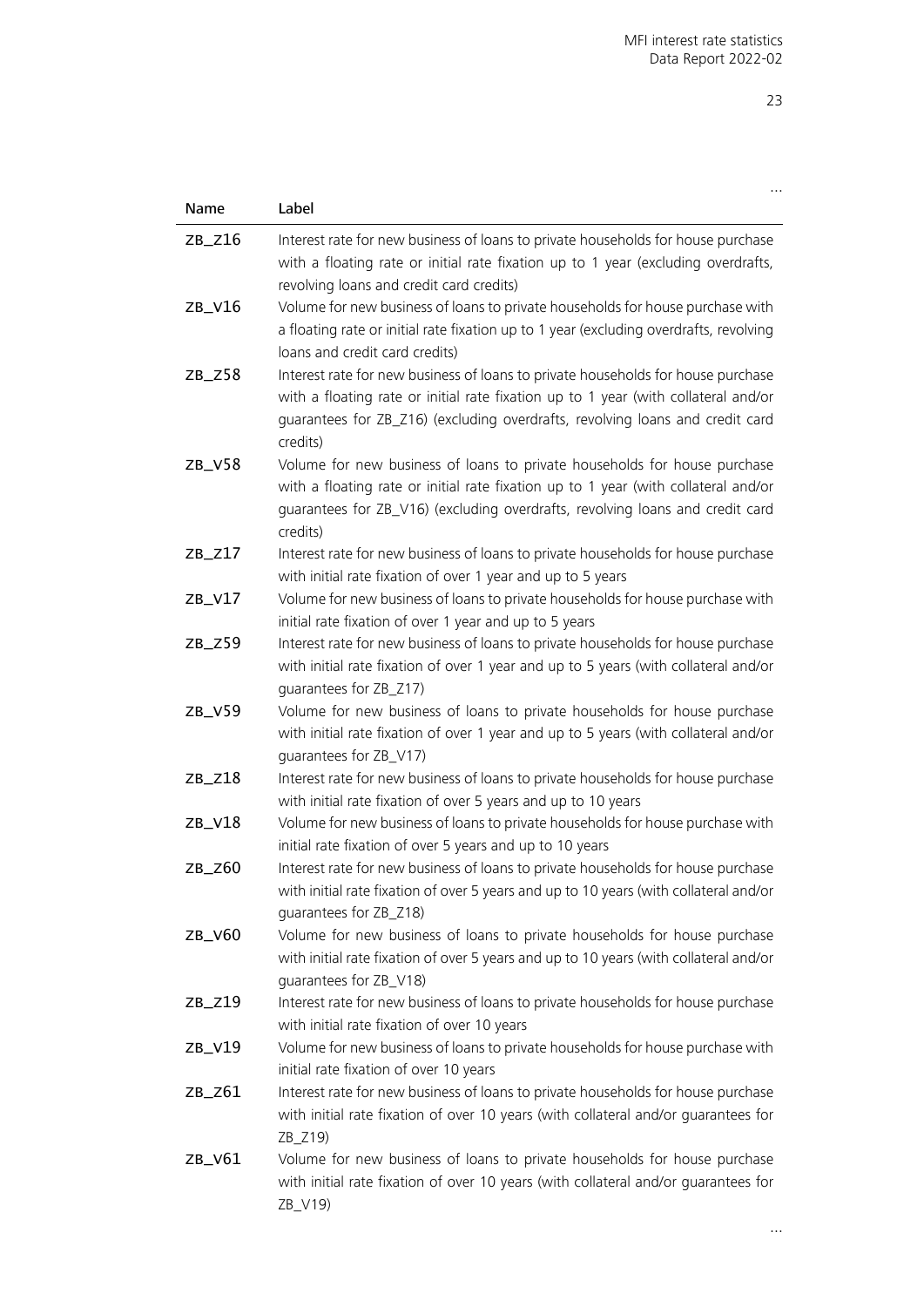## $\overline{\phantom{1}}$  24

| Name      | Label                                                                                                                                                                                                                                                       |
|-----------|-------------------------------------------------------------------------------------------------------------------------------------------------------------------------------------------------------------------------------------------------------------|
| $ZB_$ Z89 | Interest rate for new business of loans to private households for house purchase<br>of which: renegotiated loans (total) (excluding overdrafts, revolving loans and<br>extended credit card credits)                                                        |
| ZB_V89    | Volume for new business of loans to private households for house purchase<br>of which: renegotiated loans (total) (excluding overdrafts, revolving loans and<br>extended credit card credits)                                                               |
| $ZB_2Z31$ | Interest rate for new business of loans to private households for house purchase<br>(total, APRC)                                                                                                                                                           |
| $ZB_V31$  | Volume for new business of loans to private households for house purchase<br>(total)                                                                                                                                                                        |
| $ZB_$ Z20 | Interest rate for new business of loans to private households for other purposes<br>with a floating rate or initial rate fixation up to 1 year (excluding overdrafts,<br>revolving loans and credit card credits)                                           |
| $ZB_V20$  | Volume for new business of loans to private households for other purposes with<br>a floating rate or initial rate fixation up to 1 year (excluding overdrafts, revolving<br>loans and credit card credits)                                                  |
| $ZB_Z33$  | Interest rate for new business of loans to private households (of which: sole<br>proprietors) for other purposes with an initial rate fixation up to 1 year (excluding<br>overdrafts, revolving loans and credit card credits)                              |
| $ZB_V33$  | Volume for new business of loans to private households (of which: sole pro-<br>prietors) for other purposes with an initial rate fixation up to 1 year (excluding<br>overdrafts, revolving loans and credit card credits)                                   |
| $ZB_$ Z21 | Interest rate for new business of loans to private households for other purposes<br>with an initial rate fixation of over 1 year and up to 5 years                                                                                                          |
| $ZB_V21$  | Volume for new business of loans to private households for other purposes with<br>an initial rate fixation of over 1 year and up to 5 years                                                                                                                 |
| $ZB_Z34$  | Interest rate for new business of loans to private households (of which: sole<br>proprietors) for other purposes with an initial rate fixation of over 1 year and up<br>to 5 years (excluding overdrafts, revolving loans and extended credit card credits) |
| ZB_V34    | Volume for new business of loans to private households (of which: sole propri-<br>etors) for other purposes with an initial rate fixation of over 1 year and up to 5<br>years                                                                               |
| $ZB_Z222$ | Interest rate for new business of loans to private households for other purposes<br>with an initial rate fixation of over 5 years                                                                                                                           |
| $ZB_V22$  | Volume for new business of loans to private households for other purposes with<br>an initial rate fixation of over 5 years                                                                                                                                  |
| $ZB_Z35$  | Interest rate for new business of loans to private households (of which: sole<br>proprietors) for other purposes with an initial rate fixation of over 5 years                                                                                              |
| $ZB_V35$  | Volume for new business of loans to private households (of which: sole propri-<br>etors) for other purposes with an initial rate fixation of over 5 years                                                                                                   |
| $ZB_$ Z90 | Interest rate for new business of loans to private households for other purposes<br>of which: renegotiated loans (total) (excluding overdrafts, revolving loans and<br>credit card credits)                                                                 |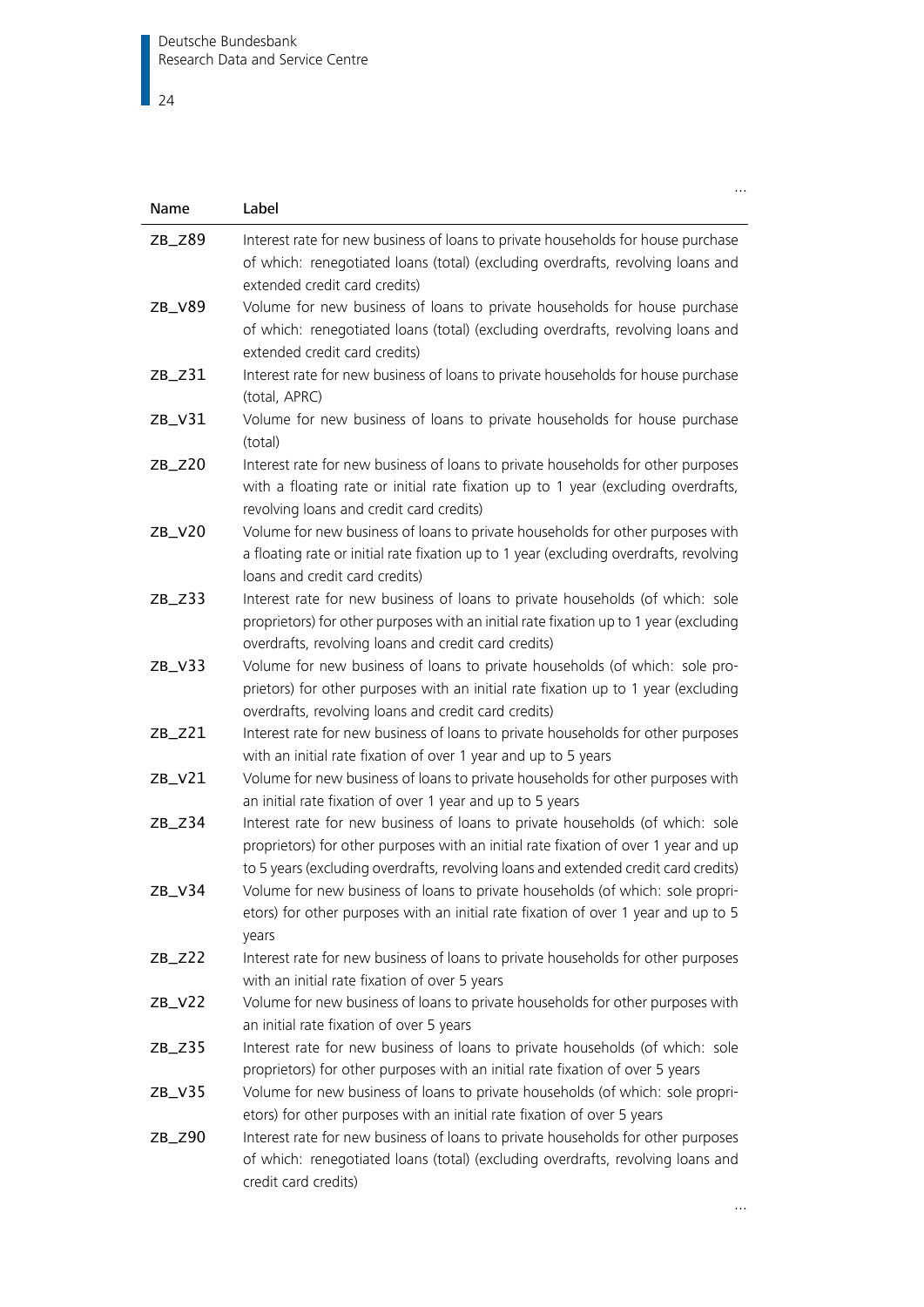| Name      | Label                                                                                                                                                                                                                                                                                             |
|-----------|---------------------------------------------------------------------------------------------------------------------------------------------------------------------------------------------------------------------------------------------------------------------------------------------------|
| ZB_V90    | Volume for new business of loans to private households for other purposes<br>of which: renegotiated loans (total) (excluding overdrafts, revolving loans and<br>credit card credits)                                                                                                              |
| $ZB_$ Z23 | Interest rate for new business of loans to non-financial corporations, revolving<br>loans and overdrafts                                                                                                                                                                                          |
| $ZB_V23$  | Volume for new business of loans to non-financial corporations, revolving loans<br>and overdrafts                                                                                                                                                                                                 |
| $ZB_Z36$  | Interest rate for new business of loans to non-financial corporations, extended<br>credit card credit                                                                                                                                                                                             |
| ZB_V36    | Volume for new business of loans to non-financial corporations, extended credit<br>card credit                                                                                                                                                                                                    |
| $ZB_Z87$  | Interest rate for new business of loans to non-financial corporations: revolving<br>loans, overdrafts and credit card credit                                                                                                                                                                      |
| ZB_V87    | Volume for new business of loans to non-financial corporations: revolving loans,<br>overdrafts and credit card credit                                                                                                                                                                             |
| $ZB_Z37$  | Interest rate for new business of loans to non-financial corporations up to an<br>amount of EUR 0.25 million with a floating rate or initial rate fixation of up to 3<br>months (excluding overdrafts, revolving loans and credit card credits)                                                   |
| $ZB_V37$  | Volume for new business of loans to non-financial corporations up to an amount<br>of EUR 0.25 million with a floating rate or initial rate fixation of up to 3 months<br>(excluding overdrafts, revolving loans and credit card credits)                                                          |
| $ZB_Z62$  | Interest rate for new business of loans to non-financial corporations up to an<br>amount of EUR 0.25 million with a floating rate or initial rate fixation of up to<br>3 months (with collateral and/or guarantees for ZB_Z37) (excluding overdrafts,<br>revolving loans and credit card credits) |
| $ZB_V62$  | Volume for new business of loans to non-financial corporations up to an amount<br>of EUR 0.25 million with a floating rate or initial rate fixation of up to 3 months<br>(with collateral and/or guarantees for ZB_V37) (excluding overdrafts, revolving<br>loans and credit card credits)        |
| $ZB_Z38$  | Interest rate for new business of loans to non-financial corporations up to an<br>amount of EUR 0.25 million with initial rate fixation of over 3 months and up to<br>1 year                                                                                                                      |
| ZB_V38    | Volume for new business of loans to non-financial corporations up to an amount<br>of EUR 0.25 million with initial rate fixation of over 3 months and up to 1 year                                                                                                                                |
| $ZB_Z63$  | Interest rate for new business of loans to non-financial corporations up to an<br>amount of EUR 0.25 million with initial rate fixation of over 3 months and up to<br>1 year (with collateral and/or guarantees for ZB_Z38)                                                                       |
| $ZB_V63$  | Volume for new business of loans to non-financial corporations up to an amount<br>of EUR 0.25 million with initial rate fixation of over 3 months and up to 1 year<br>(with collateral and/or guarantees for ZB_V38)                                                                              |
| $ZB_$ Z39 | Interest rate for new business of loans to non-financial corporations up to an<br>amount of EUR 0.25 million with initial rate fixation of over 1 year and up to 3<br>years                                                                                                                       |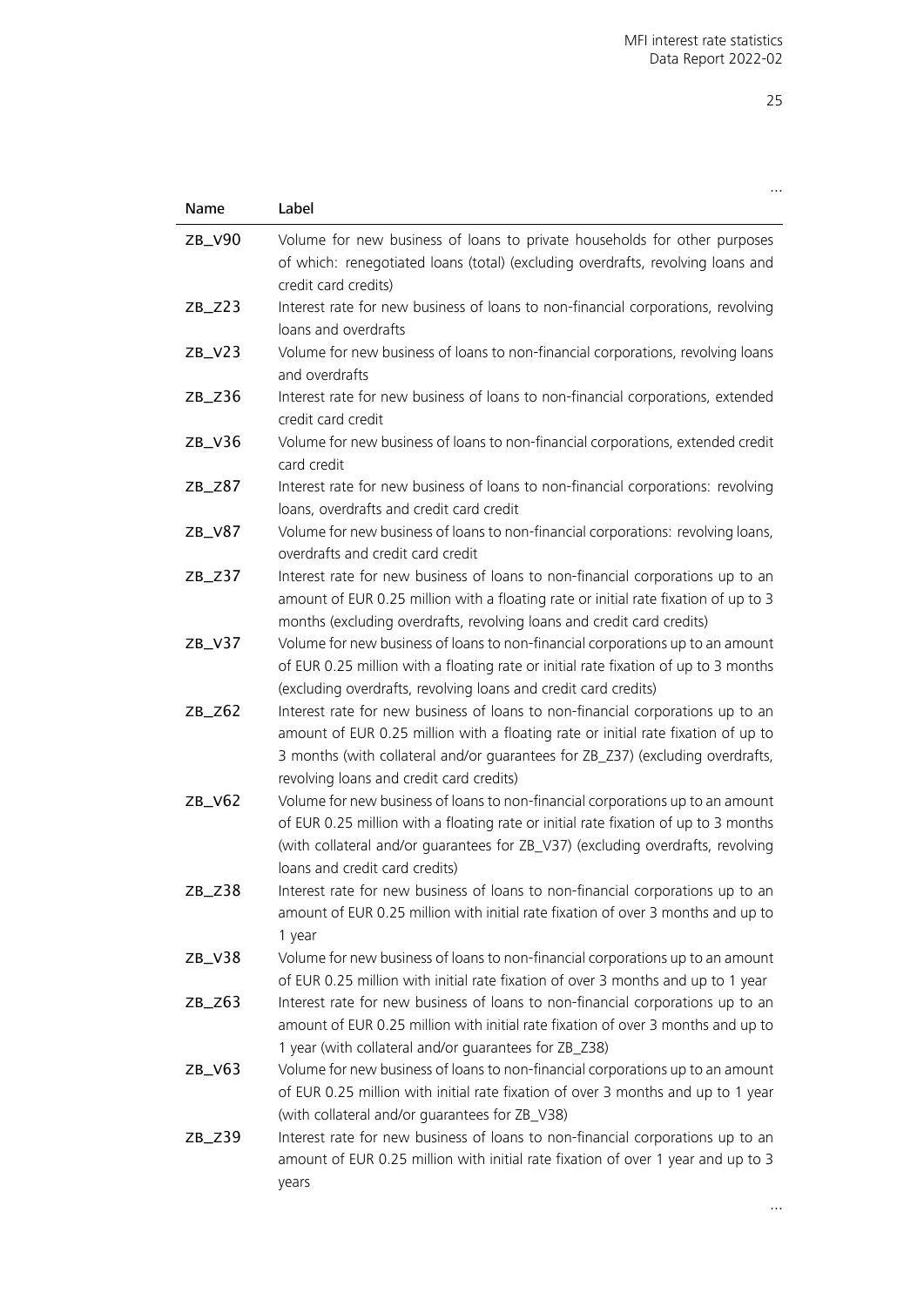$\overline{\phantom{0}}$  26

| Name      | Label                                                                                                                                                                                                                        |
|-----------|------------------------------------------------------------------------------------------------------------------------------------------------------------------------------------------------------------------------------|
| $ZB_V39$  | Volume for new business of loans to non-financial corporations up to an amount<br>of EUR 0.25 million with initial rate fixation of over 1 year and up to 3 years                                                            |
| $ZB_$ Z64 | Interest rate for new business of loans to non-financial corporations up to an<br>amount of EUR 0.25 million with initial rate fixation of over 1 year and up to 3<br>years (with collateral and/or guarantees for ZB_Z39)   |
| ZB_V64    | Volume for new business of loans to non-financial corporations up to an amount<br>of EUR 0.25 million with initial rate fixation of over 1 year and up to 3 years (with<br>collateral and/or quarantees for ZB_V39)          |
| $ZB_$ Z40 | Interest rate for new business of loans to non-financial corporations up to an<br>amount of EUR 0.25 million with initial rate fixation of over 3 years and up to 5<br>years                                                 |
| ZB_V40    | Volume for new business of loans to non-financial corporations up to an amount<br>of EUR 0.25 million with initial rate fixation of over 3 years and up to 5 years                                                           |
| $ZB_Z65$  | Interest rate for new business of loans to non-financial corporations up to an<br>amount of EUR 0.25 million with initial rate fixation of over 3 years and up to 5<br>years (with collateral and/or guarantees for ZB_Z40)  |
| ZB_V65    | Volume for new business of loans to non-financial corporations up to an amount<br>of EUR 0.25 million with initial rate fixation of over 3 years and up to 5 years<br>(with collateral and/or guarantees for ZB_V40)         |
| $ZB_Z41$  | Interest rate for new business of loans to non-financial corporations up to an<br>amount of EUR 0.25 million with initial rate fixation of over 5 years and up to<br>10 years                                                |
| ZB_V41    | Volume for new business of loans to non-financial corporations up to an amount<br>of EUR 0.25 million with initial rate fixation of over 5 years and up to 10 years                                                          |
| $ZB_Z66$  | Interest rate for new business of loans to non-financial corporations up to an<br>amount of EUR 0.25 million with initial rate fixation of over 5 years and up to<br>10 years (with collateral and/or guarantees for ZB_Z41) |
| ZB_V66    | Volume for new business of loans to non-financial corporations up to an amount<br>of EUR 0.25 million with initial rate fixation of over 5 years and up to 10 years<br>(with collateral and/or guarantees for ZB_V41)        |
| $ZB_Z42$  | Interest rate for new business of loans to non-financial corporations up to an<br>amount of EUR 0.25 million with initial rate fixation of over 10 years                                                                     |
| $ZB_V42$  | Volume for new business of loans to non-financial corporations up to an amount<br>of EUR 0.25 million with initial rate fixation of over 10 years                                                                            |
| $ZB_Z67$  | Interest rate for new business of loans to non-financial corporations up to an<br>amount of EUR 0.25 million with initial rate fixation of over 10 years (with col-<br>lateral and/or guarantees for ZB_Z42)                 |
| $ZB_V67$  | Volume for new business of loans to non-financial corporations up to an amount<br>of EUR 0.25 million with initial rate fixation of over 10 years (with collateral<br>and/or guarantees for ZB_V42)                          |
| $ZB_$ Z80 | Interest rate for new business of loans to non-financial corporations up to an<br>amount of EUR 0.25 million with a floating rate or initial rate fixation of up to 1<br>year, with original maturity over 1 year            |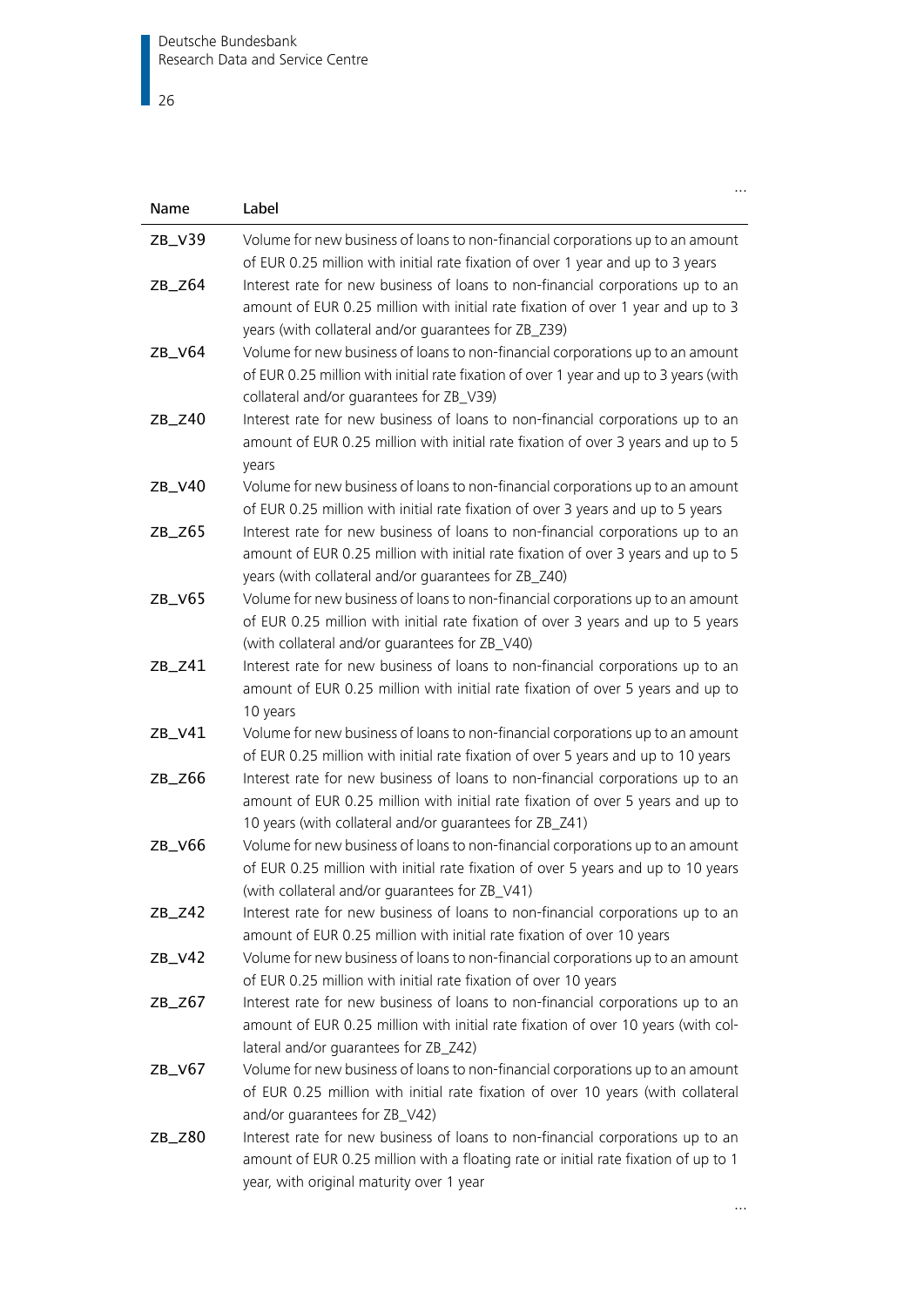| Name      | Label                                                                                                                                                                                                                                                                                                                    |
|-----------|--------------------------------------------------------------------------------------------------------------------------------------------------------------------------------------------------------------------------------------------------------------------------------------------------------------------------|
| ZB_V80    | Volume for new business of loans to non-financial corporations up to an amount<br>of EUR 0.25 million with a floating rate or initial rate fixation of up to 1 year, with<br>original maturity over 1 year                                                                                                               |
| ZB_Z81    | Interest rate for new business of loans to non-financial corporations up to an<br>amount of EUR 0.25 million with a floating rate or initial rate fixation of up to<br>1 year, with original maturity over 1 year (with collateral and/or guarantees for<br>ZB_Z80)                                                      |
| ZB_V81    | Volume for new business of loans to non-financial corporations up to an amount<br>of EUR 0.25 million with a floating rate or initial rate fixation of up to 1 year, with<br>original maturity over 1 year (with collateral and/or guarantees for ZB_V80)                                                                |
| $ZB_Z43$  | Interest rate for new business of loans to non-financial corporations over an<br>amount of EUR 0.25 million and up to EUR 1 million with a floating rate or initial<br>rate fixation of up to 3 months (excluding overdrafts, revolving loans and credit<br>card credits)                                                |
| $ZB_V43$  | Volume for new business of loans to non-financial corporations over an amount<br>of EUR 0.25 million and up to EUR 1 million with a floating rate or initial rate<br>fixation of up to 3 months (excluding overdrafts, revolving loans and credit card<br>credits)                                                       |
| $ZB_Z68$  | Interest rate for new business of loans to non-financial corporations over an<br>amount of EUR 0.25 million and up to EUR 1 million with a floating rate or initial<br>rate fixation of up to 3 months (with collateral and/or quarantees for ZB_Z43)<br>(excluding overdrafts, revolving loans and credit card credits) |
| ZB_V68    | Volume for new business of loans to non-financial corporations over an amount<br>of EUR 0.25 million and up to EUR 1 million with a floating rate or initial rate fixa-<br>tion of up to 3 months (with collateral and/or guarantees for ZB_V43) (excluding<br>overdrafts, revolving loans and credit card credits)      |
| $ZB_Z44$  | Interest rate for new business of loans to non-financial corporations over an<br>amount of EUR 0.25 million and up to EUR 1 million with initial rate fixation of<br>over 3 months and up to 1 year                                                                                                                      |
| ZB_V44    | Volume for new business of loans to non-financial corporations over an amount<br>of EUR 0.25 million and up to EUR 1 million with initial rate fixation of over 3<br>months and up to 1 year                                                                                                                             |
| $ZB_$ Z69 | Interest rate for new business of loans to non-financial corporations over an<br>amount of EUR 0.25 million and up to EUR 1 million with initial rate fixation of<br>over 3 months and up to 1 year (with collateral and/or guarantees for ZB_Z44)                                                                       |
| ZB_V69    | Volume for new business of loans to non-financial corporations over an amount<br>of EUR 0.25 million and up to EUR 1 million with initial rate fixation of over 3<br>months and up to 1 year (with collateral and/or quarantees for ZB_V44)                                                                              |
| $ZB_Z45$  | Interest rate for new business of loans to non-financial corporations over an<br>amount of EUR 0.25 million and up to EUR 1 million with initial rate fixation of<br>over 1 year and up to 3 years                                                                                                                       |
| ZB_V45    | Volume for new business of loans to non-financial corporations over an amount<br>of EUR 0.25 million and up to EUR 1 million with initial rate fixation of over 1<br>year and up to 3 years                                                                                                                              |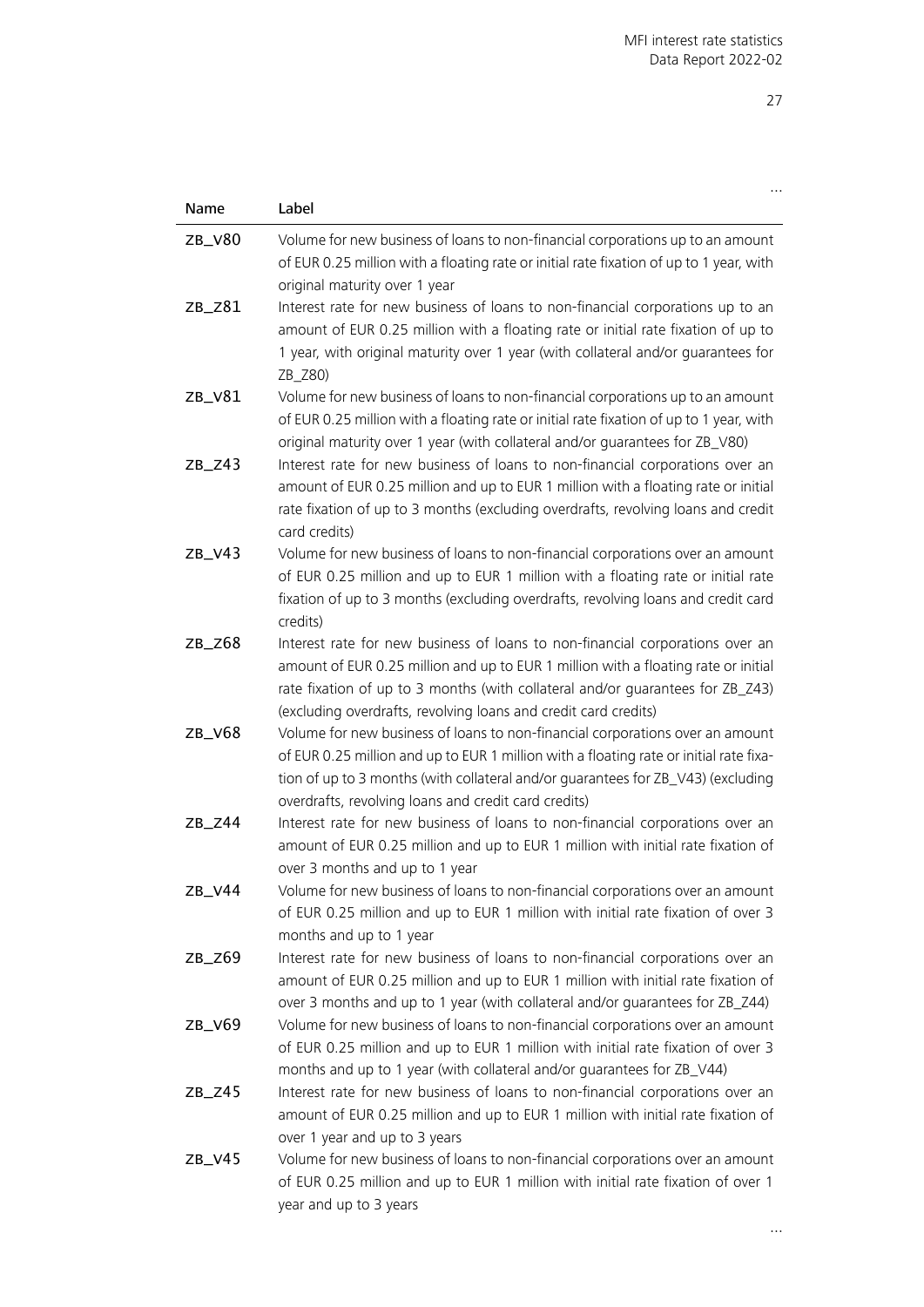$\overline{\phantom{1}}$  28

| Name     | Label                                                                                                                                                                                                                                               |
|----------|-----------------------------------------------------------------------------------------------------------------------------------------------------------------------------------------------------------------------------------------------------|
| $ZB_Z70$ | Interest rate for new business of loans to non-financial corporations over an<br>amount of EUR 0.25 million and up to EUR 1 million with initial rate fixation of<br>over 1 year and up to 3 years (with collateral and/or quarantees for ZB_Z45)   |
| $ZB_V70$ | Volume for new business of loans to non-financial corporations over an amount<br>of EUR 0.25 million and up to EUR 1 million with initial rate fixation of over 1<br>year and up to 3 years (with collateral and/or guarantees for ZB_V45)          |
| $ZB_Z46$ | Interest rate for new business of loans to non-financial corporations over an<br>amount of EUR 0.25 million and up to EUR 1 million with initial rate fixation of<br>over 3 years and up to 5 years                                                 |
| ZB_V46   | Volume for new business of loans to non-financial corporations over an amount<br>of EUR 0.25 million and up to EUR 1 million with initial rate fixation of over 3<br>years and up to 5 years                                                        |
| $ZB_Z71$ | Interest rate for new business of loans to non-financial corporations over an<br>amount of EUR 0.25 million and up to EUR 1 million with initial rate fixation of<br>over 3 years and up to 5 years (with collateral and/or guarantees for ZB_Z46)  |
| ZB_V71   | Volume for new business of loans to non-financial corporations over an amount<br>of EUR 0.25 million and up to EUR 1 million with initial rate fixation of over 3<br>years and up to 5 years (with collateral and/or guarantees for ZB_V46)         |
| $ZB_Z47$ | Interest rate for new business of loans to non-financial corporations over an<br>amount of EUR 0.25 million and up to EUR 1 million with initial rate fixation of<br>over 5 years and up to 10 years                                                |
| ZB_V47   | Volume for new business of loans to non-financial corporations over an amount<br>of EUR 0.25 million and up to EUR 1 million with initial rate fixation of over 5<br>years and up to 10 years                                                       |
| $ZB_Z72$ | Interest rate for new business of loans to non-financial corporations over an<br>amount of EUR 0.25 million and up to EUR 1 million with initial rate fixation of<br>over 5 years and up to 10 years (with collateral and/or quarantees for ZB_Z47) |
| $ZB_V72$ | Volume for new business of loans to non-financial corporations over an amount<br>of EUR 0.25 million and up to EUR 1 million with initial rate fixation of over 5<br>years and up to 10 years (with collateral and/or guarantees for ZB_V47)        |
| $ZB_Z48$ | Interest rate for new business of loans to non-financial corporations over an<br>amount of EUR 0.25 million and up to EUR 1 million with initial rate fixation of<br>over 10 years                                                                  |
| ZB_V48   | Volume for new business of loans to non-financial corporations over an amount<br>of EUR 0.25 million and up to EUR 1 million with initial rate fixation of over 10<br>years                                                                         |
| $ZB_Z73$ | Interest rate for new business of loans to non-financial corporations over an<br>amount of EUR 0.25 million and up to EUR 1 million with initial rate fixation of<br>over 10 years (with collateral and/or guarantees for ZB_Z48)                   |
| $ZB_V73$ | Volume for new business of loans to non-financial corporations over an amount<br>of EUR 0.25 million and up to EUR 1 million with initial rate fixation of over 10<br>years (with collateral and/or guarantees for ZB_V48)                          |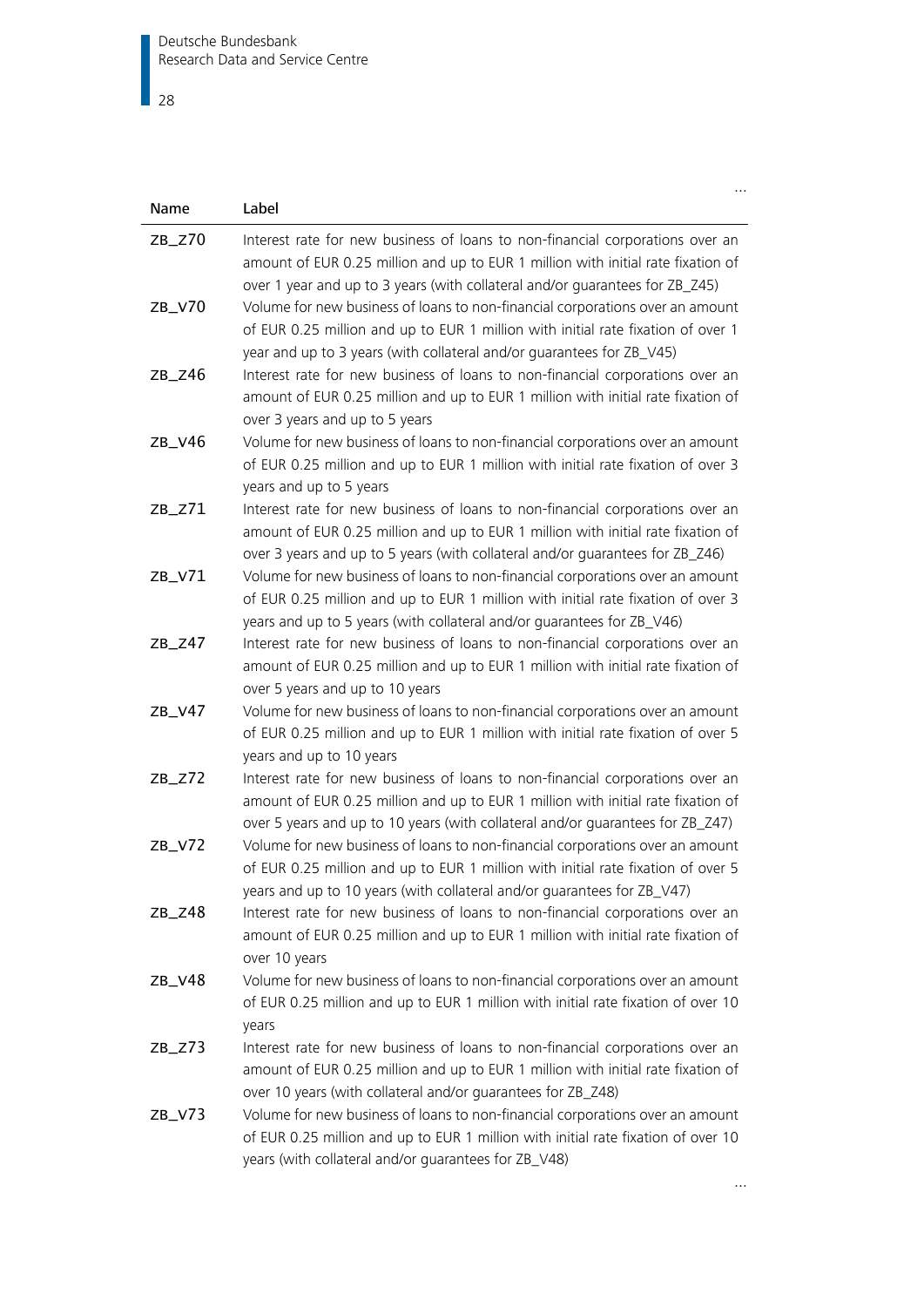| Name      | Label                                                                                                                                                                                                                                                                                         |
|-----------|-----------------------------------------------------------------------------------------------------------------------------------------------------------------------------------------------------------------------------------------------------------------------------------------------|
| $ZB_$ Z82 | Interest rate for new business of loans to non-financial corporations over an<br>amount of EUR 0.25 million and up to EUR 1 million with a floating rate or initial<br>rate fixation of up to 1 year, with original maturity over 1 year                                                      |
| $ZB_V82$  | Volume for new business of loans to non-financial corporations over an amount<br>of EUR 0.25 million and up to EUR 1 million with a floating rate or initial rate<br>fixation of up to 1 year, with original maturity over 1 year                                                             |
| $ZB_Z83$  | Interest rate for new business of loans to non-financial corporations over an<br>amount of EUR 0.25 million and up to EUR 1 million with a floating rate or initial<br>rate fixation of up to 1 year, with original maturity over 1 year (with collateral<br>and/or guarantees for ZB_Z82)    |
| $ZB_V83$  | Volume for new business of loans to non-financial corporations over an amount<br>of EUR 0.25 million and up to EUR 1 million with a floating rate or initial rate<br>fixation of up to 1 year, with original maturity over 1 year (with collateral and/or<br>guarantees for ZB_V82)           |
| $ZB_Z49$  | Interest rate for new business of loans to non-financial corporations over an<br>amount of EUR 1 million with a floating rate or initial rate fixation of up to 3<br>months (excluding overdrafts, revolving loans and credit card credits)                                                   |
| ZB_V49    | Volume for new business of loans to non-financial corporations over an amount<br>of EUR 1 million with a floating rate or initial rate fixation of up to 3 months<br>(excluding overdrafts, revolving loans and credit card credits)                                                          |
| $ZB_Z74$  | Interest rate for new business of loans to non-financial corporations over an<br>amount of EUR 1 million with a floating rate or initial rate fixation of up to<br>3 months (with collateral and/or guarantees for ZB_Z49) (excluding overdrafts,<br>revolving loans and credit card credits) |
| ZB_V74    | Volume for new business of loans to non-financial corporations over an amount<br>of EUR 1 million with a floating rate or initial rate fixation of up to 3 months<br>(with collateral and/or guarantees for ZB_V49) (excluding overdrafts, revolving<br>loans and credit card credits)        |
| $ZB_Z50$  | Interest rate for new business of loans to non-financial corporations over an<br>amount of EUR 1 million with initial rate fixation of over 3 months and up to 1<br>year                                                                                                                      |
| $ZB_V50$  | Volume for new business of loans to non-financial corporations over an amount<br>of EUR 1 million with initial rate fixation of over 3 months and up to 1 year                                                                                                                                |
| $ZB_Z75$  | Interest rate for new business of loans to non-financial corporations over an<br>amount of EUR 1 million with initial rate fixation of over 3 months and up to 1<br>year (with collateral and/or guarantees for ZB_Z50)                                                                       |
| $ZB_V75$  | Volume for new business of loans to non-financial corporations over an amount<br>of EUR 1 million with initial rate fixation of over 3 months and up to 1 year (with<br>collateral and/or quarantees for ZB_V50)                                                                              |
| $ZB_Z51$  | Interest rate for new business of loans to non-financial corporations over an<br>amount of EUR 1 million with initial rate fixation of over 1 year and up to 3 years                                                                                                                          |
| $ZB_V51$  | Volume for new business of loans to non-financial corporations over an amount<br>of EUR 1 million with initial rate fixation of over 1 year and up to 3 years                                                                                                                                 |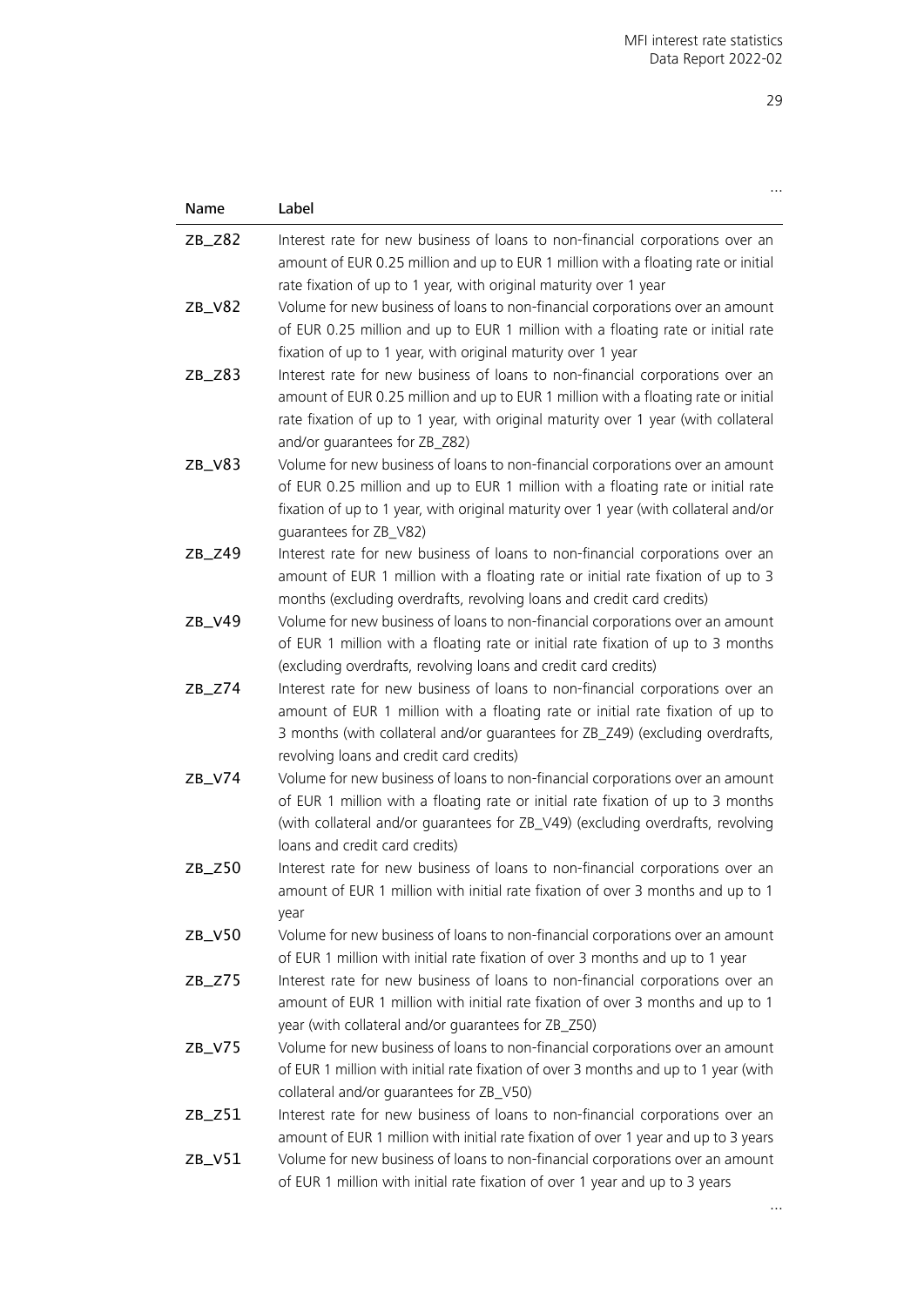$\overline{\phantom{0}}$  30

| Name      | Label                                                                                                                                                                                                                    |
|-----------|--------------------------------------------------------------------------------------------------------------------------------------------------------------------------------------------------------------------------|
| $ZB_Z76$  | Interest rate for new business of loans to non-financial corporations over an<br>amount of EUR 1 million with initial rate fixation of over 1 year and up to 3 years<br>(with collateral and/or quarantees for ZB_Z51)   |
| ZB_V76    | Volume for new business of loans to non-financial corporations over an amount<br>of EUR 1 million with initial rate fixation of over 1 year and up to 3 years (with<br>collateral and/or quarantees for ZB_V51)          |
| $ZB_Z52$  | Interest rate for new business of loans to non-financial corporations over an<br>amount of EUR 1 million with initial rate fixation of over 3 years and up to 5<br>years                                                 |
| ZB_V52    | Volume for new business of loans to non-financial corporations over an amount<br>of EUR 1 million with initial rate fixation of over 3 years and up to 5 years                                                           |
| $ZB_Z77$  | Interest rate for new business of loans to non-financial corporations over an<br>amount of EUR 1 million with initial rate fixation of over 3 years and up to 5<br>years (with collateral and/or guarantees for ZB_Z52)  |
| $ZB_V77$  | Volume for new business of loans to non-financial corporations over an amount<br>of EUR 1 million with initial rate fixation of over 3 years and up to 5 years (with<br>collateral and/or quarantees for ZB_V52)         |
| $ZB_$ Z53 | Interest rate for new business of loans to non-financial corporations over an<br>amount of EUR 1 million with initial rate fixation of over 5 years and up to 10<br>years                                                |
| ZB_V53    | Volume for new business of loans to non-financial corporations over an amount<br>of EUR 1 million with initial rate fixation of over 5 years and up to 10 years                                                          |
| $ZB_Z78$  | Interest rate for new business of loans to non-financial corporations over an<br>amount of EUR 1 million with initial rate fixation of over 5 years and up to 10<br>years (with collateral and/or guarantees for ZB_Z53) |
| ZB_V78    | Volume for new business of loans to non-financial corporations over an amount<br>of EUR 1 million with initial rate fixation of over 5 years and up to 10 years (with<br>collateral and/or guarantees for ZB_V53)        |
| ZB_Z54    | Interest rate for new business of loans to non-financial corporations over an<br>amount of EUR 1 million with initial rate fixation of over 10 years                                                                     |
| ZB_V54    | Volume for new business of loans to non-financial corporations over an amount<br>of EUR 1 million with initial rate fixation of over 10 years                                                                            |
| $ZB_Z79$  | Interest rate for new business of loans to non-financial corporations over an<br>amount of EUR 1 million with initial rate fixation of over 10 years (with collateral<br>and/or quarantees for ZB_Z54)                   |
| ZB_V79    | Volume for new business of loans to non-financial corporations over an amount<br>of EUR 1 million with initial rate fixation of over 10 years (with collateral and/or<br>quarantees for ZB_V54)                          |
| $ZB_Z84$  | Interest rate for new business of loans to non-financial corporations over an<br>amount of EUR 1 million with a floating rate or initial rate fixation of up to 1<br>year, with original maturity over 1 year            |
| ZB_V84    | Volume for new business of loans to non-financial corporations over an amount<br>of EUR 1 million with a floating rate or initial rate fixation of up to 1 year, with<br>original maturity over 1 year                   |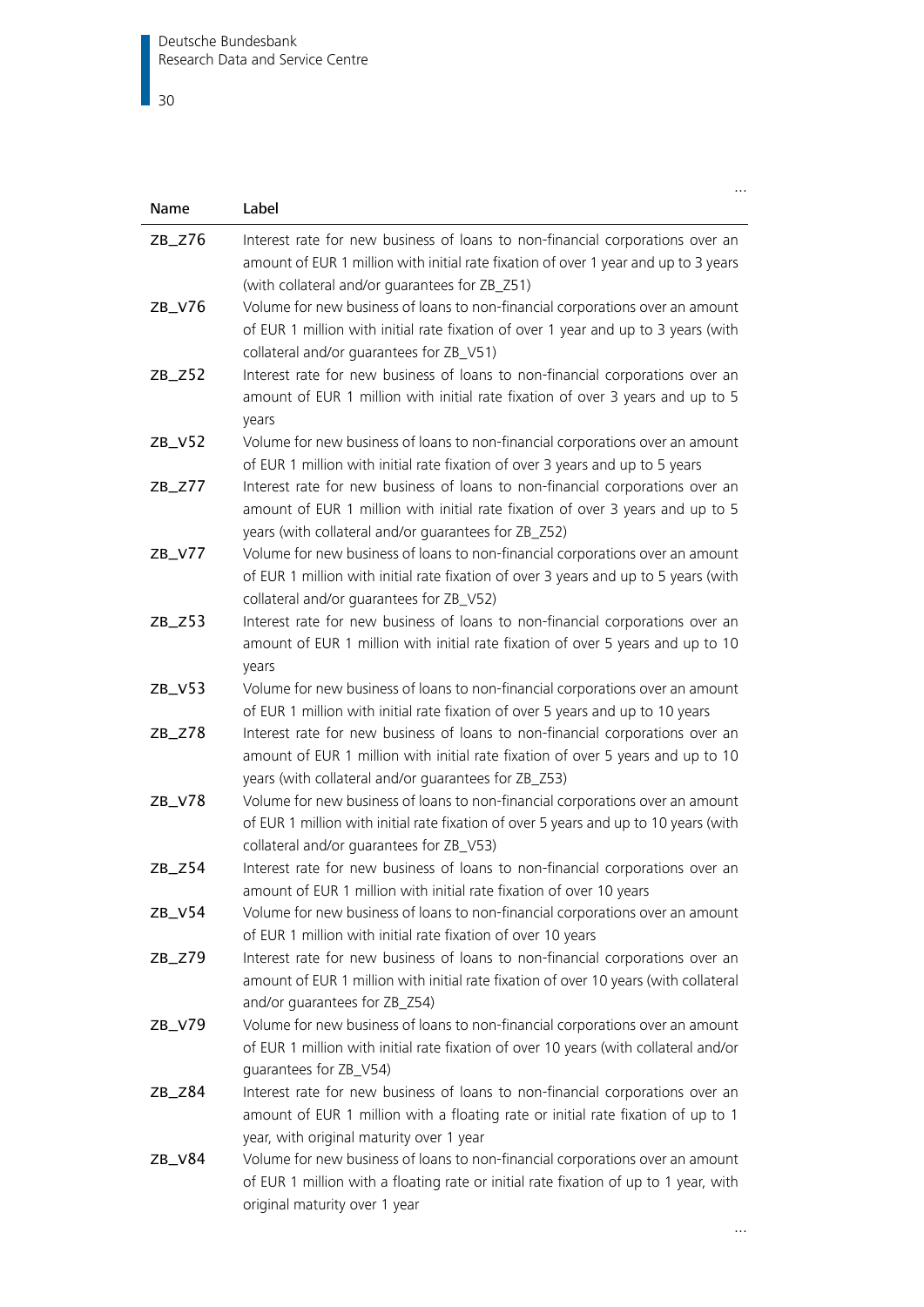…

| Name      | Label                                                                                                                                                                                                                                                           |
|-----------|-----------------------------------------------------------------------------------------------------------------------------------------------------------------------------------------------------------------------------------------------------------------|
| $ZB_Z85$  | Interest rate for new business of loans to non-financial corporations over an<br>amount of EUR 1 million with a floating rate or initial rate fixation of up to 1<br>year, with original maturity over 1 year (with collateral and/or guarantees for<br>ZB_Z84) |
| $ZB_V85$  | Volume for new business of loans to non-financial corporations over an amount<br>of EUR 1 million with a floating rate or initial rate fixation of up to 1 year, with<br>original maturity over 1 year (with collateral and/or quarantees for ZB_V84)           |
| $ZB_$ Z91 | Interest rate for new business of loans to non-financial corporations of which:<br>renegotiated loans (total) (excluding overdrafts, revolving loans and credit card<br>credits)                                                                                |
| ZB_V91    | Volume for new business of loans to non-financial corporations of which: rene-<br>gotiated loans (total) (excluding overdrafts, revolving loans and credit card cred-<br>its)                                                                                   |
| $ZB_Z24$  | Interest rate for new business of loans to non-financial corporations up to an<br>amount of EUR 1 million with a floating rate or initial rate fixation of up to 1<br>year (excluding overdrafts, revolving loans and credit card credits)                      |
| ZB_V24    | Volume for new business of loans to non-financial corporations up to an amount<br>of EUR 1 million with a floating rate or initial rate fixation of up to 1 year (ex-<br>cluding overdrafts, revolving loans and credit card credits)                           |
| $ZB_Z25$  | Interest rate for new business of loans to non-financial corporations up to an<br>amount of EUR 1 million with initial rate fixation of over 1 year and up to 5 years                                                                                           |
| $ZB_V25$  | Volume for new business of loans to non-financial corporations up to an amount<br>of EUR 1 million with initial rate fixation of over 1 year and up to 5 years                                                                                                  |
| $ZB_$ Z26 | Interest rate for new business of loans to non-financial corporations up to an<br>amount of EUR 1 million with initial rate fixation of over 5 years                                                                                                            |
| $ZB_V26$  | Volume for new business of loans to non-financial corporations up to an amount<br>of EUR 1 million with initial rate fixation of over 5 years                                                                                                                   |
| $ZB_Z27$  | Interest rate for new business of loans to non-financial corporations over an<br>amount of EUR 1 million with a floating rate or initial rate fixation of up to 1<br>year (excluding overdrafts, revolving loans and credit card credits)                       |
| $ZB_V27$  | Volume for new business of loans to non-financial corporations over an amount<br>of EUR 1 million with a floating rate or initial rate fixation of up to 1 year (ex-<br>cluding overdrafts, revolving loans and credit card credits)                            |
| $ZB_Z28$  | Interest rate for new business of loans to non-financial corporations over an<br>amount of EUR 1 million with initial rate fixation of over 1 year and up to 5 years                                                                                            |
| $ZB_V28$  | Volume for new business of loans to non-financial corporations over an amount<br>of EUR 1 million with initial rate fixation of over 1 year and up to 5 years                                                                                                   |
| $ZB_$ Z29 | Interest rate for new business of loans to non-financial corporations over an<br>amount of EUR 1 million with initial rate fixation of over 5 years                                                                                                             |
| $ZB_V29$  | Volume for new business of loans to non-financial corporations over an amount<br>of EUR 1 million with initial rate fixation of over 5 years                                                                                                                    |

## <span id="page-30-0"></span>2.2 Details of variables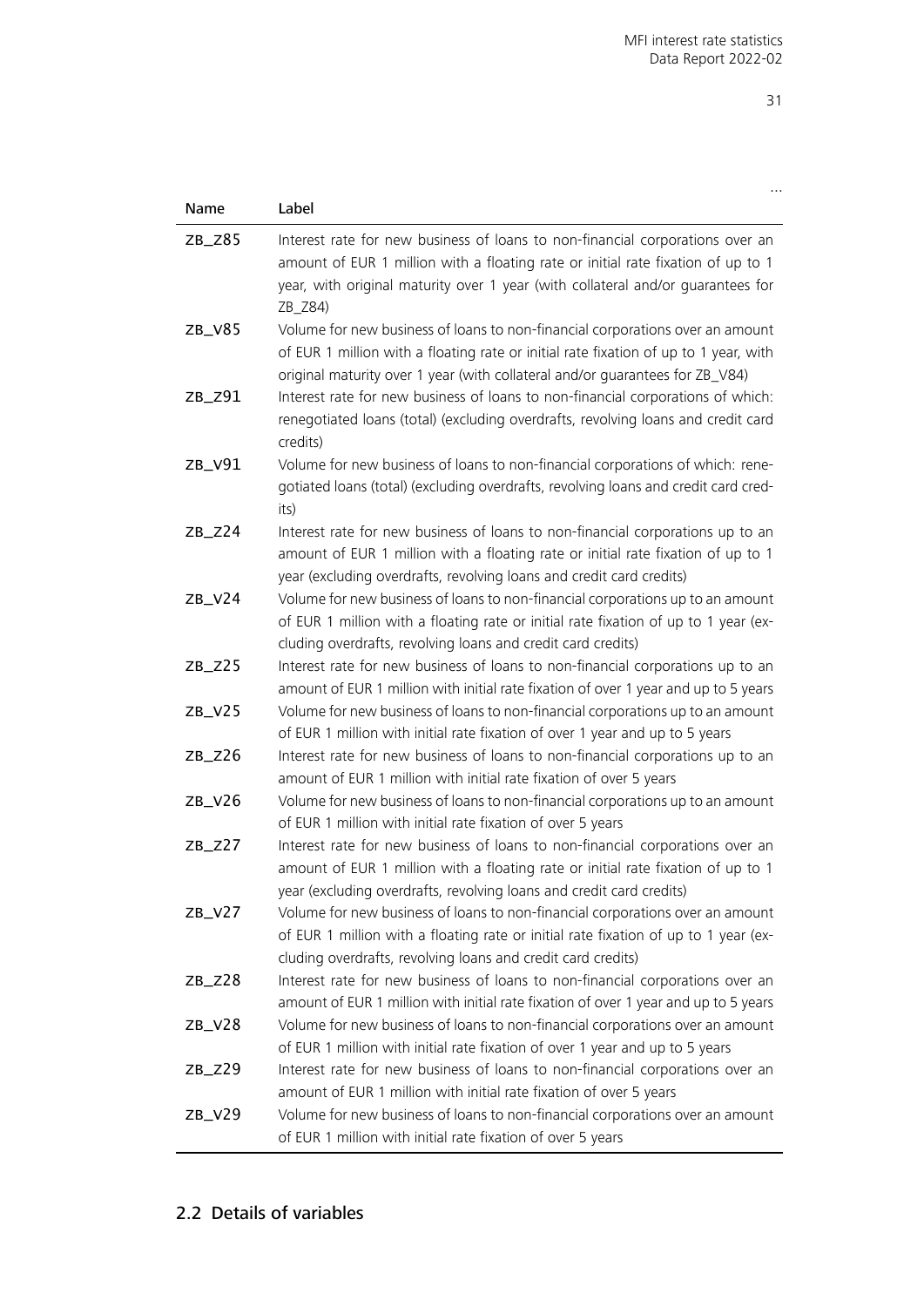32

#### <span id="page-31-0"></span>BAID\_DOM: Random-identifier for domestic MFIs

|                  | Available from $-$ to $2003-01 - 2021-12$ |
|------------------|-------------------------------------------|
| Type of variable | numeric                                   |
| Available in     | Modules 1 and 2                           |

#### <span id="page-31-1"></span>YEAR: Four-digit calendar year

|                  | Available from $-$ to $2003-01 - 2021-12$ |
|------------------|-------------------------------------------|
| Type of variable | numeric                                   |
| Available in     | Modules 1 and 2                           |

#### <span id="page-31-2"></span>MONTH: Last month of the quarter

| Available from $-$ to $2003-01 - 2021-12$ |                 |
|-------------------------------------------|-----------------|
| Type of variable                          | numeric         |
| Available in                              | Modules 1 and 2 |

## <span id="page-31-3"></span>DAY: Reference day

| Available from $-$ to $-2003-01-2021-12$ |                 |
|------------------------------------------|-----------------|
| Type of variable                         | numeric         |
| Available in                             | Modules 1 and 2 |

#### <span id="page-31-4"></span>DATE: Reference date (Format YYYY-MM-DD)

|                  | Available from $-$ to $2003-01 - 2021-12$ |
|------------------|-------------------------------------------|
| Type of variable | numeric                                   |
| Available in     | Modules 1 and 2                           |

<span id="page-31-5"></span>ZA\_Z1: Interest rate for outstanding amounts of deposits from private households with agreed maturity up to 2 years (excluding overnight deposits)

| Available from $-$ to                | $2003 - 01 - 2021 - 12$ |
|--------------------------------------|-------------------------|
| Type of variable                     | numeric                 |
| Unit of measurement percent per anno |                         |
| Available in                         | Module 1                |

<span id="page-31-6"></span>ZA\_V1: Volume for outstanding amounts of deposits from private households with agreed maturity up to 2 years (excluding overnight deposits)

| Available from – to                 | 2003-01 - 2021-12 |
|-------------------------------------|-------------------|
| Type of variable                    | numeric           |
| Unit of measurement in Thousand EUR |                   |
| Available in                        | Module 1          |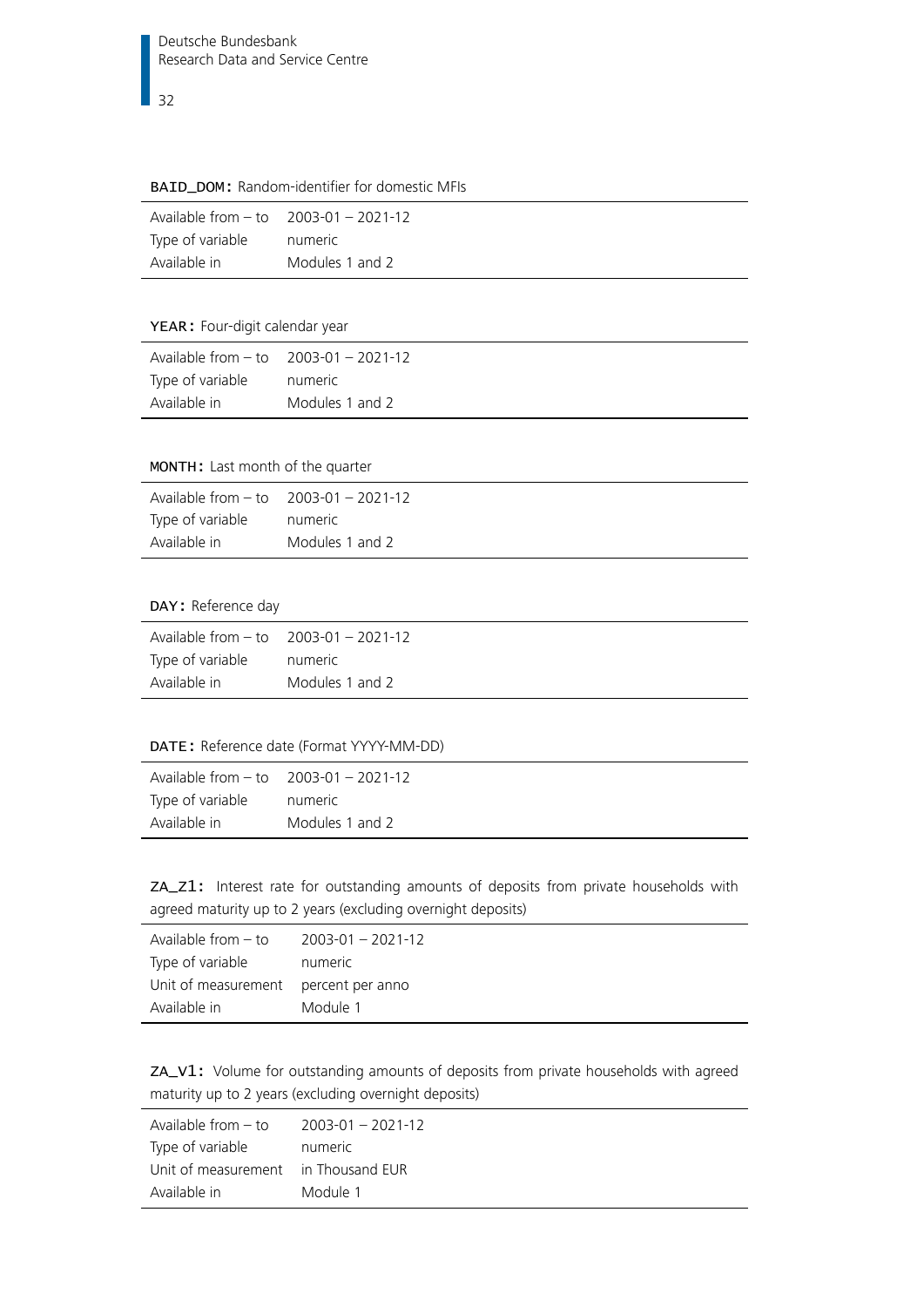<span id="page-32-0"></span>

|                              |  | ZA_Z2: Interest rate for outstanding amounts of deposits from private households with |  |  |  |  |
|------------------------------|--|---------------------------------------------------------------------------------------|--|--|--|--|
| agreed maturity over 2 years |  |                                                                                       |  |  |  |  |

| Available from $-$ to                | $2003 - 01 - 2021 - 12$ |
|--------------------------------------|-------------------------|
| Type of variable                     | numeric                 |
| Unit of measurement percent per anno |                         |
| Available in                         | Module 1                |

<span id="page-32-1"></span>ZA\_V2: Volume for outstanding amounts of deposits from private households with agreed maturity over 2 years

| Available from – to                 | $2003 - 01 - 2021 - 12$ |
|-------------------------------------|-------------------------|
| Type of variable                    | numeric                 |
| Unit of measurement in Thousand EUR |                         |
| Available in                        | Module 1                |

<span id="page-32-2"></span>ZA\_Z3: Interest rate for outstanding amounts of deposits from non-financial corporations with agreed maturity up to 2 years (excluding overnight deposits)

| Available from $-$ to                | $2003 - 01 - 2021 - 12$ |
|--------------------------------------|-------------------------|
| Type of variable                     | numeric                 |
| Unit of measurement percent per anno |                         |
| Available in                         | Module 1                |

<span id="page-32-3"></span>ZA\_V3: Volume for outstanding amounts of deposits from non-financial corporations with agreed maturity up to 2 years (excluding overnight deposits)

| Available from – to                 | $2003 - 01 - 2021 - 12$ |
|-------------------------------------|-------------------------|
| Type of variable                    | numeric                 |
| Unit of measurement in Thousand EUR |                         |
| Available in                        | Module 1                |

<span id="page-32-4"></span>ZA\_Z4: Interest rate for outstanding amounts of deposits from non-financial corporations with agreed maturity over 2 years

| Available from – to                  | 2003-01 - 2021-12 |
|--------------------------------------|-------------------|
| Type of variable                     | numeric           |
| Unit of measurement percent per anno |                   |
| Available in                         | Module 1          |

<span id="page-32-5"></span>ZA\_V4: Volume for outstanding amounts of deposits from non-financial corporations with agreed maturity over 2 years

Available from – to 2003-01 – 2021-12 Type of variable mumeric Unit of measurement in Thousand EUR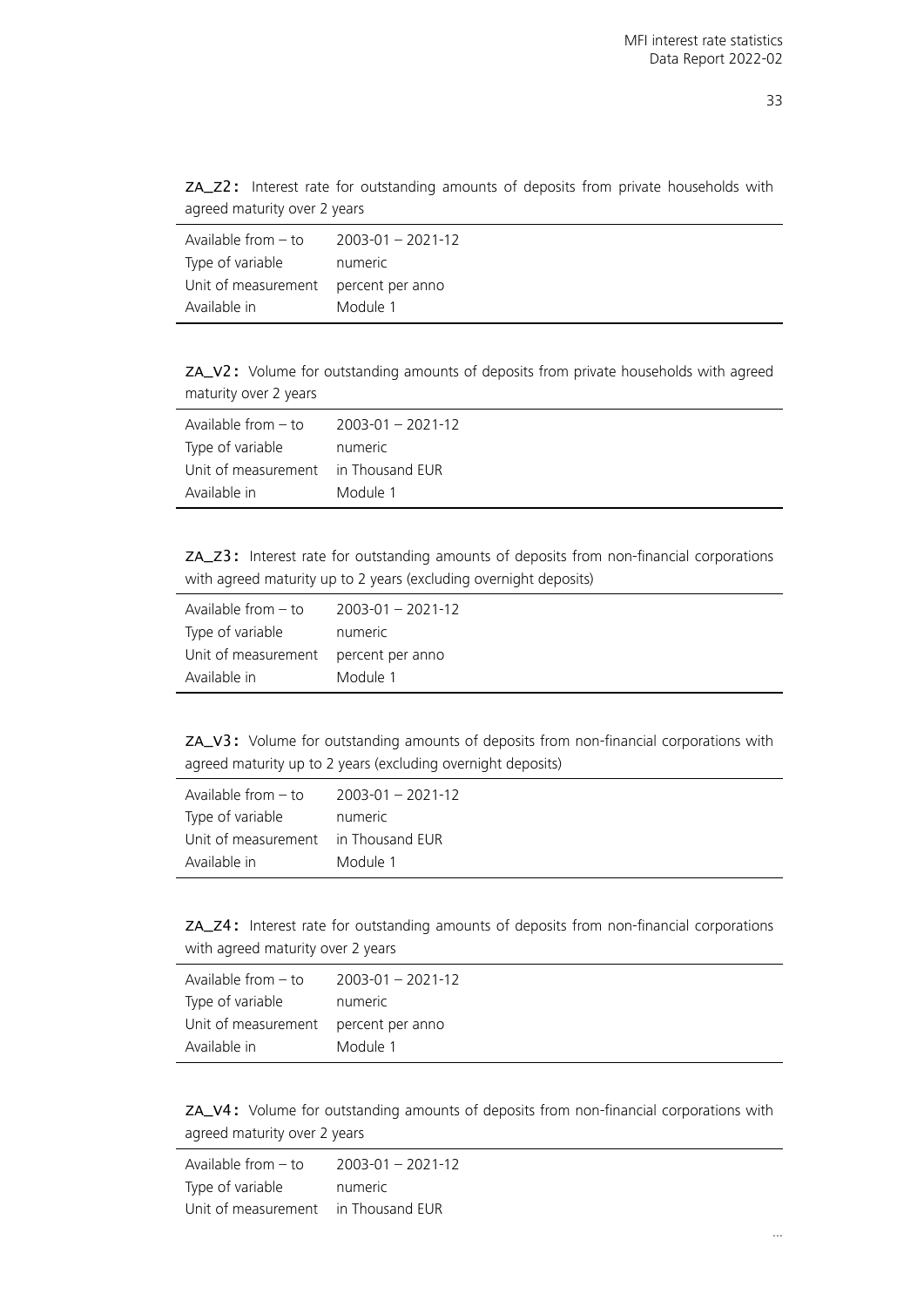|--|--|

…

<span id="page-33-0"></span>ZA\_Z5: Interest rate for outstanding amounts of deposits of repurchase agreements

| Available from $-$ to | $2003 - 01 - 2021 - 12$ |
|-----------------------|-------------------------|
| Type of variable      | numeric                 |
| Unit of measurement   | percent per anno        |
| Available in          | Module 1                |

<span id="page-33-1"></span>ZA\_V5: Volume for outstanding amounts of deposits of repurchase agreements

| Available from $-$ to               | 2003-01 - 2021-12 |
|-------------------------------------|-------------------|
| Type of variable                    | numeric           |
| Unit of measurement in Thousand EUR |                   |
| Available in                        | Module 1          |

<span id="page-33-2"></span>ZA\_Z6: Interest rate for outstanding amounts of loans to private households for house purchase with original maturity up to 1 year (including revolving loans, overdrafts and credit card credit)

| Available from $-$ to | $2003 - 01 - 2021 - 12$ |
|-----------------------|-------------------------|
| Type of variable      | numeric                 |
| Unit of measurement   | percent per anno        |
| Available in          | Module 2                |

<span id="page-33-3"></span>ZA\_V6: Volume for outstanding amounts of loans to private households for house purchase with original maturity up to 1 year (including revolving loans, overdrafts and credit card credit)

| Available from – to                 | $2003 - 01 - 2021 - 12$ |
|-------------------------------------|-------------------------|
| Type of variable                    | numeric                 |
| Unit of measurement in Thousand EUR |                         |
| Available in                        | Module 2                |

<span id="page-33-4"></span>ZA\_Z7: Interest rate for outstanding amounts of loans to private households for house purchase with original maturity over 1 year and up to 5 years

| Available from $-$ to                | $2003 - 01 - 2021 - 12$ |
|--------------------------------------|-------------------------|
| Type of variable                     | numeric                 |
| Unit of measurement percent per anno |                         |
| Available in                         | Module 2                |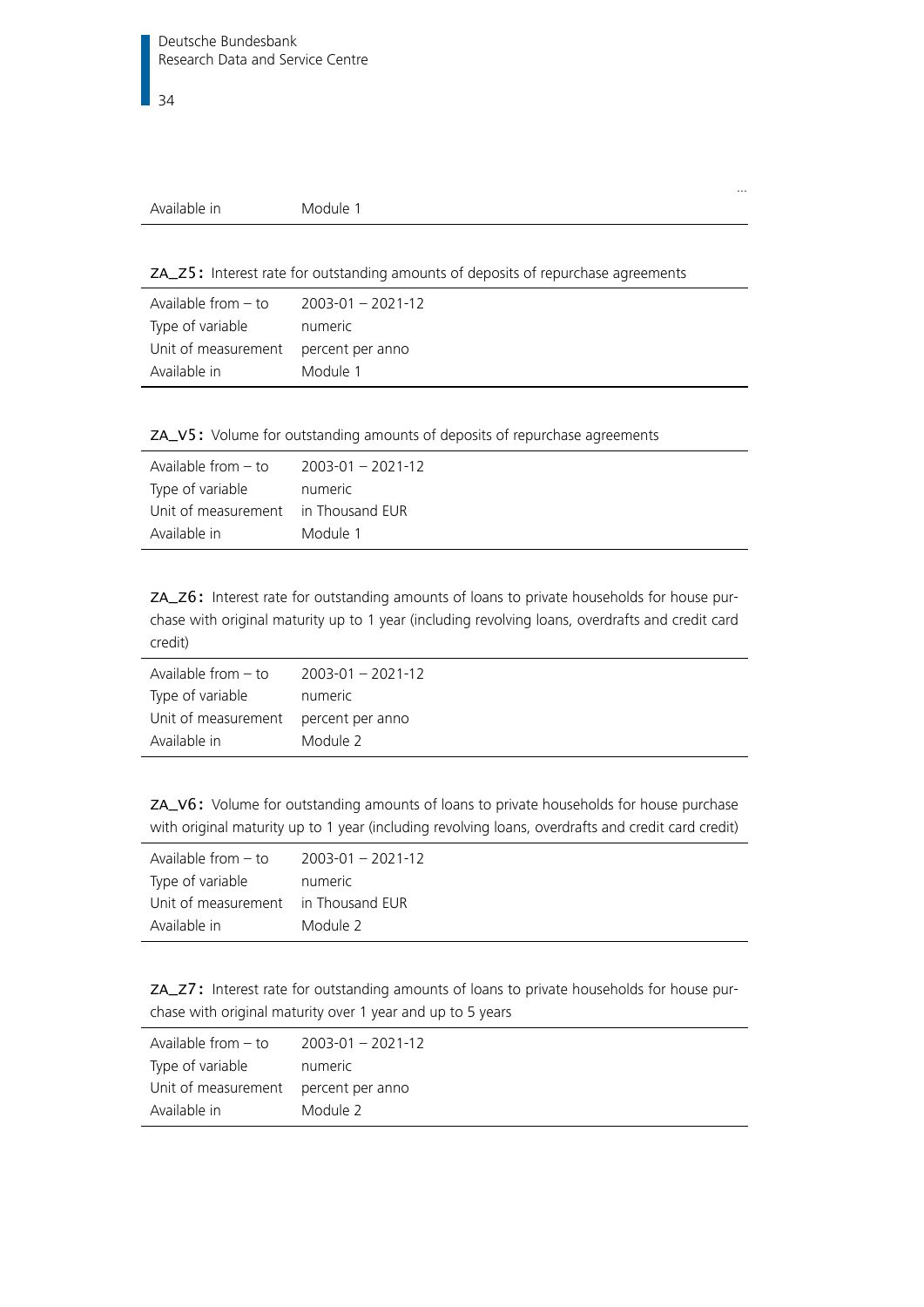<span id="page-34-0"></span>ZA\_V7: Volume for outstanding amounts of loans to private households for house purchase with original maturity over 1 year and up to 5 years

| Available from $-$ to               | $2003 - 01 - 2021 - 12$ |
|-------------------------------------|-------------------------|
| Type of variable                    | numeric                 |
| Unit of measurement in Thousand EUR |                         |
| Available in                        | Module 2                |

<span id="page-34-1"></span>ZA\_Z8: Interest rate for outstanding amounts of loans to private households for house purchase with original maturity over 5 years

| Available from – to                  | 2003-01 - 2021-12 |
|--------------------------------------|-------------------|
| Type of variable                     | numeric           |
| Unit of measurement percent per anno |                   |
| Available in                         | Module 2          |

<span id="page-34-2"></span>ZA\_V8: Volume for outstanding amounts of loans to private households for house purchase with original maturity over 5 years

| Available from - to                 | $2003 - 01 - 2021 - 12$ |
|-------------------------------------|-------------------------|
| Type of variable                    | numeric                 |
| Unit of measurement in Thousand EUR |                         |
| Available in                        | Module 2                |

<span id="page-34-3"></span>ZA\_Z9: Interest rate for outstanding amounts of loans to private households for consumption and other purposes with original maturity up to 1 year (including revolving loans, overdrafts and credit card credit)

| Available from $-$ to | $2003 - 01 - 2021 - 12$ |
|-----------------------|-------------------------|
| Type of variable      | numeric                 |
| Unit of measurement   | percent per anno        |
| Available in          | Module 2                |

<span id="page-34-4"></span>ZA\_V9: Volume for outstanding amounts of loans to private households for consumption and other purposes with original maturity up to 1 year (including revolving loans, overdrafts and credit card credit)

| Available from $-$ to               | $2003 - 01 - 2021 - 12$ |
|-------------------------------------|-------------------------|
| Type of variable                    | numeric                 |
| Unit of measurement in Thousand EUR |                         |
| Available in                        | Module 2                |

<span id="page-34-5"></span>ZA\_Z10: Interest rate for outstanding amounts of loans to private households for consumption and other purposes with original maturity over 1 year and up to 5 years

Available from – to 2003-01 – 2021-12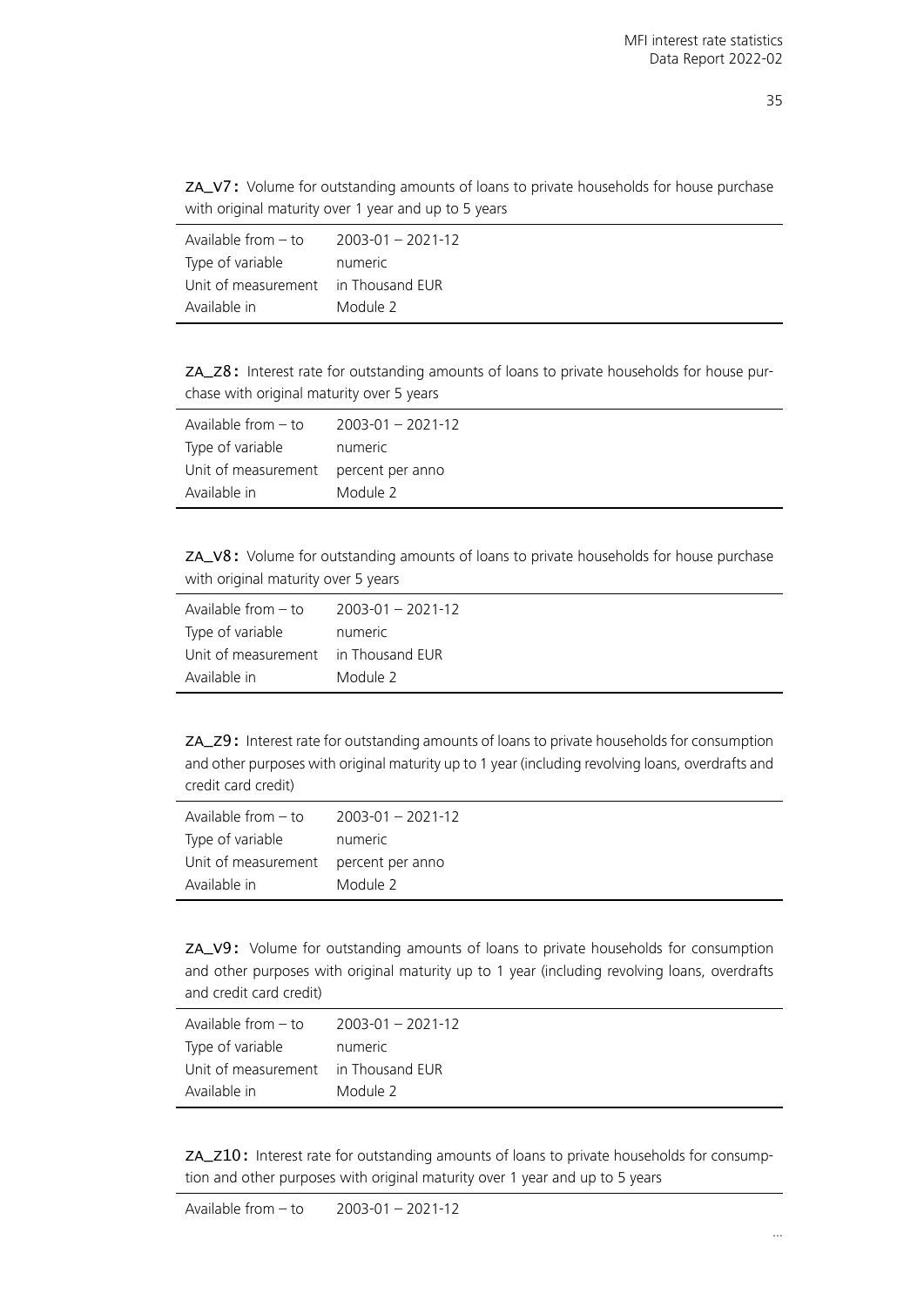| Type of variable                     | numeric  |
|--------------------------------------|----------|
| Unit of measurement percent per anno |          |
| Available in                         | Module 2 |

<span id="page-35-0"></span>ZA\_V10: Volume for outstanding amounts of loans to private households for consumption and other purposes with original maturity over 1 year and up to 5 years

…

| Available from – to                 | $2003 - 01 - 2021 - 12$ |
|-------------------------------------|-------------------------|
| Type of variable                    | numeric                 |
| Unit of measurement in Thousand EUR |                         |
| Available in                        | Module 2                |

<span id="page-35-1"></span>ZA\_Z11: Interest rate for outstanding amounts of loans to private households for consumption and other purposes with original maturity over 5 years

| Available from $-$ to                | $2003 - 01 - 2021 - 12$ |
|--------------------------------------|-------------------------|
| Type of variable                     | numeric                 |
| Unit of measurement percent per anno |                         |
| Available in                         | Module 2                |

<span id="page-35-2"></span>ZA\_V11: Volume for outstanding amounts of loans to private households for consumption and other purposes with original maturity over 5 years

| Available from $-$ to               | $2003 - 01 - 2021 - 12$ |
|-------------------------------------|-------------------------|
| Type of variable                    | numeric                 |
| Unit of measurement in Thousand EUR |                         |
| Available in                        | Module 2                |

<span id="page-35-3"></span>ZA\_Z12: Interest rate for outstanding amounts of loans to non-financial corporations with original maturity up to 1 year (including revolving loans, overdrafts and credit card credit)

| Available from $-$ to                | $2003 - 01 - 2021 - 12$ |
|--------------------------------------|-------------------------|
| Type of variable                     | numeric                 |
| Unit of measurement percent per anno |                         |
| Available in                         | Module 2                |

<span id="page-35-4"></span>ZA\_V12: Volume for outstanding amounts of loans to non-financial corporations with original maturity up to 1 year (including revolving loans, overdrafts and credit card credit)

| Available from $-$ to               | $2003 - 01 - 2021 - 12$ |
|-------------------------------------|-------------------------|
| Type of variable                    | numeric                 |
| Unit of measurement in Thousand EUR |                         |
| Available in                        | Module 2                |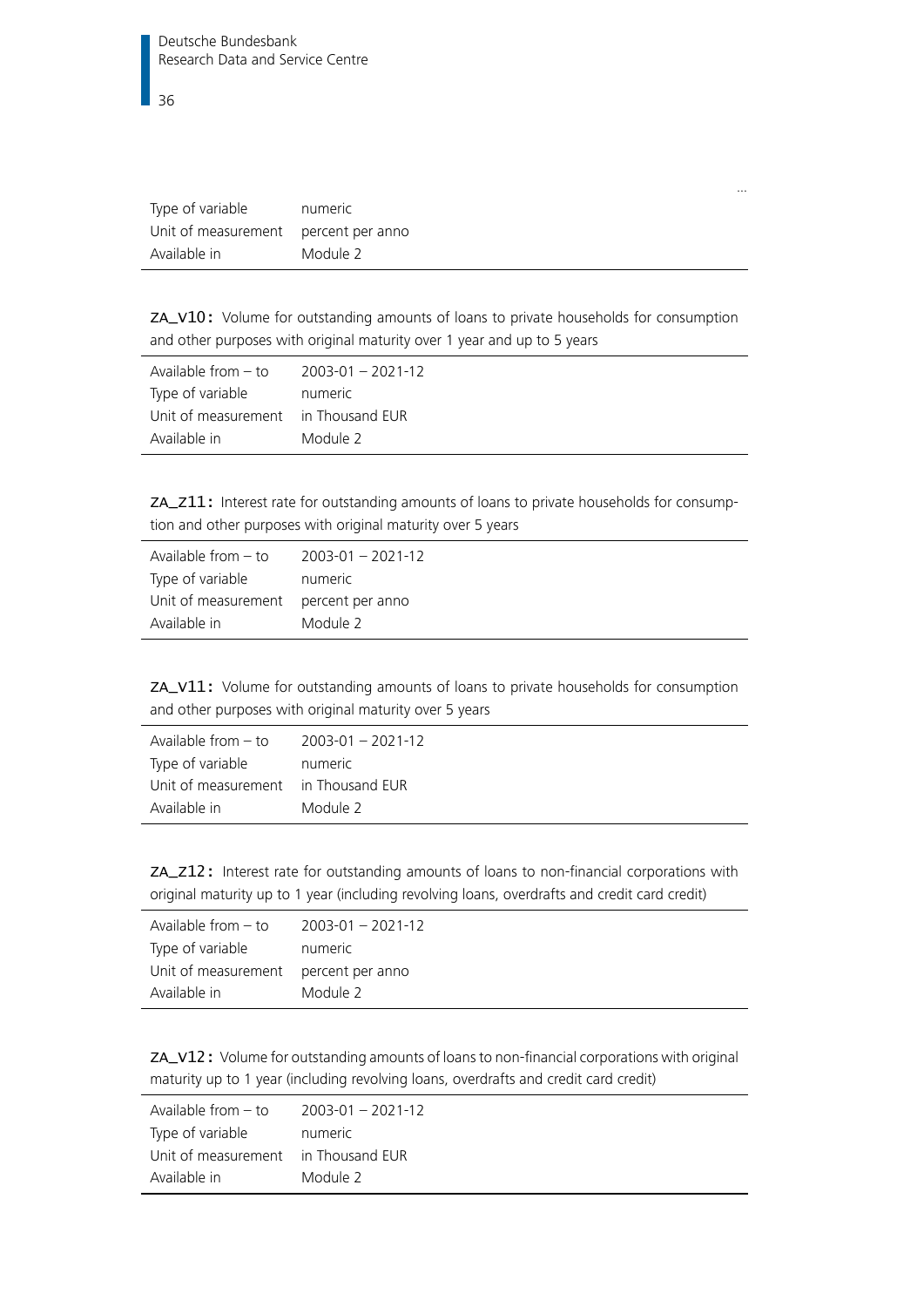| ZA_Z13: Interest rate for outstanding amounts of loans to non-financial corporations with |  |  |  |  |
|-------------------------------------------------------------------------------------------|--|--|--|--|
| original maturity over 1 year and up to 5 years                                           |  |  |  |  |

| Available from $-$ to                | $2003 - 01 - 2021 - 12$ |
|--------------------------------------|-------------------------|
| Type of variable                     | numeric                 |
| Unit of measurement percent per anno |                         |
| Available in                         | Module 2                |

ZA\_V13: Volume for outstanding amounts of loans to non-financial corporations with original maturity over 1 year and up to 5 years

| Available from – to                 | 2003-01 - 2021-12 |
|-------------------------------------|-------------------|
| Type of variable                    | numeric           |
| Unit of measurement in Thousand EUR |                   |
| Available in                        | Module 2          |

ZA\_Z14: Interest rate for outstanding amounts of loans to non-financial corporations with original maturity over 5 years

| Available from $-$ to                | $2003 - 01 - 2021 - 12$ |
|--------------------------------------|-------------------------|
| Type of variable                     | numeric                 |
| Unit of measurement percent per anno |                         |
| Available in                         | Module 2                |

ZA\_V14: Volume for outstanding amounts of loans to non-financial corporations with original maturity over 5 years

| Available from – to                 | $2003 - 01 - 2021 - 12$ |
|-------------------------------------|-------------------------|
| Type of variable                    | numeric                 |
| Unit of measurement in Thousand EUR |                         |
| Available in                        | Module 2                |

ZA\_Z15: Interest rate for outstanding amounts of loans to private households with original maturity over 1 year, total

| Available from $-$ to                | $2014 - 12 - 2021 - 12$ |
|--------------------------------------|-------------------------|
| Type of variable                     | numeric                 |
| Unit of measurement percent per anno |                         |
| Available in                         | Module 2                |

ZA\_V15: Volume for outstanding amounts of loans to private households with original maturity over 1 year, total

Available from – to 2014-12 – 2021-12 Type of variable mumeric Unit of measurement in Thousand EUR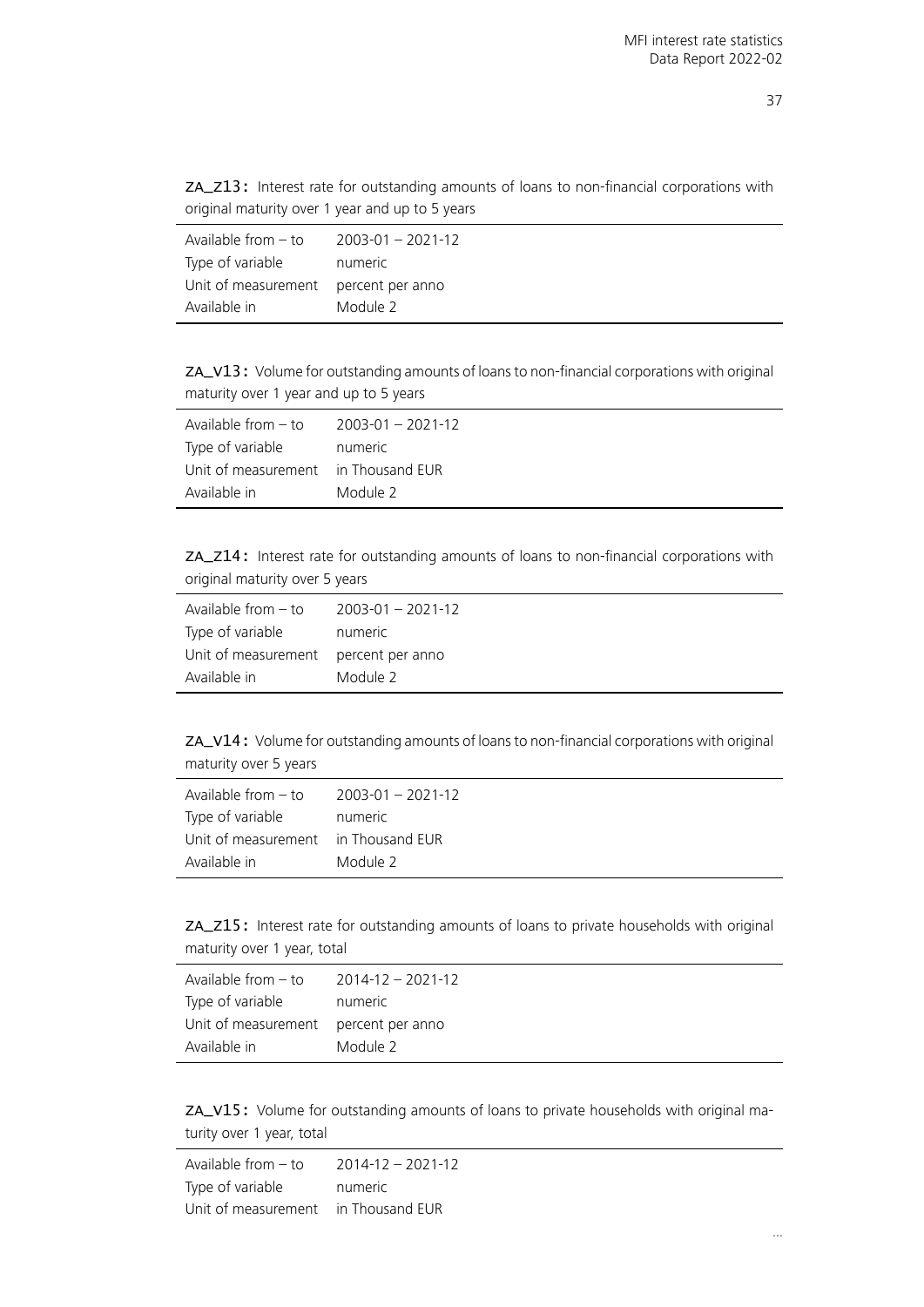…

ZA\_Z16: Interest rate for outstanding amounts of loans to private households with original maturity over 1 year and residual maturity up to 1 year

| Available from $-$ to                | $2014 - 12 - 2021 - 12$ |
|--------------------------------------|-------------------------|
| Type of variable                     | numeric                 |
| Unit of measurement percent per anno |                         |
| Available in                         | Module 2                |

ZA\_V16: Volume for outstanding amounts of loans to private households with original maturity over 1 year and residual maturity up to 1 year

| Available from – to                 | 2014-12 - 2021-12 |
|-------------------------------------|-------------------|
| Type of variable                    | numeric           |
| Unit of measurement in Thousand EUR |                   |
| Available in                        | Module 2          |

ZA\_Z17: Interest rate for outstanding amounts of loans to private households with original maturity over 1 year and residual maturity over 1 year and interest rate reset in the next 12 months

| Available from $-$ to                | $2014 - 12 - 2021 - 12$ |
|--------------------------------------|-------------------------|
| Type of variable                     | numeric                 |
| Unit of measurement percent per anno |                         |
| Available in                         | Module 2                |

ZA\_V17: Volume for outstanding amounts of loans to private households with original maturity over 1 year and residual maturity over 1 year and interest rate reset in the next 12 months

| Available from $-$ to               | $2014 - 12 - 2021 - 12$ |
|-------------------------------------|-------------------------|
| Type of variable                    | numeric                 |
| Unit of measurement in Thousand EUR |                         |
| Available in                        | Module 2                |

ZA\_Z18: Interest rate for outstanding amounts of loans to private households with original maturity over 2 years, total

| Available from $-$ to                | $2014 - 12 - 2021 - 12$ |
|--------------------------------------|-------------------------|
| Type of variable                     | numeric                 |
| Unit of measurement percent per anno |                         |
| Available in                         | Module 2                |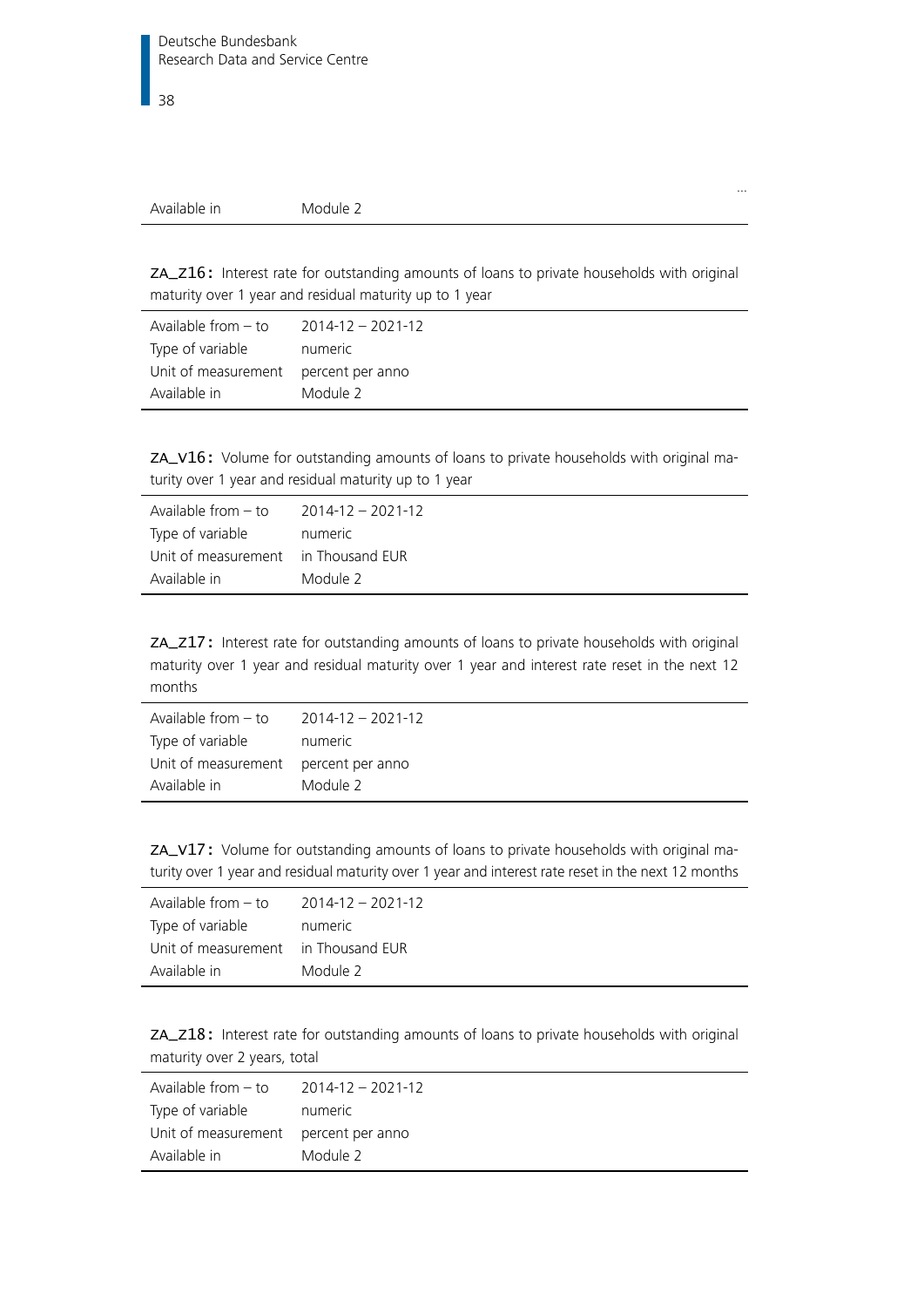ZA\_V18: Volume for outstanding amounts of loans to private households with original maturity over 2 years, total

| Available from $-$ to               | $2014 - 12 - 2021 - 12$ |
|-------------------------------------|-------------------------|
| Type of variable                    | numeric                 |
| Unit of measurement in Thousand EUR |                         |
| Available in                        | Module 2                |

ZA\_Z19: Interest rate for outstanding amounts of loans to private households with original maturity over 2 years and residual maturity up to 2 years

| Available from – to                  | 2014-12 - 2021-12 |
|--------------------------------------|-------------------|
| Type of variable                     | numeric           |
| Unit of measurement percent per anno |                   |
| Available in                         | Module 2          |

ZA\_V19: Volume for outstanding amounts of loans to private households with original maturity over 2 years and residual maturity up to 2 years

| Available from $-$ to               | $2014 - 12 - 2021 - 12$ |
|-------------------------------------|-------------------------|
| Type of variable                    | numeric                 |
| Unit of measurement in Thousand EUR |                         |
| Available in                        | Module 2                |

ZA\_Z20: Interest rate for outstanding amounts of loans to private households with original maturity over 2 years and residual maturity over 2 years and interest rate reset in the next 24 months

| Available from $-$ to | $2014 - 12 - 2021 - 12$ |
|-----------------------|-------------------------|
| Type of variable      | numeric                 |
| Unit of measurement   | percent per anno        |
| Available in          | Module 2                |

ZA\_V20: Volume for outstanding amounts of loans to private households with original maturity over 2 years and residual maturity over 2 years and interest rate reset in the next 24 months

| Available from $-$ to               | $2014 - 12 - 2021 - 12$ |
|-------------------------------------|-------------------------|
| Type of variable                    | numeric                 |
| Unit of measurement in Thousand EUR |                         |
| Available in                        | Module 2                |

ZA\_Z21: Interest rate for outstanding amounts of loans to non-financial corporations with original maturity over 1 year, total

Available from – to 2014-12 – 2021-12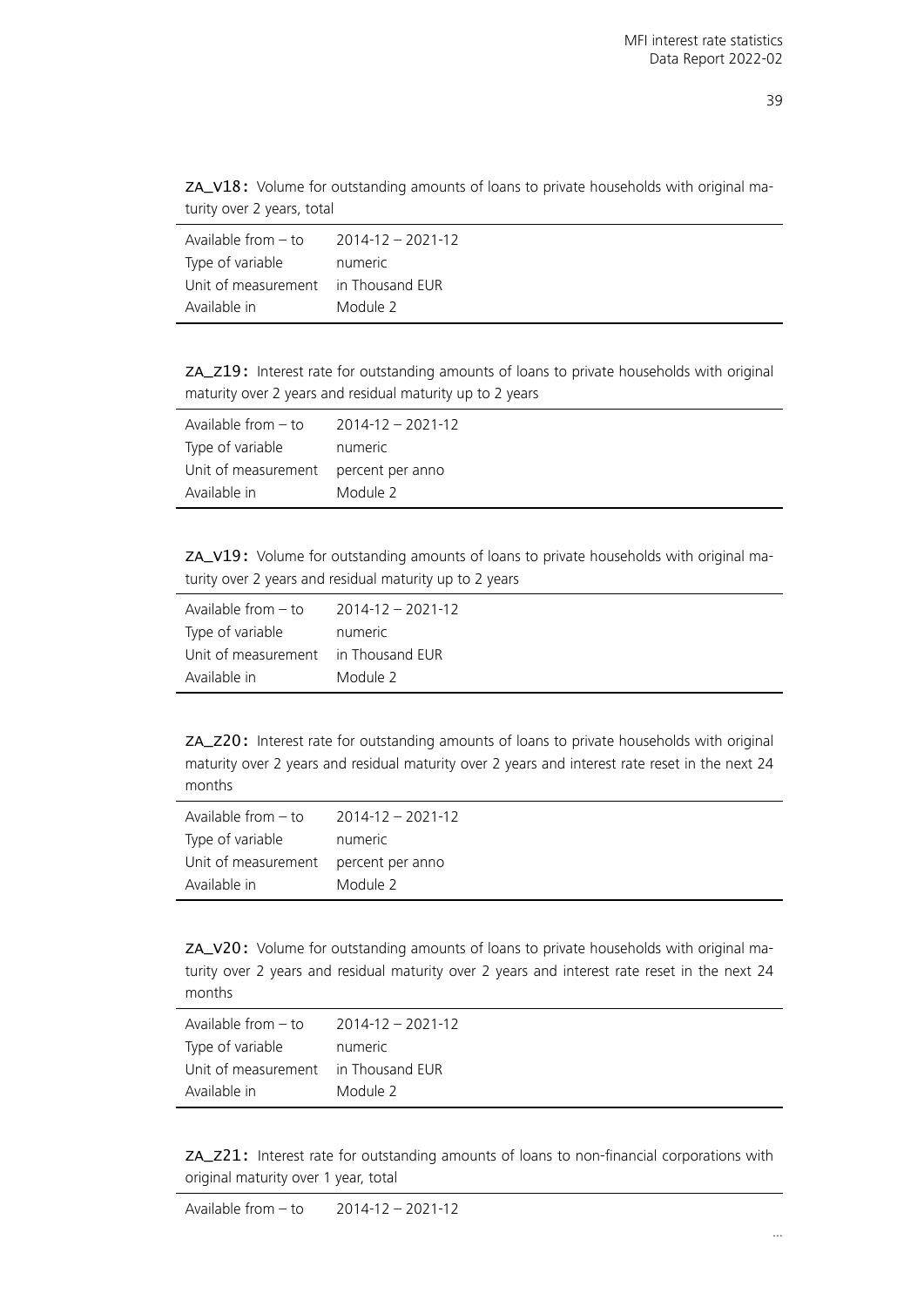| Type of variable    | numeric          |
|---------------------|------------------|
| Unit of measurement | percent per anno |
| Available in        | Module 2         |

ZA\_V21: Volume for outstanding amounts of loans to non-financial corporations with original maturity over 1 year, total

| Available from – to                 | 2014-12 - 2021-12 |
|-------------------------------------|-------------------|
| Type of variable                    | numeric           |
| Unit of measurement in Thousand EUR |                   |
| Available in                        | Module 2          |

ZA\_Z22: Interest rate for outstanding amounts of loans to non-financial corporations with original maturity over 1 year and residual maturity up to 1 year

| Available from $-$ to                | $2014 - 12 - 2021 - 12$ |
|--------------------------------------|-------------------------|
| Type of variable                     | numeric                 |
| Unit of measurement percent per anno |                         |
| Available in                         | Module 2                |

ZA\_V22: Volume for outstanding amounts of loans to non-financial corporations with original maturity over 1 year and residual maturity up to 1 year

| Available from $-$ to               | $2014 - 12 - 2021 - 12$ |
|-------------------------------------|-------------------------|
| Type of variable                    | numeric                 |
| Unit of measurement in Thousand EUR |                         |
| Available in                        | Module 2                |

ZA\_Z23: Interest rate for outstanding amounts of loans to non-financial corporations with original maturity over 1 year and residual maturity over 1 year and interest rate reset in the next 12 months

| Available from $-$ to                | $2014 - 12 - 2021 - 12$ |
|--------------------------------------|-------------------------|
| Type of variable                     | numeric                 |
| Unit of measurement percent per anno |                         |
| Available in                         | Module 2                |

ZA\_V23: Volume for outstanding amounts of loans to non-financial corporations with original maturity over 1 year and residual maturity over 1 year and interest rate reset in the next 12 months

Available from – to 2014-12 – 2021-12 Type of variable mumeric Unit of measurement in Thousand EUR

…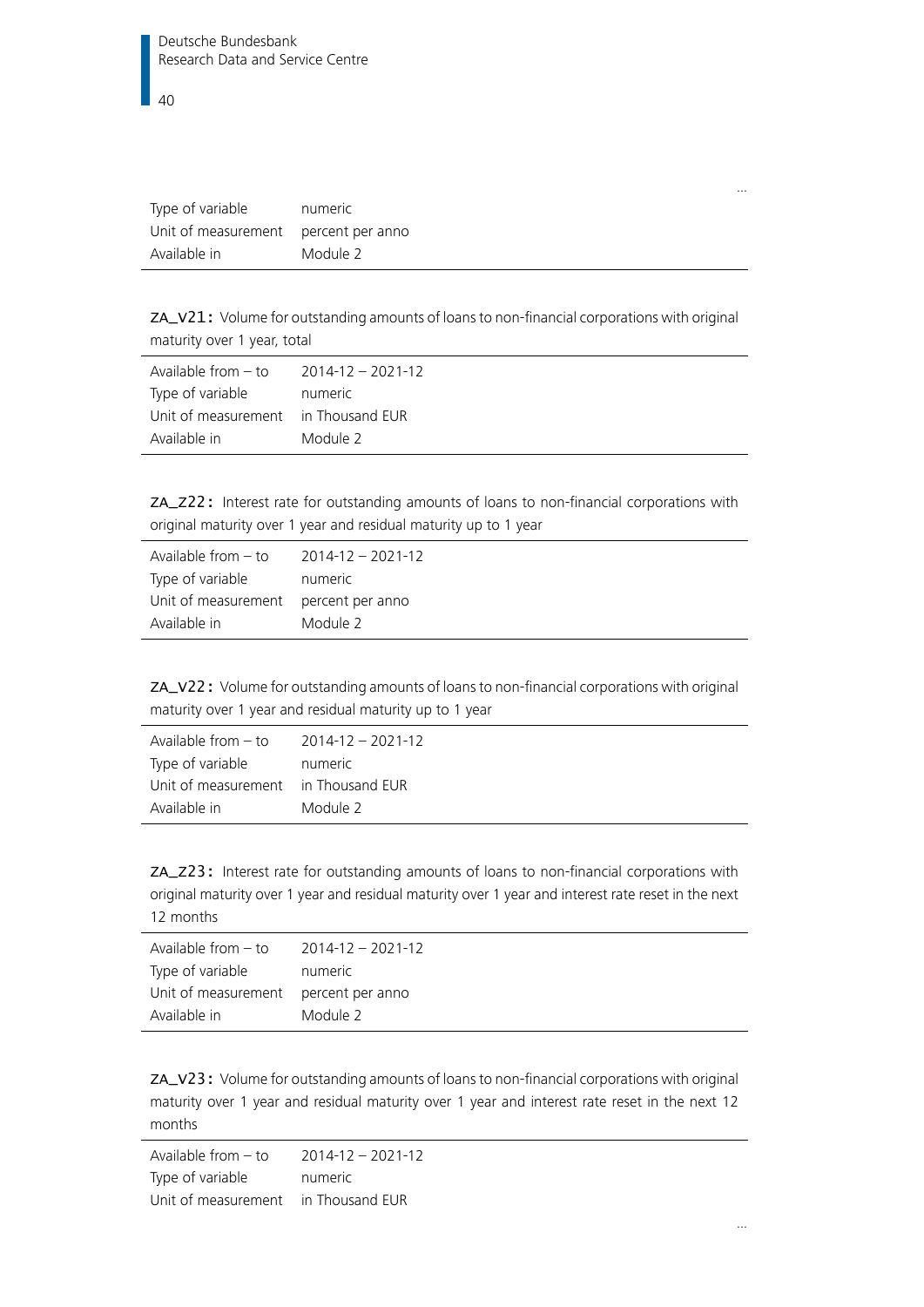…

ZA\_Z24: Interest rate for outstanding amounts of loans to non-financial corporations with original maturity over 2 years, total

| Available from – to                  | 2014-12 - 2021-12 |
|--------------------------------------|-------------------|
| Type of variable                     | numeric           |
| Unit of measurement percent per anno |                   |
| Available in                         | Module 2          |

ZA\_V24: Volume for outstanding amounts of loans to non-financial corporations with original maturity over 2 years, total

| Available from $-$ to               | $2014 - 12 - 2021 - 12$ |
|-------------------------------------|-------------------------|
| Type of variable                    | numeric                 |
| Unit of measurement in Thousand EUR |                         |
| Available in                        | Module 2                |

ZA\_Z25: Interest rate for outstanding amounts of loans to non-financial corporations with original maturity over 2 years and residual maturity up to 2 years

| Available from – to                  | 2014-12 - 2021-12 |
|--------------------------------------|-------------------|
| Type of variable                     | numeric           |
| Unit of measurement percent per anno |                   |
| Available in                         | Module 2          |

ZA\_V25: Volume for outstanding amounts of loans to non-financial corporations with original maturity over 2 years and residual maturity up to 2 years

| Available from – to                 | $2014 - 12 - 2021 - 12$ |
|-------------------------------------|-------------------------|
| Type of variable                    | numeric                 |
| Unit of measurement in Thousand EUR |                         |
| Available in                        | Module 2                |

ZA\_Z26: Interest rate for outstanding amounts of loans to non-financial corporations with original maturity over 2 years and residual maturity over 2 years and interest rate reset in the next 24 months

| Available from – to                  | $2014 - 12 - 2021 - 12$ |
|--------------------------------------|-------------------------|
| Type of variable                     | numeric                 |
| Unit of measurement percent per anno |                         |
| Available in                         | Module 2                |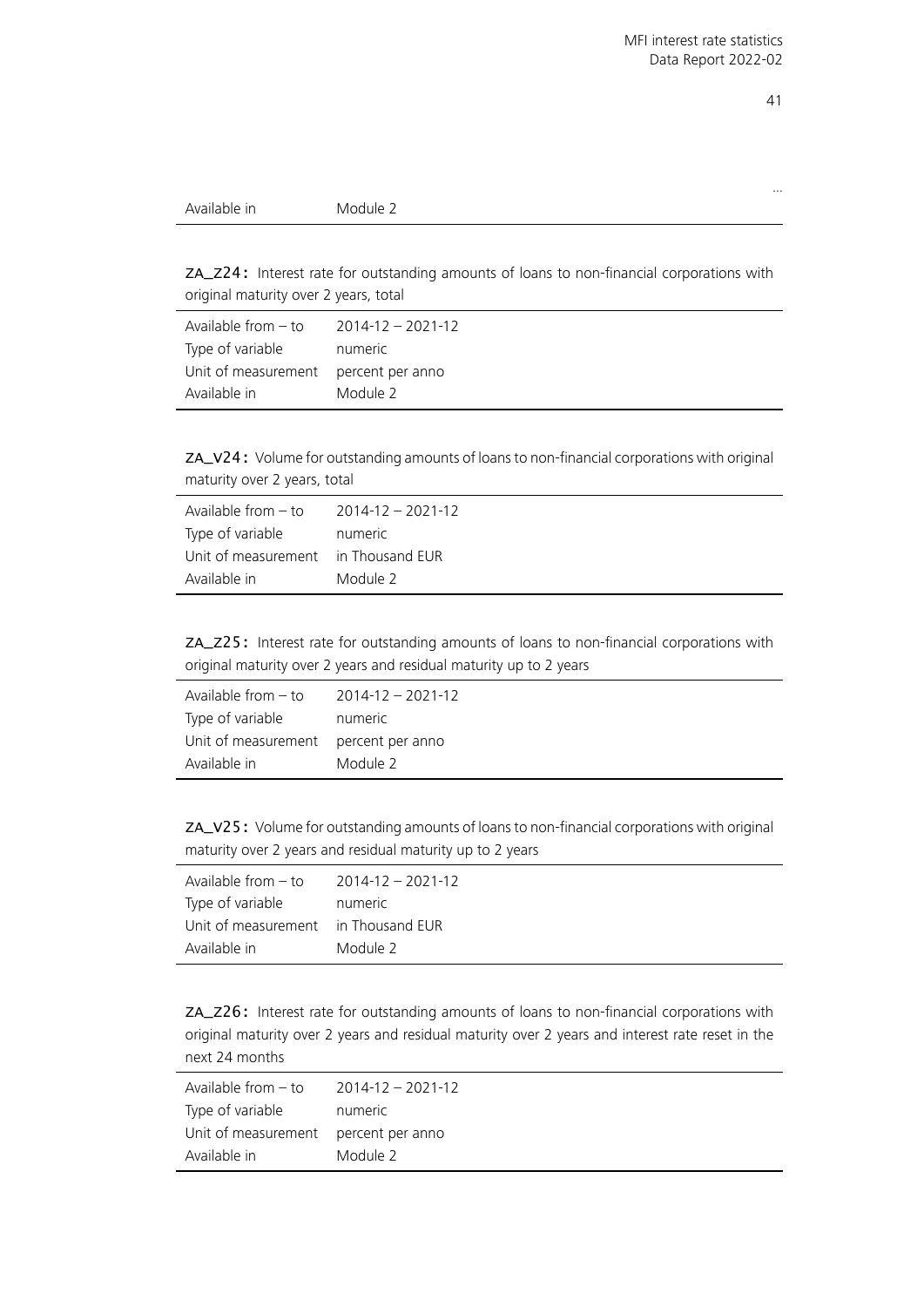## 42

ZA\_V26: Volume for outstanding amounts of loans to non-financial corporations with original maturity over 2 years and residual maturity over 2 years and interest rate reset in the next 24 months

| Available from – to                 | 2014-12 - 2021-12 |
|-------------------------------------|-------------------|
| Type of variable                    | numeric           |
| Unit of measurement in Thousand EUR |                   |
| Available in                        | Module 2          |

ZB\_Z1: Interest rate for new business of deposits from private households, overnight

| Available from $-$ to | $2003 - 01 - 2021 - 12$ |
|-----------------------|-------------------------|
| Type of variable      | numeric                 |
| Unit of measurement   | percent per anno        |
| Available in          | Module 1                |

|  |  |  |  |  |  |  |  |  | ZB_V1: Volume for new business of deposits from private households, overnight |  |
|--|--|--|--|--|--|--|--|--|-------------------------------------------------------------------------------|--|
|--|--|--|--|--|--|--|--|--|-------------------------------------------------------------------------------|--|

| Available from $-$ to | $2003 - 01 - 2021 - 12$ |
|-----------------------|-------------------------|
| Type of variable      | numeric                 |
| Unit of measurement   | in Thousand EUR         |
| Available in          | Module 1                |

ZB\_Z2: Interest rate for new business of deposits from private households with agreed maturity up to 1 year

| Available from $-$ to                | $2003 - 01 - 2021 - 12$ |
|--------------------------------------|-------------------------|
| Type of variable                     | numeric                 |
| Unit of measurement percent per anno |                         |
| Available in                         | Module 1                |

ZB\_V2: Volume for new business of deposits from private households with agreed maturity up to 1 year

| Available from $-$ to               | $2003 - 01 - 2021 - 12$ |
|-------------------------------------|-------------------------|
| Type of variable                    | numeric                 |
| Unit of measurement in Thousand EUR |                         |
| Available in                        | Module 1                |

ZB\_Z3: Interest rate for new business of deposits from private households with agreed maturity over 1 year and up to 2 years

| Available from $-$ to                | 2003-01 - 2021-12 |
|--------------------------------------|-------------------|
| Type of variable                     | numeric           |
| Unit of measurement percent per anno |                   |
| Available in                         | Module 1          |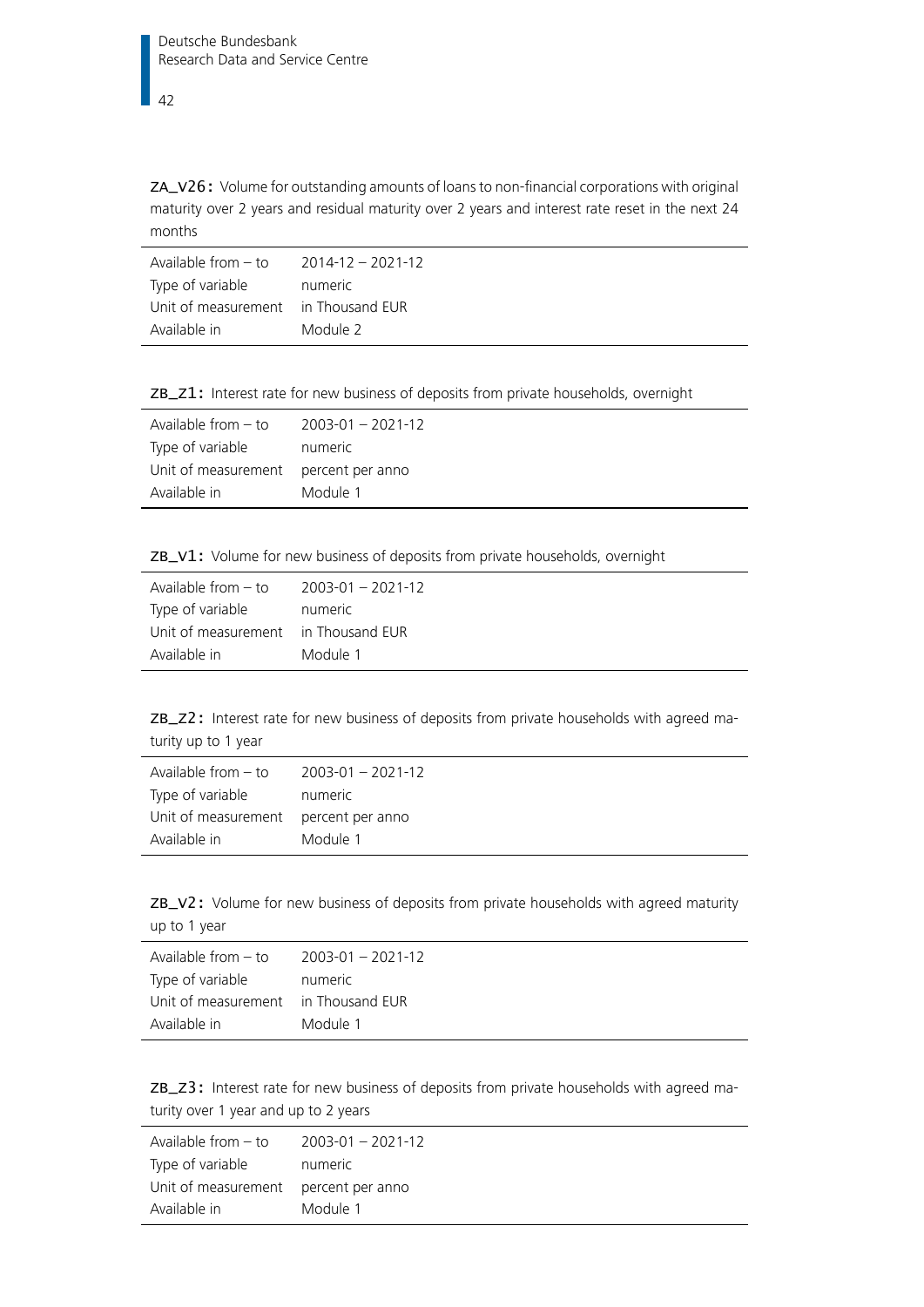|                               |  |  |  | ZB_V3: Volume for new business of deposits from private households with agreed maturity |  |  |
|-------------------------------|--|--|--|-----------------------------------------------------------------------------------------|--|--|
| over 1 year and up to 2 years |  |  |  |                                                                                         |  |  |

| Available from $-$ to               | $2003 - 01 - 2021 - 12$ |
|-------------------------------------|-------------------------|
| Type of variable                    | numeric                 |
| Unit of measurement in Thousand EUR |                         |
| Available in                        | Module 1                |

ZB\_Z4: Interest rate for new business of deposits from private households with agreed maturity over 2 years

| Available from – to                  | $2003 - 01 - 2021 - 12$ |
|--------------------------------------|-------------------------|
| Type of variable                     | numeric                 |
| Unit of measurement percent per anno |                         |
| Available in                         | Module 1                |

ZB\_V4: Volume for new business of deposits from private households with agreed maturity over 2 years

| Available from $-$ to | $2003 - 01 - 2021 - 12$ |
|-----------------------|-------------------------|
| Type of variable      | numeric                 |
| Unit of measurement   | in Thousand EUR         |
| Available in          | Module 1                |

ZB\_Z5: Interest rate for new business of deposits from private households redeemable at notice up to 3 months

| Available from $-$ to                | 2003-01 - 2021-12 |
|--------------------------------------|-------------------|
| Type of variable                     | numeric           |
| Unit of measurement percent per anno |                   |
| Available in                         | Module 1          |

ZB\_V5: Volume for new business of deposits from private households redeemable at notice up to 3 months

| Available from – to                 | $2003 - 01 - 2021 - 12$ |
|-------------------------------------|-------------------------|
| Type of variable                    | numeric                 |
| Unit of measurement in Thousand EUR |                         |
| Available in                        | Module 1                |

ZB\_Z6: Interest rate for new business of deposits from private households redeemable at notice over 3 months

| Available from $-$ to | $2003 - 01 - 2021 - 12$ |
|-----------------------|-------------------------|
| Type of variable      | numeric                 |
| Unit of measurement   | percent per anno        |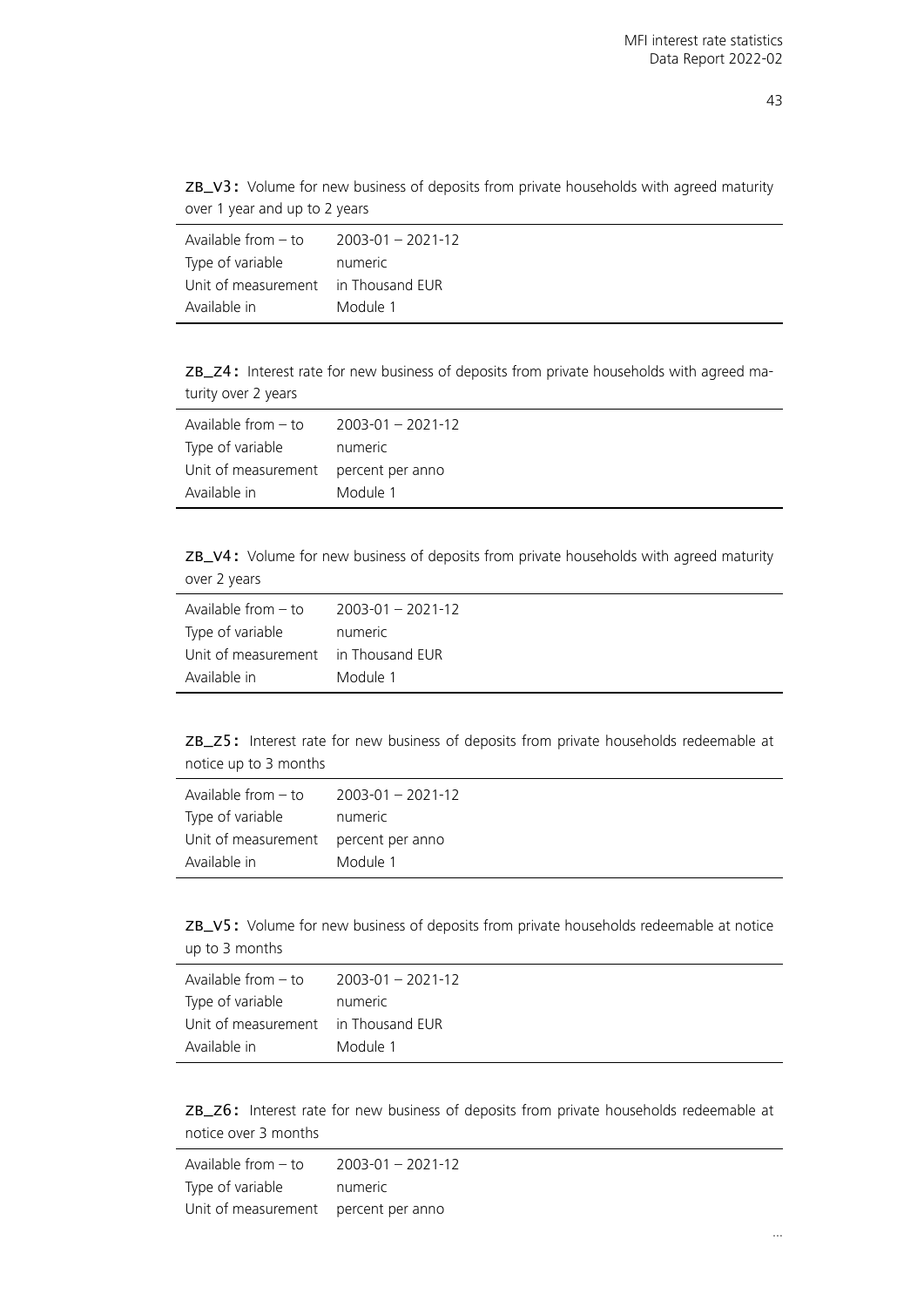| Available in | Module 1 |  |  |
|--------------|----------|--|--|
|--------------|----------|--|--|

ZB\_V6: Volume for new business of deposits from private households redeemable at notice over 3 months

| Available from – to                 | 2003-01 - 2021-12 |
|-------------------------------------|-------------------|
| Type of variable                    | numeric           |
| Unit of measurement in Thousand EUR |                   |
| Available in                        | Module 1          |

ZB\_Z7: Interest rate for new business of deposits from non-financial corporations, overnight

| Available from $-$ to | $2003 - 01 - 2021 - 12$ |
|-----------------------|-------------------------|
| Type of variable      | numeric                 |
| Unit of measurement   | percent per anno        |
| Available in          | Module 1                |

ZB\_V7: Volume for new business of deposits from non-financial corporations, overnight

| Available from – to                 | 2003-01 - 2021-12 |
|-------------------------------------|-------------------|
| Type of variable                    | numeric           |
| Unit of measurement in Thousand EUR |                   |
| Available in                        | Module 1          |

ZB\_Z8: Interest rate for new business of deposits from non-financial corporations with agreed maturity up to 1 year

| Available from $-$ to | $2003 - 01 - 2021 - 12$ |
|-----------------------|-------------------------|
| Type of variable      | numeric                 |
| Unit of measurement   | percent per anno        |
| Available in          | Module 1                |

ZB\_V8: Volume for new business of deposits from non-financial corporations with agreed maturity up to 1 year

| Available from $-$ to               | $2003 - 01 - 2021 - 12$ |
|-------------------------------------|-------------------------|
| Type of variable                    | numeric                 |
| Unit of measurement in Thousand EUR |                         |
| Available in                        | Module 1                |

ZB\_Z9: Interest rate for new business of deposits from non-financial corporations with agreed maturity over 1 year and up to 5 years

Available from – to 2003-01 – 2021-12

…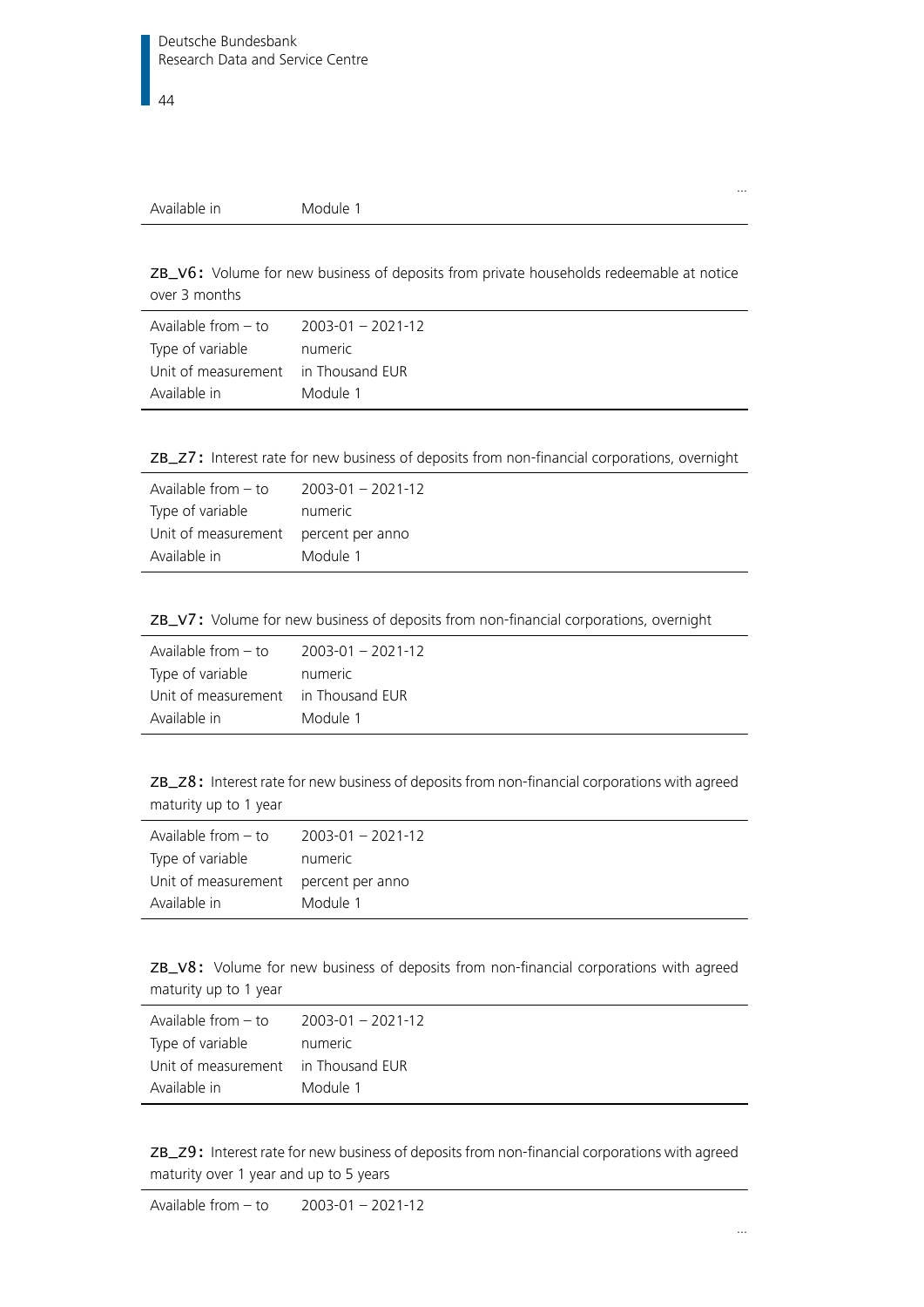| Type of variable                     | numeric  |
|--------------------------------------|----------|
| Unit of measurement percent per anno |          |
| Available in                         | Module 1 |

ZB\_V9: Volume for new business of deposits from non-financial corporations with agreed maturity over 1 year and up to 5 years

| Available from $-$ to               | $2003 - 01 - 2021 - 12$ |
|-------------------------------------|-------------------------|
| Type of variable                    | numeric                 |
| Unit of measurement in Thousand EUR |                         |
| Available in                        | Module 1                |

ZB\_Z10: Interest rate for new business of deposits from non-financial corporations with agreed maturity over 5 years

| Available from $-$ to                | $2003 - 01 - 2021 - 12$ |
|--------------------------------------|-------------------------|
| Type of variable                     | numeric                 |
| Unit of measurement percent per anno |                         |
| Available in                         | Module 1                |

ZB\_V10: Volume for new business of deposits from non-financial corporations with agreed maturity over 5 years

| Available from $-$ to               | $2003 - 01 - 2021 - 12$ |
|-------------------------------------|-------------------------|
| Type of variable                    | numeric                 |
| Unit of measurement in Thousand EUR |                         |
| Available in                        | Module 1                |

ZB\_Z11: Interest rate for new business of deposits of repurchase agreements

| Available from $-$ to                | $2003 - 01 - 2021 - 12$ |
|--------------------------------------|-------------------------|
| Type of variable                     | numeric                 |
| Unit of measurement percent per anno |                         |
| Available in                         | Module 1                |

ZB\_V11: Volume for new business of deposits of repurchase agreements

| Available from $-$ to               | $2003 - 01 - 2021 - 12$ |
|-------------------------------------|-------------------------|
| Type of variable                    | numeric                 |
| Unit of measurement in Thousand EUR |                         |
| Available in                        | Module 1                |

…

 $\overline{\phantom{a}}$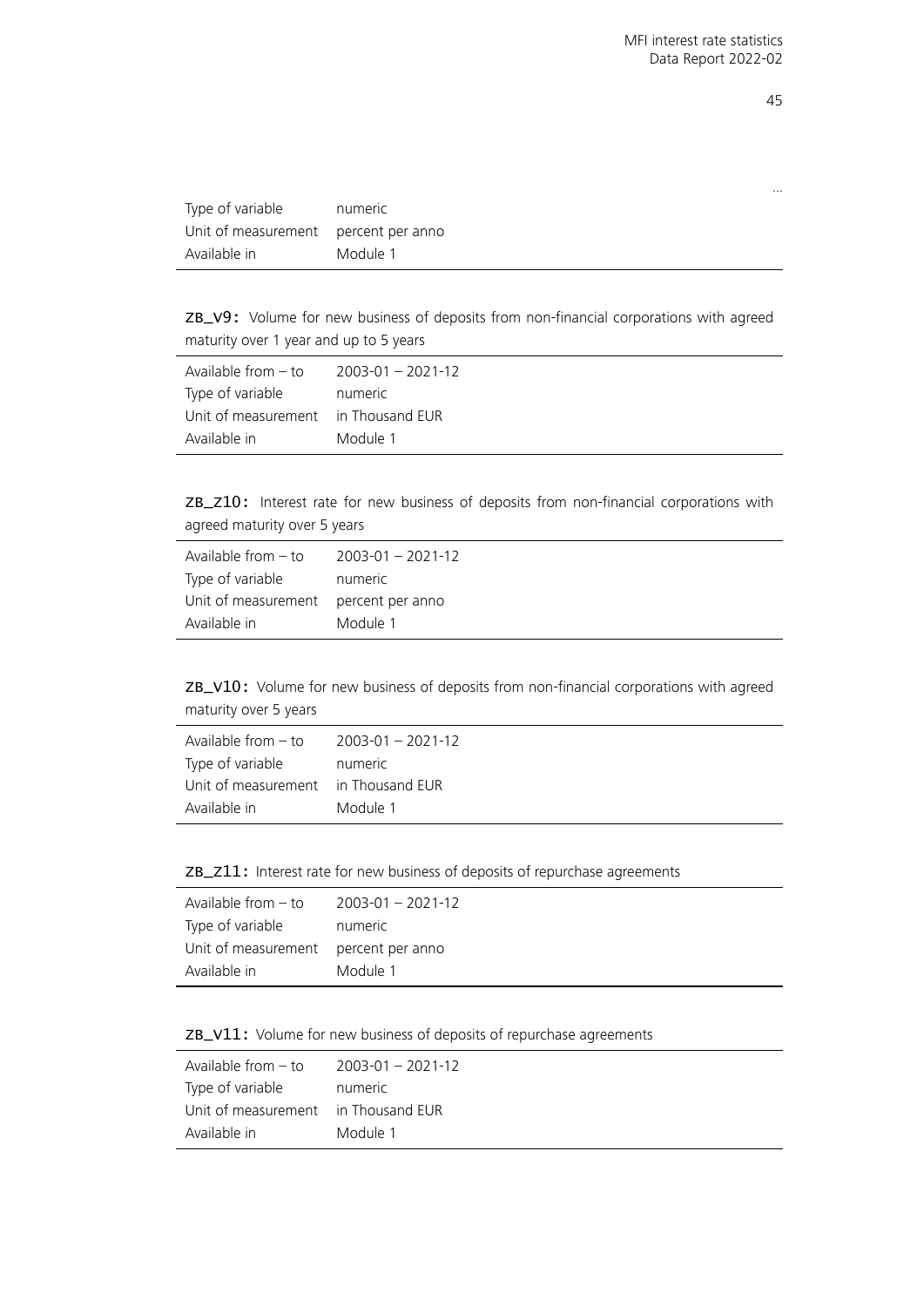46

ZB\_Z12: Interest rate for new business of loans to private households, revolving loans and overdrafts

| Available from $-$ to | $2003 - 01 - 2021 - 12$ |
|-----------------------|-------------------------|
| Type of variable      | numeric                 |
| Unit of measurement   | percent per anno        |
| Available in          | Module 2                |

ZB\_V12: Volume for new business of loans to private households, revolving loans and overdrafts

| Available from $-$ to               | 2003-01 - 2010-05 singular, from 2010-06 imported |
|-------------------------------------|---------------------------------------------------|
| Type of variable                    | numeric                                           |
| Unit of measurement in Thousand EUR |                                                   |
| Available in                        | Module 2                                          |

ZB\_Z32: Interest rate for new business of loans to private households, extended credit card credit

| Available from $-$ to                | $2010 - 06 - 2021 - 12$ |
|--------------------------------------|-------------------------|
| Type of variable                     | numeric                 |
| Unit of measurement percent per anno |                         |
| Available in                         | Module 2                |

ZB\_V32: Volume for new business of loans to private households, extended credit card credit

| Available from $-$ to               | 2010-06 - 2021-12 |
|-------------------------------------|-------------------|
| Type of variable                    | numeric           |
| Unit of measurement in Thousand EUR |                   |
| Available in                        | Module 2          |

ZB\_Z86: Interest rate for new business of loans to private households: revolving loans, overdrafts and credit card credit

| Available from $-$ to                | 2010-06 - 2021-12 |
|--------------------------------------|-------------------|
| Type of variable                     | numeric           |
| Unit of measurement percent per anno |                   |
| Available in                         | Module 2          |

ZB\_V86: Volume for new business of loans to private households: revolving loans, overdrafts and credit card credit

| Available from – to                 | 2010-06 - 2021-12 |
|-------------------------------------|-------------------|
| Type of variable                    | numeric           |
| Unit of measurement in Thousand EUR |                   |
| Available in                        | Module 2          |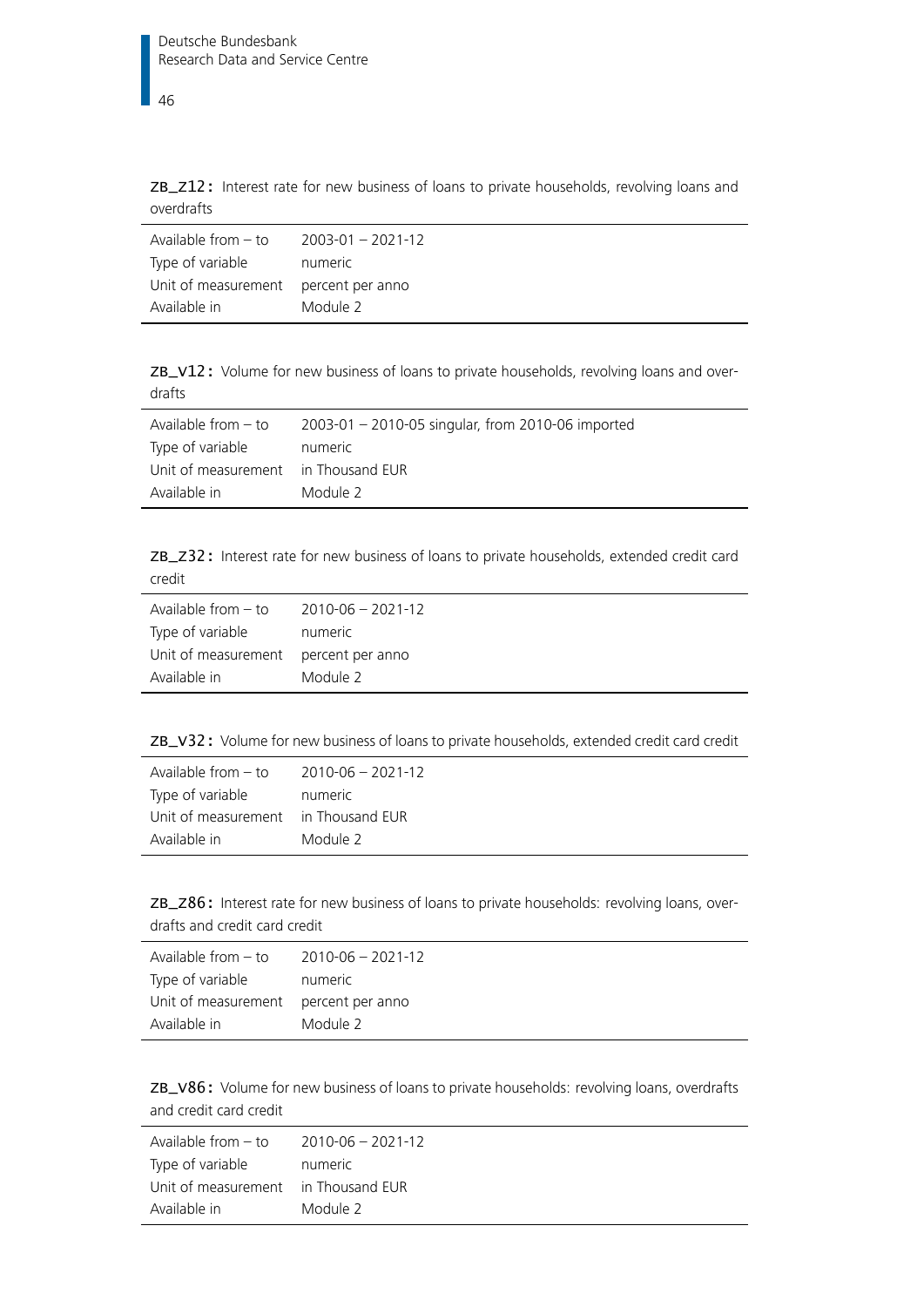ZB\_Z13: Interest rate for new business of loans to private households for consumption with a floating rate or initial rate fixation up to 1 year (excluding revolving loans, overdrafts and credit card credit)

| Available from – to                  | $2003 - 01 - 2021 - 12$ |
|--------------------------------------|-------------------------|
| Type of variable                     | numeric                 |
| Unit of measurement percent per anno |                         |
| Available in                         | Module 2                |

ZB\_V13: Volume for new business of loans to private households for consumption with a floating rate or initial rate fixation up to 1 year (excluding revolving loans, overdrafts and credit card credit)

| Available from $-$ to               | $2003 - 01 - 2021 - 12$ |
|-------------------------------------|-------------------------|
| Type of variable                    | numeric                 |
| Unit of measurement in Thousand EUR |                         |
| Available in                        | Module 2                |

ZB\_Z55: Interest rate for new business of loans to private households for consumption with a floating rate or initial rate fixation up to 1 year (with collateral and/or guarantees for ZB\_Z13) (excluding revolving loans, overdrafts and credit card credit)

| Available from - to                  | $2010 - 06 - 2021 - 12$ |
|--------------------------------------|-------------------------|
| Type of variable                     | numeric                 |
| Unit of measurement percent per anno |                         |
| Available in                         | Module 2                |

ZB\_V55: Volume for new business of loans to private households for consumption with a floating rate or initial rate fixation up to 1 year (with collateral and/or guarantees for ZB\_V13) (excluding revolving loans, overdrafts and credit card credit)

| Available from $-$ to               | 2010-06 - 2021-12 |
|-------------------------------------|-------------------|
| Type of variable                    | numeric           |
| Unit of measurement in Thousand EUR |                   |
| Available in                        | Module 2          |

ZB\_Z14: Interest rate for new business of loans to private households for consumption with an initial rate fixation of over 1 year and up to 5 years

| Available from $-$ to                | $2003 - 01 - 2021 - 12$ |
|--------------------------------------|-------------------------|
| Type of variable                     | numeric                 |
| Unit of measurement percent per anno |                         |
| Available in                         | Module 2                |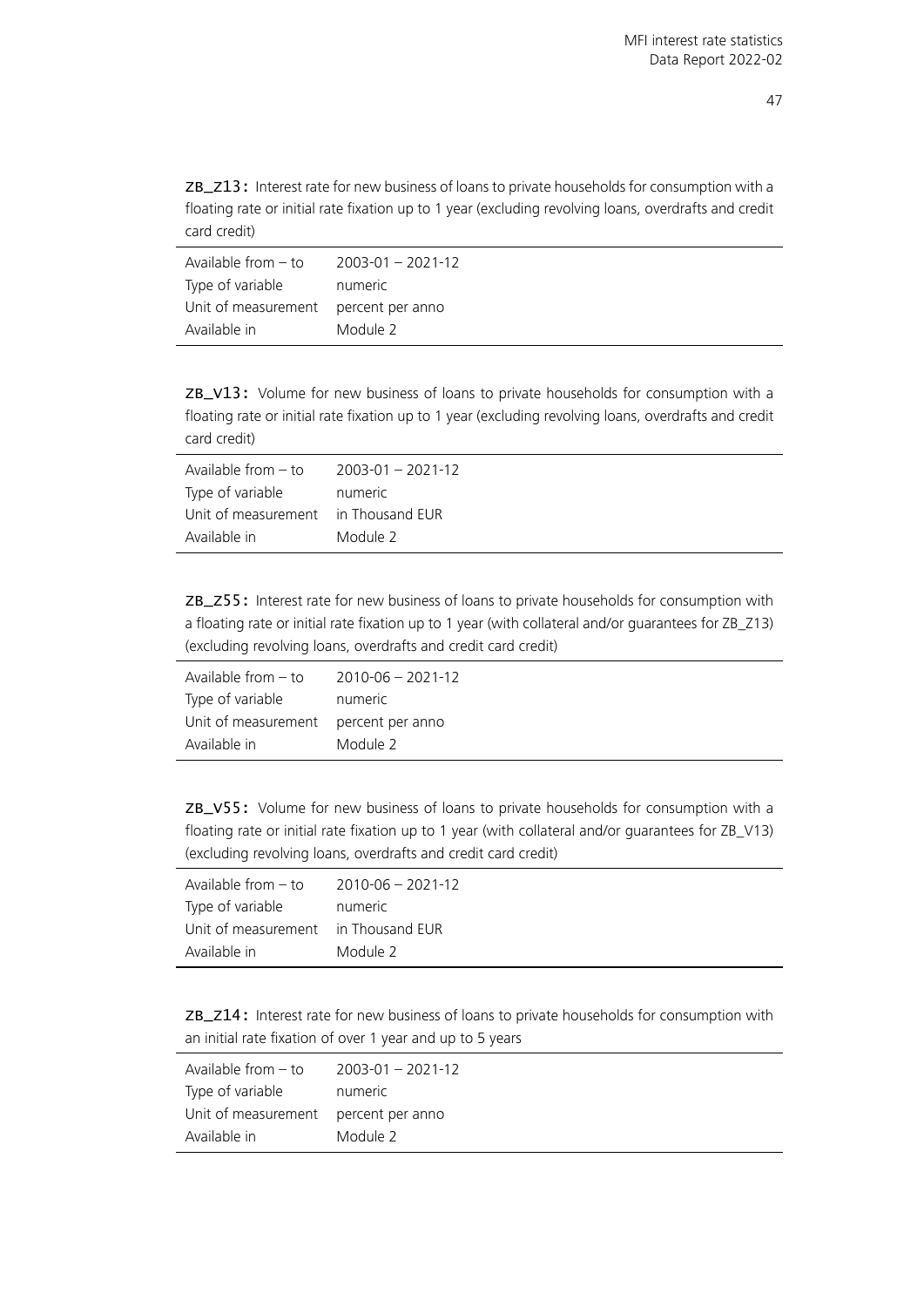ZB\_V14: Volume for new business of loans to private households for consumption with an initial rate fixation of over 1 year and up to 5 years

| Available from $-$ to               | $2003 - 01 - 2021 - 12$ |
|-------------------------------------|-------------------------|
| Type of variable                    | numeric                 |
| Unit of measurement in Thousand EUR |                         |
| Available in                        | Module 2                |

ZB\_Z56: Interest rate for new business of loans to private households for consumption with an initial rate fixation of over 1 year and up to 5 years (with collateral and/or guarantees for ZB\_Z14)

| Available from $-$ to                | 2010-06 - 2021-12 |
|--------------------------------------|-------------------|
| Type of variable                     | numeric           |
| Unit of measurement percent per anno |                   |
| Available in                         | Module 2          |

ZB\_V56: Volume for new business of loans to private households for consumption with an initial rate fixation of over 1 year and up to 5 years (with collateral and/or guarantees for ZB\_V14)

| Available from $-$ to | $2010 - 06 - 2021 - 12$ |
|-----------------------|-------------------------|
| Type of variable      | numeric                 |
| Unit of measurement   | in Thousand EUR         |
| Available in          | Module 2                |

ZB\_Z15: Interest rate for new business of loans to private households for consumption with an initial rate fixation of over 5 years

| Available from $-$ to | $2003 - 01 - 2021 - 12$ |
|-----------------------|-------------------------|
| Type of variable      | numeric                 |
| Unit of measurement   | percent per anno        |
| Available in          | Module 2                |

ZB\_V15: Volume for new business of loans to private households for consumption with an initial rate fixation of over 5 years

| Available from – to                 | $2003 - 01 - 2021 - 12$ |
|-------------------------------------|-------------------------|
| Type of variable                    | numeric                 |
| Unit of measurement in Thousand EUR |                         |
| Available in                        | Module 2                |

ZB\_Z57: Interest rate for new business of loans to private households for consumption with an initial rate fixation of over 5 years (with collateral and/or guarantees for ZB\_Z15)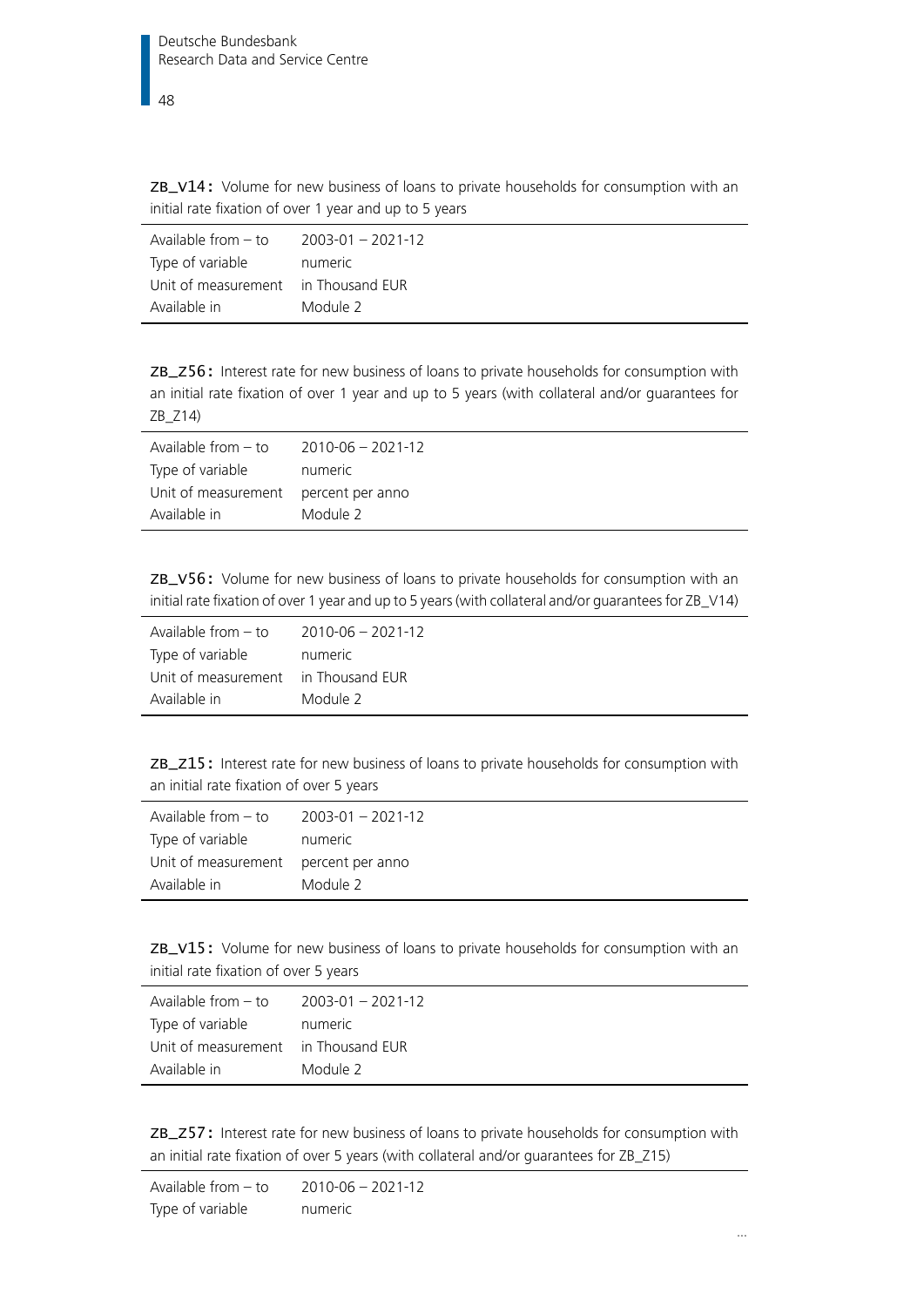| v<br>× |
|--------|
|        |

…

| Unit of measurement | percent per anno |
|---------------------|------------------|
| Available in        | Module 2         |

ZB\_V57: Volume for new business of loans to private households for consumption with an initial rate fixation of over 5 years (with collateral and/or guarantees for ZB\_V15)

| Available from – to                 | 2010-06 - 2021-12 |
|-------------------------------------|-------------------|
| Type of variable                    | numeric           |
| Unit of measurement in Thousand EUR |                   |
| Available in                        | Module 2          |

ZB\_Z88: Interest rate for new business of loans to private households for consumption of which: renegotiated loans (total) (excluding overdrafts, revolving loans and credit card credits)

| Available from $-$ to                | $2014 - 12 - 2021 - 12$ |
|--------------------------------------|-------------------------|
| Type of variable                     | numeric                 |
| Unit of measurement percent per anno |                         |
| Available in                         | Module 2                |
|                                      |                         |

ZB\_V88: Volume for new business of loans to private households for consumption of which: renegotiated loans (total) (excluding overdrafts, revolving loans and credit card credits)

| Available from – to                 | $2014 - 12 - 2021 - 12$ |
|-------------------------------------|-------------------------|
| Type of variable                    | numeric                 |
| Unit of measurement in Thousand EUR |                         |
| Available in                        | Module 2                |

ZB\_Z30: Interest rate for new business of loans to private households for consumption (total, APRC)

| Available from $-$ to                | $2003 - 01 - 2021 - 12$ |
|--------------------------------------|-------------------------|
| Type of variable                     | numeric                 |
| Unit of measurement percent per anno |                         |
| Available in                         | Module 2                |
|                                      |                         |

ZB\_V30: Volume for new business of loans to private households for consumption (total)

| Available from $-$ to               | $2003 - 01 - 2021 - 12$ |
|-------------------------------------|-------------------------|
| Type of variable                    | numeric                 |
| Unit of measurement in Thousand EUR |                         |
| Available in                        | Module 2                |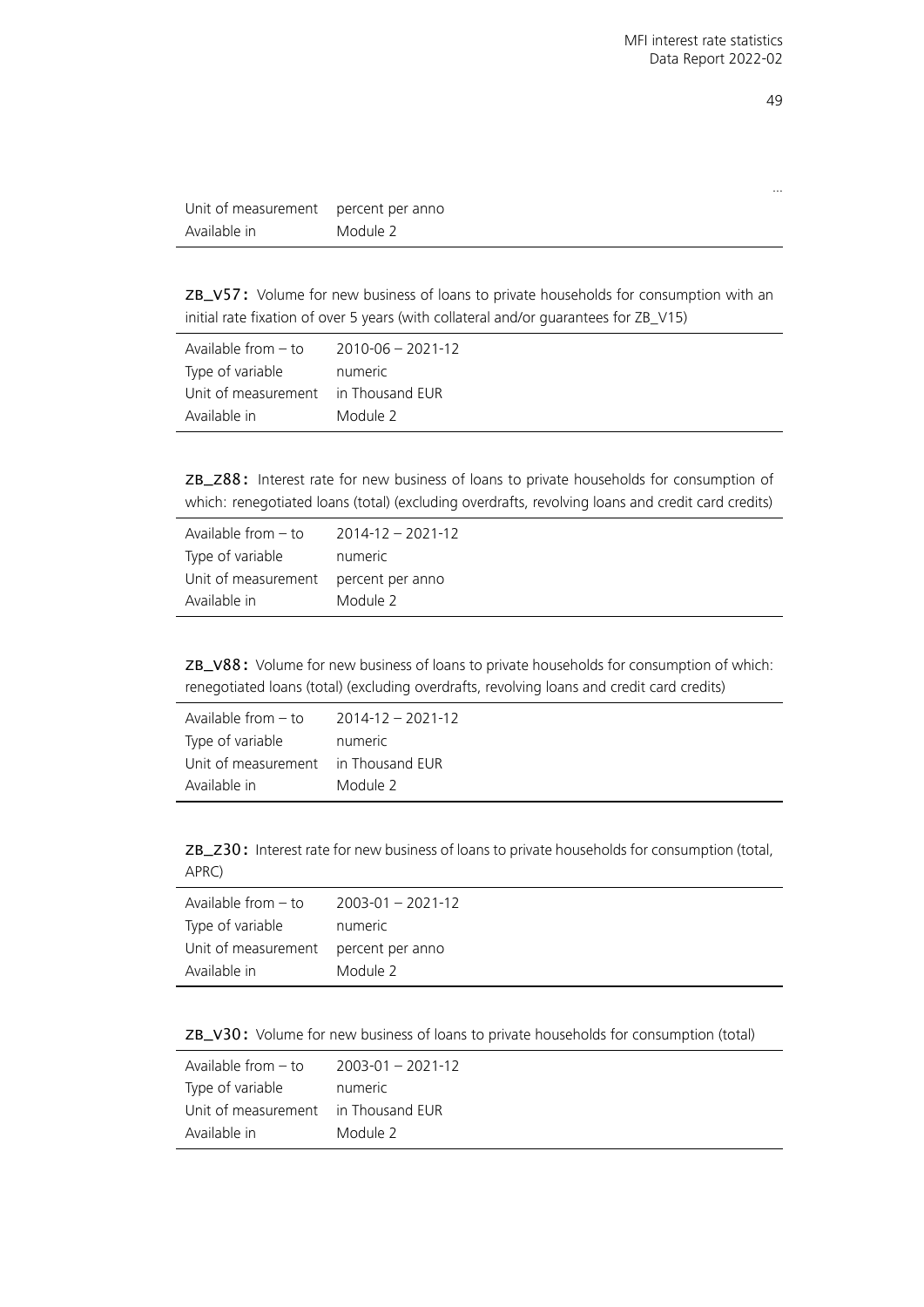ZB\_Z16: Interest rate for new business of loans to private households for house purchase with a floating rate or initial rate fixation up to 1 year (excluding overdrafts, revolving loans and credit card credits)

| Available from – to                  | $2003 - 01 - 2021 - 12$ |
|--------------------------------------|-------------------------|
| Type of variable                     | numeric                 |
| Unit of measurement percent per anno |                         |
| Available in                         | Module 2                |

ZB\_V16: Volume for new business of loans to private households for house purchase with a floating rate or initial rate fixation up to 1 year (excluding overdrafts, revolving loans and credit card credits)

| Available from $-$ to               | $2003 - 01 - 2021 - 12$ |
|-------------------------------------|-------------------------|
| Type of variable                    | numeric                 |
| Unit of measurement in Thousand EUR |                         |
| Available in                        | Module 2                |

ZB\_Z58: Interest rate for new business of loans to private households for house purchase with a floating rate or initial rate fixation up to 1 year (with collateral and/or guarantees for ZB\_Z16) (excluding overdrafts, revolving loans and credit card credits)

| Available from $-$ to                | 2010-06 - 2021-12 |
|--------------------------------------|-------------------|
| Type of variable                     | numeric           |
| Unit of measurement percent per anno |                   |
| Available in                         | Module 2          |

ZB\_V58: Volume for new business of loans to private households for house purchase with a floating rate or initial rate fixation up to 1 year (with collateral and/or guarantees for ZB\_V16) (excluding overdrafts, revolving loans and credit card credits)

| Available from $-$ to               | 2010-06 - 2021-12 |
|-------------------------------------|-------------------|
| Type of variable                    | numeric           |
| Unit of measurement in Thousand EUR |                   |
| Available in                        | Module 2          |

ZB\_Z17: Interest rate for new business of loans to private households for house purchase with initial rate fixation of over 1 year and up to 5 years

| Available from $-$ to                | $2003 - 01 - 2021 - 12$ |
|--------------------------------------|-------------------------|
| Type of variable                     | numeric                 |
| Unit of measurement percent per anno |                         |
| Available in                         | Module 2                |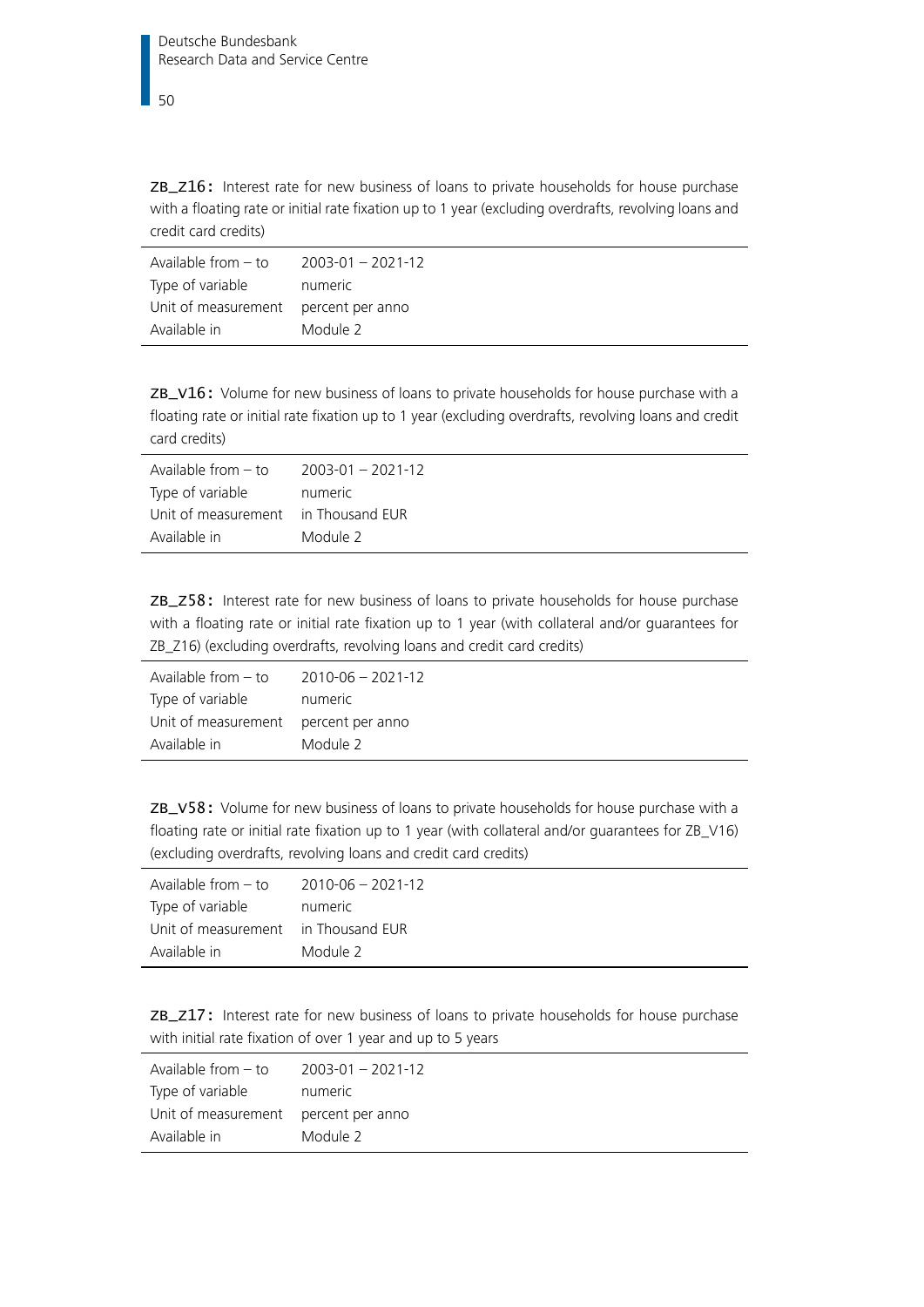ZB\_V17: Volume for new business of loans to private households for house purchase with initial rate fixation of over 1 year and up to 5 years

| $2003 - 01 - 2021 - 12$             |
|-------------------------------------|
| numeric                             |
| Unit of measurement in Thousand EUR |
| Module 2                            |
|                                     |

ZB\_Z59: Interest rate for new business of loans to private households for house purchase with initial rate fixation of over 1 year and up to 5 years (with collateral and/or guarantees for ZB\_Z17)

| Available from $-$ to                | $2010 - 06 - 2021 - 12$ |
|--------------------------------------|-------------------------|
| Type of variable                     | numeric                 |
| Unit of measurement percent per anno |                         |
| Available in                         | Module 2                |

ZB\_V59: Volume for new business of loans to private households for house purchase with initial rate fixation of over 1 year and up to 5 years (with collateral and/or guarantees for ZB\_V17)

| Available from $-$ to | $2010 - 06 - 2021 - 12$ |
|-----------------------|-------------------------|
| Type of variable      | numeric                 |
| Unit of measurement   | in Thousand EUR         |
| Available in          | Module 2                |

ZB\_Z18: Interest rate for new business of loans to private households for house purchase with initial rate fixation of over 5 years and up to 10 years

| Available from $-$ to | $2003 - 01 - 2021 - 12$ |
|-----------------------|-------------------------|
| Type of variable      | numeric                 |
| Unit of measurement   | percent per anno        |
| Available in          | Module 2                |

ZB\_V18: Volume for new business of loans to private households for house purchase with initial rate fixation of over 5 years and up to 10 years

| Available from $-$ to               | 2003-01 - 2021-12 |
|-------------------------------------|-------------------|
| Type of variable                    | numeric           |
| Unit of measurement in Thousand EUR |                   |
| Available in                        | Module 2          |

ZB\_Z60: Interest rate for new business of loans to private households for house purchase with initial rate fixation of over 5 years and up to 10 years (with collateral and/or guarantees for ZB\_Z18)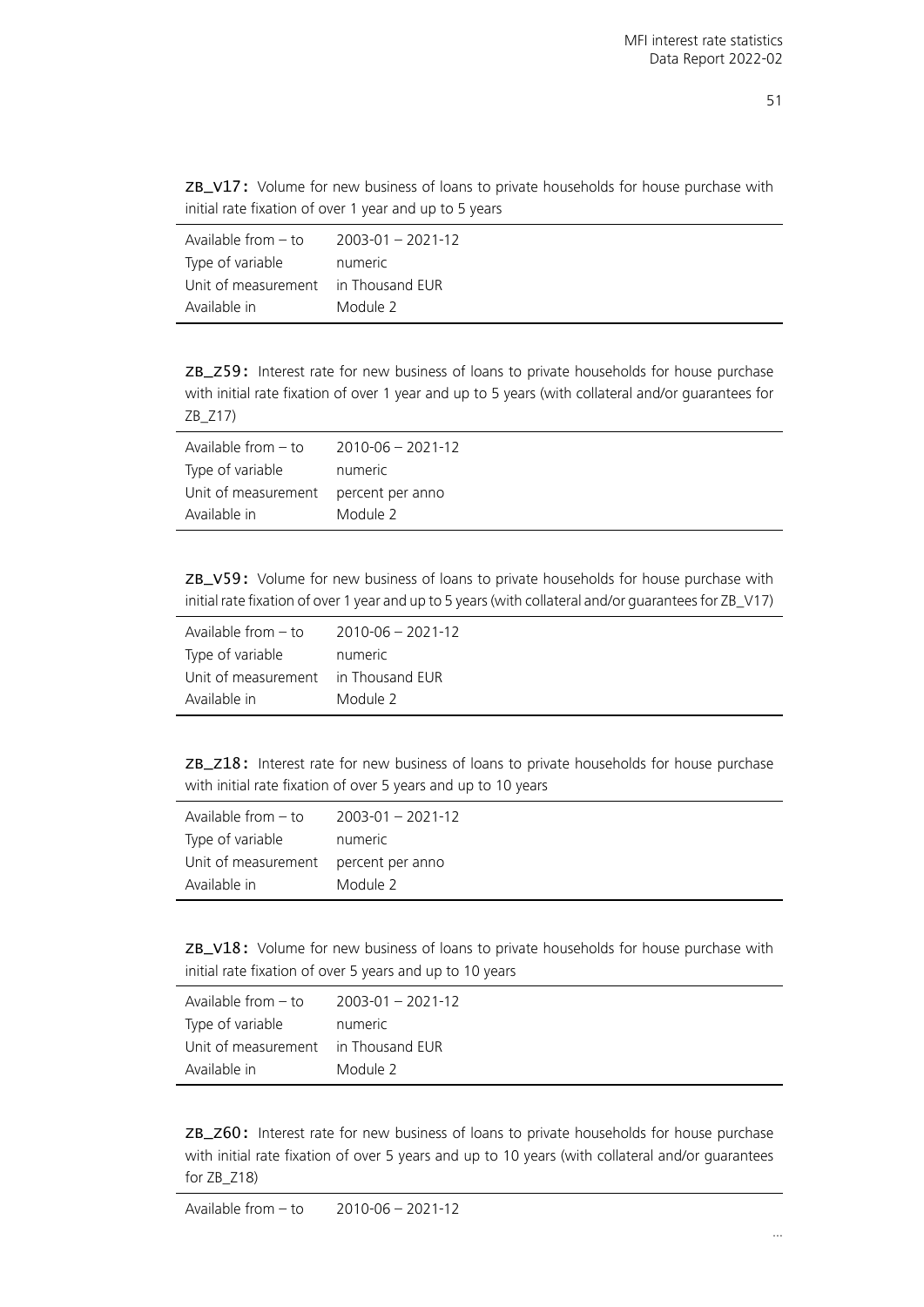| Type of variable                     | numeric  |
|--------------------------------------|----------|
| Unit of measurement percent per anno |          |
| Available in                         | Module 2 |

ZB\_V60: Volume for new business of loans to private households for house purchase with initial rate fixation of over 5 years and up to 10 years (with collateral and/or guarantees for ZB\_V18)

| Available from $-$ to               | 2010-06 - 2021-12 |
|-------------------------------------|-------------------|
| Type of variable                    | numeric           |
| Unit of measurement in Thousand EUR |                   |
| Available in                        | Module 2          |

ZB\_Z19: Interest rate for new business of loans to private households for house purchase with initial rate fixation of over 10 years

| Available from $-$ to                | $2003 - 01 - 2021 - 12$ |
|--------------------------------------|-------------------------|
| Type of variable                     | numeric                 |
| Unit of measurement percent per anno |                         |
| Available in                         | Module 2                |

ZB\_V19: Volume for new business of loans to private households for house purchase with initial rate fixation of over 10 years

| Available from $-$ to               | $2003 - 01 - 2021 - 12$ |
|-------------------------------------|-------------------------|
| Type of variable                    | numeric                 |
| Unit of measurement in Thousand EUR |                         |
| Available in                        | Module 2                |

ZB\_Z61: Interest rate for new business of loans to private households for house purchase with initial rate fixation of over 10 years (with collateral and/or guarantees for ZB\_Z19)

| Available from $-$ to                | 2010-06 - 2021-12 |
|--------------------------------------|-------------------|
| Type of variable                     | numeric           |
| Unit of measurement percent per anno |                   |
| Available in                         | Module 2          |

ZB\_V61: Volume for new business of loans to private households for house purchase with initial rate fixation of over 10 years (with collateral and/or guarantees for ZB\_V19)

| Available from $-$ to               | 2010-06 - 2021-12 |
|-------------------------------------|-------------------|
| Type of variable                    | numeric           |
| Unit of measurement in Thousand EUR |                   |
| Available in                        | Module 2          |

…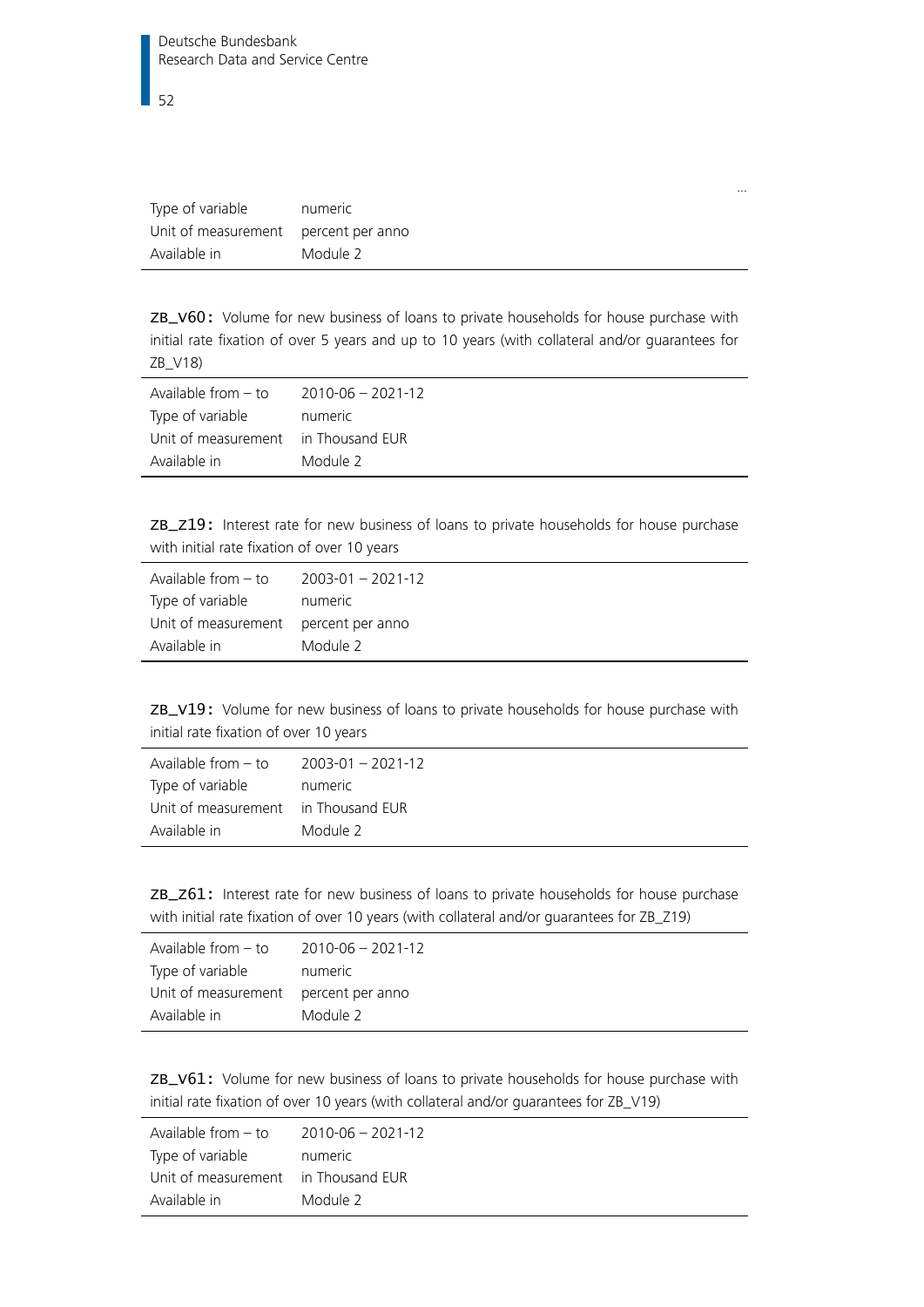ZB\_Z89: Interest rate for new business of loans to private households for house purchase of which: renegotiated loans (total) (excluding overdrafts, revolving loans and extended credit card credits)

| Available from – to                  | $2014 - 12 - 2021 - 12$ |
|--------------------------------------|-------------------------|
| Type of variable                     | numeric                 |
| Unit of measurement percent per anno |                         |
| Available in                         | Module 2                |

ZB\_V89: Volume for new business of loans to private households for house purchase of which: renegotiated loans (total) (excluding overdrafts, revolving loans and extended credit card credits)

| Available from - to                 | 2014-12 - 2021-12 |
|-------------------------------------|-------------------|
| Type of variable                    | numeric           |
| Unit of measurement in Thousand EUR |                   |
| Available in                        | Module 2          |

ZB\_Z31: Interest rate for new business of loans to private households for house purchase (total, APRC)

| Available from $-$ to                | $2003 - 01 - 2021 - 12$ |
|--------------------------------------|-------------------------|
| Type of variable                     | numeric                 |
| Unit of measurement percent per anno |                         |
| Available in                         | Module 2                |

ZB\_V31: Volume for new business of loans to private households for house purchase (total)

| Available from - to | $2003 - 01 - 2021 - 12$ |
|---------------------|-------------------------|
| Type of variable    | numeric                 |
| Unit of measurement | in Thousand EUR         |
| Available in        | Module 2                |

ZB\_Z20: Interest rate for new business of loans to private households for other purposes with a floating rate or initial rate fixation up to 1 year (excluding overdrafts, revolving loans and credit card credits)

| Available from $-$ to                | 2003-01 - 2021-12 |
|--------------------------------------|-------------------|
| Type of variable                     | numeric           |
| Unit of measurement percent per anno |                   |
| Available in                         | Module 2          |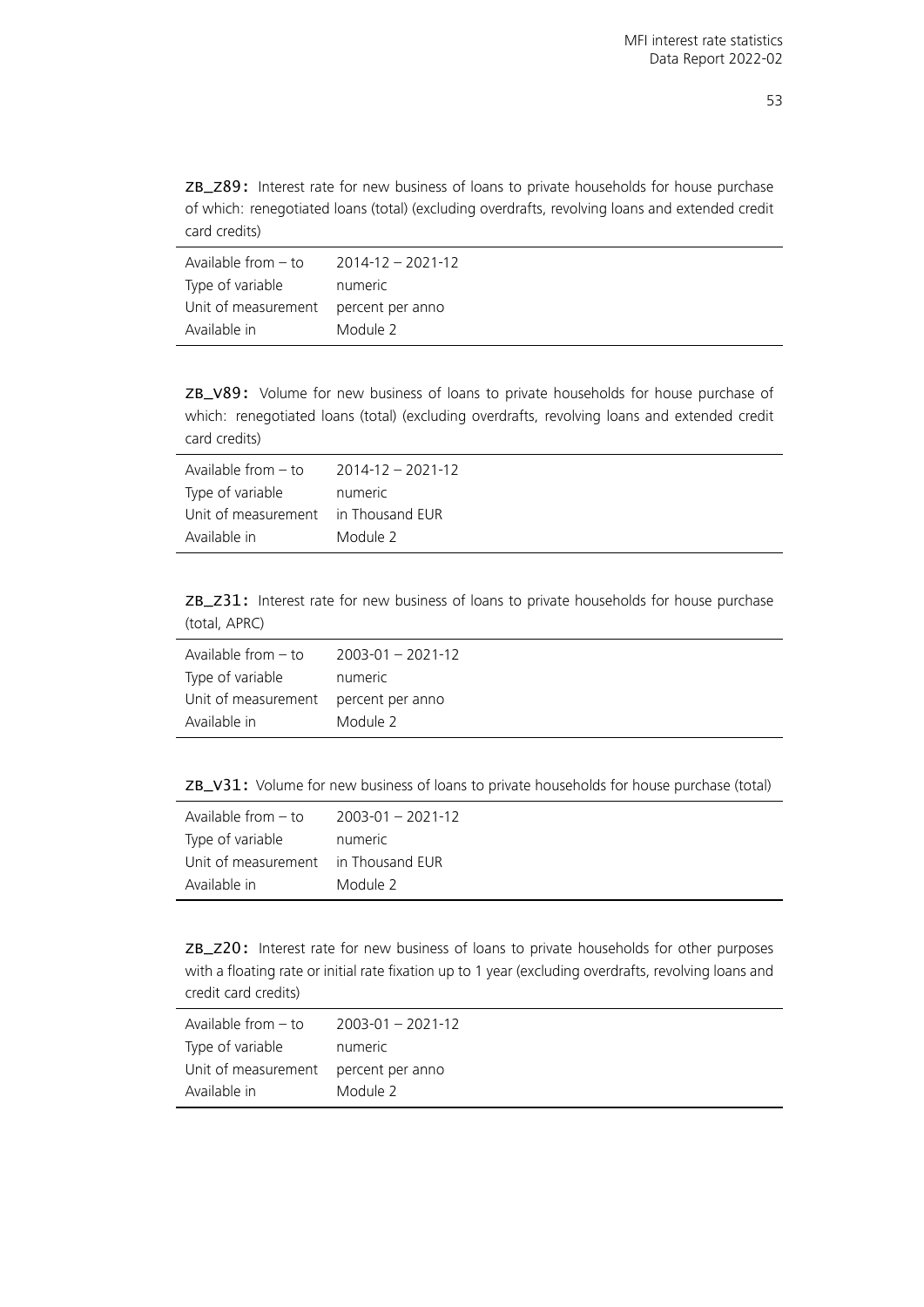ZB\_V20: Volume for new business of loans to private households for other purposes with a floating rate or initial rate fixation up to 1 year (excluding overdrafts, revolving loans and credit card credits)

| Available from - to                 | 2003-01 - 2021-12 |
|-------------------------------------|-------------------|
| Type of variable                    | numeric           |
| Unit of measurement in Thousand EUR |                   |
| Available in                        | Module 2          |

ZB\_Z33: Interest rate for new business of loans to private households (of which: sole proprietors) for other purposes with an initial rate fixation up to 1 year (excluding overdrafts, revolving loans and credit card credits)

| Available from $-$ to                | $2010 - 06 - 2021 - 12$ |
|--------------------------------------|-------------------------|
| Type of variable                     | numeric                 |
| Unit of measurement percent per anno |                         |
| Available in                         | Module 2                |

ZB\_V33: Volume for new business of loans to private households (of which: sole proprietors) for other purposes with an initial rate fixation up to 1 year (excluding overdrafts, revolving loans and credit card credits)

| Available from $-$ to               | 2010-06 - 2021-12 |
|-------------------------------------|-------------------|
| Type of variable                    | numeric           |
| Unit of measurement in Thousand EUR |                   |
| Available in                        | Module 2          |

ZB\_Z21: Interest rate for new business of loans to private households for other purposes with an initial rate fixation of over 1 year and up to 5 years

| Available from - to                  | 2003-01 - 2021-12 |
|--------------------------------------|-------------------|
| Type of variable                     | numeric           |
| Unit of measurement percent per anno |                   |
| Available in                         | Module 2          |

ZB\_V21: Volume for new business of loans to private households for other purposes with an initial rate fixation of over 1 year and up to 5 years

| Available from $-$ to               | $2003 - 01 - 2021 - 12$ |
|-------------------------------------|-------------------------|
| Type of variable                    | numeric                 |
| Unit of measurement in Thousand EUR |                         |
| Available in                        | Module 2                |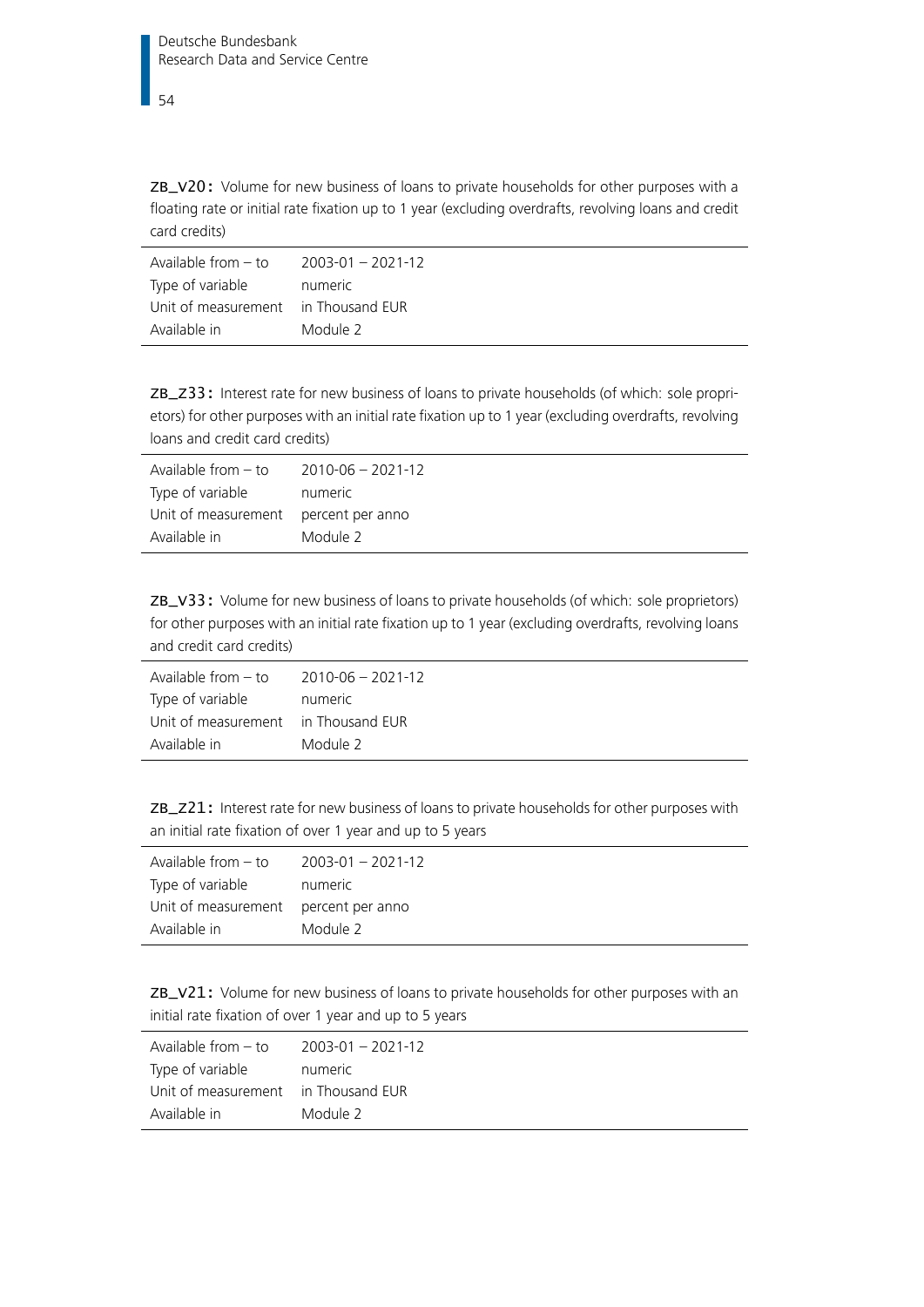ZB\_Z34: Interest rate for new business of loans to private households (of which: sole proprietors) for other purposes with an initial rate fixation of over 1 year and up to 5 years (excluding overdrafts, revolving loans and extended credit card credits)

| Available from – to                  | 2010-06 - 2021-12 |
|--------------------------------------|-------------------|
| Type of variable                     | numeric           |
| Unit of measurement percent per anno |                   |
| Available in                         | Module 2          |

ZB\_V34: Volume for new business of loans to private households (of which: sole proprietors) for other purposes with an initial rate fixation of over 1 year and up to 5 years

| Available from $-$ to | $2010 - 06 - 2021 - 12$ |
|-----------------------|-------------------------|
| Type of variable      | numeric                 |
| Unit of measurement   | in Thousand EUR         |
| Available in          | Module 2                |

ZB\_Z22: Interest rate for new business of loans to private households for other purposes with an initial rate fixation of over 5 years

| Available from $-$ to | $2003 - 01 - 2021 - 12$ |
|-----------------------|-------------------------|
| Type of variable      | numeric                 |
| Unit of measurement   | percent per anno        |
| Available in          | Module 2                |

ZB\_V22: Volume for new business of loans to private households for other purposes with an initial rate fixation of over 5 years

| Available from $-$ to | $2003 - 01 - 2021 - 12$ |
|-----------------------|-------------------------|
| Type of variable      | numeric                 |
| Unit of measurement   | in Thousand EUR         |
| Available in          | Module 2                |

ZB\_Z35: Interest rate for new business of loans to private households (of which: sole proprietors) for other purposes with an initial rate fixation of over 5 years

| Available from $-$ to                | $2010 - 06 - 2021 - 12$ |
|--------------------------------------|-------------------------|
| Type of variable                     | numeric                 |
| Unit of measurement percent per anno |                         |
| Available in                         | Module 2                |

ZB\_V35: Volume for new business of loans to private households (of which: sole proprietors) for other purposes with an initial rate fixation of over 5 years

```
Available from – to 2010-06 – 2021-12
Type of variable numeric
```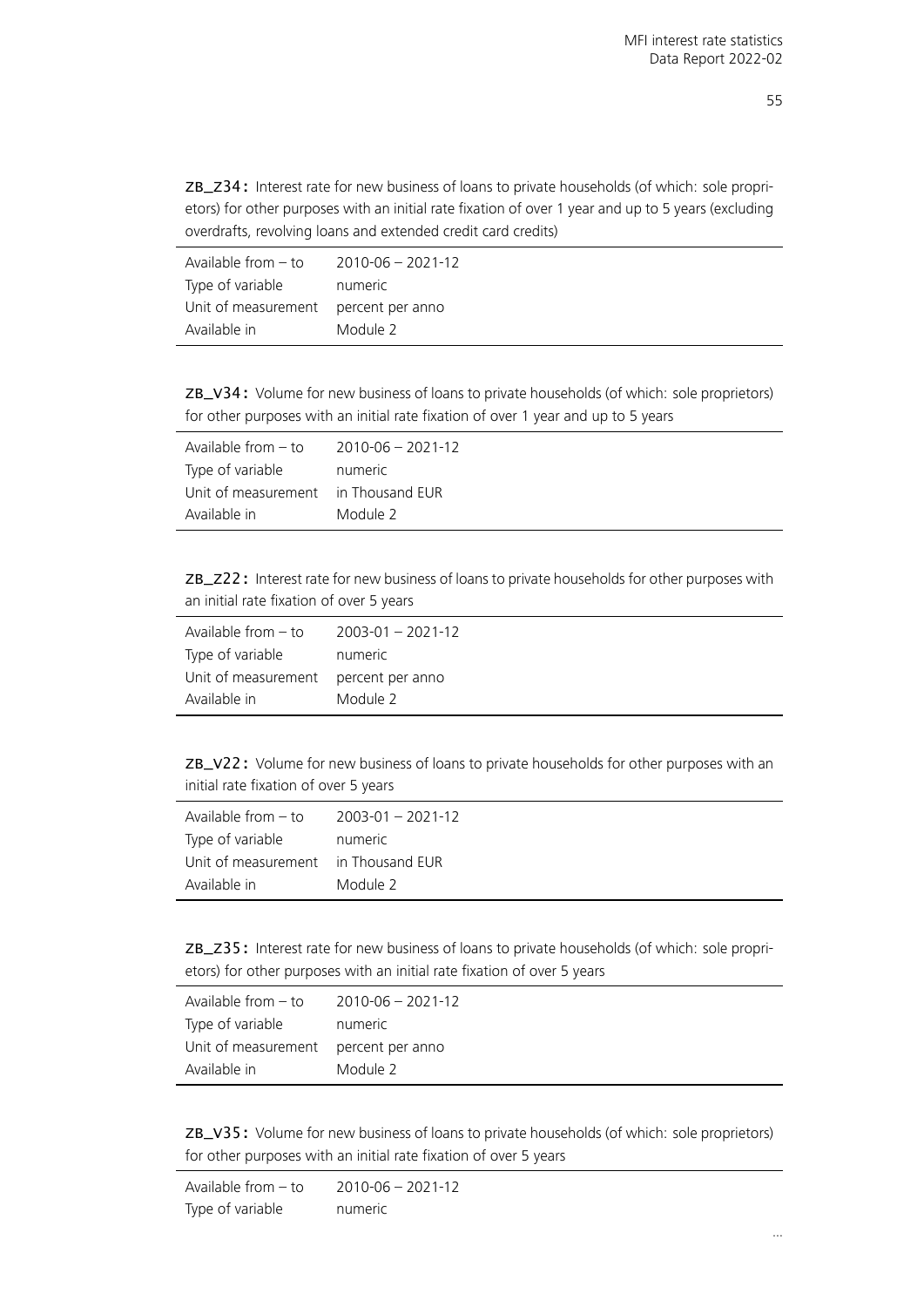| Unit of measurement | in Thousand EUR |
|---------------------|-----------------|
| Available in        | Module 2        |

ZB\_Z90: Interest rate for new business of loans to private households for other purposes of which: renegotiated loans (total) (excluding overdrafts, revolving loans and credit card credits)

…

| Available from $-$ to                | $2014 - 12 - 2021 - 12$ |
|--------------------------------------|-------------------------|
| Type of variable                     | numeric                 |
| Unit of measurement percent per anno |                         |
| Available in                         | Module 2                |

ZB\_V90: Volume for new business of loans to private households for other purposes of which: renegotiated loans (total) (excluding overdrafts, revolving loans and credit card credits)

| Available from - to                 | 2014-12 - 2021-12 |
|-------------------------------------|-------------------|
| Type of variable                    | numeric           |
| Unit of measurement in Thousand EUR |                   |
| Available in                        | Module 2          |
|                                     |                   |

ZB\_Z23: Interest rate for new business of loans to non-financial corporations, revolving loans and overdrafts

| Available from $-$ to                | $2003 - 01 - 2021 - 12$ |
|--------------------------------------|-------------------------|
| Type of variable                     | numeric                 |
| Unit of measurement percent per anno |                         |
| Available in                         | Module 2                |

ZB\_V23: Volume for new business of loans to non-financial corporations, revolving loans and overdrafts

| Available from $-$ to               | 2003-01 - 2010-05 singular, from 2010-06 imported |
|-------------------------------------|---------------------------------------------------|
| Type of variable                    | numeric                                           |
| Unit of measurement in Thousand EUR |                                                   |
| Available in                        | Module 2                                          |

ZB\_Z36: Interest rate for new business of loans to non-financial corporations, extended credit card credit

| Available from $-$ to                | 2010-06 - 2021-12 |
|--------------------------------------|-------------------|
| Type of variable                     | numeric           |
| Unit of measurement percent per anno |                   |
| Available in                         | Module 2          |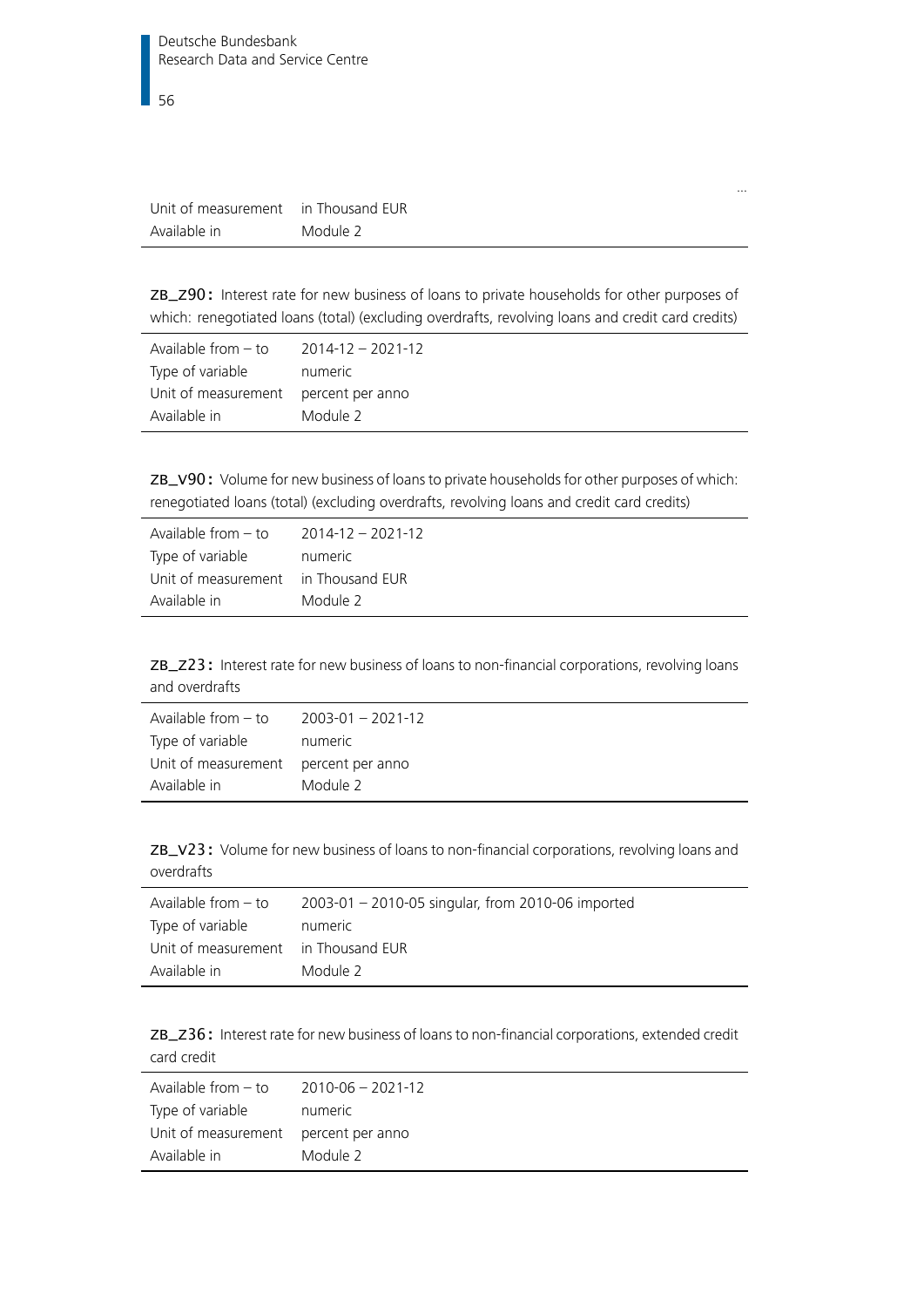ZB\_V36: Volume for new business of loans to non-financial corporations, extended credit card credit

| Available from $-$ to               | 2010-06 - 2021-12 |
|-------------------------------------|-------------------|
| Type of variable                    | numeric           |
| Unit of measurement in Thousand EUR |                   |
| Available in                        | Module 2          |

ZB\_Z87: Interest rate for new business of loans to non-financial corporations: revolving loans, overdrafts and credit card credit

| Available from – to                  | 2010-06 - 2021-12 |
|--------------------------------------|-------------------|
| Type of variable                     | numeric           |
| Unit of measurement percent per anno |                   |
| Available in                         | Module 2          |

ZB\_V87: Volume for new business of loans to non-financial corporations: revolving loans, overdrafts and credit card credit

| Available from - to                 | $2010 - 06 - 2021 - 12$ |
|-------------------------------------|-------------------------|
| Type of variable                    | numeric                 |
| Unit of measurement in Thousand EUR |                         |
| Available in                        | Module 2                |

ZB\_Z37: Interest rate for new business of loans to non-financial corporations up to an amount of EUR 0.25 million with a floating rate or initial rate fixation of up to 3 months (excluding overdrafts, revolving loans and credit card credits)

| Available from $-$ to | $2010 - 06 - 2021 - 12$ |
|-----------------------|-------------------------|
| Type of variable      | numeric                 |
| Unit of measurement   | percent per anno        |
| Available in          | Module 2                |

ZB\_V37: Volume for new business of loans to non-financial corporations up to an amount of EUR 0.25 million with a floating rate or initial rate fixation of up to 3 months (excluding overdrafts, revolving loans and credit card credits)

| Available from $-$ to               | 2010-06 - 2021-12 |
|-------------------------------------|-------------------|
| Type of variable                    | numeric           |
| Unit of measurement in Thousand EUR |                   |
| Available in                        | Module 2          |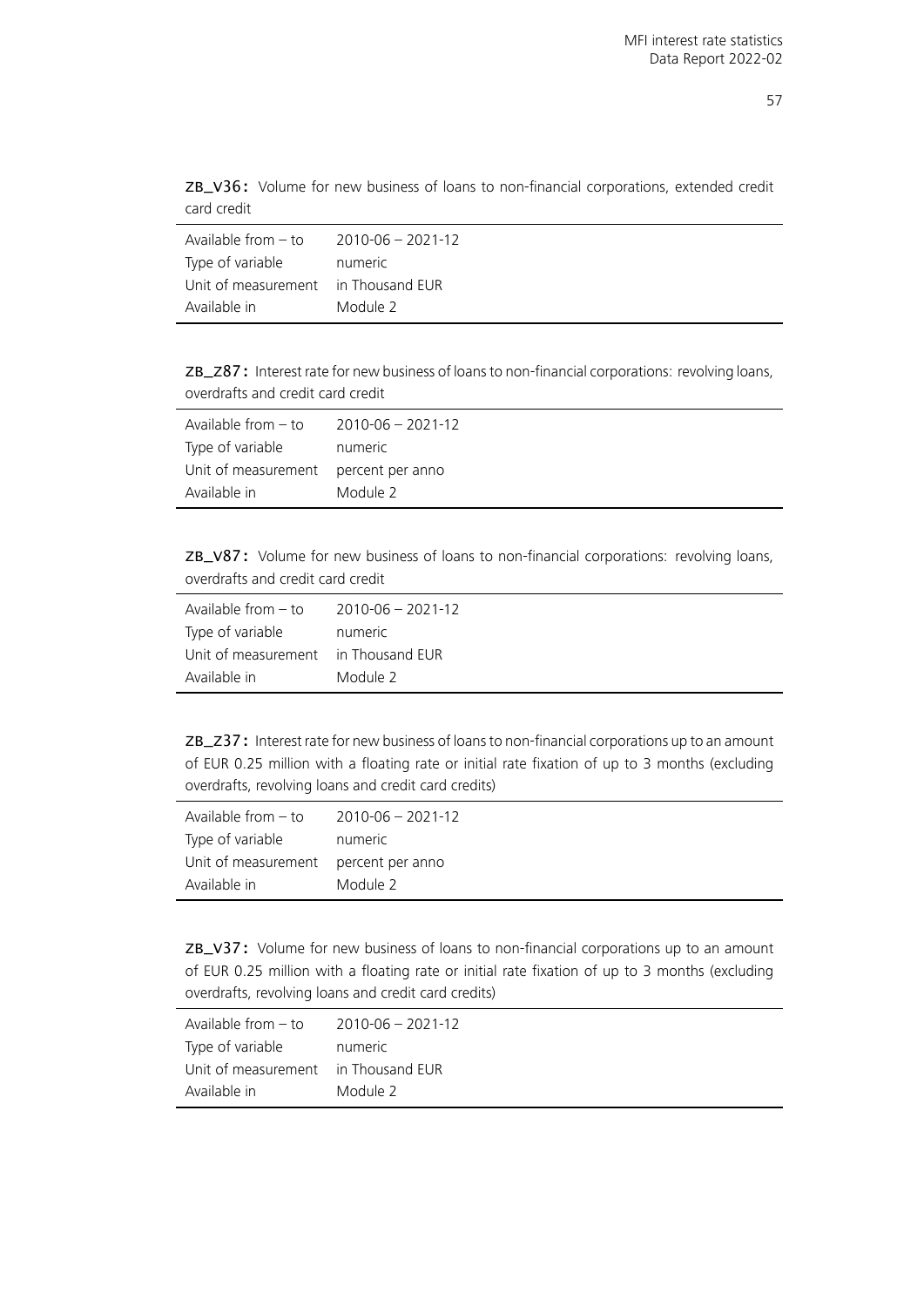ZB\_Z62: Interest rate for new business of loans to non-financial corporations up to an amount of EUR 0.25 million with a floating rate or initial rate fixation of up to 3 months (with collateral and/or guarantees for ZB\_Z37) (excluding overdrafts, revolving loans and credit card credits)

| Available from $-$ to | $2010 - 06 - 2021 - 12$ |
|-----------------------|-------------------------|
| Type of variable      | numeric                 |
| Unit of measurement   | percent per anno        |
| Available in          | Module 2                |

ZB\_V62: Volume for new business of loans to non-financial corporations up to an amount of EUR 0.25 million with a floating rate or initial rate fixation of up to 3 months (with collateral and/or guarantees for ZB\_V37) (excluding overdrafts, revolving loans and credit card credits)

| $2010 - 06 - 2021 - 12$             |
|-------------------------------------|
| numeric                             |
| Unit of measurement in Thousand EUR |
| Module 2                            |
|                                     |

ZB\_Z38: Interest rate for new business of loans to non-financial corporations up to an amount of EUR 0.25 million with initial rate fixation of over 3 months and up to 1 year

| Available from $-$ to | $2010 - 06 - 2021 - 12$ |
|-----------------------|-------------------------|
| Type of variable      | numeric                 |
| Unit of measurement   | percent per anno        |
| Available in          | Module 2                |

ZB\_V38: Volume for new business of loans to non-financial corporations up to an amount of EUR 0.25 million with initial rate fixation of over 3 months and up to 1 year

| Available from $-$ to | $2010 - 06 - 2021 - 12$ |
|-----------------------|-------------------------|
| Type of variable      | numeric                 |
| Unit of measurement   | in Thousand EUR         |
| Available in          | Module 2                |

ZB\_Z63: Interest rate for new business of loans to non-financial corporations up to an amount of EUR 0.25 million with initial rate fixation of over 3 months and up to 1 year (with collateral and/or guarantees for ZB\_Z38)

| Available from $-$ to                | $2010 - 06 - 2021 - 12$ |
|--------------------------------------|-------------------------|
| Type of variable                     | numeric                 |
| Unit of measurement percent per anno |                         |
| Available in                         | Module 2                |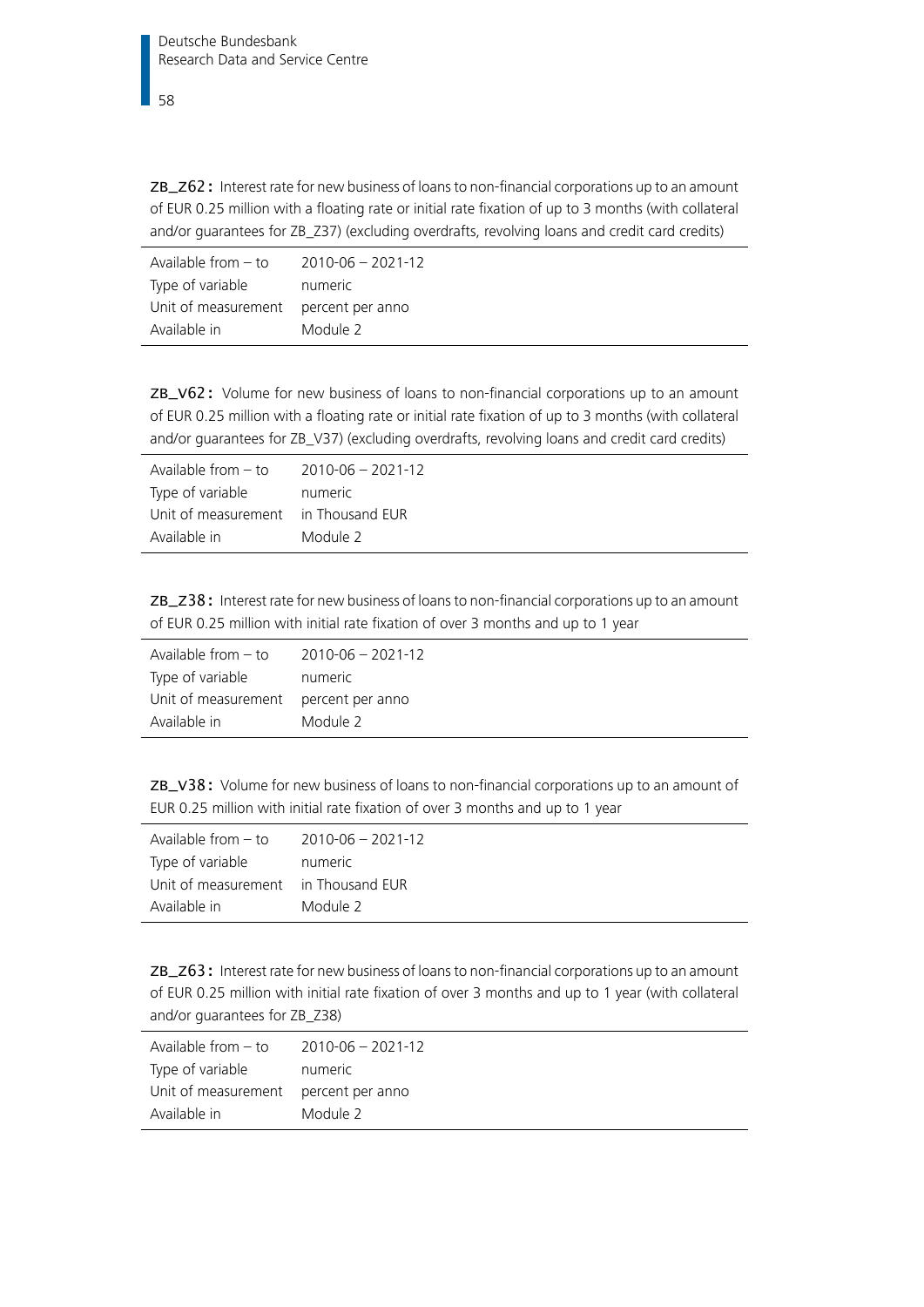ZB\_V63: Volume for new business of loans to non-financial corporations up to an amount of EUR 0.25 million with initial rate fixation of over 3 months and up to 1 year (with collateral and/or guarantees for ZB\_V38)

| Available from - to                 | 2010-06 - 2021-12 |
|-------------------------------------|-------------------|
| Type of variable                    | numeric           |
| Unit of measurement in Thousand EUR |                   |
| Available in                        | Module 2          |

ZB\_Z39: Interest rate for new business of loans to non-financial corporations up to an amount of EUR 0.25 million with initial rate fixation of over 1 year and up to 3 years

| Available from $-$ to                | $2010 - 06 - 2021 - 12$ |
|--------------------------------------|-------------------------|
| Type of variable                     | numeric                 |
| Unit of measurement percent per anno |                         |
| Available in                         | Module 2                |

ZB\_V39: Volume for new business of loans to non-financial corporations up to an amount of EUR 0.25 million with initial rate fixation of over 1 year and up to 3 years

| Available from - to                 | $2010 - 06 - 2021 - 12$ |
|-------------------------------------|-------------------------|
| Type of variable                    | numeric                 |
| Unit of measurement in Thousand EUR |                         |
| Available in                        | Module 2                |

ZB\_Z64: Interest rate for new business of loans to non-financial corporations up to an amount of EUR 0.25 million with initial rate fixation of over 1 year and up to 3 years (with collateral and/or guarantees for ZB\_Z39)

| Available from $-$ to | $2010 - 06 - 2021 - 12$ |
|-----------------------|-------------------------|
| Type of variable      | numeric                 |
| Unit of measurement   | percent per anno        |
| Available in          | Module 2                |

ZB\_V64: Volume for new business of loans to non-financial corporations up to an amount of EUR 0.25 million with initial rate fixation of over 1 year and up to 3 years (with collateral and/or guarantees for ZB\_V39)

| Available from – to                 | 2010-06 - 2021-12 |
|-------------------------------------|-------------------|
| Type of variable                    | numeric           |
| Unit of measurement in Thousand EUR |                   |
| Available in                        | Module 2          |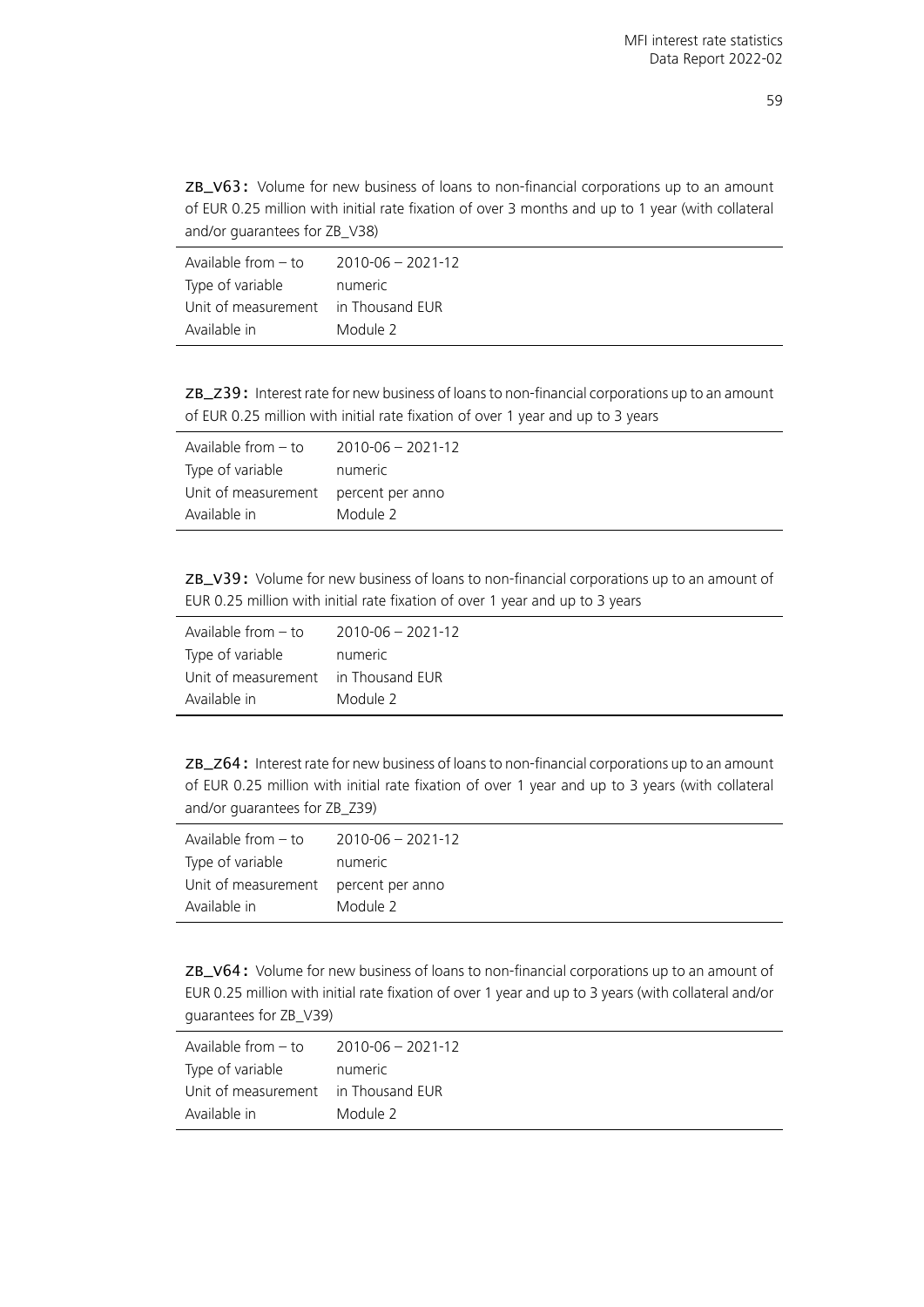ZB\_Z40: Interest rate for new business of loans to non-financial corporations up to an amount of EUR 0.25 million with initial rate fixation of over 3 years and up to 5 years

| Available from $-$ to | $2010 - 06 - 2021 - 12$ |
|-----------------------|-------------------------|
| Type of variable      | numeric                 |
| Unit of measurement   | percent per anno        |
| Available in          | Module 2                |

ZB\_V40: Volume for new business of loans to non-financial corporations up to an amount of EUR 0.25 million with initial rate fixation of over 3 years and up to 5 years

| Available from – to                 | 2010-06 - 2021-12 |
|-------------------------------------|-------------------|
| Type of variable                    | numeric           |
| Unit of measurement in Thousand EUR |                   |
| Available in                        | Module 2          |

ZB\_Z65: Interest rate for new business of loans to non-financial corporations up to an amount of EUR 0.25 million with initial rate fixation of over 3 years and up to 5 years (with collateral and/or guarantees for ZB\_Z40)

| Available from – to                  | 2010-06 - 2021-12 |
|--------------------------------------|-------------------|
| Type of variable                     | numeric           |
| Unit of measurement percent per anno |                   |
| Available in                         | Module 2          |

ZB\_V65: Volume for new business of loans to non-financial corporations up to an amount of EUR 0.25 million with initial rate fixation of over 3 years and up to 5 years (with collateral and/or guarantees for ZB\_V40)

| Available from $-$ to | $2010 - 06 - 2021 - 12$ |
|-----------------------|-------------------------|
| Type of variable      | numeric                 |
| Unit of measurement   | in Thousand EUR         |
| Available in          | Module 2                |

ZB\_Z41: Interest rate for new business of loans to non-financial corporations up to an amount of EUR 0.25 million with initial rate fixation of over 5 years and up to 10 years

| Available from - to                  | $2010 - 06 - 2021 - 12$ |
|--------------------------------------|-------------------------|
| Type of variable                     | numeric                 |
| Unit of measurement percent per anno |                         |
| Available in                         | Module 2                |

ZB\_V41: Volume for new business of loans to non-financial corporations up to an amount of EUR 0.25 million with initial rate fixation of over 5 years and up to 10 years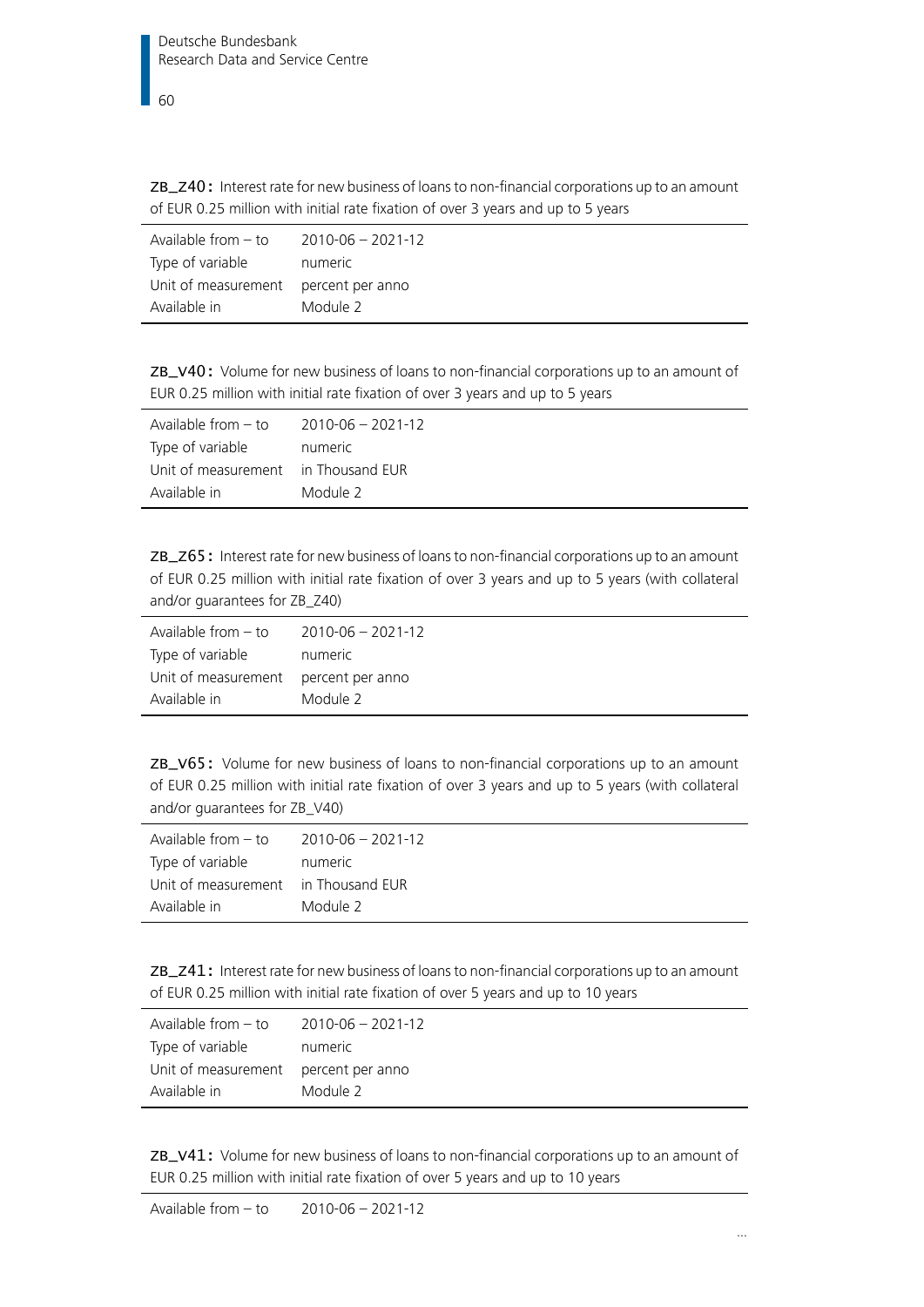| . .               | ۰<br>I |
|-------------------|--------|
| . .               |        |
| ۰.<br>×<br>×<br>v |        |

…

| Type of variable                    | numeric  |
|-------------------------------------|----------|
| Unit of measurement in Thousand EUR |          |
| Available in                        | Module 2 |

ZB\_Z66: Interest rate for new business of loans to non-financial corporations up to an amount of EUR 0.25 million with initial rate fixation of over 5 years and up to 10 years (with collateral and/or guarantees for ZB\_Z41)

| Available from - to                  | 2010-06 - 2021-12 |
|--------------------------------------|-------------------|
| Type of variable                     | numeric           |
| Unit of measurement percent per anno |                   |
| Available in                         | Module 2          |

ZB\_V66: Volume for new business of loans to non-financial corporations up to an amount of EUR 0.25 million with initial rate fixation of over 5 years and up to 10 years (with collateral and/or guarantees for ZB\_V41)

| Available from $-$ to               | 2010-06 - 2021-12 |
|-------------------------------------|-------------------|
| Type of variable                    | numeric           |
| Unit of measurement in Thousand EUR |                   |
| Available in                        | Module 2          |

|  |                                                                 |  |  | ZB_Z42: Interest rate for new business of loans to non-financial corporations up to an amount |  |
|--|-----------------------------------------------------------------|--|--|-----------------------------------------------------------------------------------------------|--|
|  | of EUR 0.25 million with initial rate fixation of over 10 years |  |  |                                                                                               |  |

| Available from $-$ to                | 2010-06 - 2021-12 |
|--------------------------------------|-------------------|
| Type of variable                     | numeric           |
| Unit of measurement percent per anno |                   |
| Available in                         | Module 2          |

ZB\_V42: Volume for new business of loans to non-financial corporations up to an amount of EUR 0.25 million with initial rate fixation of over 10 years

| Available from $-$ to               | $2010 - 06 - 2021 - 12$ |
|-------------------------------------|-------------------------|
| Type of variable                    | numeric                 |
| Unit of measurement in Thousand EUR |                         |
| Available in                        | Module 2                |

ZB\_Z67: Interest rate for new business of loans to non-financial corporations up to an amount of EUR 0.25 million with initial rate fixation of over 10 years (with collateral and/or guarantees for ZB\_Z42)

Available from – to 2010-06 – 2021-12 Type of variable mumeric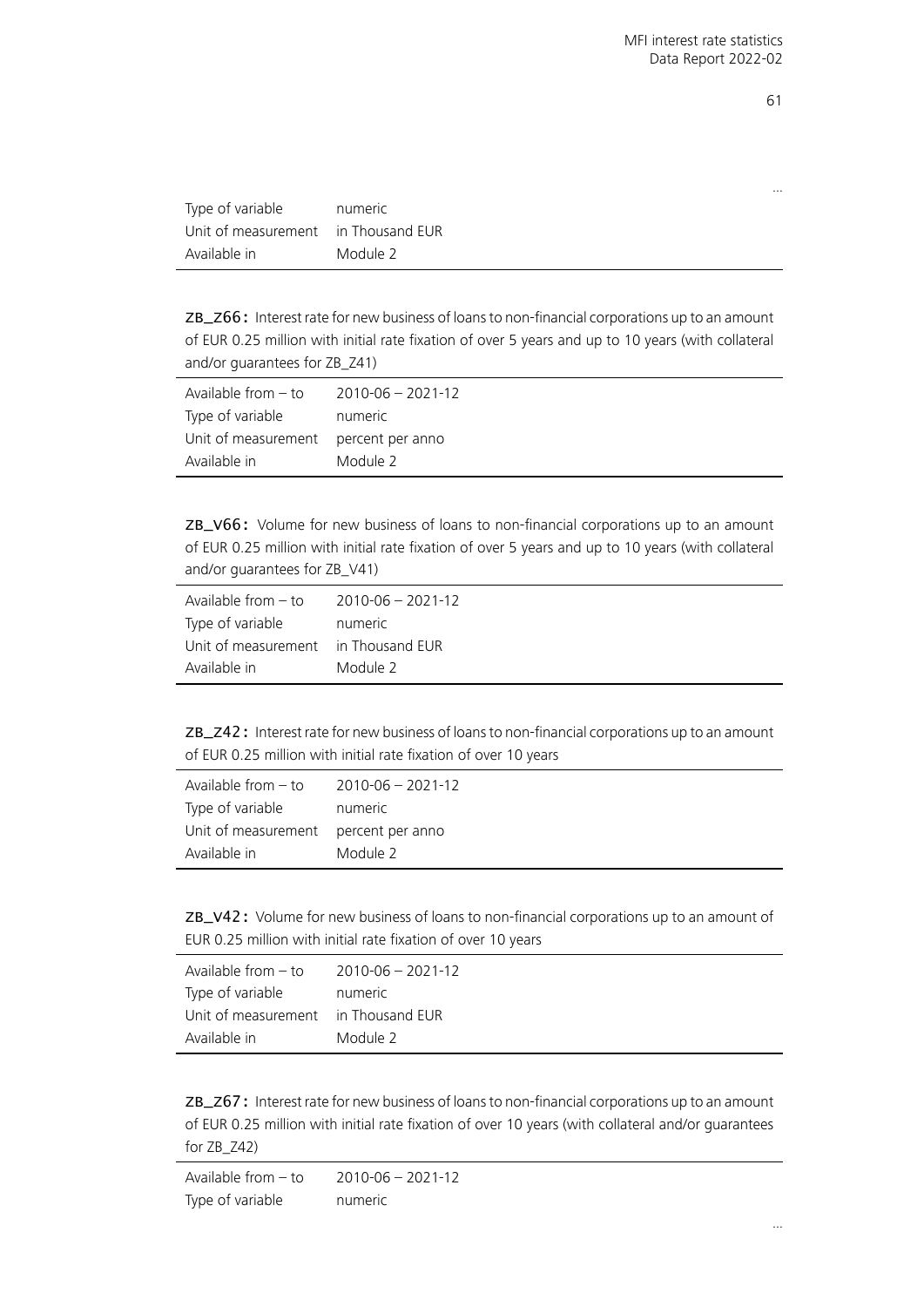| Unit of measurement | percent per anno |
|---------------------|------------------|
| Available in        | Module 2         |

ZB\_V67: Volume for new business of loans to non-financial corporations up to an amount of EUR 0.25 million with initial rate fixation of over 10 years (with collateral and/or guarantees for ZB\_V42)

| Available from – to                 | 2010-06 - 2021-12 |
|-------------------------------------|-------------------|
| Type of variable                    | numeric           |
| Unit of measurement in Thousand EUR |                   |
| Available in                        | Module 2          |

ZB\_Z80: Interest rate for new business of loans to non-financial corporations up to an amount of EUR 0.25 million with a floating rate or initial rate fixation of up to 1 year, with original maturity over 1 year

| Available from – to                  | 2010-06 - 2021-12 |
|--------------------------------------|-------------------|
| Type of variable                     | numeric           |
| Unit of measurement percent per anno |                   |
| Available in                         | Module 2          |

ZB\_V80: Volume for new business of loans to non-financial corporations up to an amount of EUR 0.25 million with a floating rate or initial rate fixation of up to 1 year, with original maturity over 1 year

| Available from $-$ to               | $2010 - 06 - 2021 - 12$ |
|-------------------------------------|-------------------------|
| Type of variable                    | numeric                 |
| Unit of measurement in Thousand EUR |                         |
| Available in                        | Module 2                |

ZB\_Z81: Interest rate for new business of loans to non-financial corporations up to an amount of EUR 0.25 million with a floating rate or initial rate fixation of up to 1 year, with original maturity over 1 year (with collateral and/or guarantees for ZB\_Z80)

| Available from $-$ to                | $2010 - 06 - 2021 - 12$ |
|--------------------------------------|-------------------------|
| Type of variable                     | numeric                 |
| Unit of measurement percent per anno |                         |
| Available in                         | Module 2                |

ZB\_V81: Volume for new business of loans to non-financial corporations up to an amount of EUR 0.25 million with a floating rate or initial rate fixation of up to 1 year, with original maturity over 1 year (with collateral and/or guarantees for ZB\_V80)

…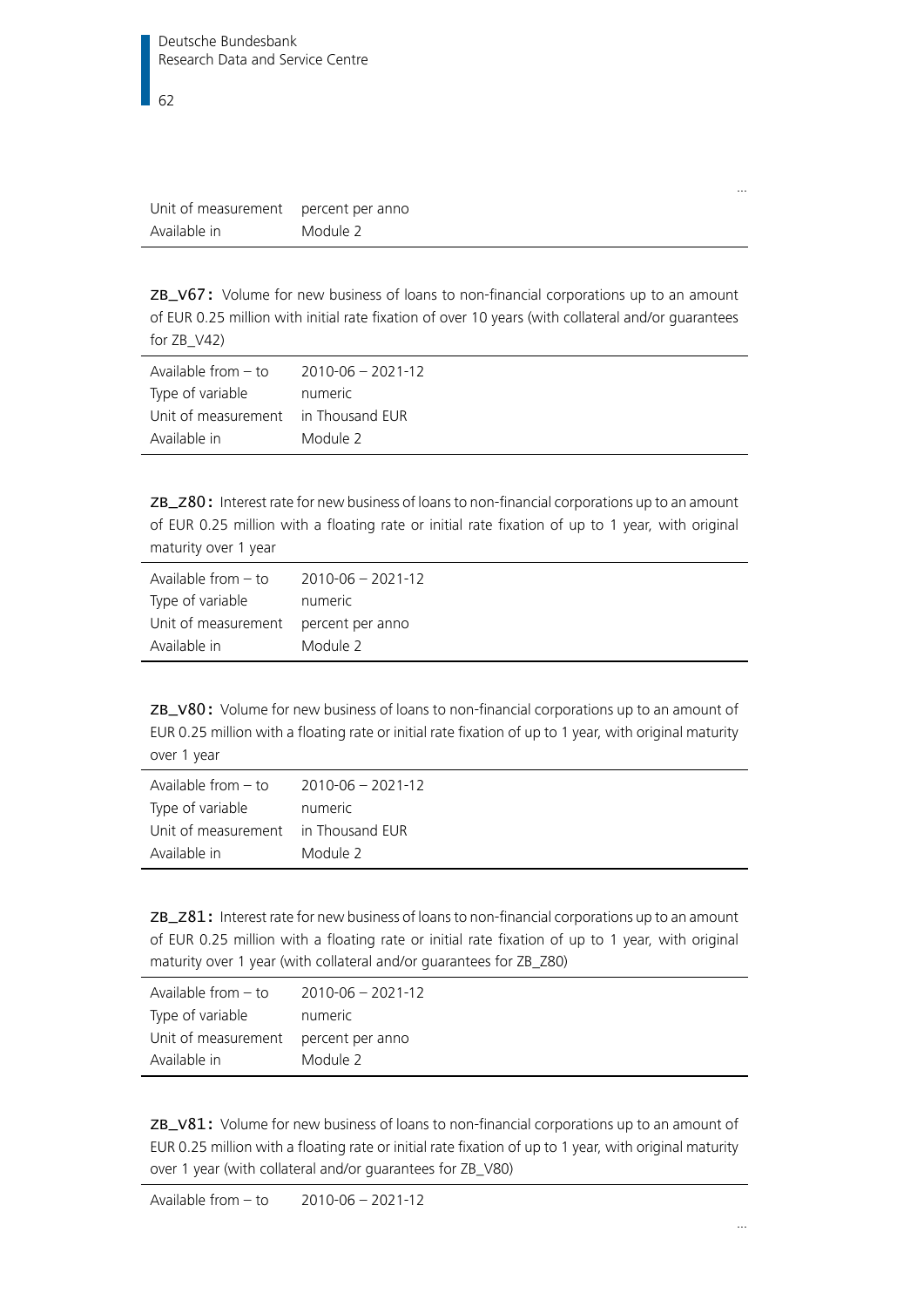| Type of variable                    | numeric  |
|-------------------------------------|----------|
| Unit of measurement in Thousand EUR |          |
| Available in                        | Module 2 |

ZB\_Z43: Interest rate for new business of loans to non-financial corporations over an amount of EUR 0.25 million and up to EUR 1 million with a floating rate or initial rate fixation of up to 3 months (excluding overdrafts, revolving loans and credit card credits)

| Available from $-$ to | $2010 - 06 - 2021 - 12$ |
|-----------------------|-------------------------|
| Type of variable      | numeric                 |
| Unit of measurement   | percent per anno        |
| Available in          | Module 2                |

ZB\_V43: Volume for new business of loans to non-financial corporations over an amount of EUR 0.25 million and up to EUR 1 million with a floating rate or initial rate fixation of up to 3 months (excluding overdrafts, revolving loans and credit card credits)

| Available from $-$ to               | $2010 - 06 - 2021 - 12$ |
|-------------------------------------|-------------------------|
| Type of variable                    | numeric                 |
| Unit of measurement in Thousand EUR |                         |
| Available in                        | Module 2                |

ZB\_Z68: Interest rate for new business of loans to non-financial corporations over an amount of EUR 0.25 million and up to EUR 1 million with a floating rate or initial rate fixation of up to 3 months (with collateral and/or guarantees for ZB\_Z43) (excluding overdrafts, revolving loans and credit card credits)

| Available from $-$ to | $2010 - 06 - 2021 - 12$ |
|-----------------------|-------------------------|
| Type of variable      | numeric                 |
| Unit of measurement   | percent per anno        |
| Available in          | Module 2                |

ZB\_V68: Volume for new business of loans to non-financial corporations over an amount of EUR 0.25 million and up to EUR 1 million with a floating rate or initial rate fixation of up to 3 months (with collateral and/or guarantees for ZB\_V43) (excluding overdrafts, revolving loans and credit card credits)

| Available from $-$ to               | 2010-06 - 2021-12 |
|-------------------------------------|-------------------|
| Type of variable                    | numeric           |
| Unit of measurement in Thousand EUR |                   |
| Available in                        | Module 2          |
|                                     |                   |

63

…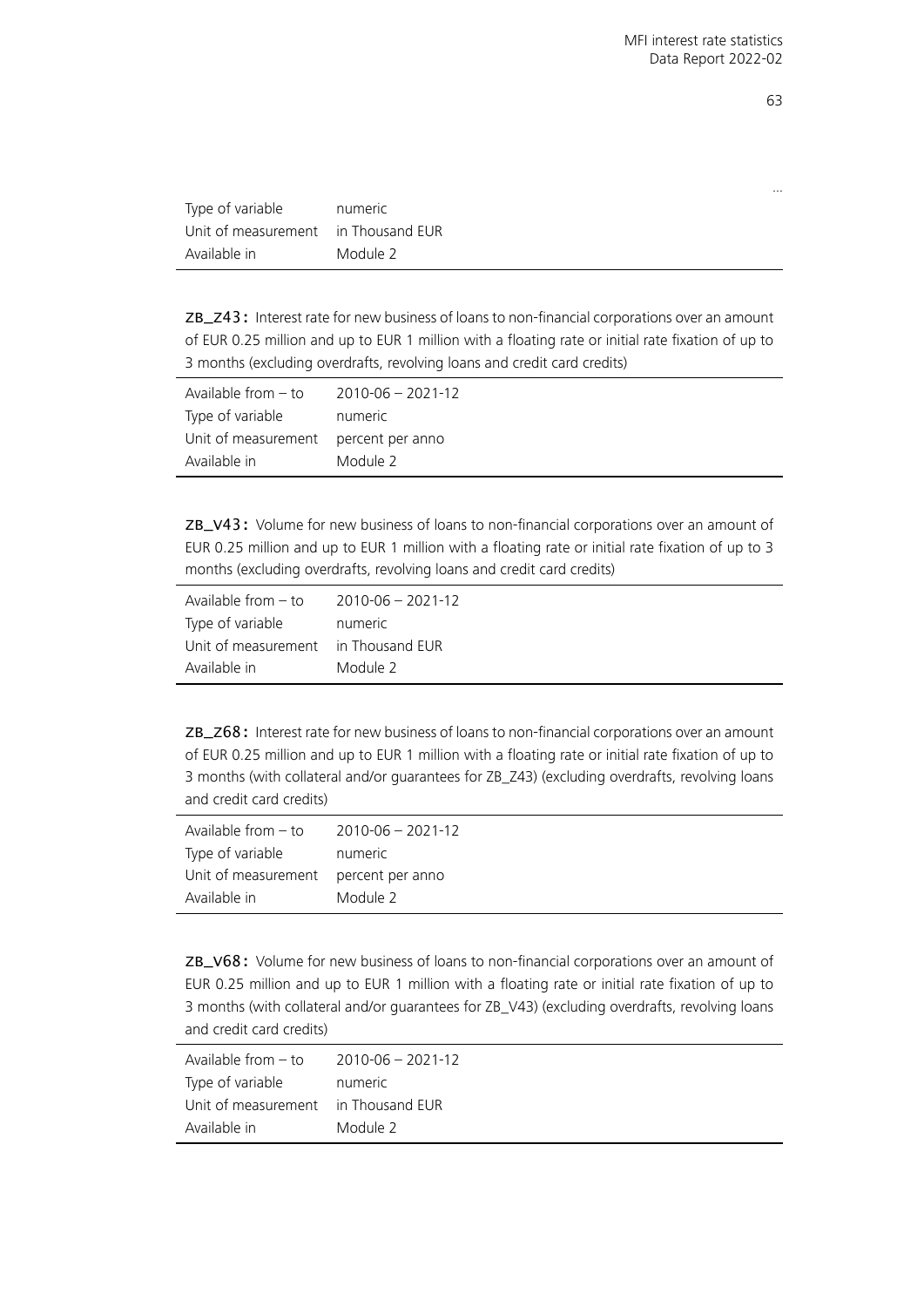ZB\_Z44: Interest rate for new business of loans to non-financial corporations over an amount of EUR 0.25 million and up to EUR 1 million with initial rate fixation of over 3 months and up to 1 year

| Available from – to                  | 2010-06 - 2021-12 |
|--------------------------------------|-------------------|
| Type of variable                     | numeric           |
| Unit of measurement percent per anno |                   |
| Available in                         | Module 2          |

ZB\_V44: Volume for new business of loans to non-financial corporations over an amount of EUR 0.25 million and up to EUR 1 million with initial rate fixation of over 3 months and up to 1 year

| Available from $-$ to               | 2010-06 - 2021-12 |
|-------------------------------------|-------------------|
| Type of variable                    | numeric           |
| Unit of measurement in Thousand EUR |                   |
| Available in                        | Module 2          |

ZB\_Z69: Interest rate for new business of loans to non-financial corporations over an amount of EUR 0.25 million and up to EUR 1 million with initial rate fixation of over 3 months and up to 1 year (with collateral and/or guarantees for ZB\_Z44)

| Available from $-$ to                | 2010-06 - 2021-12 |
|--------------------------------------|-------------------|
| Type of variable                     | numeric           |
| Unit of measurement percent per anno |                   |
| Available in                         | Module 2          |

ZB\_V69: Volume for new business of loans to non-financial corporations over an amount of EUR 0.25 million and up to EUR 1 million with initial rate fixation of over 3 months and up to 1 year (with collateral and/or guarantees for ZB\_V44)

| Available from $-$ to               | $2010 - 06 - 2021 - 12$ |
|-------------------------------------|-------------------------|
| Type of variable                    | numeric                 |
| Unit of measurement in Thousand EUR |                         |
| Available in                        | Module 2                |

ZB\_Z45: Interest rate for new business of loans to non-financial corporations over an amount of EUR 0.25 million and up to EUR 1 million with initial rate fixation of over 1 year and up to 3 years

| Available from $-$ to                | $2010 - 06 - 2021 - 12$ |
|--------------------------------------|-------------------------|
| Type of variable                     | numeric                 |
| Unit of measurement percent per anno |                         |
| Available in                         | Module 2                |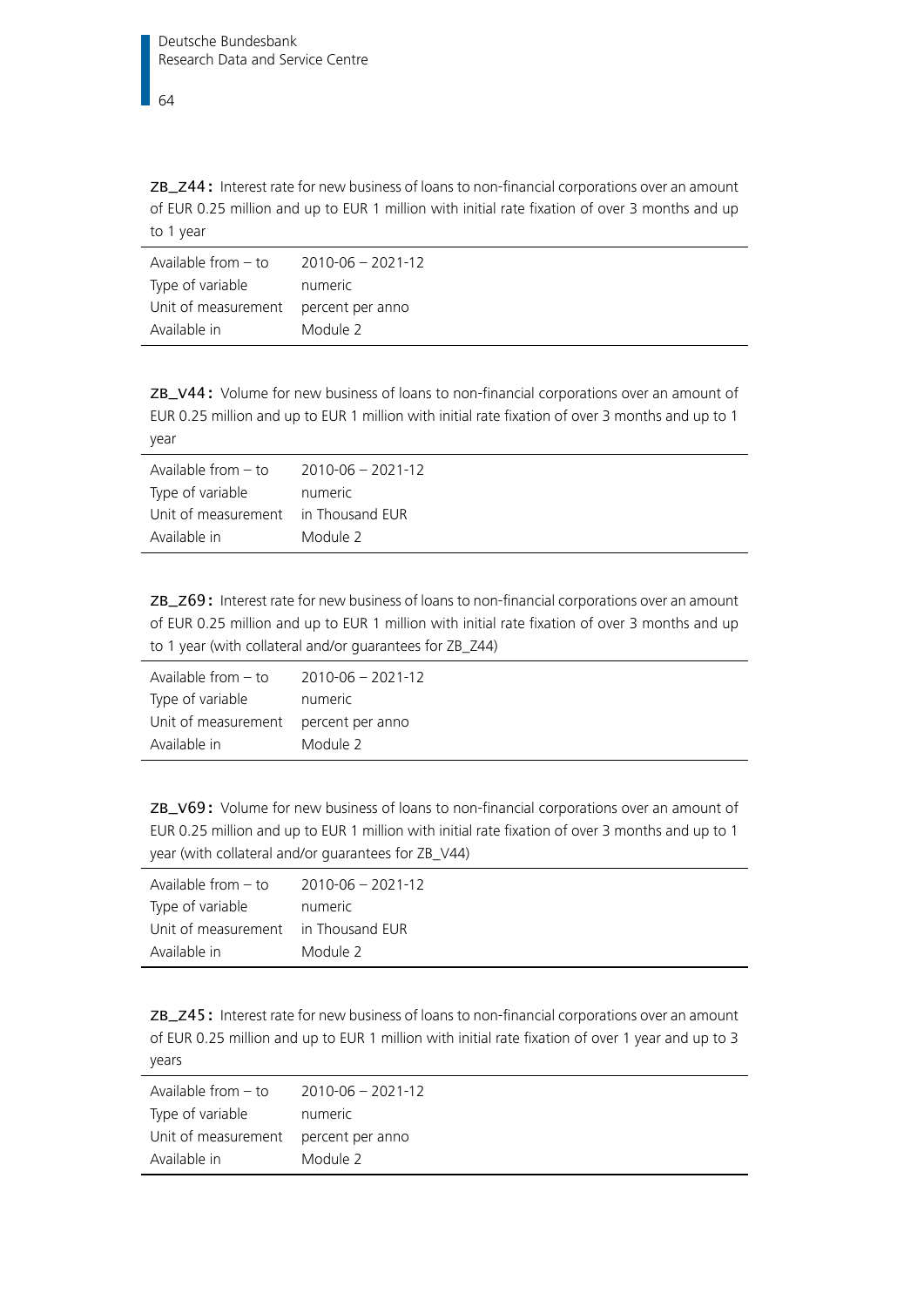ZB\_V45: Volume for new business of loans to non-financial corporations over an amount of EUR 0.25 million and up to EUR 1 million with initial rate fixation of over 1 year and up to 3 years

| Available from – to                 | 2010-06 - 2021-12 |
|-------------------------------------|-------------------|
| Type of variable                    | numeric           |
| Unit of measurement in Thousand EUR |                   |
| Available in                        | Module 2          |

ZB\_Z70: Interest rate for new business of loans to non-financial corporations over an amount of EUR 0.25 million and up to EUR 1 million with initial rate fixation of over 1 year and up to 3 years (with collateral and/or guarantees for ZB\_Z45)

| Available from $-$ to                | $2010 - 06 - 2021 - 12$ |
|--------------------------------------|-------------------------|
| Type of variable                     | numeric                 |
| Unit of measurement percent per anno |                         |
| Available in                         | Module 2                |

ZB\_V70: Volume for new business of loans to non-financial corporations over an amount of EUR 0.25 million and up to EUR 1 million with initial rate fixation of over 1 year and up to 3 years (with collateral and/or guarantees for ZB\_V45)

| Available from – to                 | 2010-06 - 2021-12 |
|-------------------------------------|-------------------|
| Type of variable                    | numeric           |
| Unit of measurement in Thousand EUR |                   |
| Available in                        | Module 2          |

ZB\_Z46: Interest rate for new business of loans to non-financial corporations over an amount of EUR 0.25 million and up to EUR 1 million with initial rate fixation of over 3 years and up to 5 years

| Available from $-$ to                | 2010-06 - 2021-12 |
|--------------------------------------|-------------------|
| Type of variable                     | numeric           |
| Unit of measurement percent per anno |                   |
| Available in                         | Module 2          |

ZB\_V46: Volume for new business of loans to non-financial corporations over an amount of EUR 0.25 million and up to EUR 1 million with initial rate fixation of over 3 years and up to 5 years

| Available from - to                 | 2010-06 - 2021-12 |
|-------------------------------------|-------------------|
| Type of variable                    | numeric           |
| Unit of measurement in Thousand EUR |                   |
| Available in                        | Module 2          |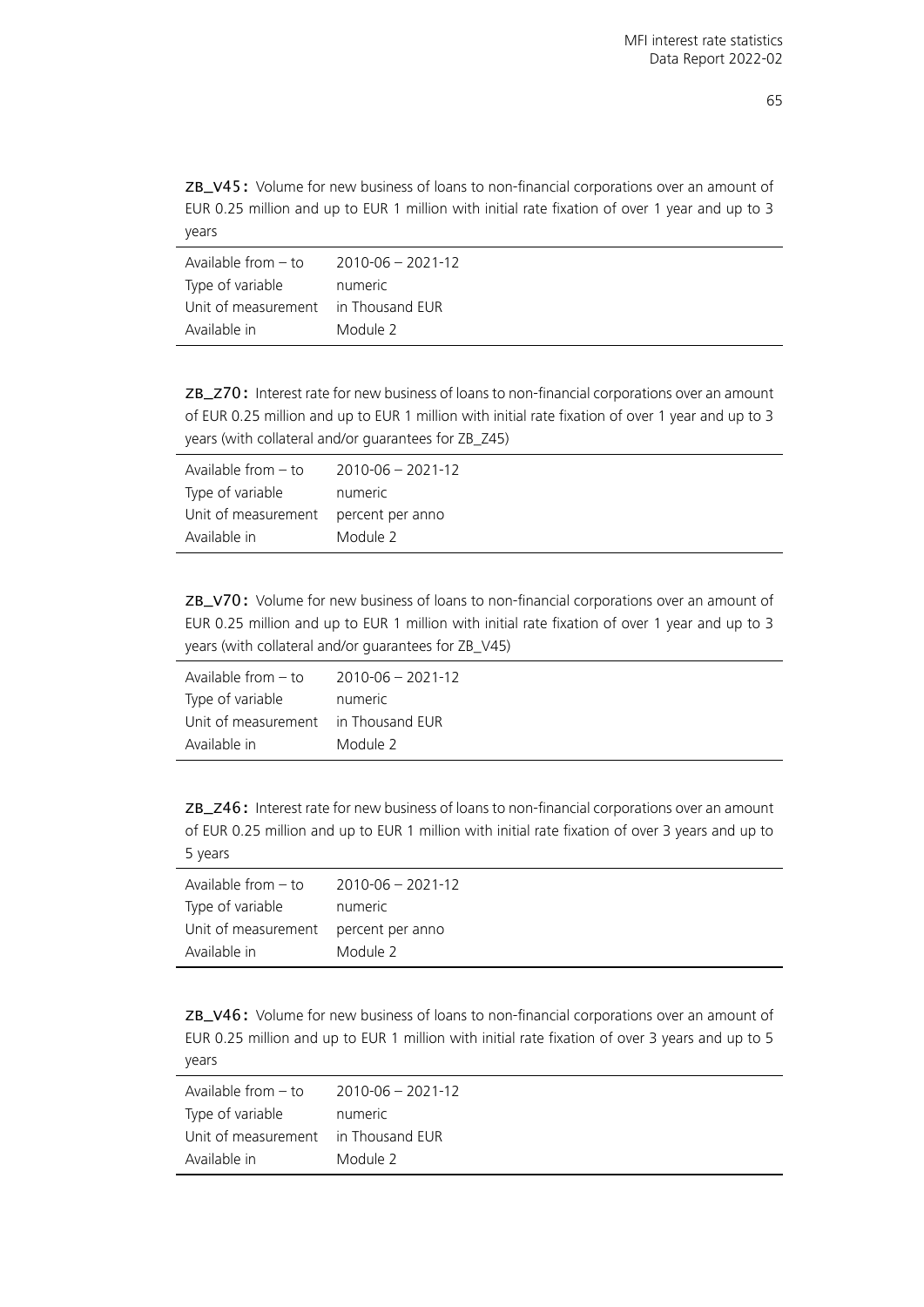ZB\_Z71: Interest rate for new business of loans to non-financial corporations over an amount of EUR 0.25 million and up to EUR 1 million with initial rate fixation of over 3 years and up to 5 years (with collateral and/or guarantees for ZB\_Z46)

| Available from – to                  | 2010-06 - 2021-12 |
|--------------------------------------|-------------------|
| Type of variable                     | numeric           |
| Unit of measurement percent per anno |                   |
| Available in                         | Module 2          |

ZB\_V71: Volume for new business of loans to non-financial corporations over an amount of EUR 0.25 million and up to EUR 1 million with initial rate fixation of over 3 years and up to 5 years (with collateral and/or guarantees for ZB\_V46)

| Available from $-$ to               | 2010-06 - 2021-12 |
|-------------------------------------|-------------------|
| Type of variable                    | numeric           |
| Unit of measurement in Thousand EUR |                   |
| Available in                        | Module 2          |

ZB\_Z47: Interest rate for new business of loans to non-financial corporations over an amount of EUR 0.25 million and up to EUR 1 million with initial rate fixation of over 5 years and up to 10 years

| Available from $-$ to                | $2010 - 06 - 2021 - 12$ |
|--------------------------------------|-------------------------|
| Type of variable                     | numeric                 |
| Unit of measurement percent per anno |                         |
| Available in                         | Module 2                |

ZB\_V47: Volume for new business of loans to non-financial corporations over an amount of EUR 0.25 million and up to EUR 1 million with initial rate fixation of over 5 years and up to 10 years

| Available from $-$ to               | $2010 - 06 - 2021 - 12$ |
|-------------------------------------|-------------------------|
| Type of variable                    | numeric                 |
| Unit of measurement in Thousand EUR |                         |
| Available in                        | Module 2                |

ZB\_Z72: Interest rate for new business of loans to non-financial corporations over an amount of EUR 0.25 million and up to EUR 1 million with initial rate fixation of over 5 years and up to 10 years (with collateral and/or guarantees for ZB\_Z47)

| Available from $-$ to                | 2010-06 - 2021-12 |
|--------------------------------------|-------------------|
| Type of variable                     | numeric           |
| Unit of measurement percent per anno |                   |
| Available in                         | Module 2          |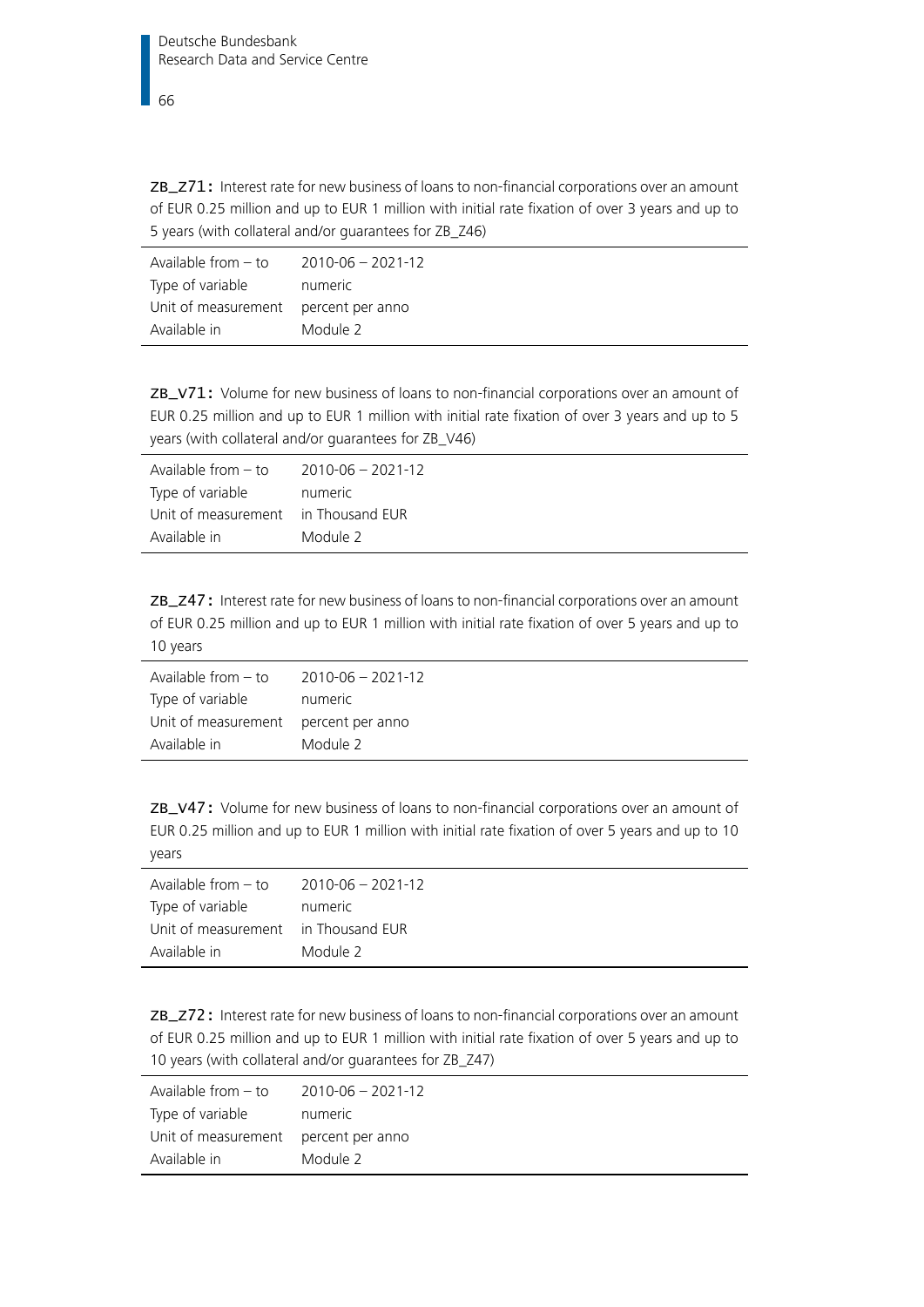ZB\_V72: Volume for new business of loans to non-financial corporations over an amount of EUR 0.25 million and up to EUR 1 million with initial rate fixation of over 5 years and up to 10 years (with collateral and/or guarantees for ZB\_V47)

| Available from – to                 | 2010-06 - 2021-12 |
|-------------------------------------|-------------------|
| Type of variable                    | numeric           |
| Unit of measurement in Thousand EUR |                   |
| Available in                        | Module 2          |

ZB\_Z48: Interest rate for new business of loans to non-financial corporations over an amount of EUR 0.25 million and up to EUR 1 million with initial rate fixation of over 10 years

| Available from $-$ to | $2010 - 06 - 2021 - 12$ |
|-----------------------|-------------------------|
| Type of variable      | numeric                 |
| Unit of measurement   | percent per anno        |
| Available in          | Module 2                |

ZB\_V48: Volume for new business of loans to non-financial corporations over an amount of EUR 0.25 million and up to EUR 1 million with initial rate fixation of over 10 years

| Available from $-$ to | $2010 - 06 - 2021 - 12$ |
|-----------------------|-------------------------|
| Type of variable      | numeric                 |
| Unit of measurement   | in Thousand EUR         |
| Available in          | Module 2                |

ZB\_Z73: Interest rate for new business of loans to non-financial corporations over an amount of EUR 0.25 million and up to EUR 1 million with initial rate fixation of over 10 years (with collateral and/or guarantees for ZB\_Z48)

| Available from $-$ to | $2010 - 06 - 2021 - 12$ |
|-----------------------|-------------------------|
| Type of variable      | numeric                 |
| Unit of measurement   | percent per anno        |
| Available in          | Module 2                |

ZB\_V73: Volume for new business of loans to non-financial corporations over an amount of EUR 0.25 million and up to EUR 1 million with initial rate fixation of over 10 years (with collateral and/or guarantees for ZB\_V48)

| Available from $-$ to               | 2010-06 - 2021-12 |
|-------------------------------------|-------------------|
| Type of variable                    | numeric           |
| Unit of measurement in Thousand EUR |                   |
| Available in                        | Module 2          |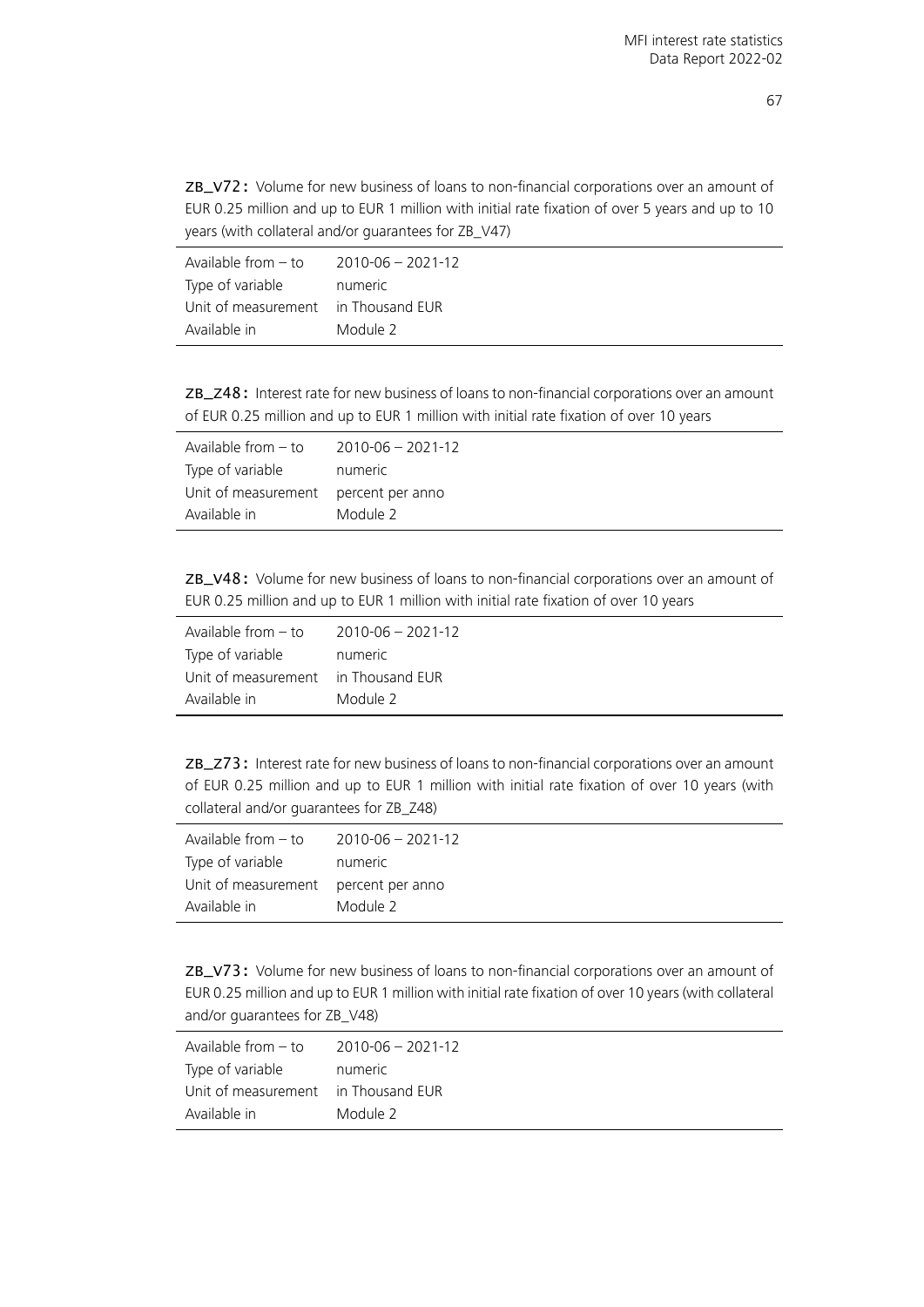ZB\_Z82: Interest rate for new business of loans to non-financial corporations over an amount of EUR 0.25 million and up to EUR 1 million with a floating rate or initial rate fixation of up to 1 year, with original maturity over 1 year

| Available from – to                  | 2010-06 - 2021-12 |
|--------------------------------------|-------------------|
| Type of variable                     | numeric           |
| Unit of measurement percent per anno |                   |
| Available in                         | Module 2          |

ZB\_V82: Volume for new business of loans to non-financial corporations over an amount of EUR 0.25 million and up to EUR 1 million with a floating rate or initial rate fixation of up to 1 year, with original maturity over 1 year

| Available from - to                 | 2010-06 - 2021-12 |
|-------------------------------------|-------------------|
| Type of variable                    | numeric           |
| Unit of measurement in Thousand EUR |                   |
| Available in                        | Module 2          |
|                                     |                   |

ZB\_Z83: Interest rate for new business of loans to non-financial corporations over an amount of EUR 0.25 million and up to EUR 1 million with a floating rate or initial rate fixation of up to 1 year, with original maturity over 1 year (with collateral and/or guarantees for ZB\_Z82)

| Available from $-$ to                | 2010-06 - 2021-12 |
|--------------------------------------|-------------------|
| Type of variable                     | numeric           |
| Unit of measurement percent per anno |                   |
| Available in                         | Module 2          |

ZB\_V83: Volume for new business of loans to non-financial corporations over an amount of EUR 0.25 million and up to EUR 1 million with a floating rate or initial rate fixation of up to 1 year, with original maturity over 1 year (with collateral and/or guarantees for ZB\_V82)

| Available from $-$ to               | 2010-06 - 2021-12 |
|-------------------------------------|-------------------|
| Type of variable                    | numeric           |
| Unit of measurement in Thousand EUR |                   |
| Available in                        | Module 2          |

ZB\_Z49: Interest rate for new business of loans to non-financial corporations over an amount of EUR 1 million with a floating rate or initial rate fixation of up to 3 months (excluding overdrafts, revolving loans and credit card credits)

| Available from $-$ to                | 2010-06 - 2021-12 |
|--------------------------------------|-------------------|
| Type of variable                     | numeric           |
| Unit of measurement percent per anno |                   |
| Available in                         | Module 2          |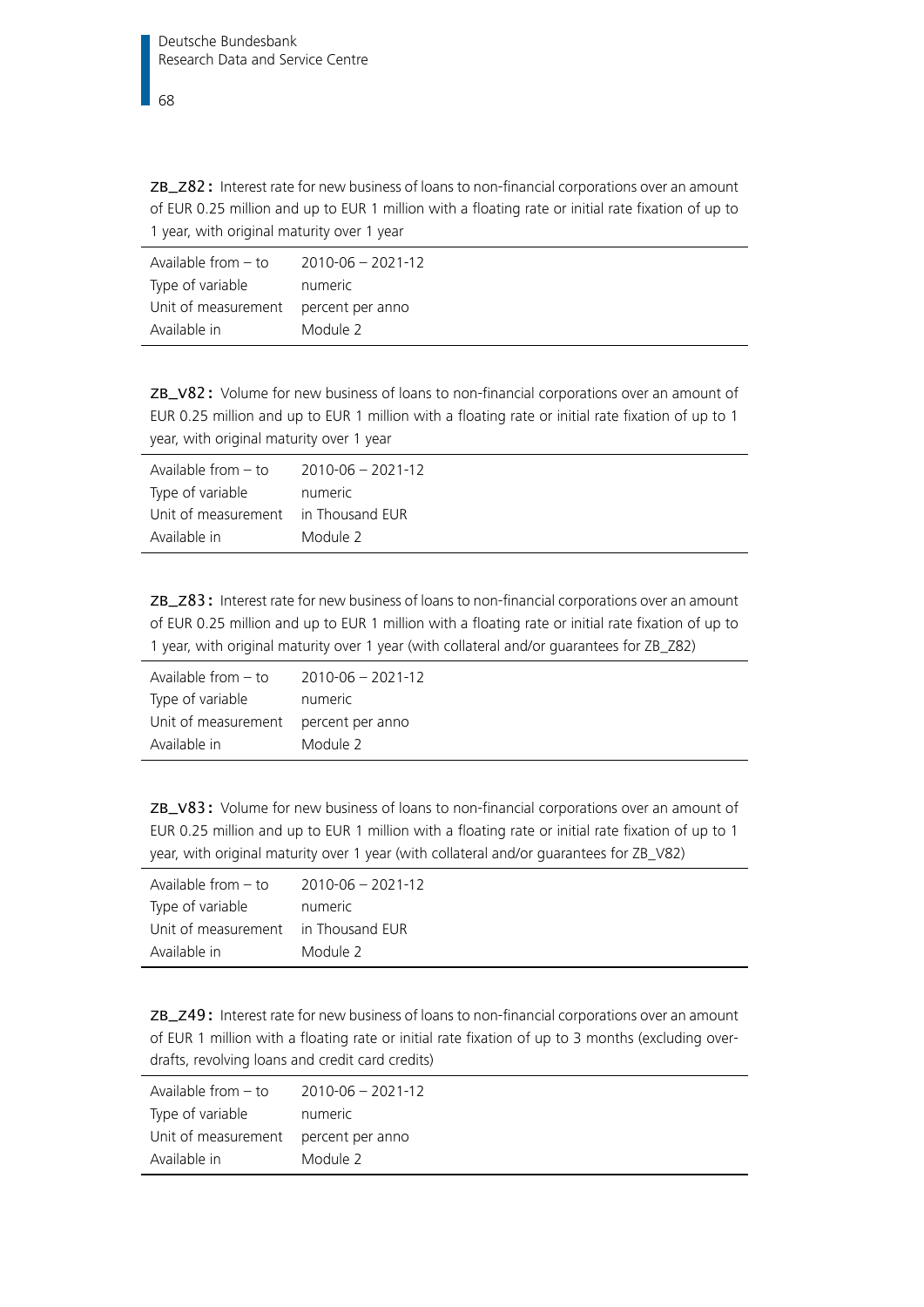ZB\_V49: Volume for new business of loans to non-financial corporations over an amount of EUR 1 million with a floating rate or initial rate fixation of up to 3 months (excluding overdrafts, revolving loans and credit card credits)

| Available from - to                 | 2010-06 - 2021-12 |
|-------------------------------------|-------------------|
| Type of variable                    | numeric           |
| Unit of measurement in Thousand EUR |                   |
| Available in                        | Module 2          |

ZB\_Z74: Interest rate for new business of loans to non-financial corporations over an amount of EUR 1 million with a floating rate or initial rate fixation of up to 3 months (with collateral and/or guarantees for ZB\_Z49) (excluding overdrafts, revolving loans and credit card credits)

| Available from $-$ to                | 2010-06 - 2021-12 |
|--------------------------------------|-------------------|
| Type of variable                     | numeric           |
| Unit of measurement percent per anno |                   |
| Available in                         | Module 2          |

ZB\_V74: Volume for new business of loans to non-financial corporations over an amount of EUR 1 million with a floating rate or initial rate fixation of up to 3 months (with collateral and/or guarantees for ZB\_V49) (excluding overdrafts, revolving loans and credit card credits)

| Available from $-$ to               | 2010-06 - 2021-12 |
|-------------------------------------|-------------------|
| Type of variable                    | numeric           |
| Unit of measurement in Thousand EUR |                   |
| Available in                        | Module 2          |

ZB\_Z50: Interest rate for new business of loans to non-financial corporations over an amount of EUR 1 million with initial rate fixation of over 3 months and up to 1 year

| Available from - to                  | 2010-06 - 2021-12 |
|--------------------------------------|-------------------|
| Type of variable                     | numeric           |
| Unit of measurement percent per anno |                   |
| Available in                         | Module 2          |

ZB\_V50: Volume for new business of loans to non-financial corporations over an amount of EUR 1 million with initial rate fixation of over 3 months and up to 1 year

| $2010 - 06 - 2021 - 12$             |
|-------------------------------------|
| numeric                             |
| Unit of measurement in Thousand EUR |
| Module 2                            |
|                                     |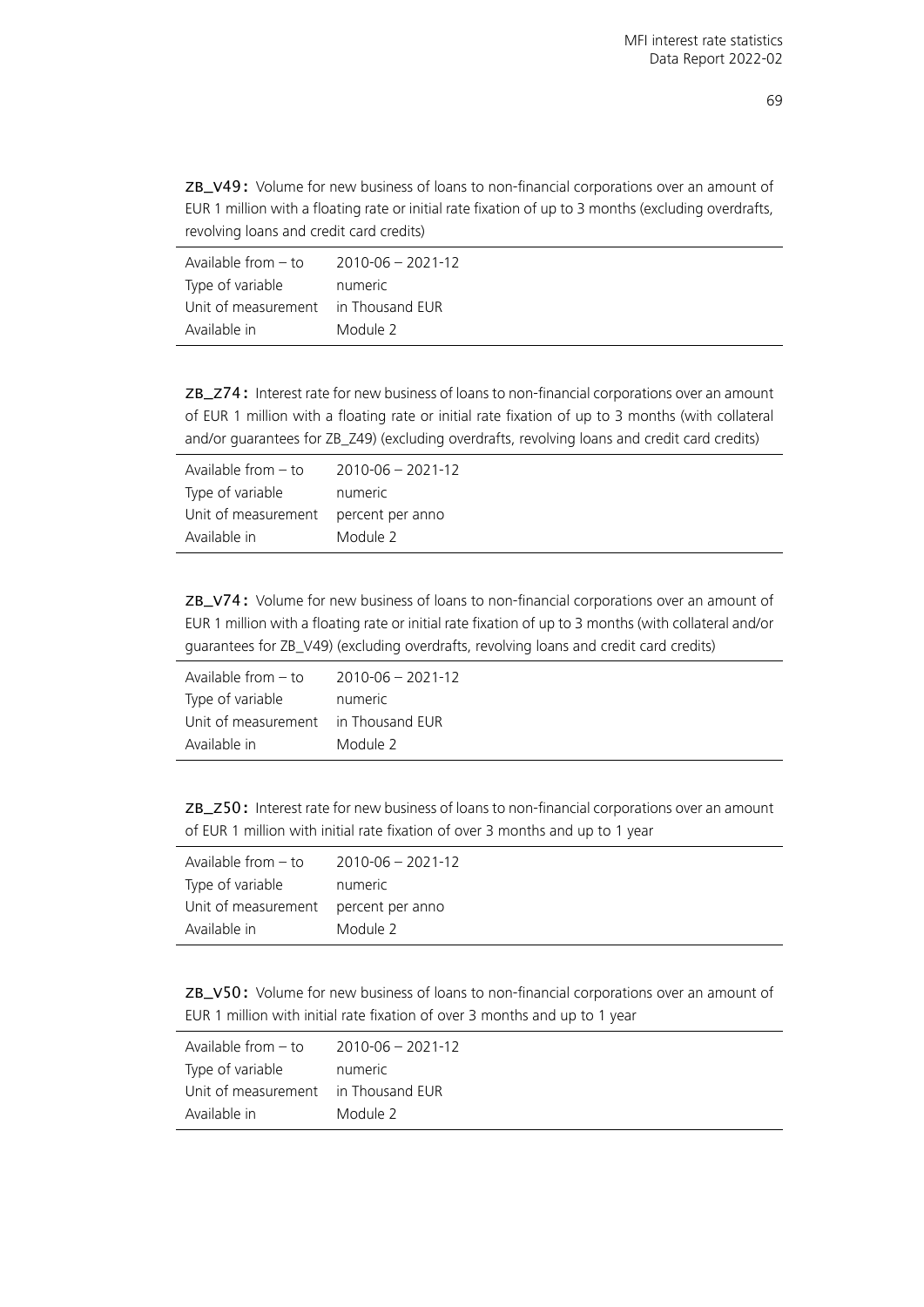ZB\_Z75: Interest rate for new business of loans to non-financial corporations over an amount of EUR 1 million with initial rate fixation of over 3 months and up to 1 year (with collateral and/or guarantees for ZB\_Z50)

| Available from $-$ to                | 2010-06 - 2021-12 |
|--------------------------------------|-------------------|
| Type of variable                     | numeric           |
| Unit of measurement percent per anno |                   |
| Available in                         | Module 2          |

ZB\_V75: Volume for new business of loans to non-financial corporations over an amount of EUR 1 million with initial rate fixation of over 3 months and up to 1 year (with collateral and/or guarantees for ZB\_V50)

| Available from $-$ to               | 2010-06 - 2021-12 |
|-------------------------------------|-------------------|
| Type of variable                    | numeric           |
| Unit of measurement in Thousand EUR |                   |
| Available in                        | Module 2          |
|                                     |                   |

ZB\_Z51: Interest rate for new business of loans to non-financial corporations over an amount of EUR 1 million with initial rate fixation of over 1 year and up to 3 years

| Available from $-$ to                | $2010 - 06 - 2021 - 12$ |
|--------------------------------------|-------------------------|
| Type of variable                     | numeric                 |
| Unit of measurement percent per anno |                         |
| Available in                         | Module 2                |

ZB\_V51: Volume for new business of loans to non-financial corporations over an amount of EUR 1 million with initial rate fixation of over 1 year and up to 3 years

| Available from $-$ to | $2010 - 06 - 2021 - 12$ |
|-----------------------|-------------------------|
| Type of variable      | numeric                 |
| Unit of measurement   | in Thousand EUR         |
| Available in          | Module 2                |

ZB\_Z76: Interest rate for new business of loans to non-financial corporations over an amount of EUR 1 million with initial rate fixation of over 1 year and up to 3 years (with collateral and/or guarantees for ZB\_Z51)

| Available from $-$ to                | $2010 - 06 - 2021 - 12$ |
|--------------------------------------|-------------------------|
| Type of variable                     | numeric                 |
| Unit of measurement percent per anno |                         |
| Available in                         | Module 2                |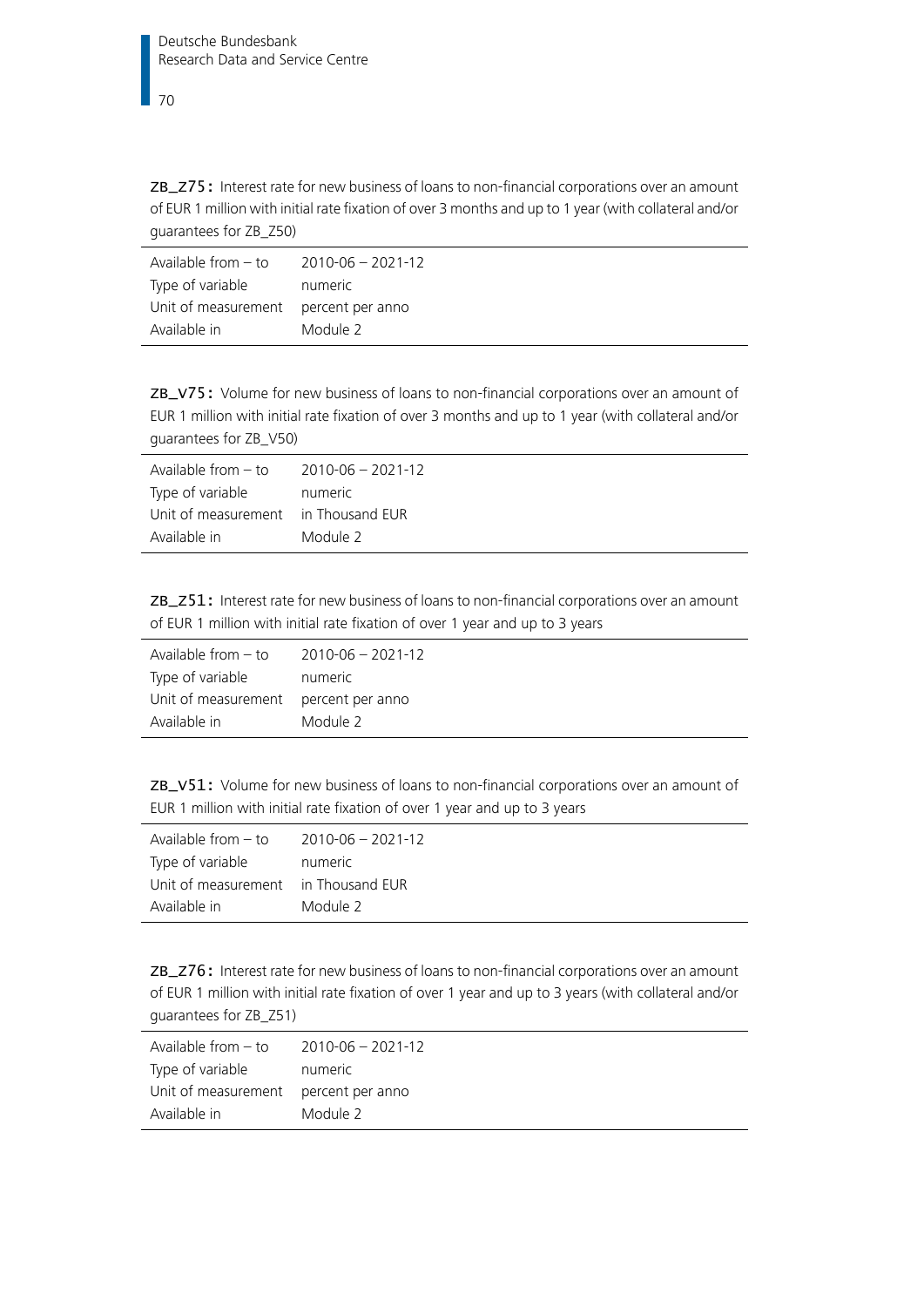ZB\_V76: Volume for new business of loans to non-financial corporations over an amount of EUR 1 million with initial rate fixation of over 1 year and up to 3 years (with collateral and/or guarantees for ZB\_V51)

| Available from – to                 | 2010-06 - 2021-12 |
|-------------------------------------|-------------------|
| Type of variable                    | numeric           |
| Unit of measurement in Thousand EUR |                   |
| Available in                        | Module 2          |

ZB\_Z52: Interest rate for new business of loans to non-financial corporations over an amount of EUR 1 million with initial rate fixation of over 3 years and up to 5 years

| Available from $-$ to | $2010 - 06 - 2021 - 12$ |
|-----------------------|-------------------------|
| Type of variable      | numeric                 |
| Unit of measurement   | percent per anno        |
| Available in          | Module 2                |

ZB\_V52: Volume for new business of loans to non-financial corporations over an amount of EUR 1 million with initial rate fixation of over 3 years and up to 5 years

| Available from - to                 | $2010 - 06 - 2021 - 12$ |
|-------------------------------------|-------------------------|
| Type of variable                    | numeric                 |
| Unit of measurement in Thousand EUR |                         |
| Available in                        | Module 2                |

ZB\_Z77: Interest rate for new business of loans to non-financial corporations over an amount of EUR 1 million with initial rate fixation of over 3 years and up to 5 years (with collateral and/or guarantees for ZB\_Z52)

| Available from $-$ to | $2010 - 06 - 2021 - 12$ |
|-----------------------|-------------------------|
| Type of variable      | numeric                 |
| Unit of measurement   | percent per anno        |
| Available in          | Module 2                |

ZB\_V77: Volume for new business of loans to non-financial corporations over an amount of EUR 1 million with initial rate fixation of over 3 years and up to 5 years (with collateral and/or guarantees for ZB\_V52)

| Available from $-$ to               | 2010-06 - 2021-12 |
|-------------------------------------|-------------------|
| Type of variable                    | numeric           |
| Unit of measurement in Thousand EUR |                   |
| Available in                        | Module 2          |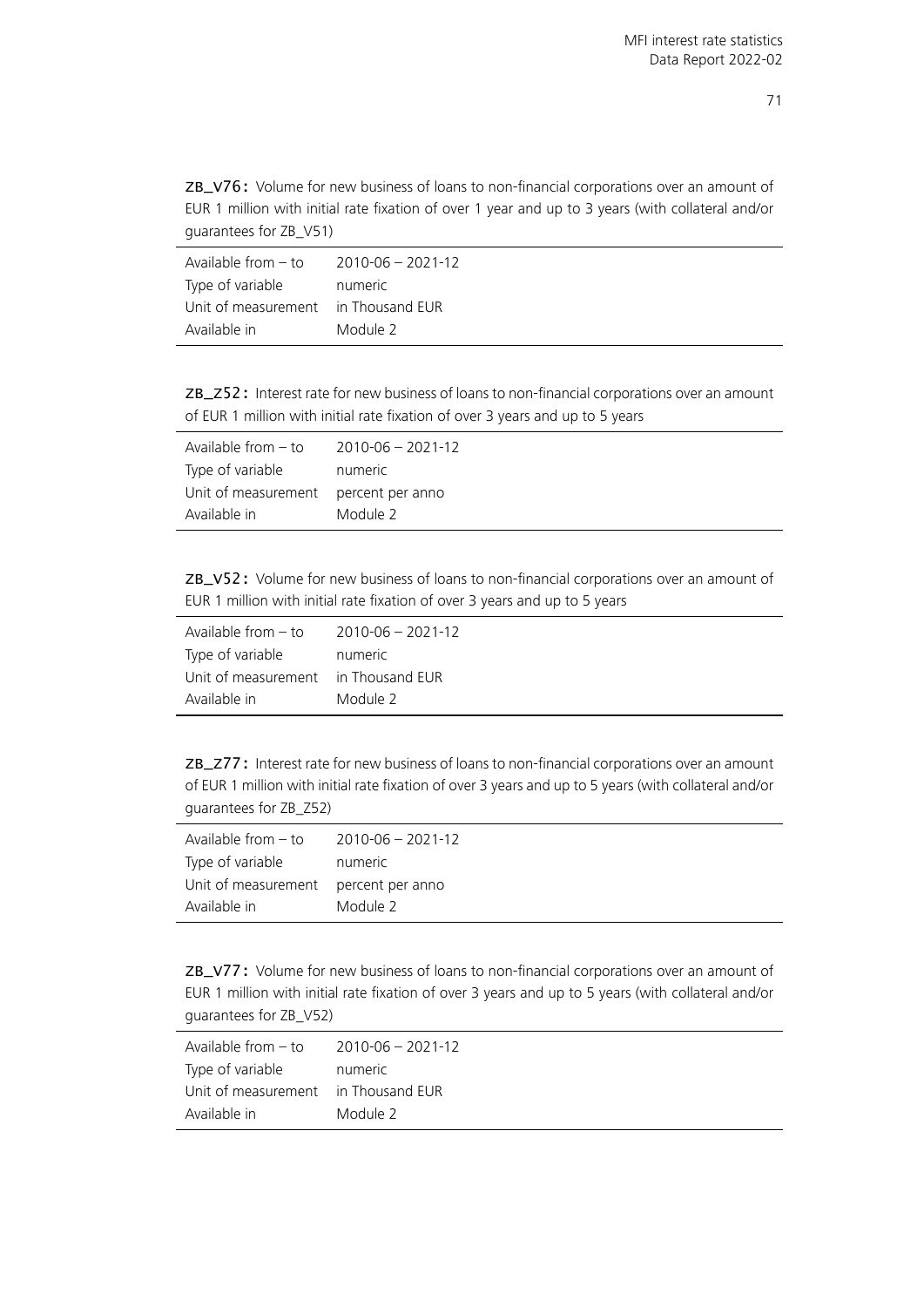ZB\_Z53: Interest rate for new business of loans to non-financial corporations over an amount of EUR 1 million with initial rate fixation of over 5 years and up to 10 years

| Available from $-$ to | $2010 - 06 - 2021 - 12$ |
|-----------------------|-------------------------|
| Type of variable      | numeric                 |
| Unit of measurement   | percent per anno        |
| Available in          | Module 2                |

ZB\_V53: Volume for new business of loans to non-financial corporations over an amount of EUR 1 million with initial rate fixation of over 5 years and up to 10 years

| Available from – to                 | 2010-06 - 2021-12 |
|-------------------------------------|-------------------|
| Type of variable                    | numeric           |
| Unit of measurement in Thousand EUR |                   |
| Available in                        | Module 2          |

ZB\_Z78: Interest rate for new business of loans to non-financial corporations over an amount of EUR 1 million with initial rate fixation of over 5 years and up to 10 years (with collateral and/or guarantees for ZB\_Z53)

| Available from $-$ to                | 2010-06 - 2021-12 |
|--------------------------------------|-------------------|
| Type of variable                     | numeric           |
| Unit of measurement percent per anno |                   |
| Available in                         | Module 2          |

ZB\_V78: Volume for new business of loans to non-financial corporations over an amount of EUR 1 million with initial rate fixation of over 5 years and up to 10 years (with collateral and/or guarantees for ZB\_V53)

| Available from $-$ to | $2010 - 06 - 2021 - 12$ |
|-----------------------|-------------------------|
| Type of variable      | numeric                 |
| Unit of measurement   | in Thousand EUR         |
| Available in          | Module 2                |

ZB\_Z54: Interest rate for new business of loans to non-financial corporations over an amount of EUR 1 million with initial rate fixation of over 10 years

| Available from $-$ to | $2010 - 06 - 2021 - 12$ |
|-----------------------|-------------------------|
| Type of variable      | numeric                 |
| Unit of measurement   | percent per anno        |
| Available in          | Module 2                |

ZB\_V54: Volume for new business of loans to non-financial corporations over an amount of EUR 1 million with initial rate fixation of over 10 years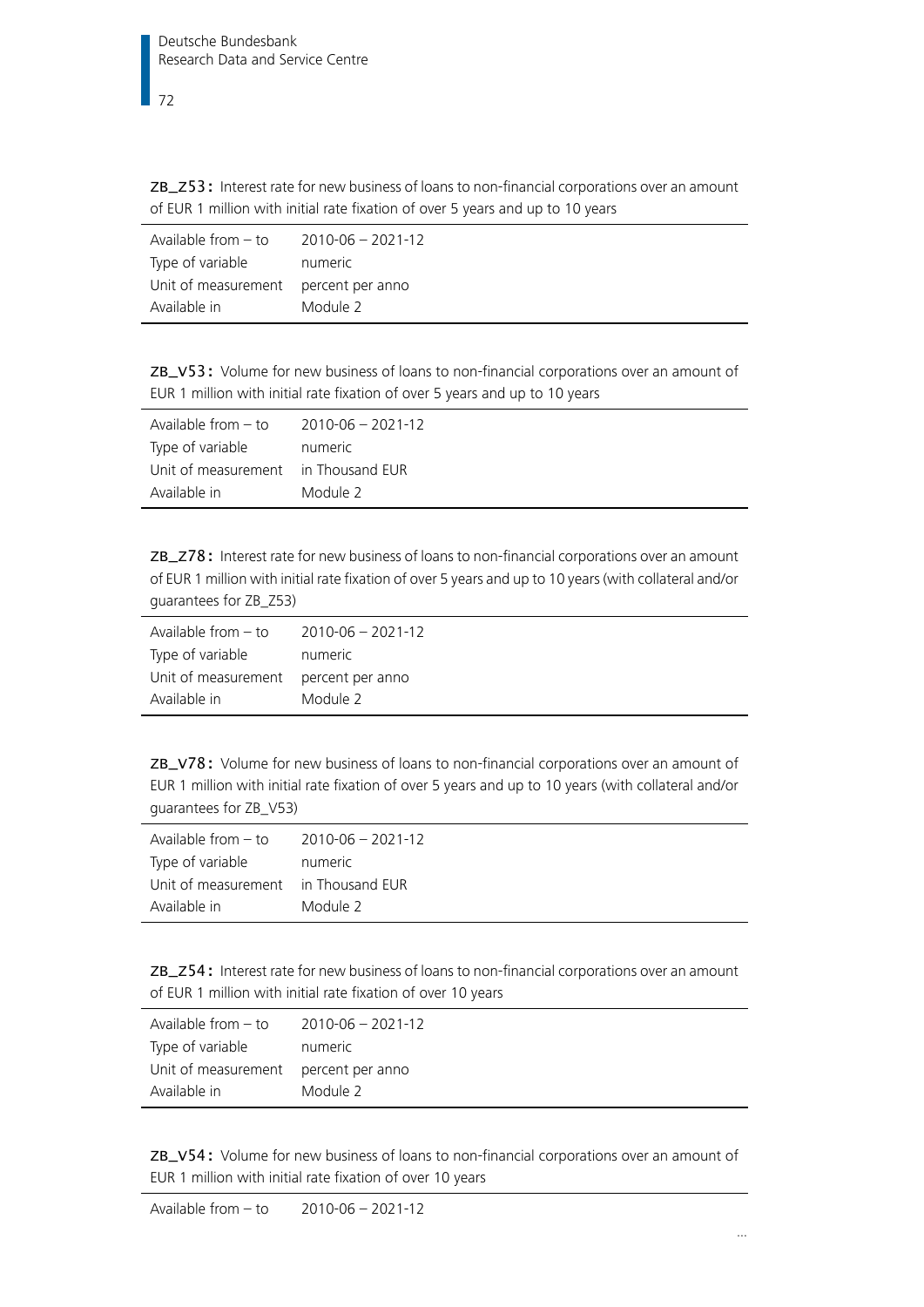| Type of variable                    | numeric  |
|-------------------------------------|----------|
| Unit of measurement in Thousand EUR |          |
| Available in                        | Module 2 |

ZB\_Z79: Interest rate for new business of loans to non-financial corporations over an amount of EUR 1 million with initial rate fixation of over 10 years (with collateral and/or guarantees for ZB\_Z54)

| Available from $-$ to                | 2010-06 - 2021-12 |
|--------------------------------------|-------------------|
| Type of variable                     | numeric           |
| Unit of measurement percent per anno |                   |
| Available in                         | Module 2          |

ZB\_V79: Volume for new business of loans to non-financial corporations over an amount of EUR 1 million with initial rate fixation of over 10 years (with collateral and/or guarantees for ZB\_V54)

| Available from $-$ to | $2010 - 06 - 2021 - 12$ |
|-----------------------|-------------------------|
| Type of variable      | numeric                 |
| Unit of measurement   | in Thousand EUR         |
| Available in          | Module 2                |

ZB\_Z84: Interest rate for new business of loans to non-financial corporations over an amount of EUR 1 million with a floating rate or initial rate fixation of up to 1 year, with original maturity over 1 year

| Available from – to                  | $2010 - 06 - 2021 - 12$ |
|--------------------------------------|-------------------------|
| Type of variable                     | numeric                 |
| Unit of measurement percent per anno |                         |
| Available in                         | Module 2                |

ZB\_V84: Volume for new business of loans to non-financial corporations over an amount of EUR 1 million with a floating rate or initial rate fixation of up to 1 year, with original maturity over 1 year

| Available from $-$ to               | 2010-06 - 2021-12 |
|-------------------------------------|-------------------|
| Type of variable                    | numeric           |
| Unit of measurement in Thousand EUR |                   |
| Available in                        | Module 2          |

73

…

…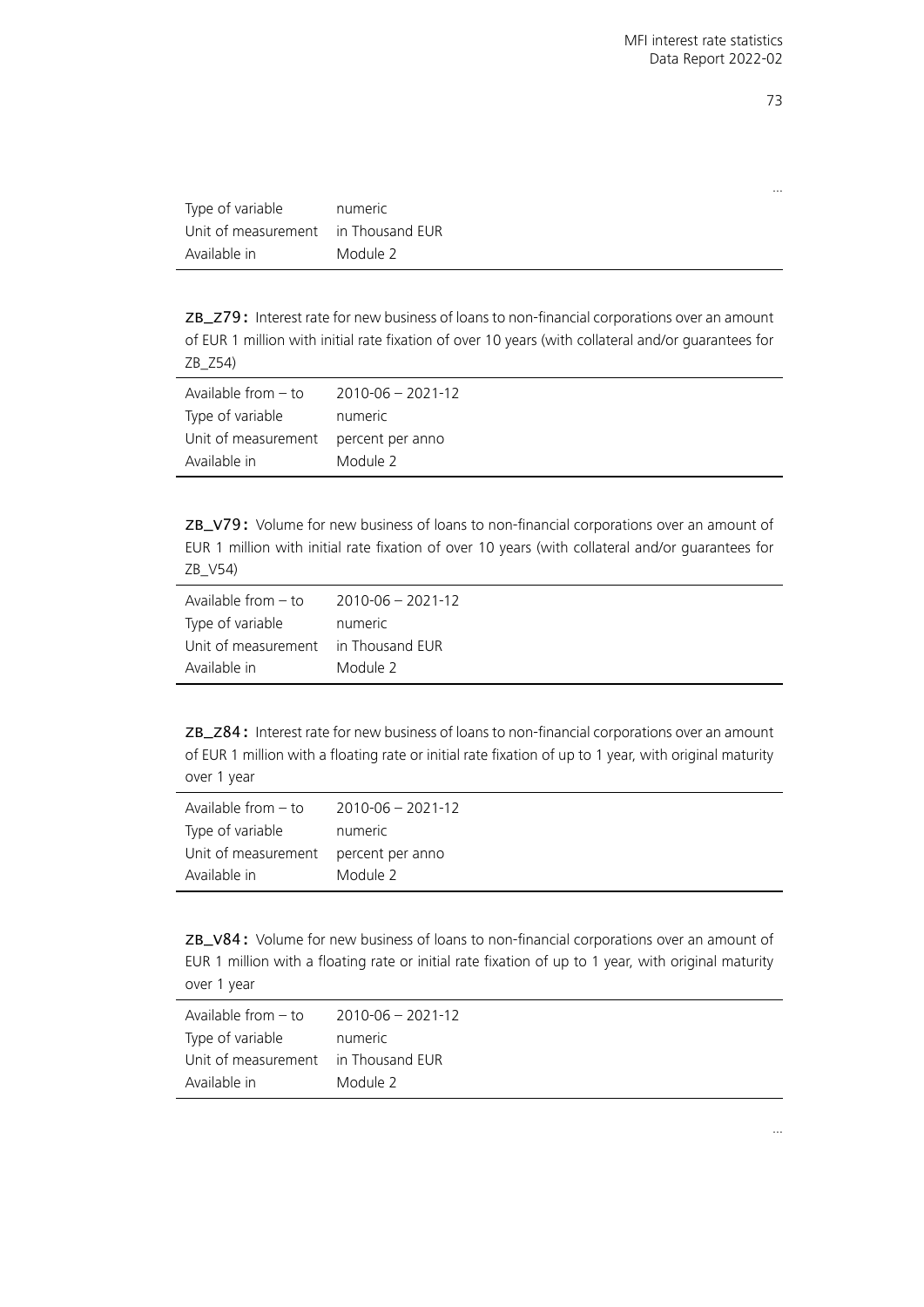ZB\_Z85: Interest rate for new business of loans to non-financial corporations over an amount of EUR 1 million with a floating rate or initial rate fixation of up to 1 year, with original maturity over 1 year (with collateral and/or guarantees for ZB\_Z84)

…

| Available from $-$ to                | $2010 - 06 - 2021 - 12$ |
|--------------------------------------|-------------------------|
| Type of variable                     | numeric                 |
| Unit of measurement percent per anno |                         |
| Available in                         | Module 2                |

ZB\_V85: Volume for new business of loans to non-financial corporations over an amount of EUR 1 million with a floating rate or initial rate fixation of up to 1 year, with original maturity over 1 year (with collateral and/or guarantees for ZB\_V84)

| Available from $-$ to               | $2010 - 06 - 2021 - 12$ |
|-------------------------------------|-------------------------|
| Type of variable                    | numeric                 |
| Unit of measurement in Thousand EUR |                         |
| Available in                        | Module 2                |

ZB\_Z91: Interest rate for new business of loans to non-financial corporations of which: renegotiated loans (total) (excluding overdrafts, revolving loans and credit card credits)

| Available from $-$ to                | $2014 - 12 - 2021 - 12$ |
|--------------------------------------|-------------------------|
| Type of variable                     | numeric                 |
| Unit of measurement percent per anno |                         |
| Available in                         | Module 2                |

ZB\_V91: Volume for new business of loans to non-financial corporations of which: renegotiated loans (total) (excluding overdrafts, revolving loans and credit card credits)

| Available from $-$ to               | $2014 - 12 - 2021 - 12$ |
|-------------------------------------|-------------------------|
| Type of variable                    | numeric                 |
| Unit of measurement in Thousand EUR |                         |
| Available in                        | Module 2                |

ZB\_Z24: Interest rate for new business of loans to non-financial corporations up to an amount of EUR 1 million with a floating rate or initial rate fixation of up to 1 year (excluding overdrafts, revolving loans and credit card credits)

| Available from - to                  | 2003-01 - 2010-05 singular, from 2010-06 imported |
|--------------------------------------|---------------------------------------------------|
| Type of variable                     | numeric                                           |
| Unit of measurement percent per anno |                                                   |
| Available in                         | Module 2                                          |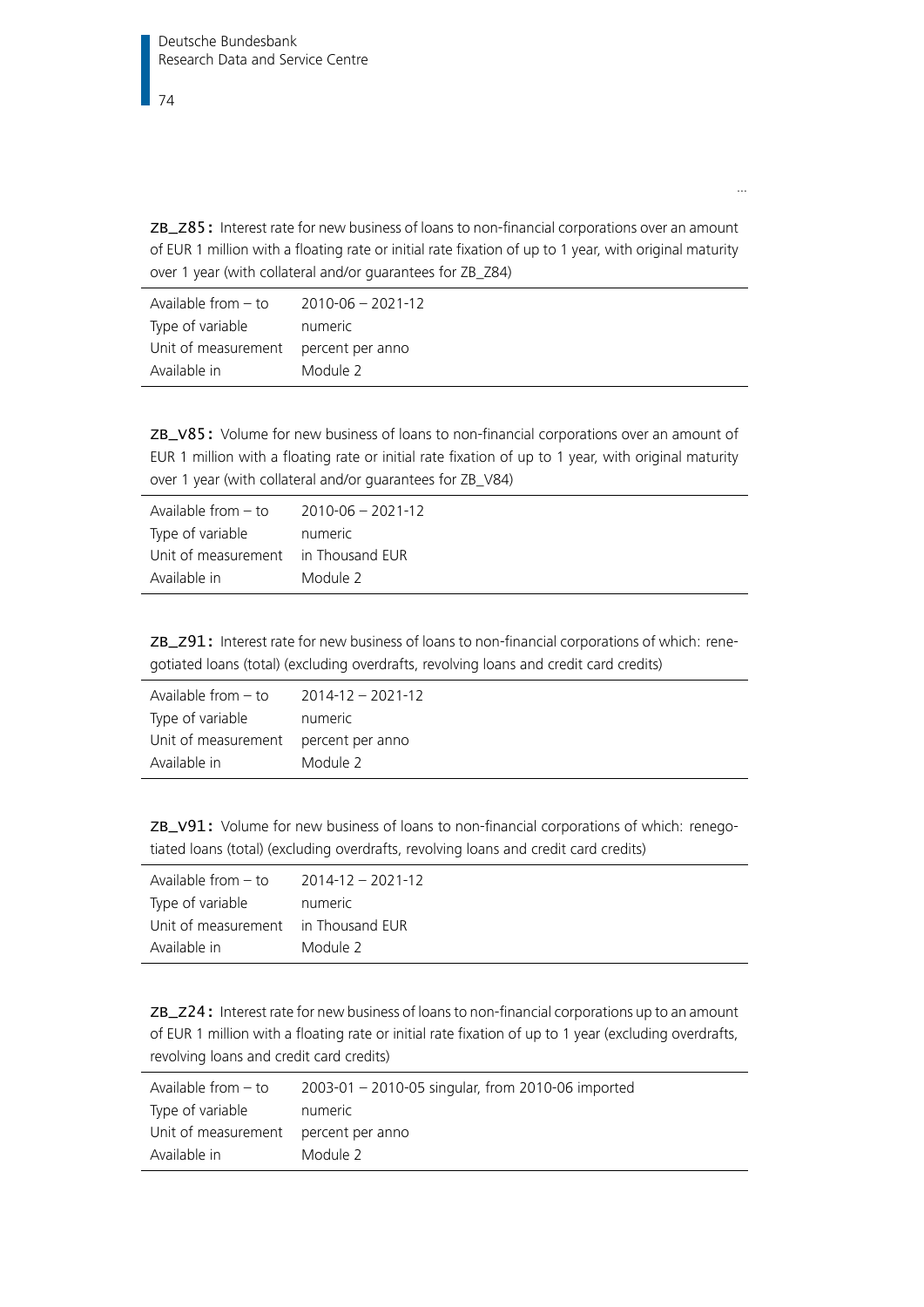ZB\_V24: Volume for new business of loans to non-financial corporations up to an amount of EUR 1 million with a floating rate or initial rate fixation of up to 1 year (excluding overdrafts, revolving loans and credit card credits)

| Available from - to                 | 2003-01 - 2010-05 singular, from 2010-06 imported |
|-------------------------------------|---------------------------------------------------|
| Type of variable                    | numeric                                           |
| Unit of measurement in Thousand EUR |                                                   |
| Available in                        | Module 2                                          |

ZB\_Z25: Interest rate for new business of loans to non-financial corporations up to an amount of EUR 1 million with initial rate fixation of over 1 year and up to 5 years

| Available from - to                  | 2003-01 - 2010-05 singular, from 2010-06 imported |
|--------------------------------------|---------------------------------------------------|
| Type of variable                     | numeric                                           |
| Unit of measurement percent per anno |                                                   |
| Available in                         | Module 2                                          |

ZB\_V25: Volume for new business of loans to non-financial corporations up to an amount of EUR 1 million with initial rate fixation of over 1 year and up to 5 years

| Available from $-$ to               | 2003-01 - 2010-05 singular, from 2010-06 imported |
|-------------------------------------|---------------------------------------------------|
| Type of variable                    | numeric                                           |
| Unit of measurement in Thousand EUR |                                                   |
| Available in                        | Module 2                                          |

ZB\_Z26: Interest rate for new business of loans to non-financial corporations up to an amount of EUR 1 million with initial rate fixation of over 5 years

| Available from – to                  | 2003-01 - 2010-05 singular, from 2010-06 imported |
|--------------------------------------|---------------------------------------------------|
| Type of variable                     | numeric                                           |
| Unit of measurement percent per anno |                                                   |
| Available in                         | Module 2                                          |

ZB\_V26: Volume for new business of loans to non-financial corporations up to an amount of EUR 1 million with initial rate fixation of over 5 years

| Available from - to                 | 2003-01 - 2010-05 singular, from 2010-06 imported |
|-------------------------------------|---------------------------------------------------|
| Type of variable                    | numeric                                           |
| Unit of measurement in Thousand EUR |                                                   |
| Available in                        | Module 2                                          |

ZB\_Z27: Interest rate for new business of loans to non-financial corporations over an amount of EUR 1 million with a floating rate or initial rate fixation of up to 1 year (excluding overdrafts, revolving loans and credit card credits)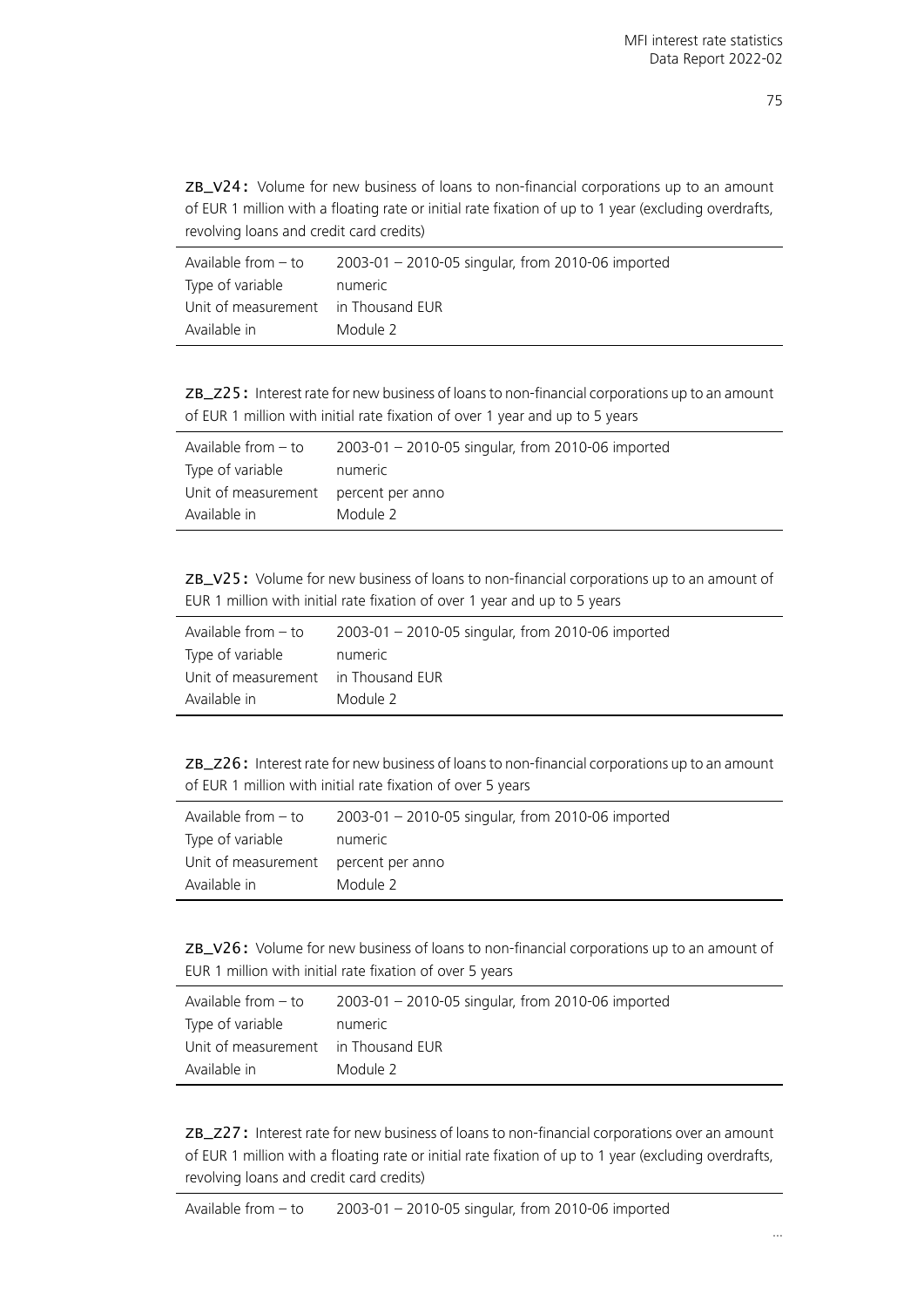| Type of variable                     | numeric  |
|--------------------------------------|----------|
| Unit of measurement percent per anno |          |
| Available in                         | Module 2 |

ZB\_V27: Volume for new business of loans to non-financial corporations over an amount of EUR 1 million with a floating rate or initial rate fixation of up to 1 year (excluding overdrafts, revolving loans and credit card credits)

| Available from $-$ to               | 2003-01 - 2010-05 singular, from 2010-06 imported |
|-------------------------------------|---------------------------------------------------|
| Type of variable                    | numeric                                           |
| Unit of measurement in Thousand EUR |                                                   |
| Available in                        | Module 2                                          |

ZB\_Z28: Interest rate for new business of loans to non-financial corporations over an amount of EUR 1 million with initial rate fixation of over 1 year and up to 5 years

| Available from $-$ to                | 2003-01 - 2010-05 singular, from 2010-06 imported |
|--------------------------------------|---------------------------------------------------|
| Type of variable                     | numeric                                           |
| Unit of measurement percent per anno |                                                   |
| Available in                         | Module 2                                          |

ZB\_V28: Volume for new business of loans to non-financial corporations over an amount of EUR 1 million with initial rate fixation of over 1 year and up to 5 years

| Available from $-$ to               | 2003-01 - 2010-05 singular, from 2010-06 imported |
|-------------------------------------|---------------------------------------------------|
| Type of variable                    | numeric                                           |
| Unit of measurement in Thousand EUR |                                                   |
| Available in                        | Module 2                                          |

ZB\_Z29: Interest rate for new business of loans to non-financial corporations over an amount of EUR 1 million with initial rate fixation of over 5 years

| Available from $-$ to                | 2003-01 - 2010-05 singular, from 2010-06 imported |
|--------------------------------------|---------------------------------------------------|
| Type of variable                     | numeric                                           |
| Unit of measurement percent per anno |                                                   |
| Available in                         | Module 2                                          |

ZB\_V29: Volume for new business of loans to non-financial corporations over an amount of EUR 1 million with initial rate fixation of over 5 years

| Available from - to                 | 2003-01 - 2010-05 singular, from 2010-06 imported |
|-------------------------------------|---------------------------------------------------|
| Type of variable                    | numeric                                           |
| Unit of measurement in Thousand EUR |                                                   |
| Available in                        | Module 2                                          |

…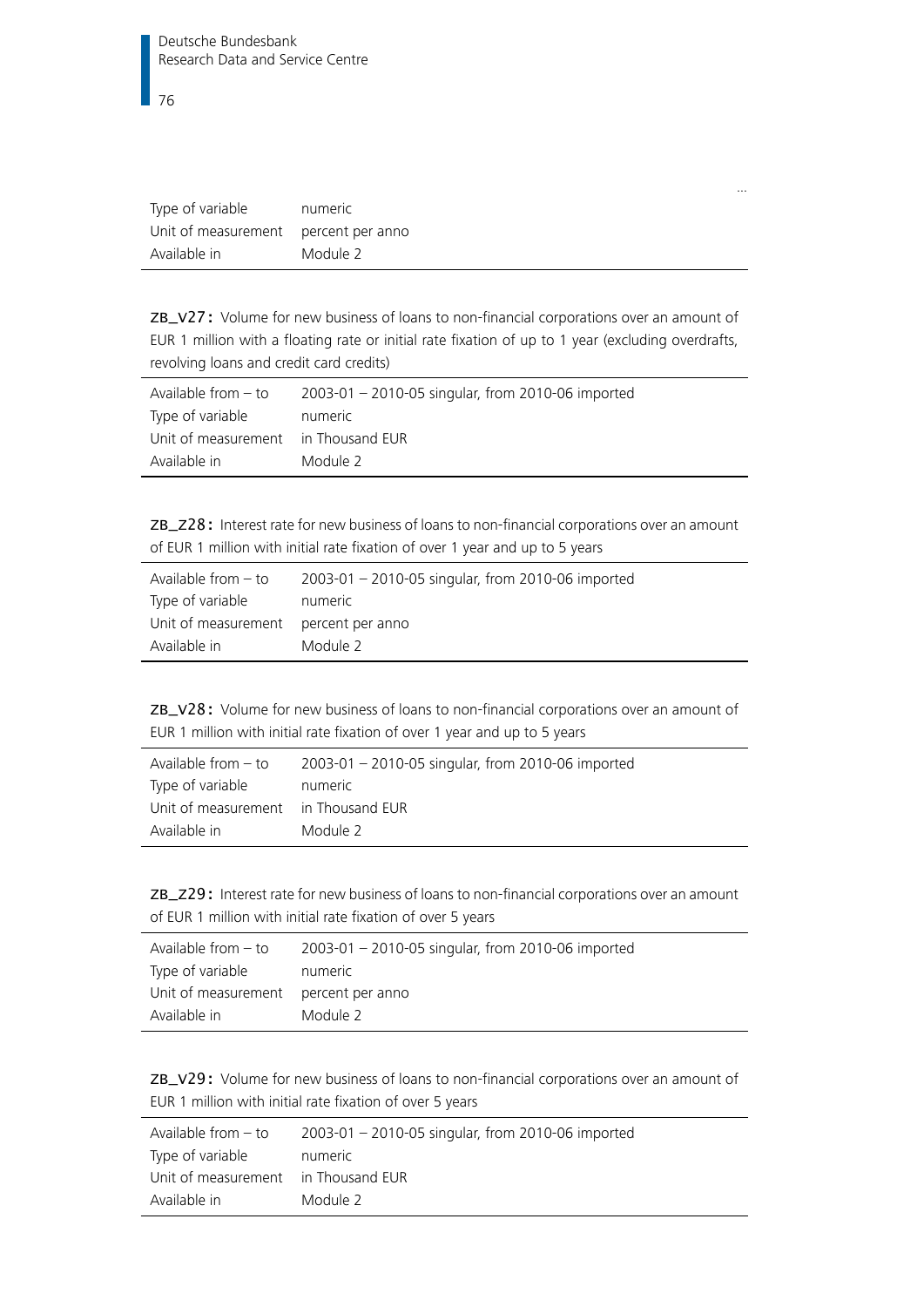# 3 Definitions

# Annualised agreed rate (AAR)

The type of rate that reporting agents provide for all instrument categories of deposits and loans referring to new business and outstanding amounts is the annualised agreed rate (AAR). It is defined as the interest rate that is individually agreed between the reporting agent and the household or non-financial corporation for a deposit or loan, converted to an annual basis and quoted in percentages per annum. The AAR covers all interest payments on deposits and loans, but no other charges that may apply.

$$
x = \left(1 + \frac{r_{ag}}{n}\right)^n - 1
$$

where:

- $x$  annualised agreed rate (AAR)
- $r_{aa}$  the interest rate per annum that is agreed between the reporting agents and the household or nonfinancial corporation for a deposit or loan where the dates of the interest capitalisation of the deposit and all the payments and repayments of the loan are at regular intervals within the year
- $n$  the number of interest capitalisation periods for the deposit and (re)payment periods for the loan per year, i.e. 1 for yearly payments, 2 for semi-annual payments, 4 for quarterly payments and 12 for monthly payments

## Convenience creditcard debt

The instrument category convenience credit card credit comprises credit granted to households or non-financial corporations either via delayed debit cards or via credit cards. Credit card debt is recorded on dedicated card accounts and therefore not evident on current or overdraft accounts. Convenience credit is defined as the credit granted at an interest rate of 0% in the period between the payment transaction(s) effectuated with the card during one billing cycle and the date at which the debit balances from this specific billing cycle become due.

## Effective annual rate of interest according to article 3(g) of guideline 2008/48/EC (APRC)

The effective annual rate of interest is to be reported in accordance with article 3 (g) of Guideline 2008/48/EC for items 30 and 31 of the reporting scheme ZB. The annual percentage rate of charge (APRC) includes the "total cost of the credit to the consumer." The total cost consists of an interest rate component (which is identical to the NDER) and a component for all other costs related to the loan, such as costs for enquiries, administration, document preparation, guarantees and credit insurance.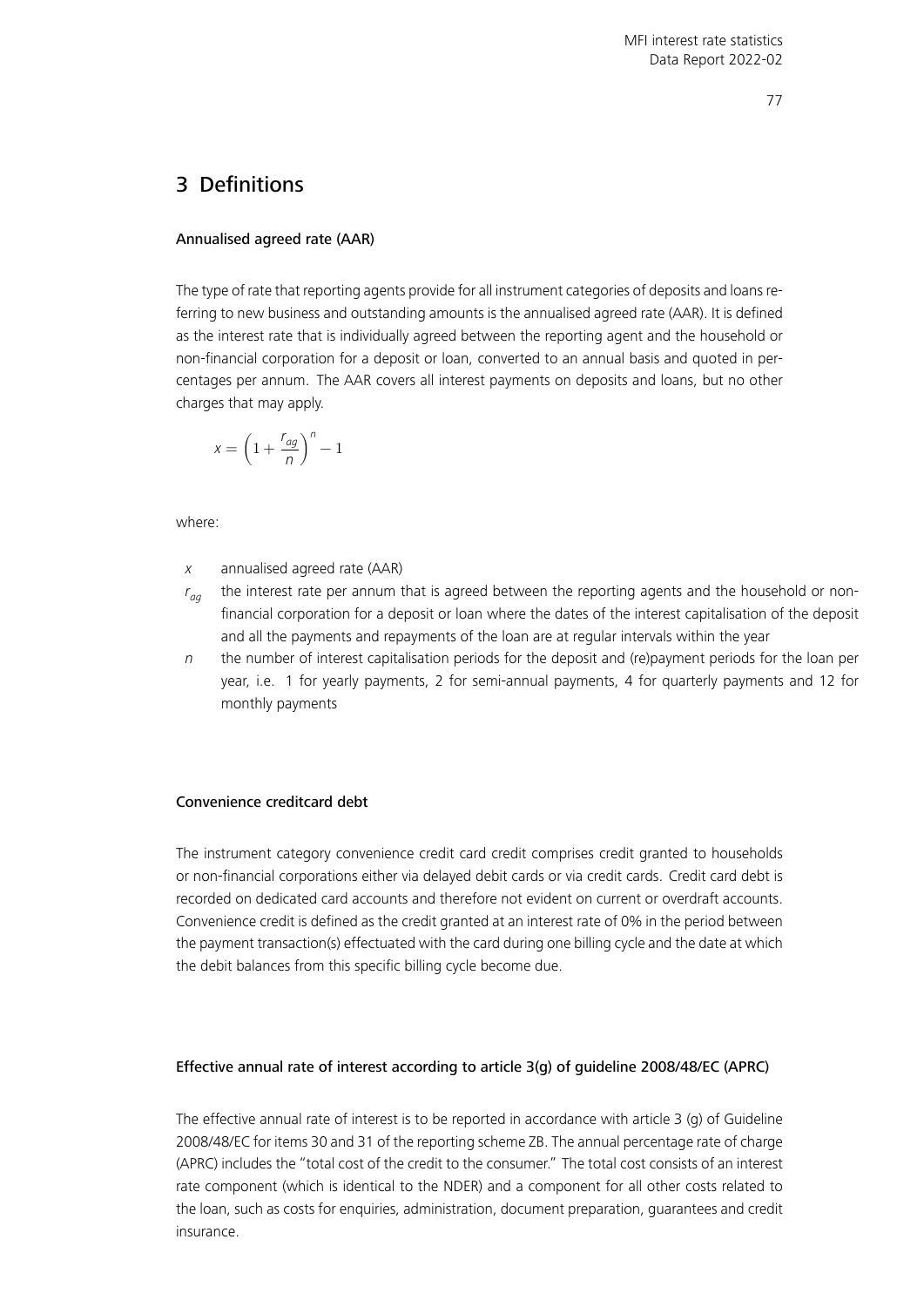#### Extended credit card debt

The instrument category extended credit card credit comprises credit granted to either households or non-financial corporations via credit cards. Credit card debt is recorded on dedicated card accounts and therefore not evident on current or overdraft accounts. Extended credit is defined as the credit granted after the due date(s) of the previous billing cycle(s) has/have passed, i.e. debit amounts on the card account that have not been settled when this was first possible, for which an interest rate or tiered interest rates usually greater than 0% are charged. Often minimum instalments per month have to be made, to at least partially repay extended credit.

#### Households (MIR definition)

For the purposes of these statistics, households are summarised in detail under the ESA sectors "Households" (S.14) and "Non-profit institutions serving households" (S.15). The ESA sector "Households" is identical to the definition of "Households" in the monthly balance sheet statistics.

#### Households (Monthly balance sheet statistics definition)

This sector comprises

- self-employed persons, i.e. sole proprietors,
- employees (including unemployed persons),
- other persons who cannot, even on the basis of other records, be included in the aforementioned two groups.

#### Initial rate fixation period

For the purposes of interest rate statistics, the initial period of rate fixation is defined as the initial period which was agreed before the start of the contract, during which the interest rate remains fixed. The initial period of rate fixation can be shorter or the same as the original maturity period.

#### Interest rate

The MFI interest rate statistics collect effective interest rates which are to be calculated accordning to the methods stipulated in Regulation (EC) No 63/2002 of the European Central Bank and which contain not only "market conditions" but also favourable interest rates granted by credit institutions to employees and large customers, for instance. For all types of loans and deposits, the effective interest rates are calculated either as "annualized agreed rates" or as "narrowly defined effective rates" as recommended by the International Securities Market Association (ISMA); apart from the interest payments, no other costs (such as the cost of enquiries, administration, preparation of documents, guarantees and credit insurance) are factored into the calculation.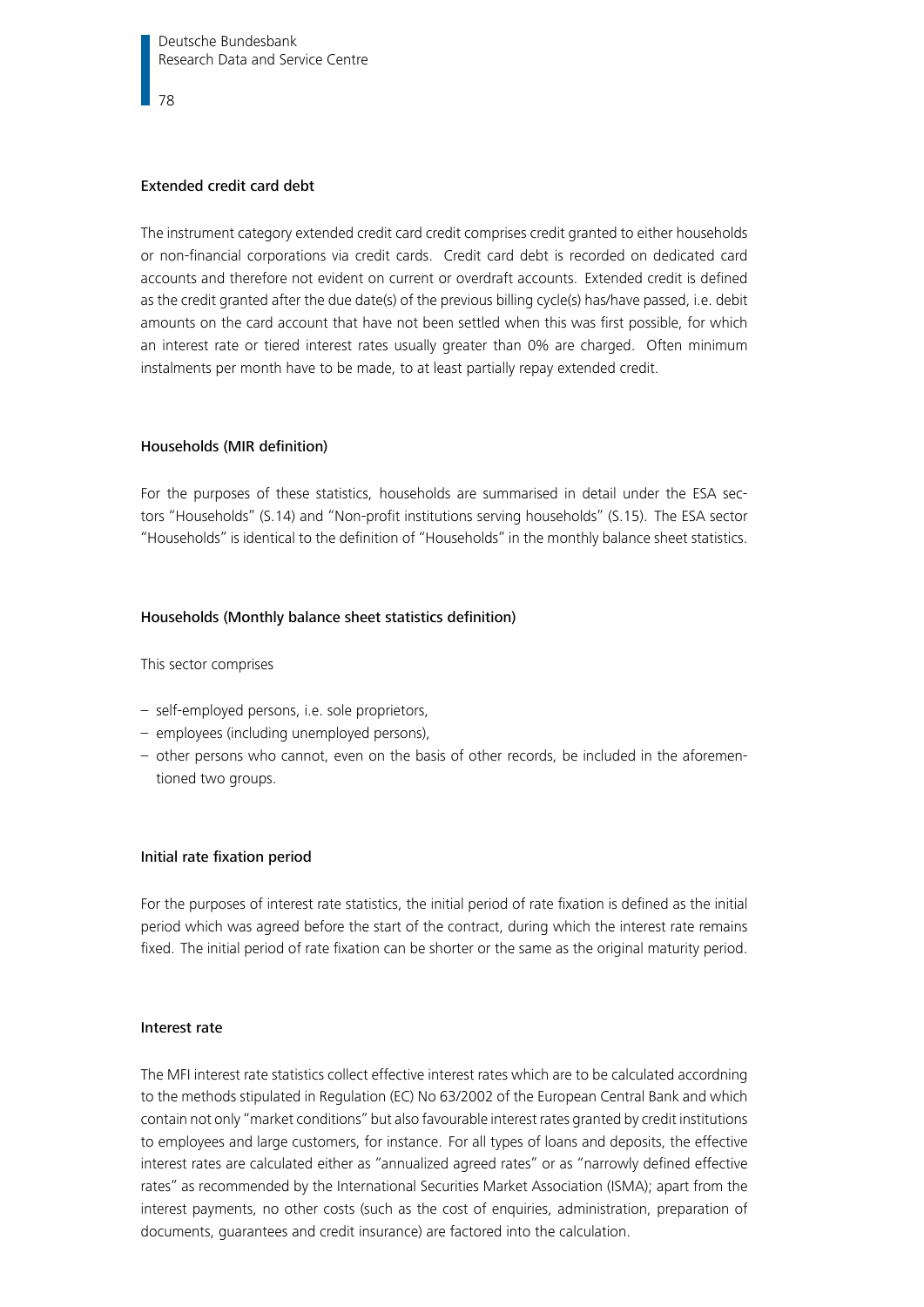#### 79

#### Loans for consumption

Consumer loans comprise all loans granted for the purchase of goods and services for personal use.

#### Loans for house purchases

Housing loans comprise secured and unsecured loans which were granted for investing in housing, including building and home improvements.

#### Loans for other purposes

All other loans to households are grouped together in a residual category called "other loans," which includes loans for debt consolidation, education or business purposes.

#### Narrowly defined effective rate (NDER)

The NDER is the interest rate which, on an annual basis, equalises the present values of all commitments (deposits or loans, payments or repayments, interest payments), future or existing, agreed between the reporting agent and the household or non-financial corporation. It is in accordance with the definition in article 3 (i) of the European Parliament and Council's guideline 2008/48/EC from 23 April 2008 concerning consumer loan agreements and the repealing of the Council's guideline 87/102/EEC. The NDER corresponds with the effective interest rate's interest components.

$$
K = \sum_{n=1}^{N} (CF_n \cdot DF_n) = \sum_{n=1}^{N} \left( CF_n \cdot \left( \frac{1}{1+i} \right)^{\frac{D_n}{365}} \right)
$$

where:

- $K$  size of the loan
- N total number of payments
- $CF_n$ \*n-th\* payment (from customer to bank)
- $DF_n$  discount factor of the \*n-th\* payment
- $i$  narrowly defined effective rate (or the annual percentage rate of charge (APRC) according to PAngV)
- $D_n$  number of days until the \*n-th\* payment

#### New business

New business encompasses all new agreements between customers and banks during the reporting months. These include all financial agreements in which terms and conditions were agreed for the first time as well as all existing contracts renegotiated with the active involvement of the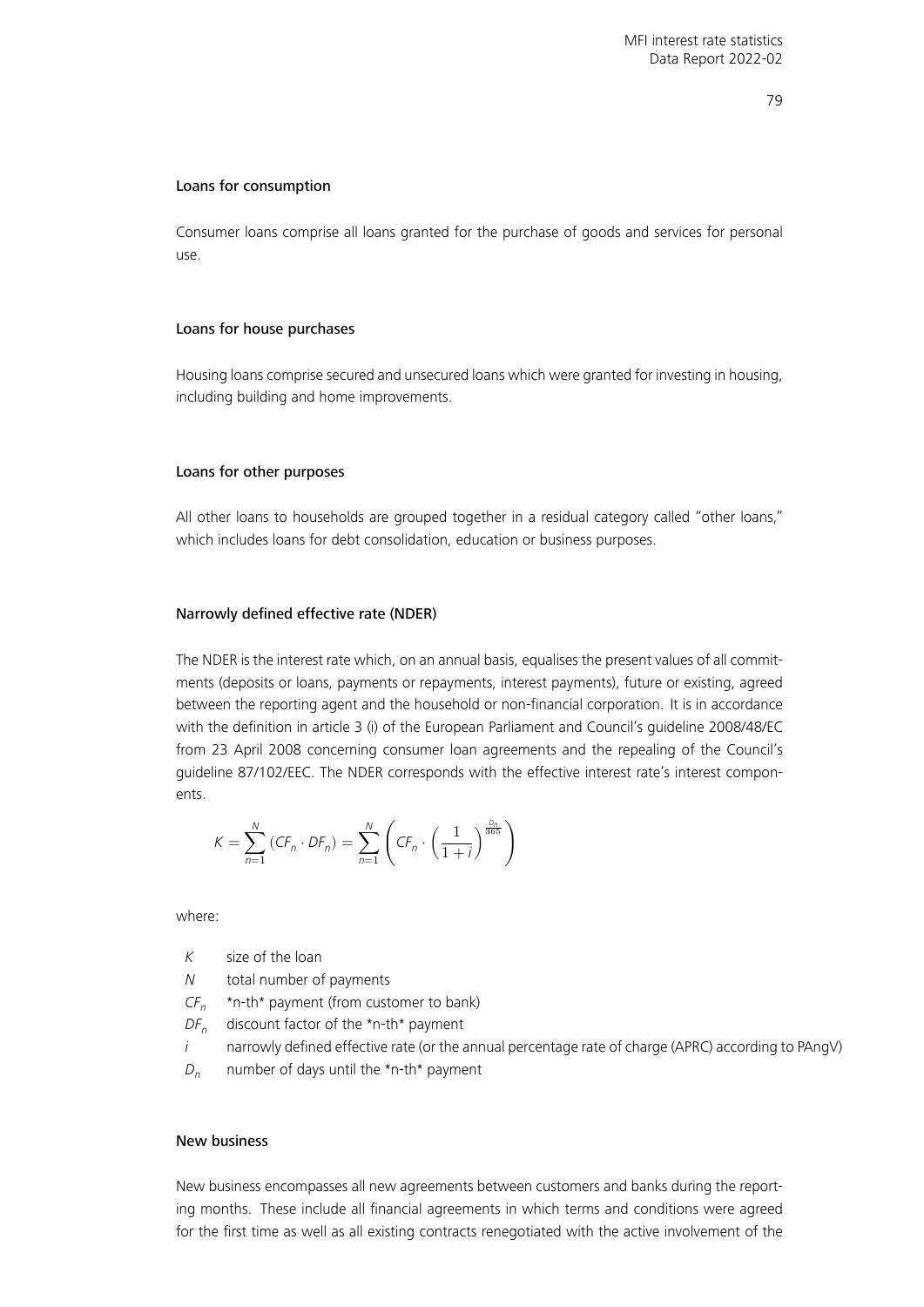Deutsche Bundesbank Research Data and Service Centre

 $80$ 

customers. By contrast, automatic prolongations, changes in variable interest rates caused by contractually predefined interest rate adjustments, or a previously agreed changeover from a fixed rate to a variable rate and vice versa are not regarded as new business. The interest rates are calculated as volume-weighted averages of all new agreements concluded during the reporting month.

### Non-profit institutions

According to ESA, non-profit institutions serving households consist of "non-profit institutions which are separate legal entities, which serve households, and which are private other non-market producers. Their principal resources, apart from those derived from occasional sales, are derived from voluntary contributions in cash or in kind from households in their capacity as consumers, from payments made by general government and from property income." This category includes, for example, churches, political parties, professional associations and research organisations, sport and leisure associations, trade unions and charitable organisations.

#### Original maturity

Maturity at issue (original maturity) refers to the fixed period of life of a financial instrument before which it cannot be redeemed or before which it can be redeemed only with some kind of penalty. The agreed maturity starts on the date of the first drawing and not on the date of the lending commitment.

#### Outstanding amounts

Outstanding amounts are defined as being the total amount of deposits and loans in euro vis-à-vis households and non-financial corporations resident in the EMU member states when the books are closed on the last day of the reference month.

### **Overdrafts**

Overdrafts are debit balances on current accounts. They have no fixed maturity. For the purpose of the MFI interest rate statistics all bank overdrafts are to be included regardless of whether they are below or above the limit agreed. Overdrafts therefore include approved overdraft facilities and non-approved overdrafts, as well as current account credits.

#### Overnight deposits

Overnight deposits (items 01 and 07 of scheme ZB) cover interest-bearing and non-interestbearing overnight deposits. Prepaid money card amounts and amounts connected with softwaresupported electronic money are also to be taken into account.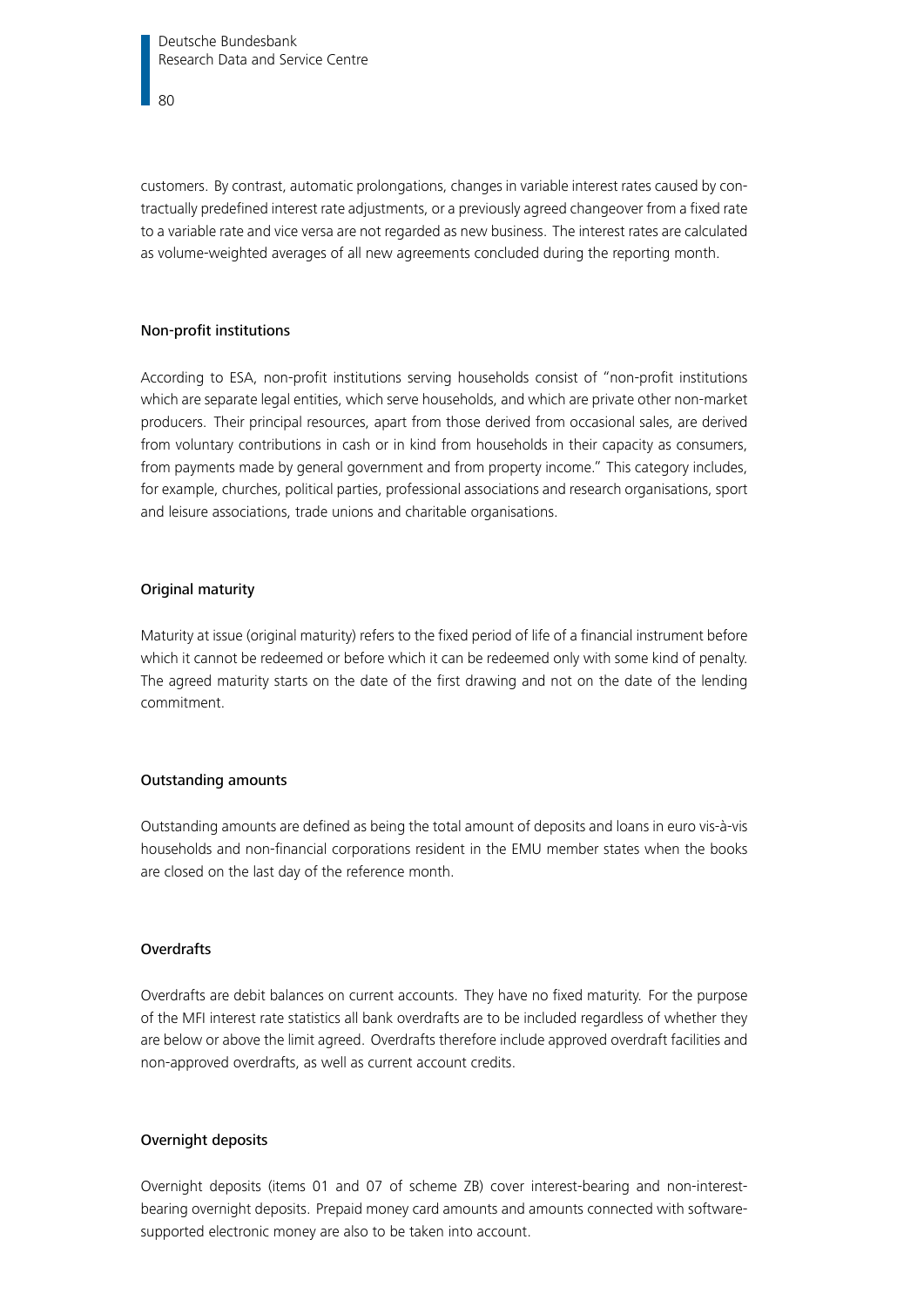## Period of notice

The period of notice corresponds to the time between the moment the holder gives notice of an intention to redeem the instrument and the date on which the holder is allowed to convert it into cash without incurring a penalty. Financial instruments are classified according to the period of notice only when there is no agreed maturity.

# Renegotiated loans

Renegotiation refers to the active involvement of the household or non-financial corporation in adjusting the terms and conditions of an existing loan contract, including the interest rate. Thus, extensions and other adjustments of the terms and conditions that are carried out automatically, i.e. without any active involvement of the household or non-financial corporation, are not renegotiation.

## Revolving loans

Revolving loans are loans that have all the following features:

- 1. the borrower may use or withdraw funds to a pre-approved credit limit without giving prior notice to the lender;
- 2. the amount of available credit can increase and decrease as funds are borrowed and repaid;
- 3. the credit may be used repeatedly;
- 4. there is no obligation of regular repayment of funds.

Revolving loans include the amounts obtained through a line of credit and not yet repaid (outstanding amounts).

## Securitisation

For the purposes of the interest rate statistics, a loan is considered to be secured if collateral in at least the same value as the loan amount has been posted, pledged or assigned.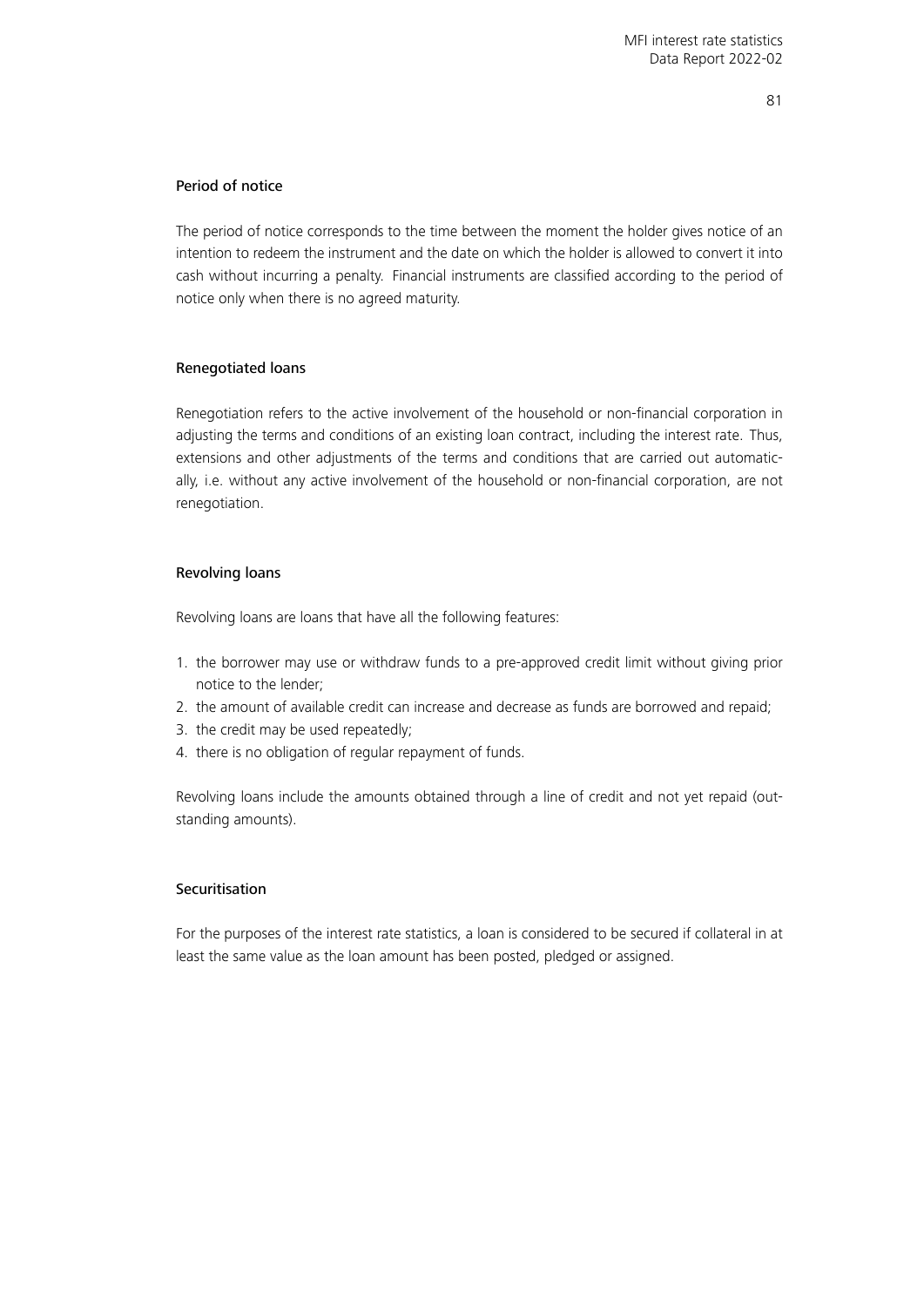82

# References

- [Statistical Publication 1, Banking statistics guidelines and customer classification, Section "MFI](https://www.bundesbank.de/resource/blob/620056/99b6af9c6d6e48669112cc8bedf19ffc/mL/statso01-04-mfi-zinsstatistik-data.pdf) [interest rate statistics" 2017-07](https://www.bundesbank.de/resource/blob/620056/99b6af9c6d6e48669112cc8bedf19ffc/mL/statso01-04-mfi-zinsstatistik-data.pdf)
- [Deutsche Bundesbank, Monthly Report 2017-06, Changes to the MFI interest rate statistics](https://www.bundesbank.de/resource/blob/622238/754e195191abe677b51f443d9cd5623c/mL/2017-07-changes-data.pdf)
- [Deutsche Bundesbank, Monthly Report 2011-06, Extended MFI interest rate statistics: method](https://www.bundesbank.de/resource/blob/622256/872d0b5869b0d20bfe6a091b6665b5cc/mL/2011-06-extended-mfi-interest-rate-statistics-methodology-first-results-data.pdf)[ology and first results](https://www.bundesbank.de/resource/blob/622256/872d0b5869b0d20bfe6a091b6665b5cc/mL/2011-06-extended-mfi-interest-rate-statistics-methodology-first-results-data.pdf)
- [Deutsche Bundesbank, Monthly Report 2004-01, The new MFI interest rate statistics method](https://www.bundesbank.de/resource/blob/622258/41e393ecd8ec5d45afd98916e131fd34/mL/2004-01-mfi-data.pdf)[ology for collecting the German data](https://www.bundesbank.de/resource/blob/622258/41e393ecd8ec5d45afd98916e131fd34/mL/2004-01-mfi-data.pdf)

# Information on ZISTA from Bundesbank website

- [RDSC Research Data: MFI interest rate statistics \(ZISTA "Zinsstatistik"\)](https://www.bundesbank.de/en/bundesbank/research/rdsc/research-data/mfi-interest-rate-statistics-zista-zinsstatistik--618036)
- [Interest rates on deposits and loans](https://www.bundesbank.de/en/statistics/money-and-capital-markets/interest-rates-and-yields/interest-rates-on-deposits-and-loans/interest-rates-on-deposits-and-loans-793626)
- [ZISTA-based research publications](https://www.bundesbank.de/en/bundesbank/research/rdsc/research-data/zista-based-research-publications-755936)
- [Reporting templates for the MFI interest rate statistics](https://www.bundesbank.de/resource/blob/618204/3f976bfae04b051378700df72b88cfdd/mL/reporting-templates-for-the-mfi-interest-rate-statistics-data.pdf)
- [Guidelines for the MFI interest rate statistis](https://www.bundesbank.de/resource/blob/618218/53c8bbc6634e9f904dcff3fbf07b5bb8/mL/guidelines-for-the-mfi-interest-rate-statistics-final-version-data.pdf)

## Previous ZISTA data reports

- [Blaschke, J., Krüger, M., and K. Sachs \(2021\). MFI interest rate statistics, Data Report 2021-21](https://www.bundesbank.de/resource/blob/876686/a62d65b1396c8ab3e748ced15d874a90/mL/2021-21-zista-data.pdf) [– Metadata Version 4-1. Deutsche Bundesbank, Research Data and Service Centre](https://www.bundesbank.de/resource/blob/876686/a62d65b1396c8ab3e748ced15d874a90/mL/2021-21-zista-data.pdf)
- [Blaschke, J., Krüger, M., and K. Sachs \(2021\). MFI interest rate statistics, Data Report 2021-03](https://www.bundesbank.de/resource/blob/811900/e5ce0dcbee405ce00f8eb1ff84cbe664/mL/2021-03-zista-data.pdf) [– Metadata Version 4. Deutsche Bundesbank, Research Data and Service Centre](https://www.bundesbank.de/resource/blob/811900/e5ce0dcbee405ce00f8eb1ff84cbe664/mL/2021-03-zista-data.pdf)
- [Bade, Madlen and Miriam Krueger \(2019\), MFI interest rate statistics, Data Report 2019-05 -](https://www.bundesbank.de/resource/blob/795676/0c56d8bbcd15f900dfef6d1d4e58e3f2/mL/2019-05-zista-data.pdf) [Metadata Version 3, Deutsche Bundesbank Research Data and Service Centre.](https://www.bundesbank.de/resource/blob/795676/0c56d8bbcd15f900dfef6d1d4e58e3f2/mL/2019-05-zista-data.pdf)
- [Beier, Rafael and Madlen Bade \(2017\), MFI interest rate statistics, Data Report 2017-06 -](https://www.bundesbank.de/resource/blob/604796/d52dbf21479d4be76e0afd0d3d50e7bb/mL/2017-06-zista-data.pdf) [Metadata Version 2, Deutsche Bundesbank Research Data and Service Centre.](https://www.bundesbank.de/resource/blob/604796/d52dbf21479d4be76e0afd0d3d50e7bb/mL/2017-06-zista-data.pdf)
- [Beier, Rafael and Madlen Bade \(2016\), MFI interest rate statistics 01/2003-11/2014, Data Report](https://www.bundesbank.de/resource/blob/604808/2633c37586cfef448c2ebf650480ccb5/mL/2016-01-zista-data.pdf) [2016-01-MetadataVersion1,Deutsche Bundesbank Research Data and Service Centre.](https://www.bundesbank.de/resource/blob/604808/2633c37586cfef448c2ebf650480ccb5/mL/2016-01-zista-data.pdf)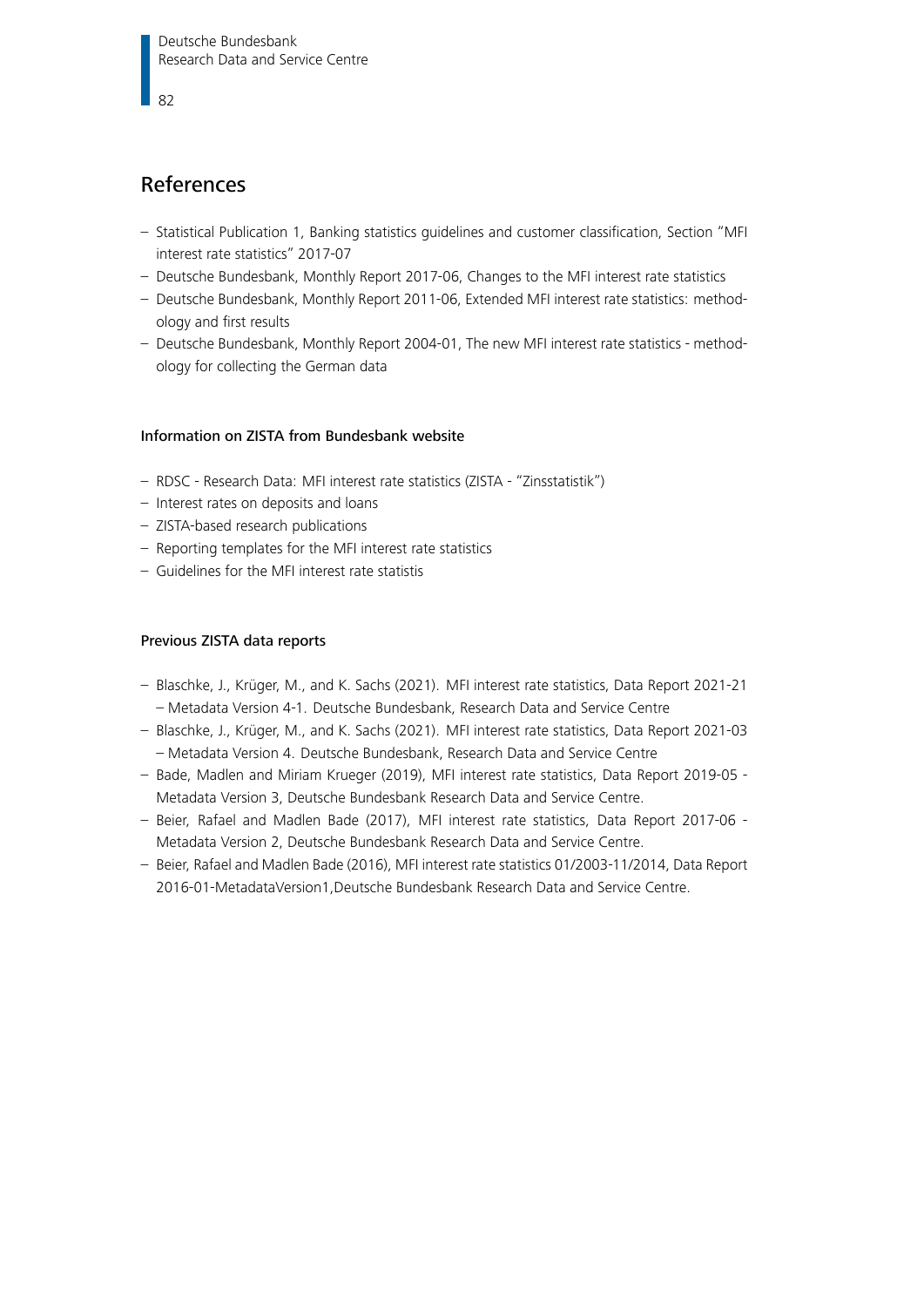# A Appendix

# Standard datasets

For research purposes two different modules of the MFI interest rate statistics are available depending on the intended research project.

- Module 1: Deposits
- Module 2: Loans

Please note that the dataset includes zeros when either Volumes are below 500 Euros ("echtes Geschäft mit Volumen <500€") or for non-protifiable nil report ("nicht meldepflichtige Fehlanzeige"). For a differentiation of the meanings of zeros in the MFI interest statistics dataset, flags of the respective data can be used. In case this information is needed please contact [fdsz-data@](mailto:fdsz-data@bundesbank.de) [bundesbank.de.](mailto:fdsz-data@bundesbank.de)

# Reporting Schemes for the MFI interest rate statistics

For the current reporting schemes for the MFI insterest rate statistics please see the next three pages.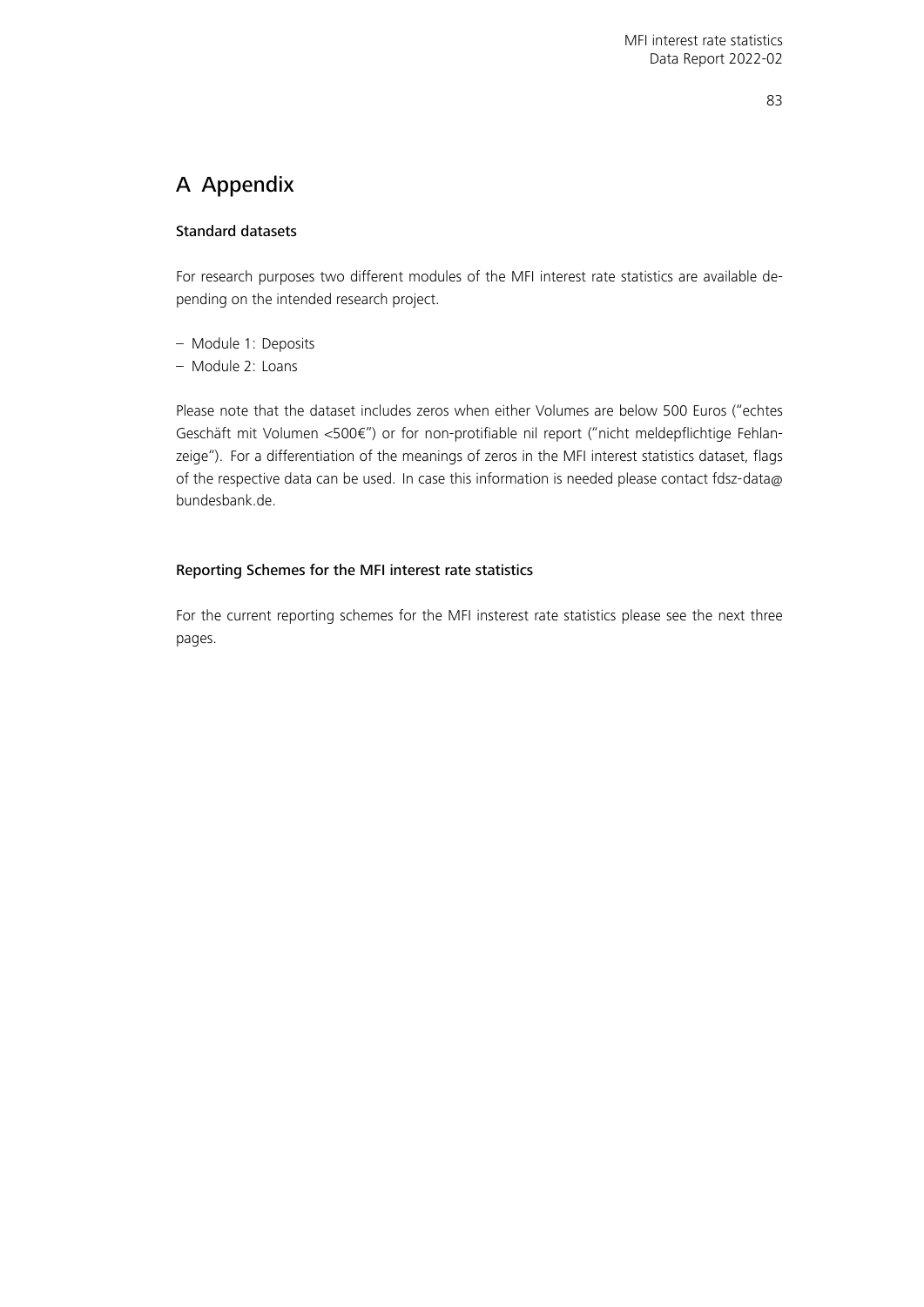Deutsche Bundesbank Research Data and Service Centre

84

#### **MFI-Interest Rate Statistics**

#### **Outstanding Amounts 1)**

|                              |                                                                                          | ouwanang Amoano                                                                     |    | ΖA                                                 |
|------------------------------|------------------------------------------------------------------------------------------|-------------------------------------------------------------------------------------|----|----------------------------------------------------|
| <b>Deposits</b><br>and Loans | Sector <sup>2)</sup>                                                                     | Type of instrument / (Original-)maturity                                            |    | Effective interest rate <sup>3)</sup><br>in % p.a. |
| Deposits in<br><b>EUR</b>    | from households (including sole<br>proprietors <sup>4)</sup> and non-profit              | with agreed maturity                                                                |    |                                                    |
|                              | institutions serving households                                                          | up to 2 years <sup>5)</sup>                                                         | 01 |                                                    |
|                              | (NPISHs))                                                                                | over 2 years                                                                        | 02 |                                                    |
|                              | from non-financial corporations                                                          | with agreed maturity                                                                |    |                                                    |
|                              |                                                                                          | up to 2 years <sup>5)</sup>                                                         | 03 |                                                    |
|                              |                                                                                          | over 2 years                                                                        | 04 |                                                    |
|                              |                                                                                          | Repos                                                                               | 05 |                                                    |
| Loans in                     | to households (including sole                                                            | for house purchase with original maturity 6)                                        |    |                                                    |
| <b>EUR</b>                   | proprietors <sup>4)</sup> and non-profit<br>institutions serving households<br>(NPISHs)) |                                                                                     |    |                                                    |
|                              |                                                                                          | up to 1 year                                                                        | 06 |                                                    |
|                              |                                                                                          | over 1 year and up to 5 years                                                       | 07 |                                                    |
|                              |                                                                                          | over 5 years                                                                        | 08 |                                                    |
|                              |                                                                                          | for consumption and other purposes with original maturity 7)                        |    |                                                    |
|                              | up to 1 year                                                                             | 09                                                                                  |    |                                                    |
|                              |                                                                                          | over 1 year and up to 5 years                                                       | 10 |                                                    |
|                              |                                                                                          | over 5 years                                                                        | 11 |                                                    |
|                              |                                                                                          | Loans with original maturity over 1 year                                            |    |                                                    |
|                              |                                                                                          | total                                                                               | 15 |                                                    |
|                              |                                                                                          | and residual maturity up to 1 year                                                  | 16 |                                                    |
|                              |                                                                                          | and residual maturity over 1 year and interest<br>rate reset in the next 12 months  | 17 |                                                    |
|                              |                                                                                          | Loans with original maturity over 2 years                                           |    |                                                    |
|                              |                                                                                          | total                                                                               | 18 |                                                    |
|                              |                                                                                          | and residual maturity up to 2 years                                                 | 19 |                                                    |
|                              |                                                                                          | and residual maturity over 2 years and<br>interest rate reset in the next 24 months | 20 |                                                    |
|                              | to non-financial corporations                                                            |                                                                                     |    |                                                    |
|                              |                                                                                          | Loans with original maturity                                                        |    |                                                    |
|                              |                                                                                          | up to 1 year                                                                        | 12 |                                                    |
|                              |                                                                                          | over 1 year and up to 5 years                                                       | 13 |                                                    |
|                              |                                                                                          | over 5 years                                                                        | 14 |                                                    |
|                              |                                                                                          | Loans with original maturity over 1 year                                            |    |                                                    |
|                              |                                                                                          | total                                                                               | 21 |                                                    |
|                              |                                                                                          | and residual maturity up to 1 year                                                  | 22 |                                                    |
|                              |                                                                                          | and residual maturity over 1 year and interest<br>rate reset in the next 12 months  | 23 |                                                    |
|                              |                                                                                          | Loans with original maturity over 2 years                                           |    |                                                    |
|                              |                                                                                          | total                                                                               | 24 |                                                    |
|                              |                                                                                          | and residual maturity up to 2 years                                                 | 25 |                                                    |
|                              |                                                                                          | and residual maturity over 2 years and<br>interest rate reset in the next 24 months | 26 |                                                    |
|                              |                                                                                          |                                                                                     |    |                                                    |

(ZA) 01.15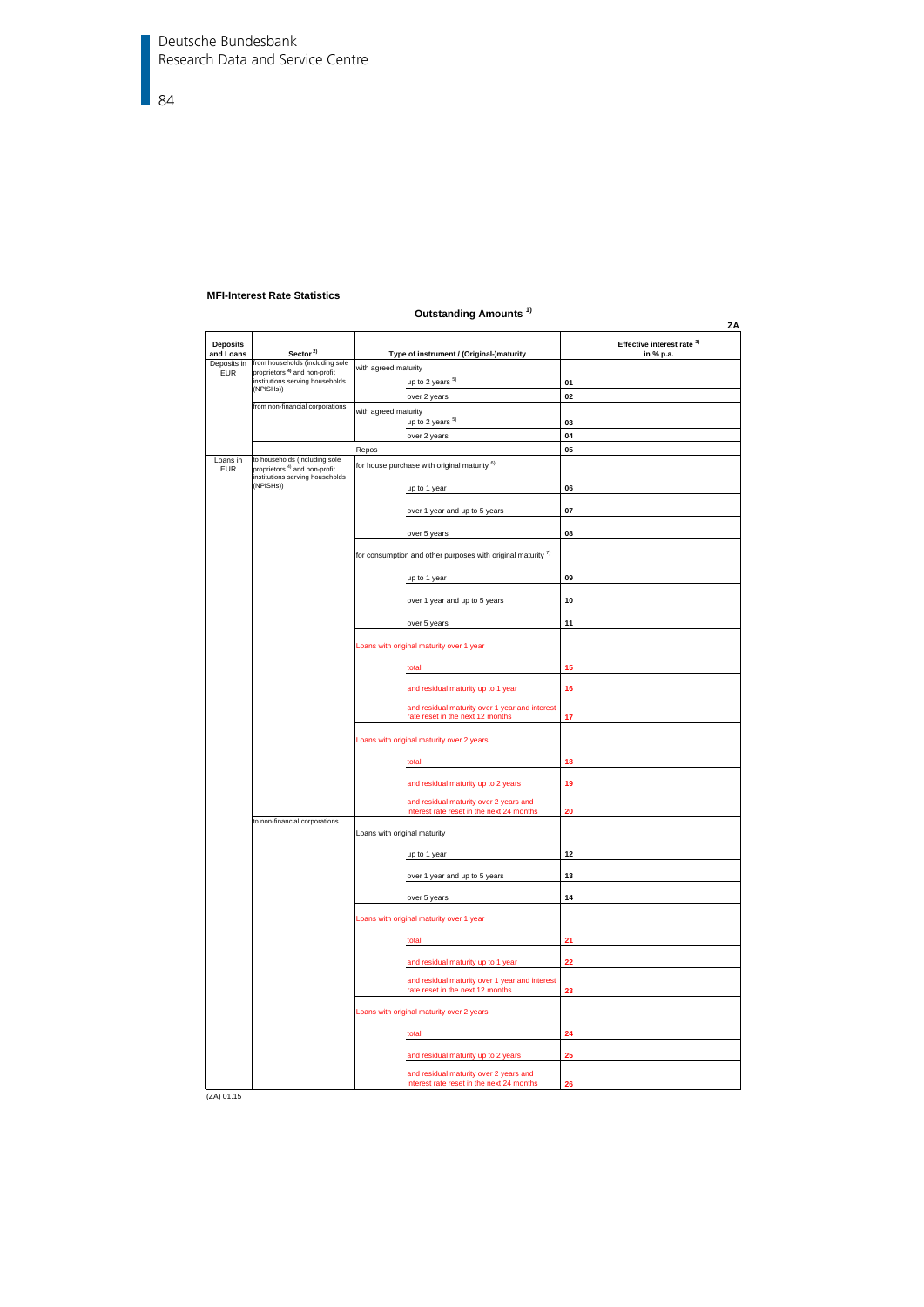#### 85

#### **MFI-Interest Rate Statistics**

# **New Business 8)**

|                 |                                          |                                                                                      |           |                             |                  |    |                             | ZB                            |
|-----------------|------------------------------------------|--------------------------------------------------------------------------------------|-----------|-----------------------------|------------------|----|-----------------------------|-------------------------------|
|                 |                                          |                                                                                      |           | Total                       |                  |    |                             | With collateral <sup>9)</sup> |
|                 |                                          |                                                                                      |           |                             |                  |    |                             |                               |
|                 |                                          |                                                                                      |           | Effective                   |                  |    | Effective                   |                               |
| Loans and       |                                          | Type of instrument / Original maturity, period                                       |           | interest rate <sup>3)</sup> | Volume $10$      |    | interest rate <sup>3)</sup> | Volume <sup>10)</sup>         |
| <b>Deposits</b> | Sector <sup>2)</sup>                     | of notice, initial period of interest rate fixation                                  |           | in % p.a.                   | in Tsd €         |    | in % p.a                    | in Tsd €                      |
| Deposits in     | from households (including sole          | Overnight <sup>11)</sup> <sup>12)</sup>                                              | 01        |                             |                  |    |                             |                               |
| <b>EUR</b>      | proprietors <sup>4)</sup> and non-profit | with agreed maturity                                                                 |           |                             |                  |    |                             |                               |
|                 | institutions serving households          |                                                                                      | 02        |                             |                  |    |                             |                               |
|                 | (NPISHs))                                | up to 1 year<br>over 1 year and up to 2 years                                        | 03        |                             |                  |    |                             |                               |
|                 |                                          | over 2 years                                                                         | 04        |                             |                  |    |                             |                               |
|                 |                                          | redeemable at notice <sup>13)</sup>                                                  |           |                             |                  |    |                             |                               |
|                 |                                          |                                                                                      | 05        |                             |                  |    |                             |                               |
|                 |                                          | up to 3 months<br>over 3 months                                                      | 06        |                             |                  |    |                             |                               |
|                 | from non-financial corporations          |                                                                                      |           |                             | ---------------- |    |                             |                               |
|                 |                                          | Overnight <sup>11) 12]</sup>                                                         | $07\,$    |                             |                  |    |                             |                               |
|                 |                                          | with agreed maturity                                                                 |           |                             |                  |    |                             |                               |
|                 |                                          | up to 1 year                                                                         | 08        |                             |                  |    |                             |                               |
|                 |                                          | over 1 year and up to 2 years                                                        | 09        |                             |                  |    |                             |                               |
|                 |                                          | over 2 years                                                                         | 10        |                             |                  |    |                             |                               |
|                 |                                          | Repos                                                                                | 11        |                             |                  |    |                             |                               |
| Loans in        | to households (including sole            |                                                                                      |           |                             |                  |    |                             |                               |
| <b>EUR</b>      | proprietors <sup>4)</sup> and non-profit | Revolving loans and overdrafts <sup>12)14)</sup>                                     | 12        |                             |                  |    |                             |                               |
|                 | institutions serving households          |                                                                                      |           |                             |                  |    |                             |                               |
|                 | (NPISHs))                                | Extended credit card credit <sup>15)</sup>                                           | 32        |                             |                  |    |                             |                               |
|                 |                                          | for consumption                                                                      |           |                             |                  |    |                             |                               |
|                 |                                          | with initial period of interest rate fixation                                        |           |                             |                  |    |                             |                               |
|                 |                                          | Floating rate and up to 1 year <sup>16)</sup>                                        | 13        |                             |                  | 55 |                             |                               |
|                 |                                          | over 1 year and up to 5 years                                                        | 14        |                             |                  | 56 |                             |                               |
|                 |                                          | over 5 years                                                                         | 15        |                             |                  | 57 |                             |                               |
|                 |                                          | tiated loans (total)                                                                 | <b>RF</b> |                             |                  |    |                             |                               |
|                 |                                          | 17)<br>for consumption (total, APRC)                                                 | 30        |                             |                  |    |                             |                               |
|                 |                                          | for house purchase                                                                   |           |                             |                  |    |                             |                               |
|                 |                                          | with initial period of interest rate fixation                                        |           |                             |                  |    |                             |                               |
|                 |                                          |                                                                                      | 16        |                             |                  | 58 |                             |                               |
|                 |                                          | Floating rate and up to 1 year 16)                                                   | 17        |                             |                  | 59 |                             |                               |
|                 |                                          | over 1 year and up to 5 years                                                        | 18        |                             |                  | 60 |                             |                               |
|                 |                                          | over 5 years and up to 10 years                                                      |           |                             |                  |    |                             |                               |
|                 |                                          | over 10 years                                                                        | 19        |                             |                  | 61 |                             |                               |
|                 |                                          | ans (total) <sup>16)</sup><br>of whi                                                 |           |                             |                  |    |                             |                               |
|                 |                                          | for house purchase (total, APRC) <sup>17</sup>                                       | 31        |                             |                  |    |                             |                               |
|                 |                                          | for other purposes                                                                   |           |                             |                  |    |                             |                               |
|                 |                                          | with initial period of interest rate fixation                                        |           |                             |                  |    |                             |                               |
|                 |                                          | Floating rate and up to 1 year <sup>16)</sup>                                        | 20        |                             |                  |    |                             |                               |
|                 |                                          | over 1 year and up to 5 years                                                        | 21        |                             |                  |    |                             |                               |
|                 |                                          | over 5 years                                                                         | 22        |                             |                  |    |                             |                               |
|                 |                                          |                                                                                      |           |                             |                  |    |                             |                               |
|                 |                                          | of which: sole proprietors <sup>4)</sup>                                             |           |                             |                  |    |                             |                               |
|                 |                                          | Floating rate and up to 1 year 16)                                                   | 33        |                             |                  |    |                             |                               |
|                 |                                          | over 1 year and up to 5 years                                                        | 34        |                             |                  |    |                             |                               |
|                 |                                          | over 5 years                                                                         | 35        |                             |                  |    |                             |                               |
|                 |                                          | of which: renegotiated loans (total) 16)                                             | <b>gn</b> |                             |                  |    |                             |                               |
|                 | to non-financial corporations            |                                                                                      |           |                             |                  |    |                             |                               |
|                 |                                          | Revolving loans and overdrafts <sup>12)14)</sup>                                     | 23        |                             |                  |    |                             |                               |
|                 |                                          |                                                                                      |           |                             |                  |    |                             |                               |
|                 |                                          | Extended credit card credit <sup>15)</sup>                                           | 36        |                             |                  |    |                             |                               |
|                 |                                          |                                                                                      |           |                             |                  |    |                             |                               |
|                 |                                          | Loans up to an amount of EUR 0,25 million 18)                                        |           |                             |                  |    |                             |                               |
|                 |                                          | Floating rate and up to 3 months 16)                                                 | 37        |                             |                  | 62 |                             |                               |
|                 |                                          | over 3 months and up to 1 year                                                       | 38        |                             |                  | 63 |                             |                               |
|                 |                                          | over 1 year and up to 3 years                                                        | 39        |                             |                  | 64 |                             |                               |
|                 |                                          | over 3 years and up to 5 years                                                       | 40        |                             |                  | 65 |                             |                               |
|                 |                                          | over 5 years and up to 10 years                                                      | 41        |                             |                  | 66 |                             |                               |
|                 |                                          | over 10 years                                                                        | 42        |                             |                  | 67 |                             |                               |
|                 |                                          |                                                                                      |           |                             |                  |    |                             |                               |
|                 |                                          | Floating rate and up to 1 year,                                                      |           |                             |                  |    |                             |                               |
|                 |                                          |                                                                                      | 80        |                             |                  | 81 |                             |                               |
|                 |                                          | with original maturity over 1 year<br>Loans over an amount of EUR 0,25 million and   |           |                             |                  |    |                             |                               |
|                 |                                          |                                                                                      |           |                             |                  |    |                             |                               |
|                 |                                          |                                                                                      |           |                             |                  |    |                             |                               |
|                 |                                          | up to EUR 1 million 18)                                                              |           |                             |                  |    |                             |                               |
|                 |                                          | Floating rate and up to 3 months 16)                                                 | 43        |                             |                  | 68 |                             |                               |
|                 |                                          | over 3 months and up to 1 year                                                       | 44        |                             |                  | 69 |                             |                               |
|                 |                                          | over 1 year and up to 3 years                                                        | 45        |                             |                  | 70 |                             |                               |
|                 |                                          | over 3 years and up to 5 years                                                       | 46        |                             |                  | 71 |                             |                               |
|                 |                                          | over 5 years and up to 10 years                                                      | 47        |                             |                  | 72 |                             |                               |
|                 |                                          | over 10 years                                                                        | 48        |                             |                  | 73 |                             |                               |
|                 |                                          |                                                                                      |           |                             |                  |    |                             |                               |
|                 |                                          |                                                                                      |           |                             |                  |    |                             |                               |
|                 |                                          | Floating rate and up to 1 year,                                                      |           |                             |                  |    |                             |                               |
|                 |                                          | with original maturity over 1 year                                                   | 82        |                             |                  | 83 |                             |                               |
|                 |                                          |                                                                                      |           |                             |                  |    |                             |                               |
|                 |                                          | Loans over an amount of EUR 1 million 18)                                            |           |                             |                  |    |                             |                               |
|                 |                                          | Floating rate and up to 3 months <sup>16)</sup>                                      | 49        |                             |                  | 74 |                             |                               |
|                 |                                          | over 3 months and up to 1 year                                                       | 50        |                             |                  | 75 |                             |                               |
|                 |                                          | over 1 year and up to 3 years                                                        | 51        |                             |                  | 76 |                             |                               |
|                 |                                          | over 3 years and up to 5 years                                                       | 52        |                             |                  | 77 |                             |                               |
|                 |                                          | over 5 years and up to 10 years                                                      | 53        |                             |                  | 78 |                             |                               |
|                 |                                          | over 10 years                                                                        | 54        |                             |                  | 79 |                             |                               |
|                 |                                          |                                                                                      |           |                             |                  |    |                             |                               |
|                 |                                          |                                                                                      |           |                             |                  |    |                             |                               |
|                 |                                          | Floating rate and up to 1 year,                                                      |           |                             |                  | 85 |                             |                               |
|                 |                                          | with original maturity over 1 year                                                   | 84        |                             |                  |    |                             |                               |
|                 |                                          | Loans to non-financial corporations (total);<br>of which: renegotiated loans (total) |           |                             |                  |    |                             |                               |